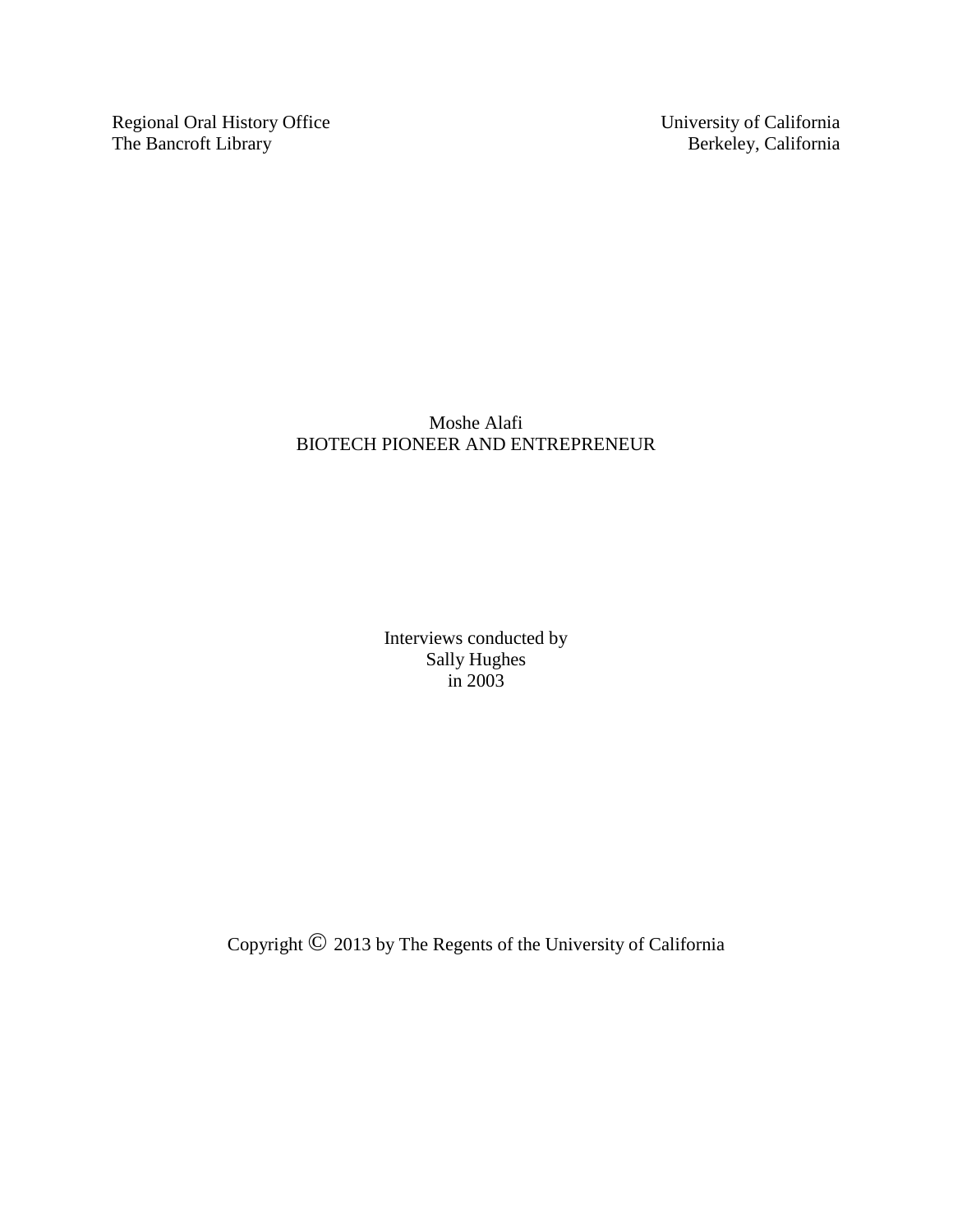Since 1954 the Regional Oral History Office has been interviewing leading participants in or well-placed witnesses to major events in the development of Northern California, the West, and the nation. Oral History is a method of collecting historical information through tape-recorded interviews between a narrator with firsthand knowledge of historically significant events and a well-informed interviewer, with the goal of preserving substantive additions to the historical record. The tape recording is transcribed, lightly edited for continuity and clarity, and reviewed by the interviewee. The corrected manuscript is bound with photographs and illustrative materials and placed in The Bancroft Library at the University of California, Berkeley, and in other research collections for scholarly use. Because it is primary material, oral history is not intended to present the final, verified, or complete narrative of events. It is a spoken account, offered by the interviewee in response to questioning, and as such it is reflective, partisan, deeply involved, and irreplaceable.

#### \*\*\*\*\*\*\*\*\*\*\*\*\*\*\*\*\*\*\*\*\*\*\*\*\*\*\*\*\*\*\*\*\*

All uses of this manuscript are covered by a legal agreement between The Regents of the University of California and Moshe Alafi dated November 5, 2003. The manuscript is thereby made available for research purposes. All literary rights in the manuscript, including the right to publish, are reserved to The Bancroft Library of the University of California, Berkeley. Excerpts up to 1000 words from this interview may be quoted for publication without seeking permission as long as the use is non-commercial and properly cited.

Requests for permission to quote for publication should be addressed to The Bancroft Library, Head of Public Services, Mail Code 6000, University of California, Berkeley, 94720-6000, and should follow instructions available online at http://bancroft.berkeley.edu/ROHO/collections/cite.html

It is recommended that this oral history be cited as follows:

Moshe Alafi "BIOTECH PIONEER AND ENTREPRENEUR" conducted by Sally Hughes in 2003, Regional Oral History Office, The Bancroft Library, University of California, Berkeley, 2013.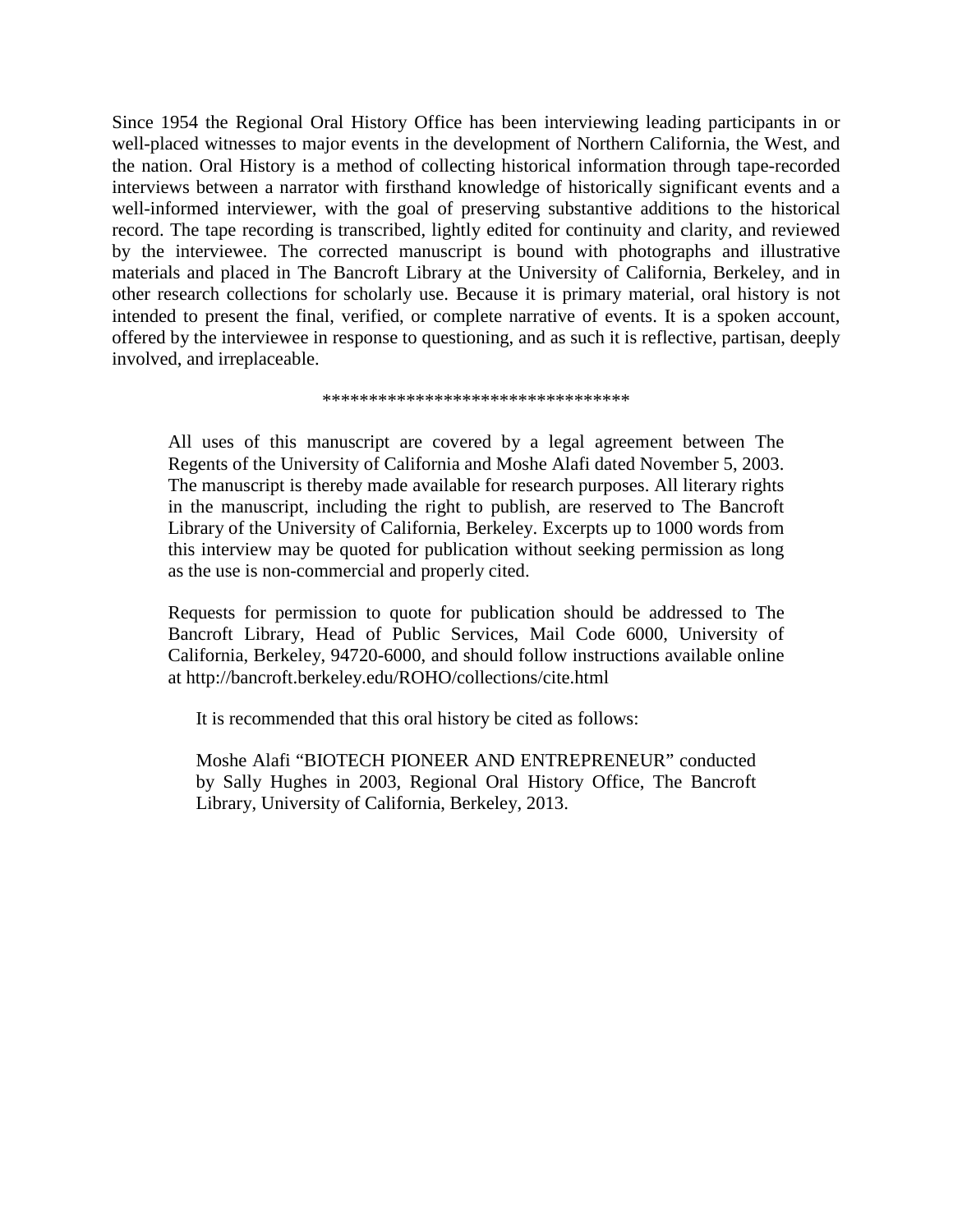### **Table of Contents—Moshe Alafi**

### **Interview 1: April 7, 2003** 1

Family background — The Jews of Baghdad — From New York to Berkeley — Enrolling at UC Berkeley — "The land of milk and honey" — Marriage and family — Starting a hosiery business — Graduate school — Attitudes toward women and equality —Adapting and surviving

#### **Interview 2: April 21, 2003** 16

High-altitude research — Wife Ginger Alafi: her educational background and discussion about Twin Pines, the school she founded — Donner and Livermore Laboratories — Science, industry, raising capital — A fateful meeting of the UC Regents — Physics International — Initial Public Offering — Starting Chromatronics — Biogen and other companies — History of venture capital — European and American attitudes toward starting a business — East and West Coast approaches — Making decisions about tech investment opportunities — Cetus and Biogen — Betting at the horse track — Friendship with Don Glaser — Genentech and "playing dirty"

#### **Interview 3: May 16, 2003** 36

More about Cetus and Don Glaser— Cape and Farley — Recombinant DNA — Genentech and Kleiner Perkins — Academic biologists and industry — Business plan for Cetus — Board of Directors — Leaving Cetus for Biogen — Interferon

#### **Interview 4: June 5, 2003** 60

Formation of Amgen — Science and funding — Applied Biosystems — Chromatronics — Changes in venture capital

### **Interview 5: July 10: 2003** 70

"Overall take-home lessons" — Pharmaceuticals —Due diligence, decisionmaking, and risk — Importance of marriage — Motivation and success

[End of Interview]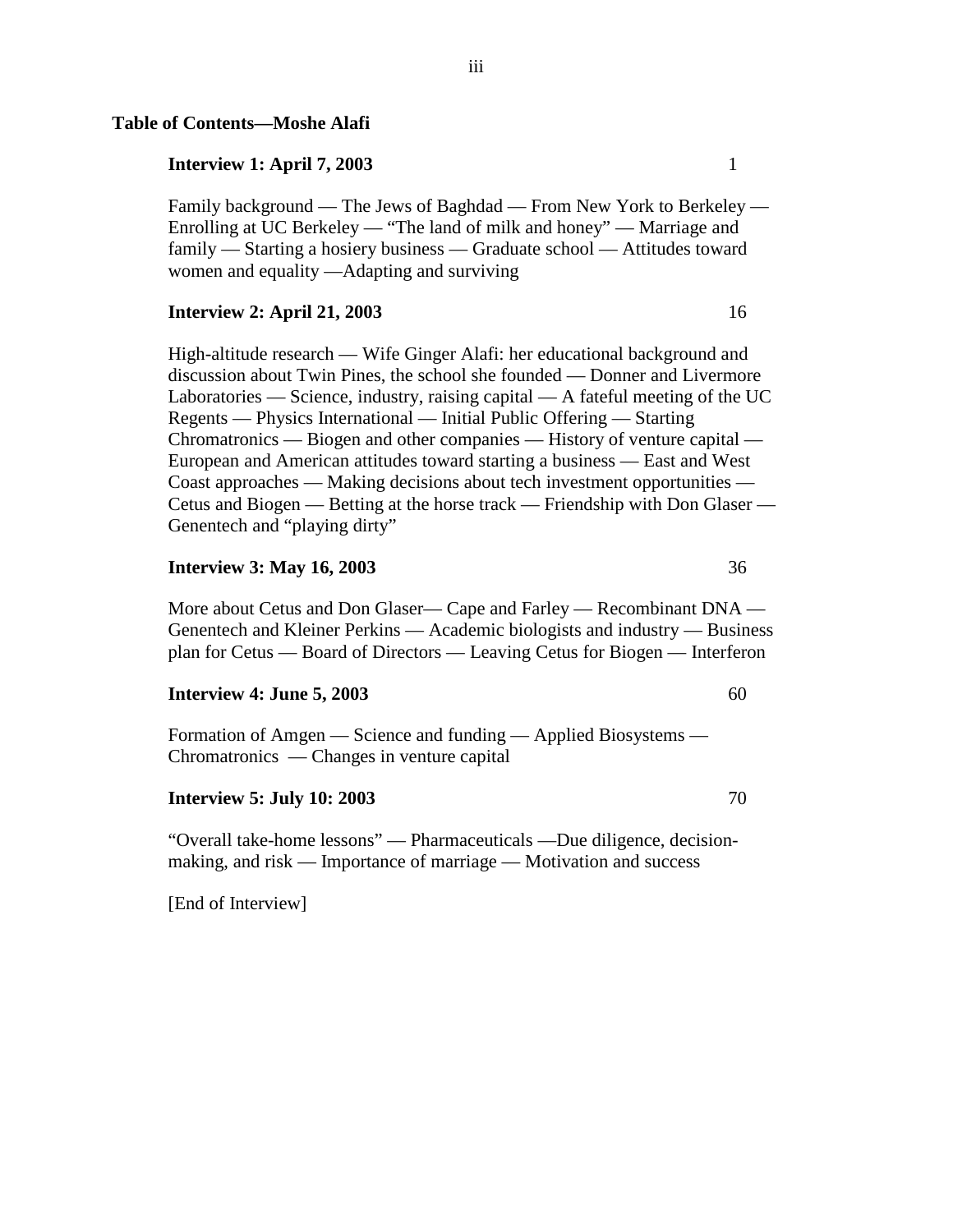### **Interview 1:April 7, 2003**

[Begin tape 1]

### **Hughes:**

Mr. Alafi, let's start with your grandparents on both sides—who they were, what they did, and where they lived.

### **Alafi:**

Well, first of all, we are Jews from Baghdad. The origin of the Jewish population was taken from Israel by the Babylonians and brought as slaves to Babylon. Supposedly they lived there for the last two thousand six hundred years. People think they might not have intermingled or intermarried. One proof is, their practices—religion, customs—were not diluted. If they did intermingle, they would have been diluted. As a matter of fact, there were Jewish Kurds in the north of Iraq who were even more Jewish in terms of customs; they have customs not even today practiced elsewhere. For example, today all over the world when people say they eat kosher meat, they take the lung of the sheep after they slaughter it, inflate it, and they see if it deflates. If it does, that means it has a hole, which means it has tuberculosis, and then they don't eat it. They sell it now to the Muslims, who buy it. For those people in the north, that's not enough of a test; they even open the brain and see if it has hemorrhage. If it has hemorrhage, they don't eat it either. So that's two tests for their definition of kosher. That's just an example of evidence they did not intermarry or intermingle.

However, those Jewish Kurds, where now they are fighting [the U.S. war on Iraq was in progress at the time of this interview], a lot of them were fair-haired; some had blue eyes. And they had been like this for generations. People were wondering why, and the best interpretation I've ever heard is that when the Romans were going through the old Iraqi states, they raped all these women. The children of a Jewish woman are also Jewish, and that might be some of the explanation.

### **Hughes:**

Interesting.

### **Alafi:**

Anyway, my grandparents were in Iraq. Some of them were in southern Iran, near Basra, just across the river. During the Ottoman Empire, they were all under one emperor, even though Iran existed. My brother [Joseph Alafi] has one post card; I wish I could get it. He told me there is a city in the southern part of Iran called Abadan, an oil city, and there's a whole square called Alafi Square. That's where they lived. Because Jews all over the world historically could not own land, in Europe for example, they always became either traders or professionals.

My parents and grandparents were traders in commerce. There are big names in the world, like the Kadouris in Hong Kong (they own practically all of Hong Kong), who are from Baghdad. The Sassoons in India are from Baghdad. The Hardoons in China all are big names. There is a story about a Hardoon who had a Chinese wife, and they couldn't have children. But they adopted eighty children, and then he died before the revolution, sometime between '45 and '49. I remember hearing from my father [Heskel Alafi] that after the war, everybody from Baghdad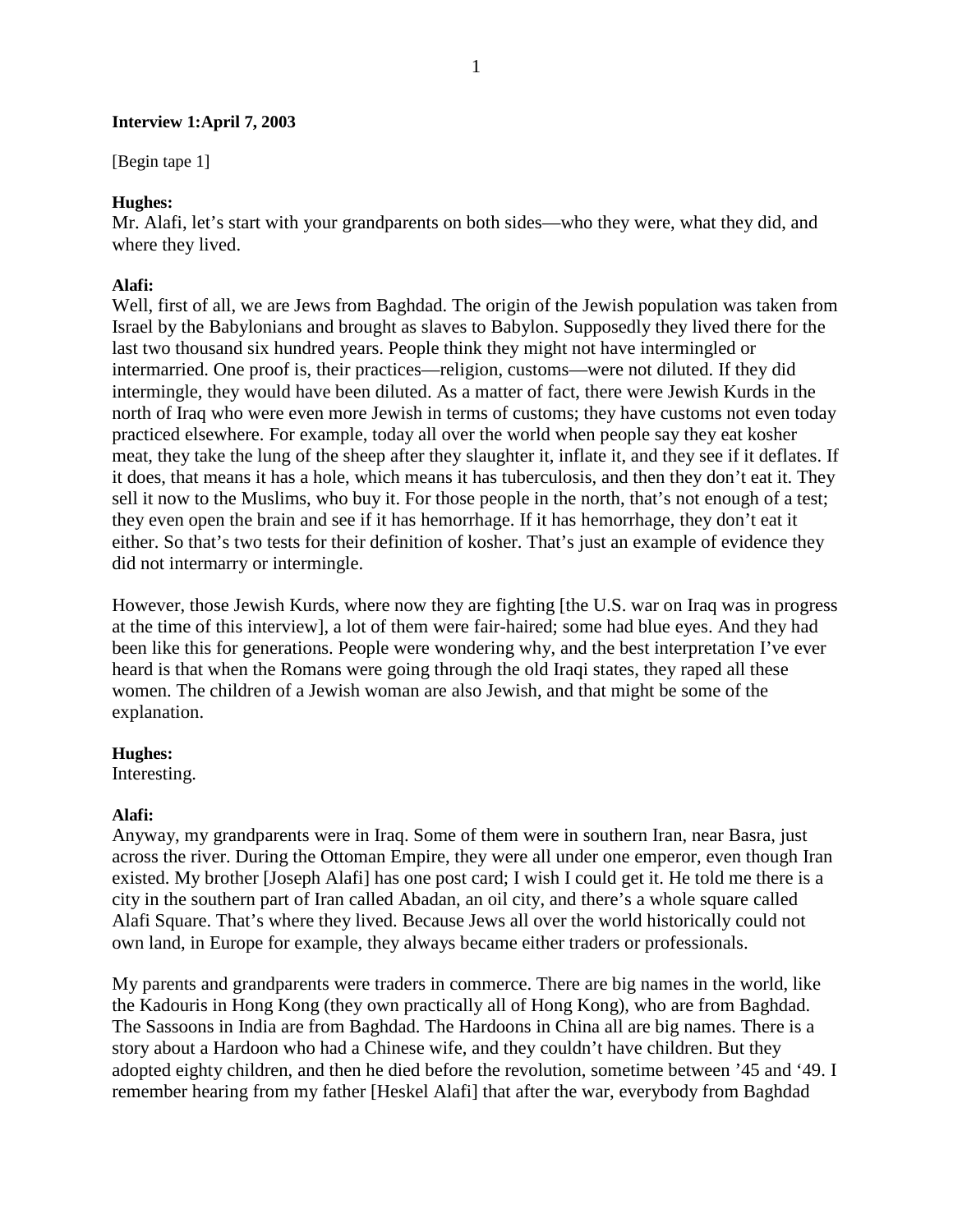who was any relation, even not related to a Hardoon, went to China to claim the money. As a matter of fact, my father had one partner who was a real Hardoon, and he was there with attorneys and all of this because they tried to get part of the inheritance from the wife, and she was fighting them. Then the Communists came and the whole thing came to an end. I saw one of the Hardoons in New York in '51 or '52; he came back from China. So these are their stories.

Iraq had about quarter of a million Jews when I left. They were the professionals. They were the physicians, and they were the merchants, and they were in the import-export business. That's what my father did. My father told me when he was a teenager he used to go with his father [Joseph Alafi] to India, and they would buy merchandise and bring it back. My grandfather would go to a factory in India and say, "You have this merchandise; it's a dollar a yard," let's say. So he wired back and said, "I have a hundred thousand yards for \$1.10 [a yard]." He'd tell those people to ship it, and he got the ten cents. So my father was in the trade since he was a teenager, and he'd go to Bombay with his father to trade. Subsequently, my father was in importexport from England, from Japan, from India, in the textile business.

### **Hughes:**

Always textiles?

# **Alafi:**

Yes, that's all he did.

My mother's side was the educated intellectuals. They traveled all over the world. My cousins on that side were people who read and had newspapers from everywhere. There were Arabian schools, but the Jews always had their own school, because the other schools were not good enough. I went to a school called Alliance Israelite Universelle, which is a French school, headquartered in Paris. They have schools like this all over the Middle East and northern Africa. That school was great because we learned everything, practically, in French. Seven hours a day—four in the morning and three in the afternoon. We had history, geometry, calculus, solid geometry, physics, chemistry. You took the exams at the French embassy, the same exams that are given in Paris, so you could go to a French university.

### **Hughes:**

This was a high school?

**Alafi:** Yes, high school equivalent.

# **Hughes:**

What did you speak at home?

### **Alafi:**

Arabic. But in school we learned Hebrew, French mostly, and English.

### **Hughes:**

The instructors were French people?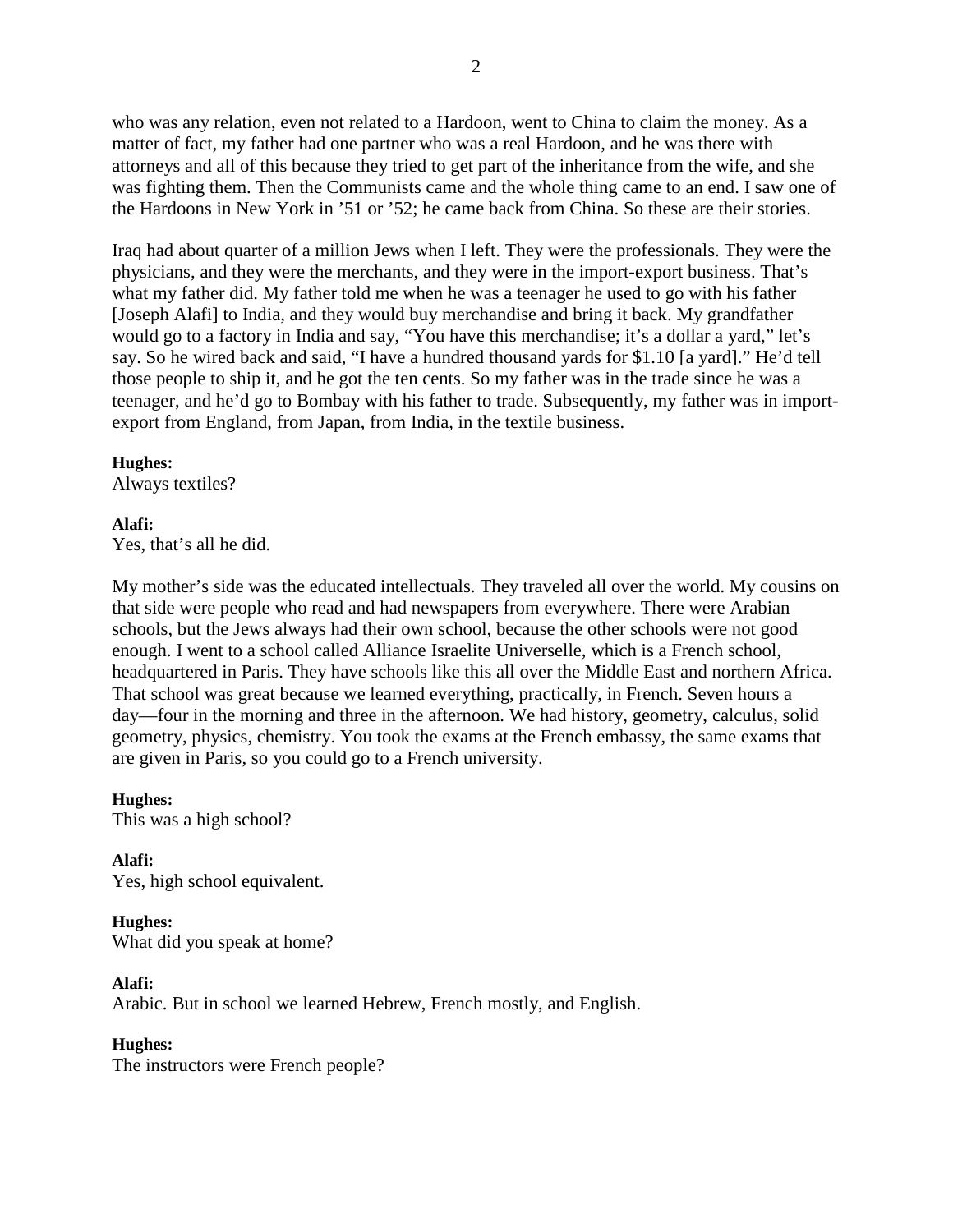Eighty percent of them, maybe. They had one English guy. We had a Kurd for Arabic, because we had to take an exam in Arabic from the government. If you don't take it, they take you into the army. But once you take that exam, they have to take you as an officer. So all the Jews want to take the government exam too, which was easier than the French, because the government does not want Jews as officers.

### **Hughes:**

So you got out of the military that way?

### **Alafi:**

Yes, but they tried to increase my age in order to take me earlier. It was a mess. They messed with my passport, but that's a different thing. It was such a school that the prime ministers sent their kids there sometimes. And there was an equivalent to it for Jewish girls. The Arab girls mostly wore head veils. But the educated ones, even the Arabs, didn't wear veils. The girls at school also didn't wear veils. Jews didn't live in a ghetto, because a lot of quarters were Jewish. But then the middle class and the upper class moved out near the rivers. I was just looking at the maps they're showing [on television in relation to the war]. We used to live close to the river, and the king's aunt used to live close by.

### **Hughes:**

The Jews chose to live together in certain places, but it wasn't that they were forced to do so?

**Alafi:**

Right.

# **Hughes:**

What about assimilation?

### **Alafi:**

None.

My wife [Ginger Alafi] was asking me about suicide bombers. In Baghdad, they don't commit suicide; they kill. And I think that's why Saddam Hussein—the Arabs are saying they brought people from Sudan and Nigeria and Iran and Syria. Those are the people who commit suicide. And I don't know why that is.

# **Hughes:**

For religious reasons? Jihad?

### **Alafi:**

I did see twice, right in the street, people fighting, and the guy cut the other guy's throat. And then there was one occasion, I was walking near that Rashid Street they're talking about [on the news]. I was in my early teens, and there was a man who saw a veiled woman coming down from a hotel. He lifted her veil; that was his daughter. It seems she ran away with some guy. He cut her throat, and then he told all of those people that he avenged his honor, and they all clapped. They took him to jail, maybe gave him a year. So that's how violent they are there.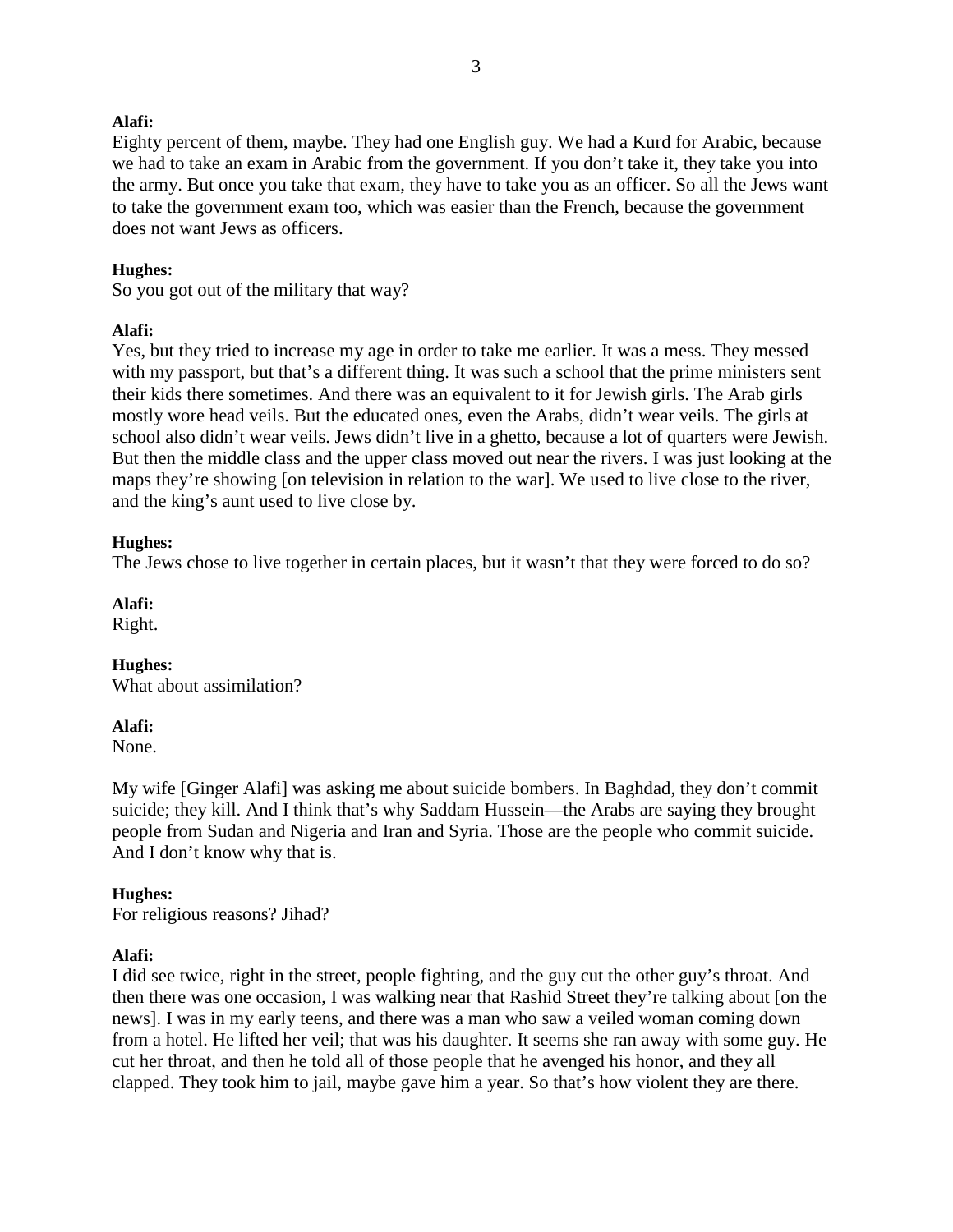Since we're talking about Baghdad, and the war is going on as we speak, do you want to say a word about how you feel about your former city being attacked?

### **Alafi:**

The Jews were always persecuted. During the war [World War II], there was coup [in Iraq] that was pro-German. They kicked out the king, who was young, and the pro-German government came to power. The Germans came with planes, and the Mufti of Jerusalem was in Berlin. We used to hear him every day. He would say, "The Germans are going to come, take Israel, and massacre all of the Jews." The Jews in Europe were being massacred then, and we knew it. When there was that coup, a pro-German government came, Rashid Ali—I still remember his name. The government came to all houses and asked, "How many Jewish people are in each home?" because the Germans were going to take over and kill them.

The British came all the way to Baghdad and encircled the city. They had with them the Jordanian army, because the British were in control of Jordan. They brought an army that looked like the Iraqis in everything—the way they dressed; the way they talked—and they almost surrounded Baghdad. The Iraqi army didn't know who the hell those troops were. Were they the Arab people rebelling? So the whole government collapsed, and the government escaped, and there was a vacuum for two days. In that vacuum, the Arabs went to Jewish homes and started killing men, women, and children. Then the people from surrounding poor neighborhoods started looting their homes. That saved the Jews, because everybody started looting, all of them.

Two or three days later, my father and I went walking. I had never seen in my life heads without bodies. They were all Jews that the Arabs had cut up. The pro-German government left when the British came in, and the British brought back the monarchy. It lasted until there was a revolt against it in '58 when the king was massacred in one of his palaces. Then there was a series of military coups, one after the other, and Hussein came in in '79. So, the Jews were always persecuted. We came home as school children at least once a week bleeding or with a torn shirt on. I have relatives who were massacred there. Yet the Arabs themselves really as individuals are friendly, generous, hospitable, more than any you would think. But then they are raised and taught to hate. And they are not educated, a lot of them. Hate against Jews, hate certainly against Shiites. They killed a million Muslims. Then against the Kurds, against the Armenians. Now especially it's coming out, with the words "infidel" and "Jihad" that they are building an idea again—Islam against anybody that's not Islamic.

We were taught in the schools the following: how did Islam go all the way from Spain to China? Because those people really started pushing Islam with the sword. They were taught when they were six, seven, eight years old, if you are killed, you go to heaven. So all the non-Muslims thought that these guys must be insane. You know, they are throwing themselves at the sword. They were scared of them because they were such fanatics. And I remember at that time, we used to laugh—will they really do it? And now they really are doing it. I still remember the saying, when the Moors were almost being kicked out of Spain after many centuries, one of their military leaders burned all the ships in Gibraltar, and he said, "The sea is behind you, and the enemy is in front of you, and you have nowhere to go except forward." And we were taught that since we were kids. And that's what Saddam Hussein is telling his people.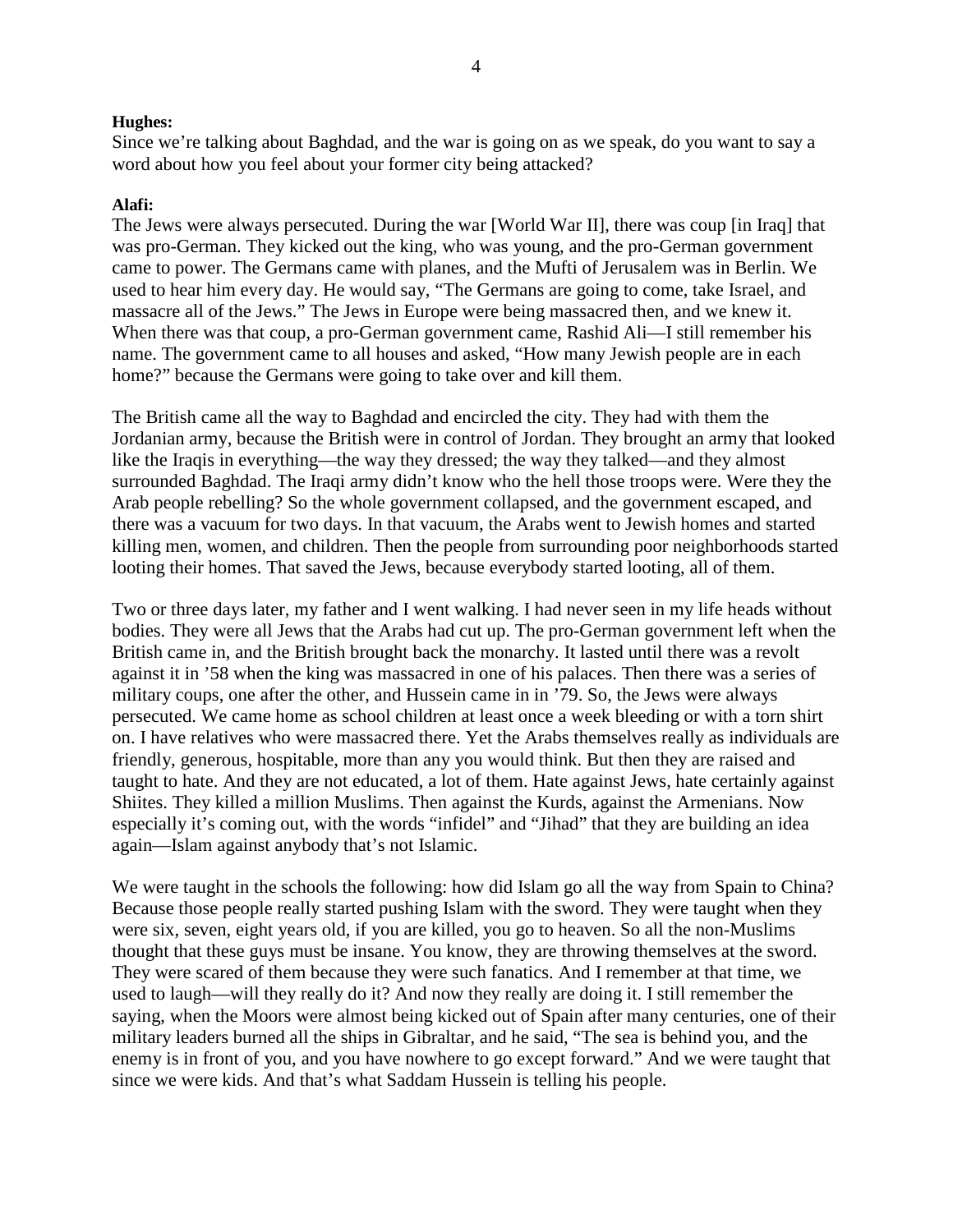We knew about that, and that's why we went to a French school, and we knew that we would leave the country when we finished school. I have relatives who studied in England and in the States, and I knew I would go to Paris, London, or the States.

# **Hughes:**

Not just the Alafis, but all the Jews?

# **Alafi:**

Yes. The Jews have a prayer: "Next year in Jerusalem," they pray one day they will go back. But the ones who were educated always knew they were going to leave.

# **Hughes:**

Tell me something about family life. How many brothers and sisters do you have?

# **Alafi:**

I had one brother and one sister. But usually the Iraqi Jews have more children—not as many as the Arabs. The Arabs had six, seven, eight. It was a good life. We used to travel every summer to Lebanon—Damascus—and spent a beautiful summer.

# **Hughes:**

Because it was cooler?

# **Alafi:**

Cooler. Beirut was on the sea; it was warm. But Lebanon in the mountains was really beautiful. I still find some people from Lebanon and then ask them, "Is it really that beautiful, or am I remembering wrong?" They say, "No, it was really green."

I used to go to Israel to see my parents, but they died. But then I have other relatives there. I have an uncle who came to the hotel in Tel Aviv when I was there two and a half years ago. He was ninety-one years old and had eight or nine children. He was in tennis shoes and running better than I can, and he still didn't wear glasses. I don't either. His mother died when she was hundred and eight.

# **Hughes:**

My heavens.

# **Alafi:**

My mother died years ago, and my father remarried and had children and grandchildren. When I visited my father, he said the following "One day I'm going to go and see my mother." I thought he was saying he was dying. I said, "Why are you talking like this?" He said, "Why, she's right there." I said, "Where? I thought she is dead." I assumed she died fifteen, twenty years before. "No, she's near here in Ramat Gan. You need to see her." So I went there with my daughter.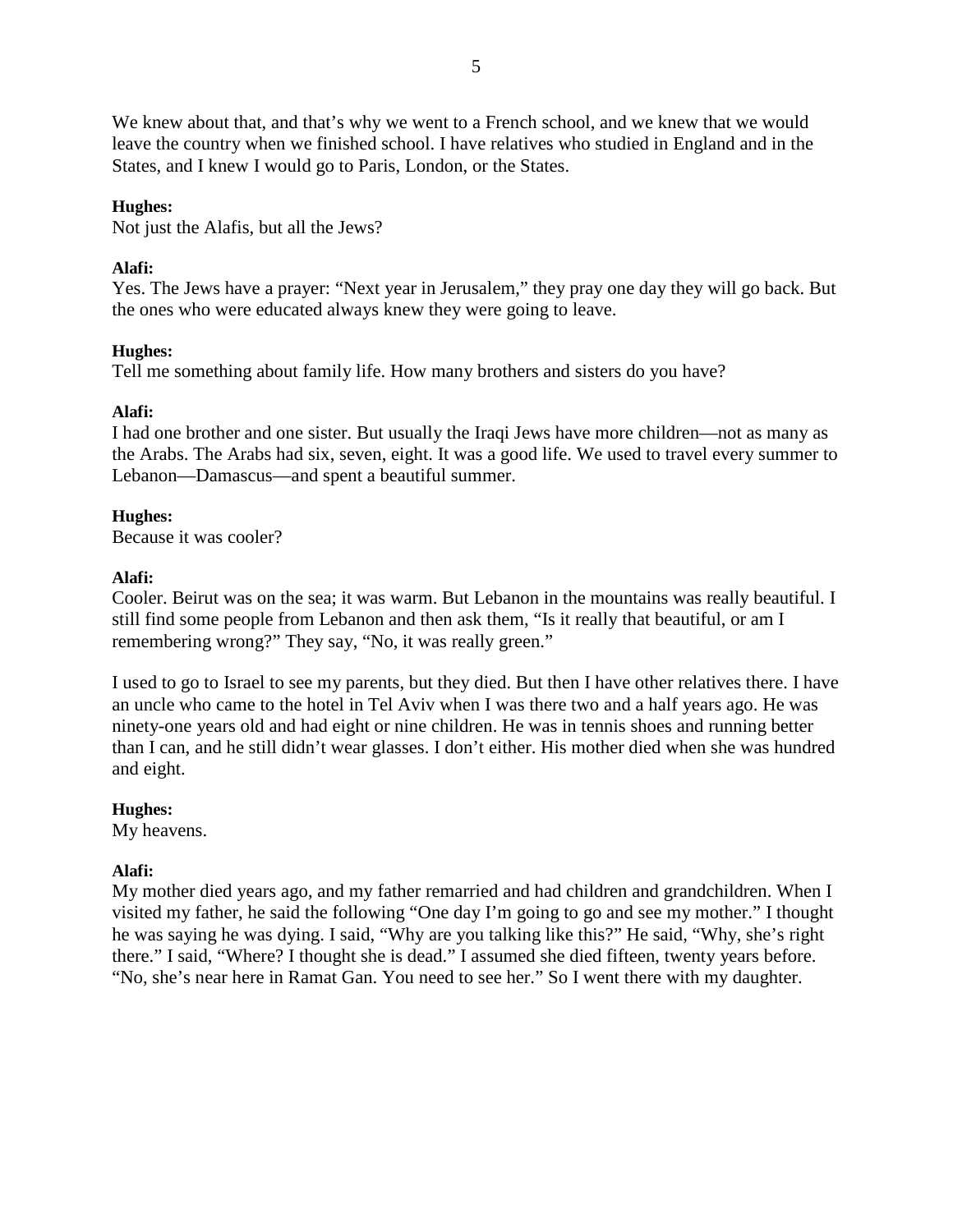[Begin tape 2]

# **Alafi:**

When I wanted to take a photograph of her, she said, "Just a minute." She buttoned her pullover and then put on a scarf. Then she said, "Now you can take it." And I said to myself, "What vanity!" I went to Paris, and I had dinner with the wife of a scientist. I told her that story and that I had said to myself, *Quelle vanité*. And she said, "Non, quelle dignité."

# **Hughes:**

That's wonderful.

# **Alafi:**

She died when she was a hundred and eight. I told my sister in Canada, "Did you know she is still alive and a hundred and four?" My sister said, "No, she's lying. She's a hundred and two." [laughter]

At one time, before the end of the war, I belonged to the Haganah, the Jewish defense, who were the underground in Israel before the British left. They used to send people to Baghdad and train the young people for self-defense. It was exciting to belong to it. They were training us with guns, and if the Iraqis find a Jew with a gun, they hang you. And they did that to some of my friends after I left.

During the war, a lot of Jews were running away from all over Europe. They wanted to escape and go to Palestine—Israel. We had them hidden in our home. I remember my father saying, "We'll all be hanged! What are you doing?"

# **Hughes:**

Was your father in favor of Haganah?

# **Alafi:**

If he knew, he would have said, "Don't do it."

# **Hughes:**

It sounds like a rather dangerous young life.

Let me ask one more question about your family, and then we'll move on. Give me a feeling of what your mother and father's personalities were like, how close you felt to them, and how much of an influence they had on you.

# **Alafi:**

All the family is close; they would do anything for you in the world. They were different. My father was a street-smart business guy. My mother was relatively more educated and more refined. She was the one who was saying go to school. All her relatives traveled all over. So it was two different worlds. We had both. You have to be able to survive, no matter what, and that's what my father had to do. And there is the more—I don't want to call it spiritual—part of life. It has beauty, it has art, it has travel, it has education, it has music. We lived in both. We used to go more to relatives on my mother's side because it was more exciting. They had more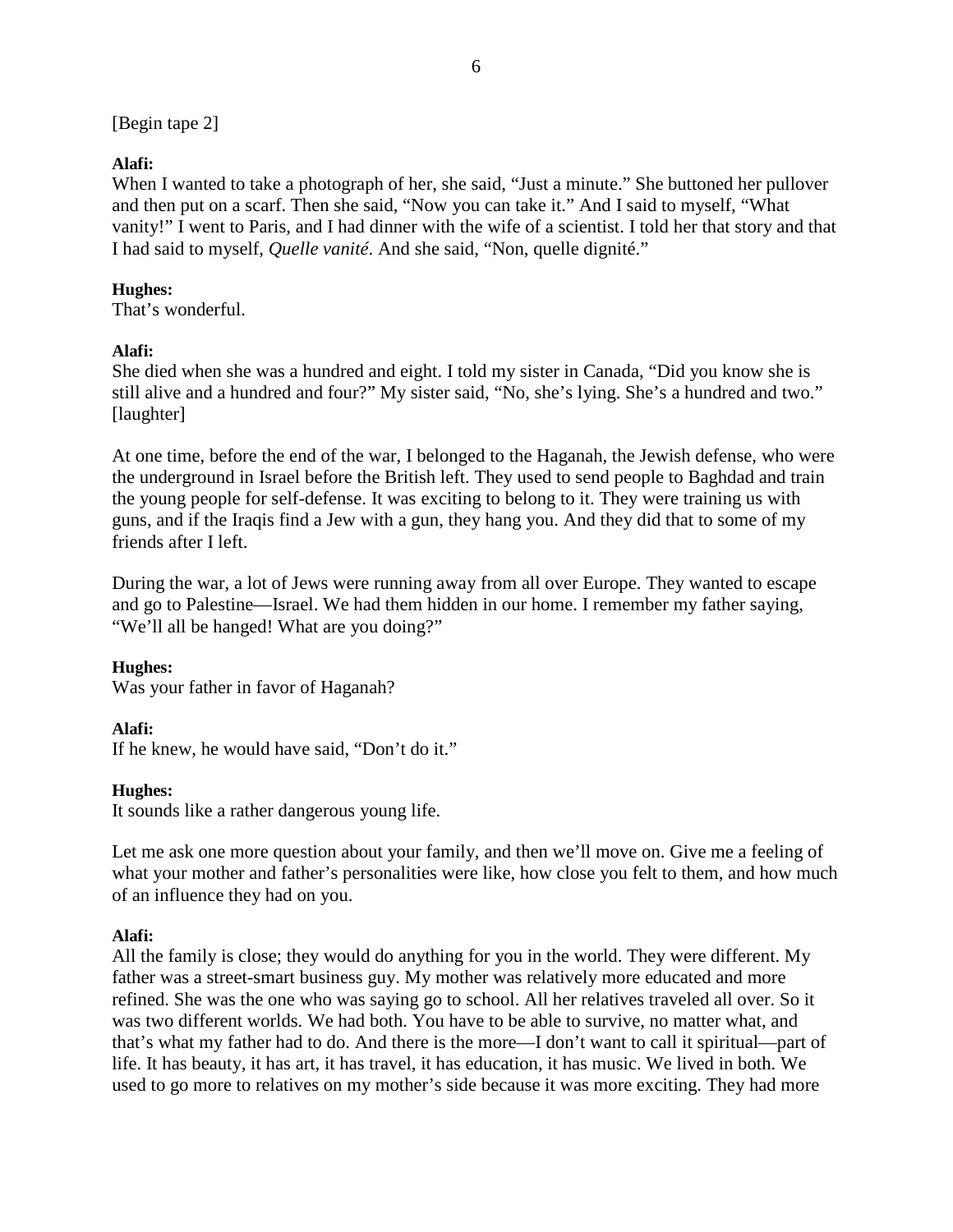education, more talk about the outside world, and they traveled. While my father was more business.

# **Hughes:**

How have these two ways of leading one's life developed in you?

# **Alafi:**

I knew very early that I wasn't going to live in that country. I knew very early the whole French history and literature. As a matter of fact, when I first went to Paris, it seemed as if I had been there all my life. When I came to the States, I understood the culture. Coming to the States was really the most impressive thing to me. I thought I'd spend a year or two and then go to Paris. But when I came to the States, I very quickly found that this is a more democratic country—in personal relations and what people can openly talk about without hesitation.

The first day I arrived in Berkeley, I still was looking for my friends who went there six months before. I went across Sproul Plaza, and there was a drugstore—I had just come off the plane. I sat at the counter, and I saw the menu, I really didn't know what this food was.

# **Hughes:**

You were coming straight--

# **Alafi:**

From New York. I had already stayed with my cousin in New York who had left Baghdad when I was four years old. So I came and saw him. Then I came to Berkeley, and I didn't know what to order. This guy was eating something, and the girl said, "Do you want to eat one of those?" He was eating a hamburger. And then she brought it, and I started eating it, the same way as he did it. I noticed every time I'd take a bite, he'd look at me. I'd take another bite, and he'd look at me. Then he said, "You must be hungry?" I said, "Yes." He said, "But you are eating the plate." The hamburger was bigger than the paper plate. [laughter] I saw the people here; they are open; they tell you everything there is to know. Because if you ask anybody in Europe any question, even today, they won't open up. They are afraid.

# **Hughes:**

Why is that?

# **Alafi:**

I really believe it's fear of anything they might say; they might incriminate themselves or say the wrong thing. I sit on the plane between here and Los Angeles, fifty minutes—yes? This woman's talking to this woman across the aisle. By the time the plane lands, she's told her about her divorce, her children, her grandchildren. It's unbelievable! You would never hear this in Europe or Japan or the Middle East or anywhere. That is the major, major difference in the culture, and therefore, you can be yourself here.

# **Hughes:**

And you saw that right away?

**Alafi:** Quickly.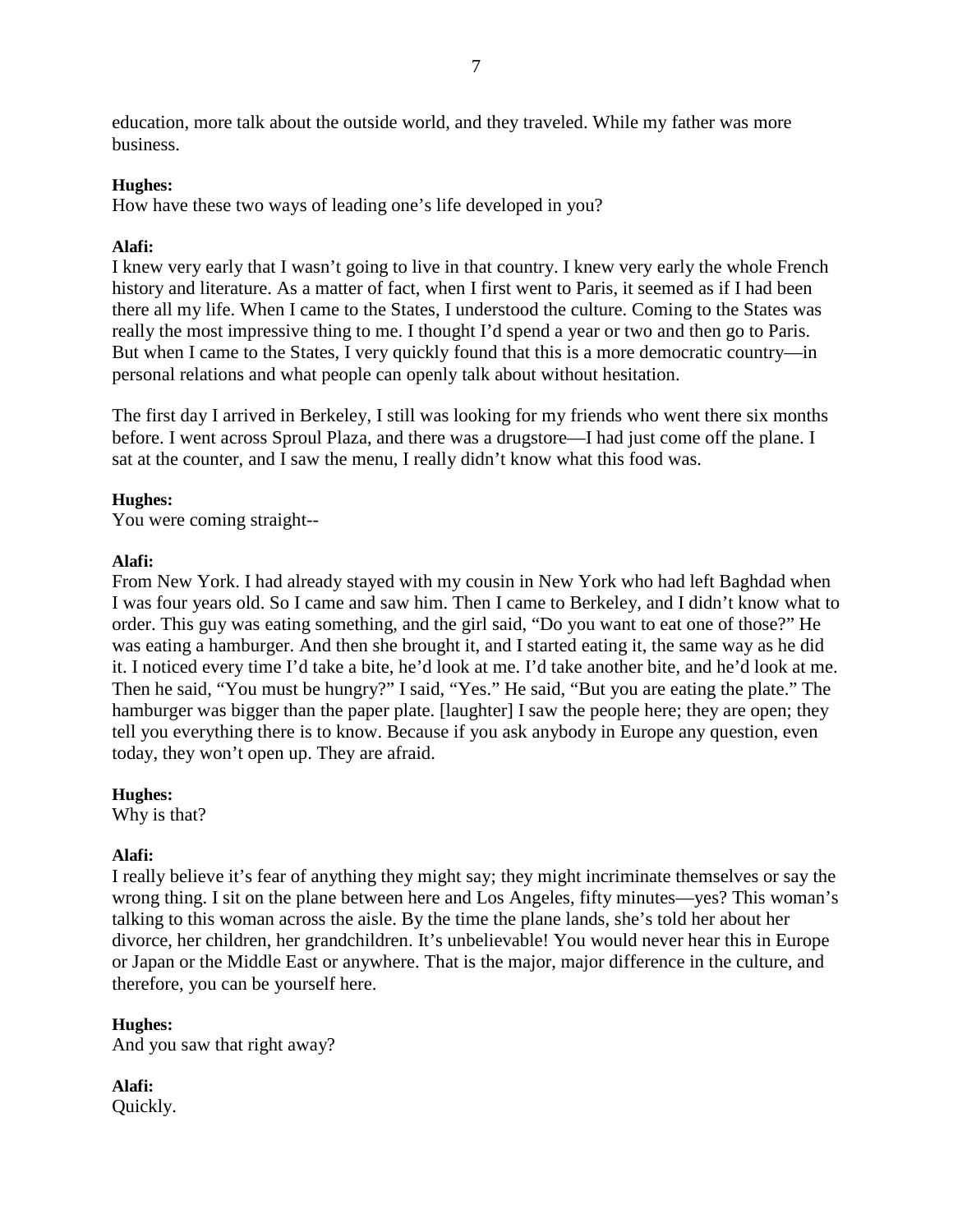How old were you?

### **Alafi:**

I was eighteen, seventeen.

# **Hughes:**

Oh, very young.

# **Alafi:**

In Iraq, we were taught all the time that the only thing you could take with you, because you'd been persecuted all your life, is whatever you have in your head. So education was extremely important.

# **Hughes:**

Well, let me ask you a question about education. Were you developing interests in school?

# **Alafi:**

I wasn't sure; I thought in the beginning to study mechanical engineering. My first course was surveying. I brought with me a suit tailored by the king's tailor. He used to be our tailor too. It was a double-breasted, pinstriped blue suit. Even my wife remembers it. She hated it. She's from Berkeley. I wore it with a white shirt, and in the surveying course they took us up the hill behind the law school to take measurements. Everybody was looking at me and saying, "Where are you going in this suit?" I said, "Nowhere." All of them were wearing jeans. My father was in textiles. I looked at the material; I said, this is very, very thick—it will last me four years of college yes?

So the next day, I said, "Where do I get blue jeans?" Across from Sproul Hall, there were shops. At that time they all came to here [points below the navel], and I am accustomed to tailored clothes. I said, "I want something to come higher, to the waist." So he had to give me bigger and bigger jeans, and I had to fold them. I wore them the next day, then I never wore them again. I went to my friends, and I said, "We really should get tailors and have them tailor these blue jeans." That was '47, '48. And I even thought, seriously, Why not make a whole design that fits? Twenty years later they started designer jeans that fit you.

Anyway, so that's when I start taking courses, and I really didn't have a feel for it. I was getting D's, flunking in engineering courses.

# **Hughes:**

Was it a language problem?

# **Alafi:**

No, I knew English. We had to take an English matriculation exam in Baghdad after the French and pass it. I could have gone to London University with that.

# **Hughes:**

Why had you chosen the University of California?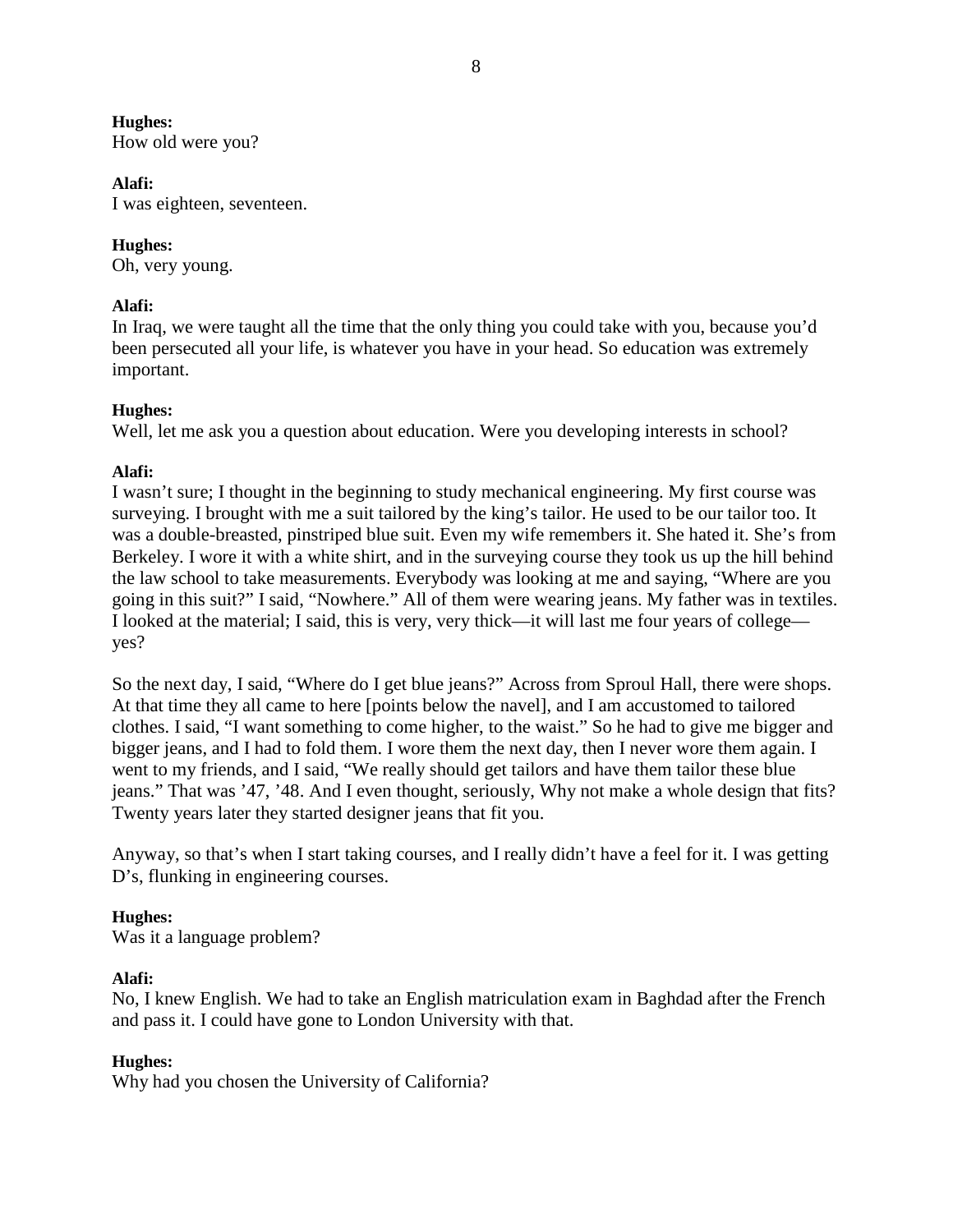I and my friends applied to a lot of schools. Of course we had heard of MIT, because I had a relative there, and the University of Chicago, because of Chicago and Al Capone. When I came to New York, my cousin said, "Where are you going?" I said, "To Boston." He said, "Are you crazy? The snow is up to here in the winter." I said, "Okay, where shall I go?" He really wanted me to stay in New York. He had a daughter; he wanted me to marry her. I said, "No, I'll go to California." UCLA was not as good as Berkeley academically then. So I came to Berkeley. I really was going to spend one year and then go to Paris, because I had friends who went to Paris. But in the late forties they said, "Don't come; it's a disaster!"

### **Hughes:**

Because of the war?

**Alafi:** '47, yes.

### **Hughes:**

The aftermath of the war.

### **Alafi:**

And then, the more I stayed, the more I saw: this is really the land of milk and honey. Its people are decent. I didn't like the French anyway.

Before coming to the States, one summer I said, "I'm going to Lebanon by myself," and that's the first time I left by myself. I was thirteen, fourteen.

### **Hughes:**

That's pretty young.

### **Alafi:**

I arrived in Damascus, and I stood in the center. I went to the hotel and felt all of a sudden so lonely, I couldn't stand it. I checked when did the bus go back, they said, "Not until Thursday." So, I said, "It's embarrassing; I told my friends I have gone; even if I die, I'm not going back!" So, I stayed one night in Damascus, then went to Beirut, which I knew. I knew Lebanon because my family was there before. I met people in their twenties, thirties, from Iraq. We started going to dinner and all of that, and I stayed the whole summer there by myself.

So when I came to Berkeley, it was a new world really—everything to do was different. That was exciting. It was opening my eyes every day to everything different: the way people think, and also the way all types of people interact. In Berkeley, slowly I had friends who were physicians, and dentists, and professors, and they didn't care if I was an undergraduate or not. They take you to their homes and cook and all of that. This is not done in Europe. There was a feeling of respect here for who you are.

I noticed another thing. You get dressed in Europe, and you go to a fancy restaurant. The carpenter can't afford it; he doesn't go. I noticed in Berkeley the physicians, the professors, the workers, and the students are eating together, and that they can go anywhere they want to. That is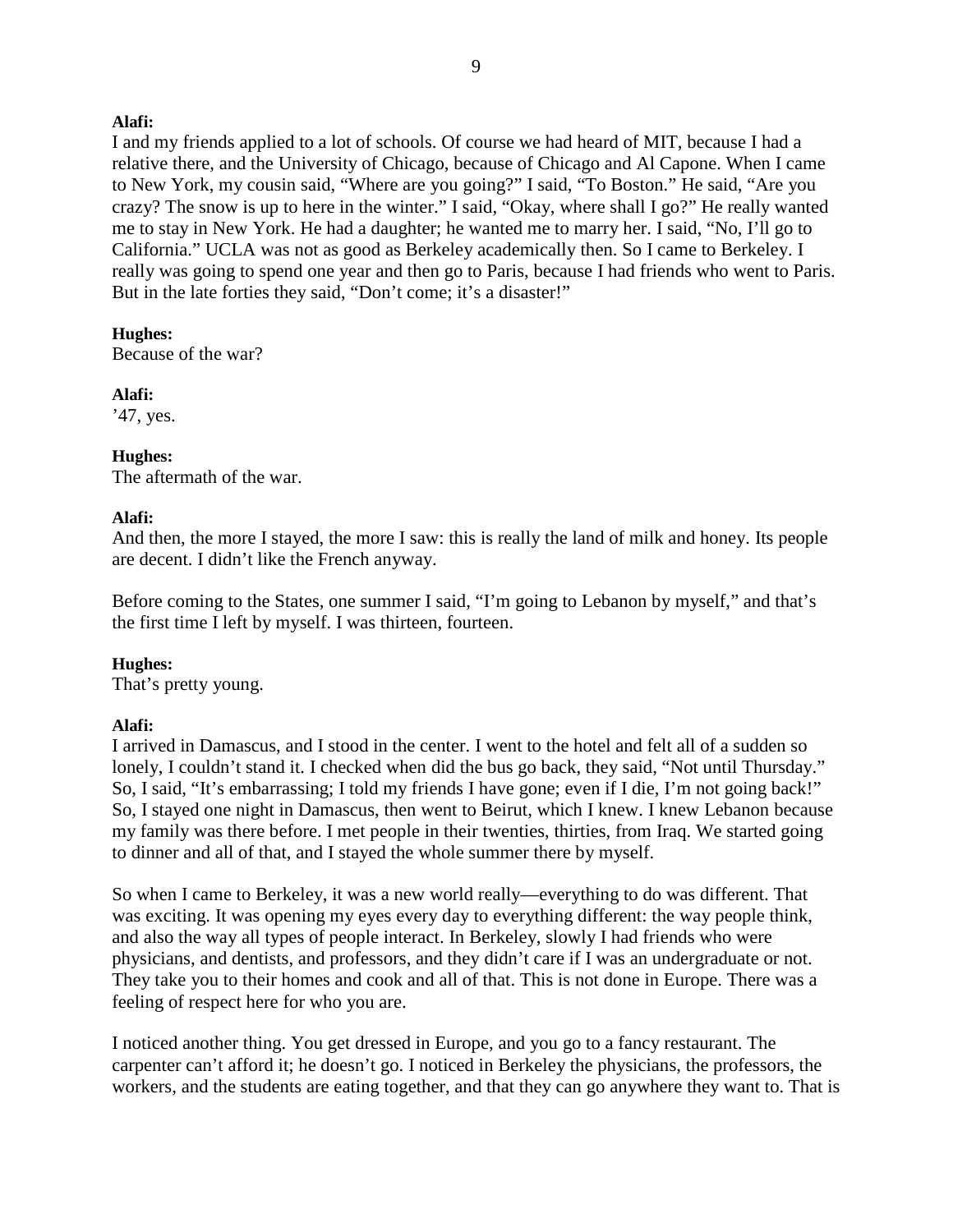so important. You don't feel it, because you live in it. This is a fact: not England, not France, not any other country has this.

[Begin tape 2]

# **Alafi:**

Looking back, I think it gave me the idea that I was not going to do something because my parents wanted me to, or my cousins, or my neighbors, or whoever is there. I really wasn't sure what I was going to do, and it didn't matter—yes?

# **Hughes:**

Did you feel any pressure from your own father?

**Alafi:**

No, never.

# **Hughes:**

He wanted you to do whatever you wanted?

# **Alafi:**

Yes. I still remember when I went to visit him in the seventies. I already had started a number of companies, and I was telling him, "I started this company, and that company and—" He kept looking at me, and he said, "Moshe, just remember you need only this much to eat and sleep, so don't kill yourself." I said, "I am not killing myself; it's a game. I am telling you so that you understand." So no, I didn't feel any pressure. We lived very comfortably, beautifully, back home. But I always knew that you could do more if you were more successful. You could travel more, if you had a little bit more money. I knew I liked to travel all over the world, so how do I do it? Become a pilot? [laughter]

It was important to do something exciting at the same time, and I knew right from the beginning that I would not do anything that's not exciting. I was doing research at the university even as a graduate student, and I enjoyed it, working until four in the morning in the lab, just to see the results.

# **Hughes:**

Yes, but don't go so fast, because we've left you surveying behind Boalt Hall. [laughs] And you didn't like it.

# **Alafi:**

So I started taking courses after that and trying to think, Do I really want to go to medical school? And I started taking courses, not making a commitment towards that. I was taking chemistry, physiology—radiation physiology at Donner Lab.

# **Hughes:**

Crocker Radiation Lab was probably still around, right?

# **Alafi:**

Yes. What is his name who died from radiation exposure?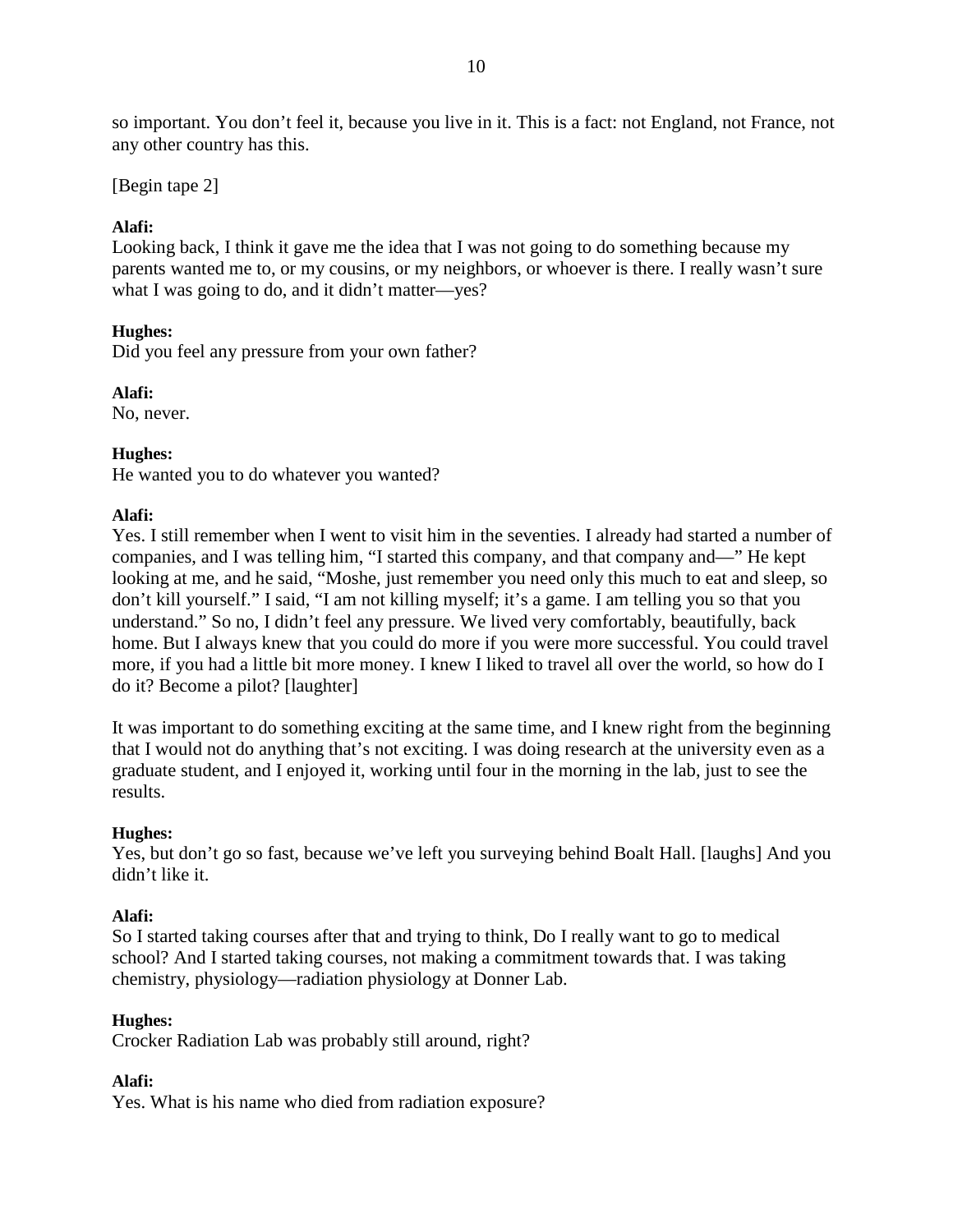**Hughes:** Joseph Hamilton.

#### **Alafi:**

Yes. When he died, they found uranium in his lab.

# **Hughes:**

Was it uranium?

**Alafi:** Whatever.

**Hughes:** Radium, I think.

### **Alafi:**

So I took courses there, and I honestly enjoyed doing research. I did high altitude research and went to White Mountain.

### **Hughes:**

As an undergraduate?

**Alafi:** After I graduated.

**Hughes:** Why did you go into biophysics?

### **Alafi:**

It was physiology and biophysics—yes.

# **Hughes:**

Why did you choose those subjects?

### **Alafi:**

First I thought, Maybe I want to go to medical school. But honestly, inside me I wasn't sure. I saw a lot of friends already practicing. Is this how I want to live? So my soul really was not in it. That's why some courses I just didn't do well in. I wasn't willing to sit day and night memorizing different things. Then I started doing research in physiology. But in between I started having children. My wife started her own elementary school. Really was a very fantastic school, two hundred kids. They teach them languages, mathematics, French, you know. And our kids went there. She was very successful. Also my parents were sending money.

### **Hughes:**

You weren't making much, were you?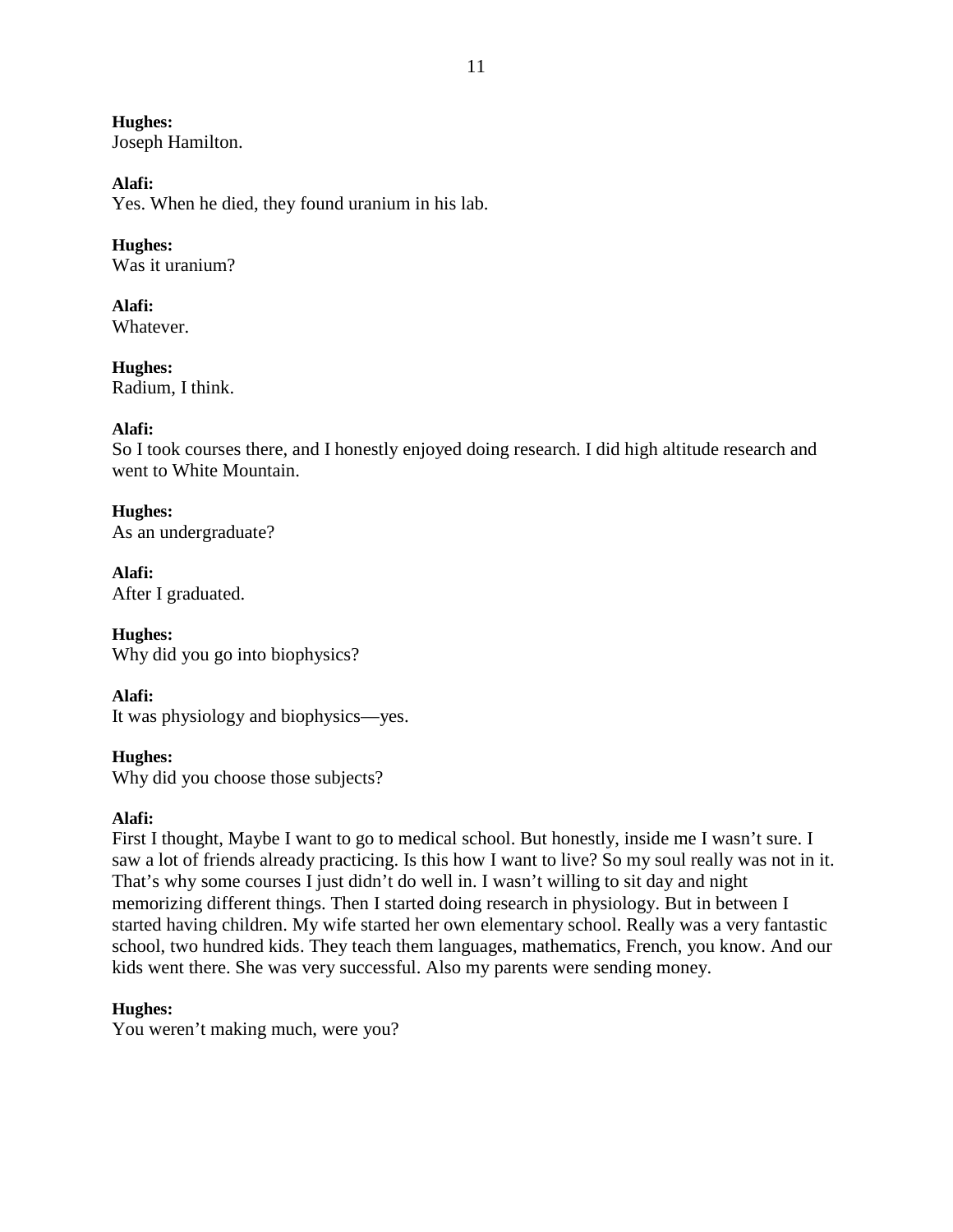I started hosiery stores here, just like my cousin. I started a chain of about five, six. I was making more money than anybody while I was in graduate school. I even started one in Los Angeles.

### **Hughes:**

Which was a branch?

### **Alafi:**

No, it was simply my own, but my cousin helped me in the beginning. I really was thinking, Shall I open fifty or a hundred of them? Then slowly I felt, living in Berkeley, that's not what I was going to do. It felt like prostitution, sort of. My father was in that business, and I said I'd never be in that business.

### **Hughes:**

Why did you feel that way?

### **Alafi:**

Because the world has more exciting things to do.

### **Hughes:**

It was the excitement; it seems to be a theme. [laughs]

When had you met your wife and married?

### **Alafi:**

I'd met her in Berkeley. Quickly, people invited me to parties in Berkeley.

### **Hughes:**

Soon after you arrived?

### **Alafi:**

Almost. Somehow it was just the right group, the bohemians of Berkeley. We knew [Lawrence] Ferlinghetti. We knew all his friends. We used to go Ferlinghetti's cabin in Big Sur.

### **Hughes:**

How did you get connected with that group?

### **Alafi:**

Well, at first we lived on Panoramic. A world-famous professor was there, where I met for the first time [Francis] Crick and what's his name?

### **Hughes:**

James Watson?

### **Alafi:**

Yes, Watson, he came to Panoramic in the fifties.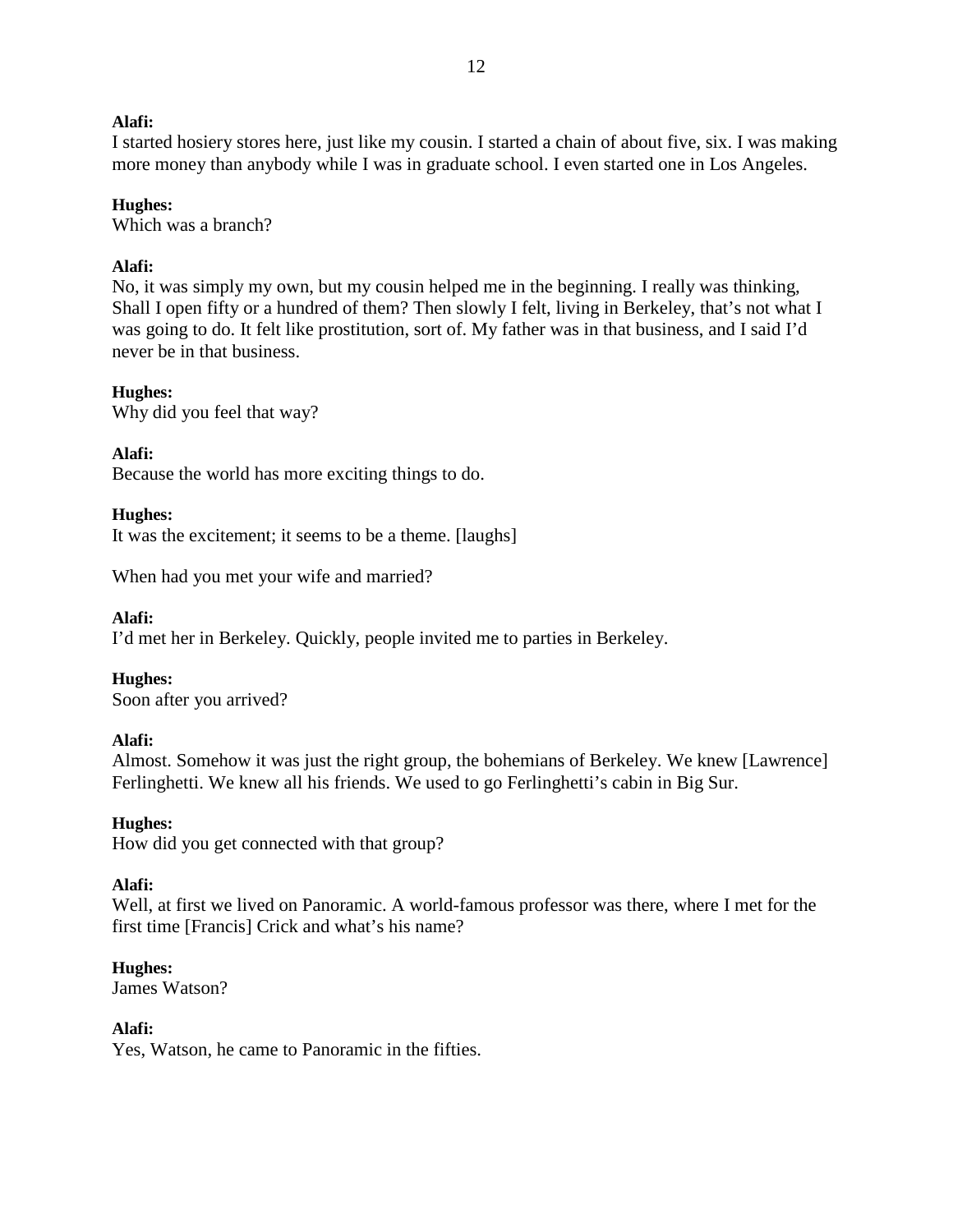After the double helix?

### **Alafi:**

No, before! He wasn't known then.

### **Hughes:**

So he was a really young guy? Because he was twenty-three, I think, when he and Crick discovered the double helix.

### **Alafi:**

He had all the professors there. [Roger] Stanier I remember was there. It was Stanier's home. And a lot of scientists from the East Coast and Denmark. All the Europeans were saying how America is not educated, the culture is more in Europe. Watson told this Danish woman, "What the hell do you have in Denmark, Hans Christian Andersen?" We used to go in later years to Cold Spring Harbor for Friday, Saturday, Sunday. Chris, my son, would go there—see, Chris and Watson are good friends, and so I reminded Watson of that night in Berkeley in the fifties.

So anyway, we were living on Panoramic and starting to have different friends through the university. And then there were people on Panoramic who lived with [pause], the guy who wrote the *Tropic of Cancer*, *Tropic of Capricorn* [Henry Miller]. One of our friends lived with him in Big Sur. He told me they would drink by noon, each one of them, half of a jug of wine. So that guy died of cirrhosis of the liver.

Then we had other friends on Panoramic who were very good friends of Ferlinghetti. So we became friends of all of them, and then we would go and stay in Ferlenghetti's cabin, where all these people wrote the books in the sixties.

### **Hughes:**

*On the Road*, and all those.

# **Alafi:**

All of them.

# **Hughes:**

Say something about your wife, please.

### **Alafi:**

I think I saw her at a party. Yes, I did. I was living in a house with some Iraqis, and I invited an American guy, and this guy came with her. I was thinking, How come he could have this girlfriend? Why not me?

### **Hughes:**

[laughs] She was beautiful?

### **Alafi:**

Yes [with emphasis]. She attracted a lot of people in Berkeley. So one day I said to her, "Why don't you come by yourself to dinner?" She said, "Okay." That started the whole thing.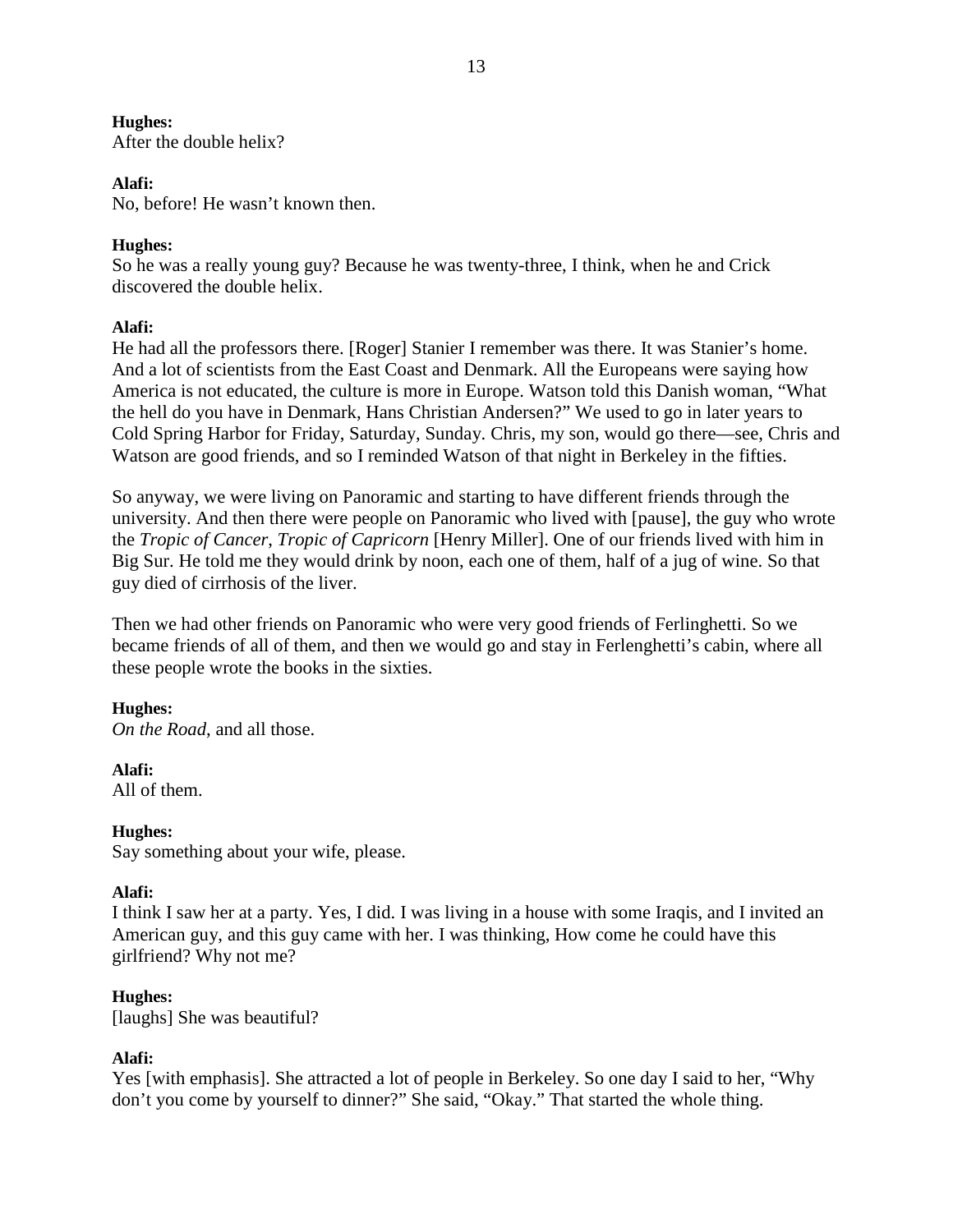Is she Iraqi?

### **Alafi:**

No, she's American. She was in the psychology department at Berkeley, and she finished as a psychologist. She's from Kansas. She left when she got her degree at University of Chicago. Then she came to Berkeley.

# **Hughes:**

You got married very quickly?

# **Alafi:**

Not right away. We lived together for about a year.

# **Hughes:**

How old were you by then?

# **Alafi:**

[pause] Probably twenties, yes. I don't know if people know who they are or what they are doing when they get married.

# **Hughes:**

Well, in your case it seems to have worked. [laughs].

**Alafi:**

Yes, but 50 percent of marriages don't work.

# **Hughes:**

Yes.

# **Alafi:**

It is very different to get married to an American woman. That has its own attraction, too.

# **Hughes:**

And difficulties, I imagine, as well.

### **Alafi:** Yes. I think she was more tolerant.

# **Hughes:**

How were you used to treating women?

# **Alafi:**

Women are equal, I always thought. As a matter of fact, I thought most of the time they are more than equal.

# **Hughes:**

On what basis? Intelligence?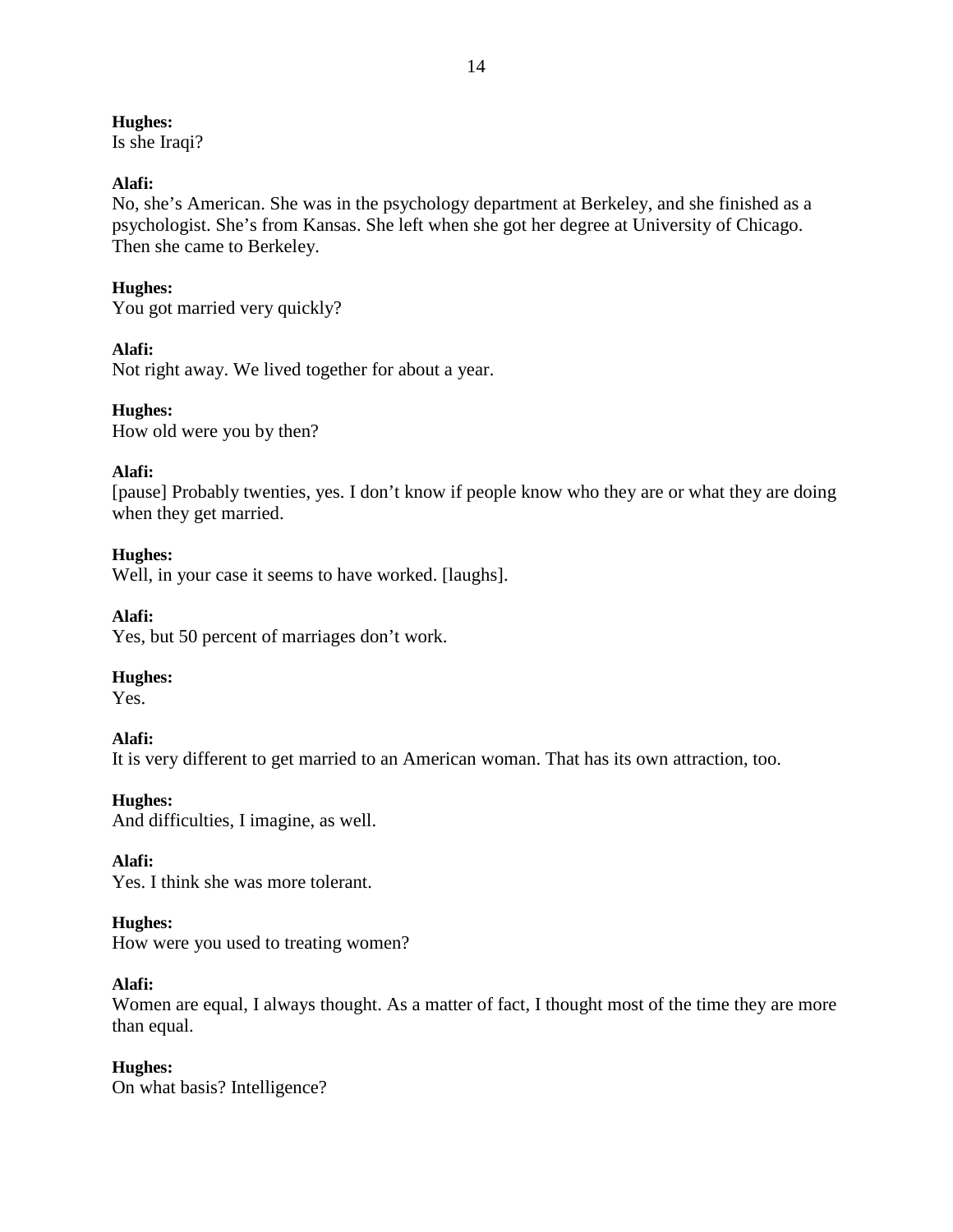Yes. I have a number of women CEOs. Some of the time, not CEOs, they can do better than CEOs in their commitment.

### **Hughes:**

How did you get that way, considering the culture you came from?

### **Alafi:**

The first thing was, I was educated in a French school—maybe that. Myself, my sister, my brother grew up thinking, We are no better than anybody else, but we are not lower than anybody else. Even today. We have maids who move around us—I want to go myself and get the glass of water.

### **Hughes:**

You don't like hierarchy?

### **Alafi:**

I see so many men that are in high positions, they shouldn't be there. Women can take more crap, and yet they can do the jobs better. That means they're, in my mind, at a higher level than the idiots.

### **Hughes:**

Well, it seems to me that you were living in several worlds as a young person. And maybe when you do that, you have the advantage of not having to adopt the viewpoint that's handed down to you.

### **Alafi:**

Yes, but I also had to adapt and survive. And to adapt, you see how your environment works.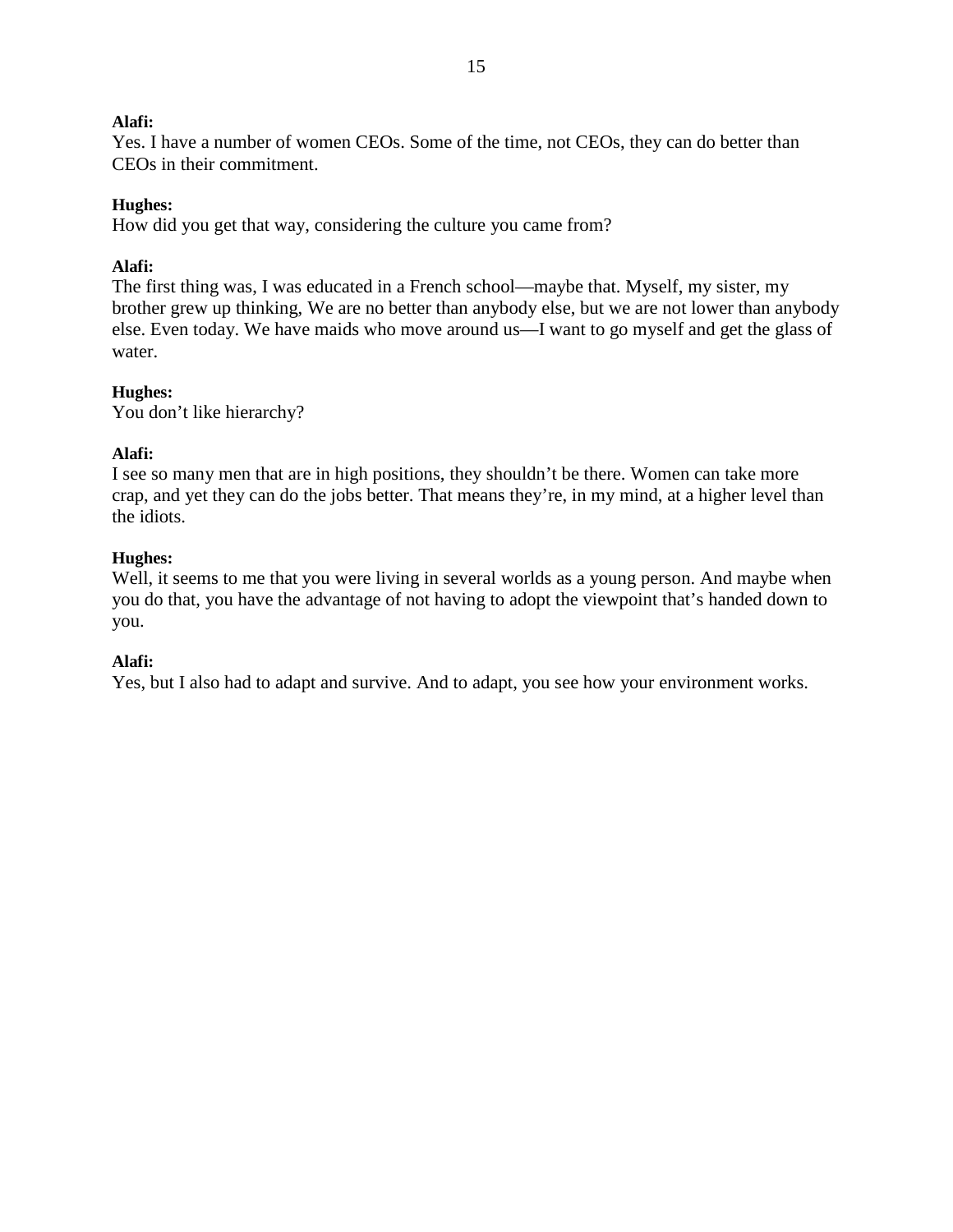### **Interview 2: April 21, 2003**

[Begin tape 3]

### **Hughes:**

Mr. Alafi, last time I don't think we said much about the high-altitude research you did.

### **Alafi:**

I was in physiology and radiation physics. I took courses with [John] Gofman and all of those people. And the research we were doing was on high altitude effects, especially on blood production and destruction. The physiology department had labs at White Mountain. They had a lab at ten thousand, twelve thousand, and fourteen thousand feet. But we were also doing research on mice on campus because we could create a vacuum in a chamber and simulate the high altitude and then see what happened to the blood production at high altitude. What happened in the pregnancies? Did they abort at a certain point? All of that. So, I did that, and for some of the work I had to go to White Mountain, put the mice there and compare the results to those of the lab. That was fun. It was exciting to be awake at four o'clock in the morning and see results. While I was in graduate school, I had a chain of hosiery stores, and I was making money. But I felt, maybe because I was living in Berkeley, and my wife had a primary school to the seventh grade. For Berkeley, it was funny to be selling hosiery, you know?

### **Hughes:**

Was she uncomfortable with your doing that?

### **Alafi:**

No, she knew ultimately I was going to do something else. At that time she opened her school, Twin Pines, for two hundred kids. She made it into something big, and it was good. Our kids went there. Subsequently, she started a graduate school, Center for Psychological Studies, for people who wanted to get their Ph.D.s in clinical psychology. That lasted for at least twenty years. It was on Solano Avenue, Albany. Then I decided to finish my work at the university. I did the master's and the work towards the Ph.D., then I stopped. I felt really two things: I really wasn't shaking the world in research. It was fun for me, but I also felt it was selfish, plus I really started feeling encapsulated. I looked all around me, and I didn't want to be like the academics.

### **Hughes:**

Why did you feel it was selfish?

### **Alafi:**

Because it was not making enough of a living to support my children. I also thought, I knew my parents had money, so I knew there was a big world; I wanted travel; I wanted to do a lot of things. And I didn't want to be like anybody in Berkeley [at the university]. There was nothing wrong with them; they were great, but I wanted to be part of the outside world, rather than going to the lab every day and doing research.

So I decided to do something, and the way I thought of doing something is, I knew a little bit about science, and I felt I could do something in the industry, and yet I did not want to work for any company. I think it comes back maybe from my parents. I remember my father once said to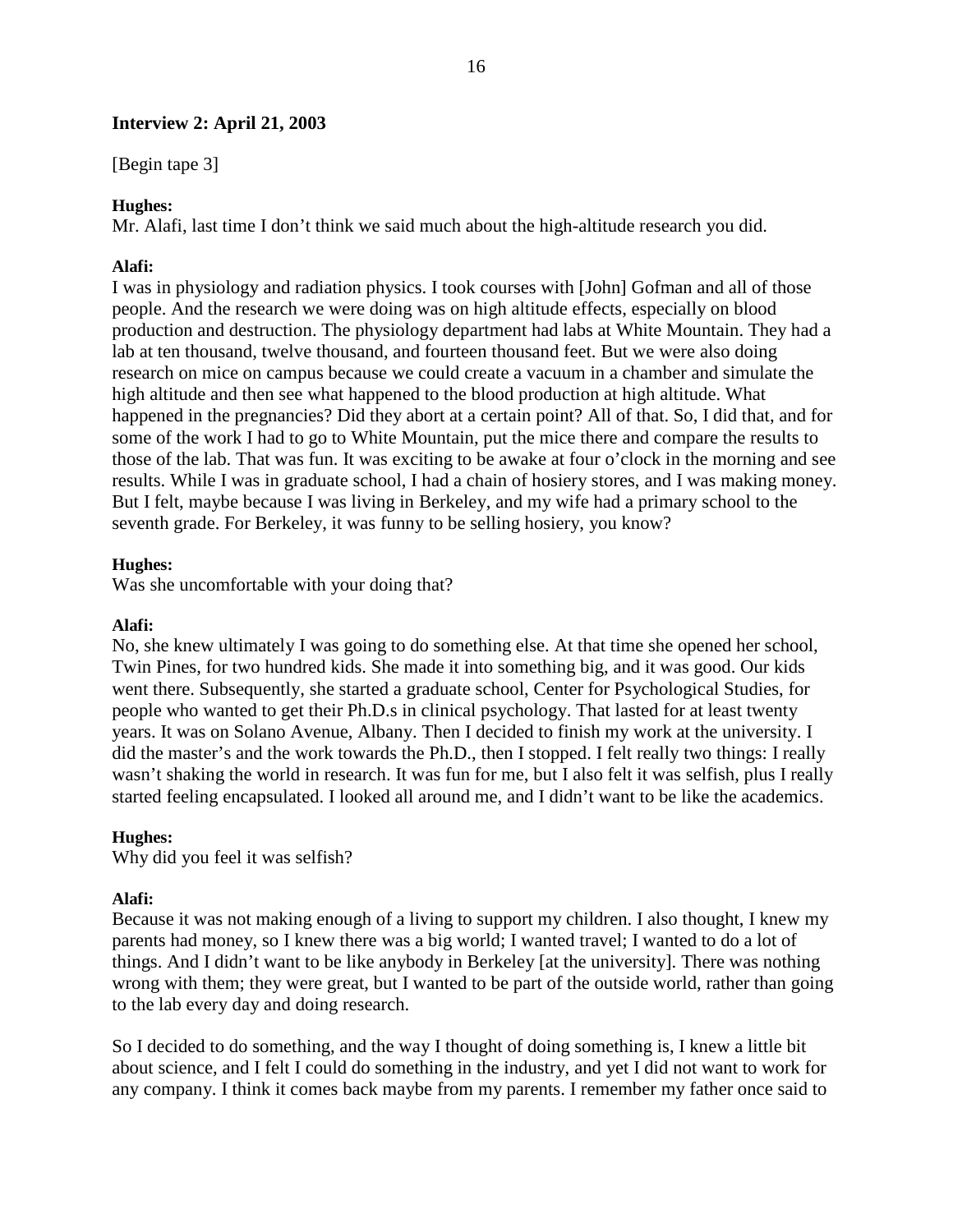me, "If you are good, why the hell do you want to work for anybody?" That's a dangerous statement, because you might not be good. [laughs]

Anyway, I really was convinced I could start a company, and then I thought, What is the company? Physics International has to be about '61, '62. I thought of applying radiation to medicine. And the reason: I was taking courses in the field.

# **Hughes:**

Donner?

# **Alafi:**

Donner Lab, yes. Some of the courses with Gofman and others. I thought, I have these friends, two of them were working under [Edward] Teller at [Lawrence] Livermore [Laboratories]—yes? And they were really the designers, the designers, of the bombs. They were designing them, testing them in Nevada, and testing them in the Pacific. And they would go whenever they had tests, you know? So I went to them and said, "Why don't you get out? And we'll use your capability to apply it to medicine."

# **Hughes:**

Did they have any feeling that working on the bomb wasn't the best use of their abilities?

# **Alafi:**

That's a good point. At that time, the Russians had started Sputnik or whatever. They felt they were doing something for national defense, and that the country really needed powerful defense. When you work there [at Livermore], that's what you are creating. You can't say—like Oppenheimer felt bad later, yes? They were doing something for the country, and the country has enemies.

# **Hughes:**

Do you remember the names of these people?

# **Alafi:**

Of course. It was Wally Birnbaum and Chuck Godfrey and Frank Ford.

So we started having meetings on weekends. And they started making lists, and the lists were so long and so funny. Physicists did not know about biology, and biologists didn't know any physics, so there was no meeting of the minds. We were trying to make a list of what I knew maybe should be done, and what they think they could do. So it was a mismatch in a sense. But we made lists.

# **Hughes:**

And the lists were projects?

# **Alafi:**

Yes. Then I thought, Now I have to go and raise money. But how to raise the money, that was funny. At that time, '62, there wasn't anything called venture capital. This thing [a chronological wall chart of the formation of venture capital firms] was developed by [Franklin] Pitch Johnson.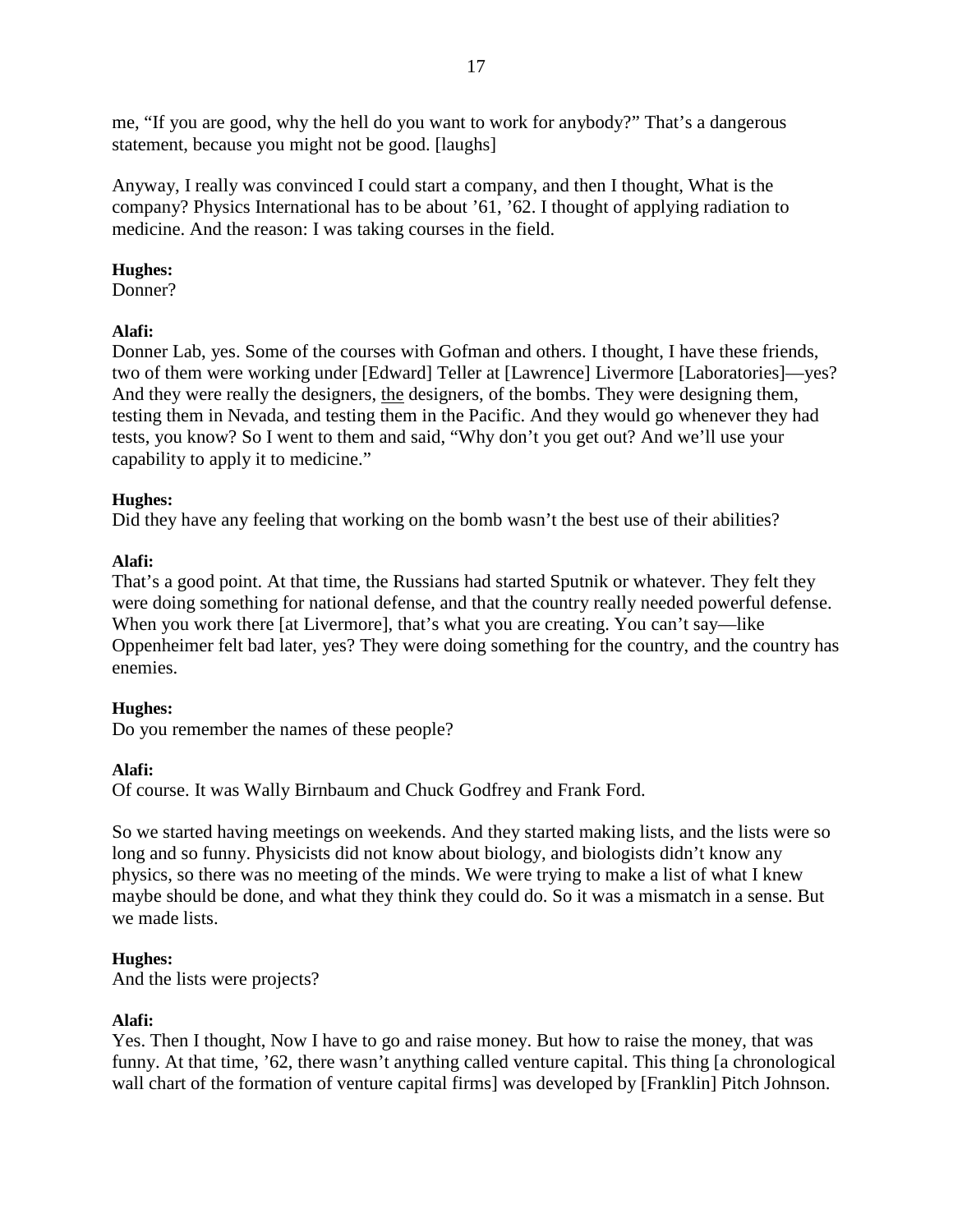It wasn't called venture capital; it was called making a living. This is a very important chart, up to 1983.

There is Ed Carter and Edward Heller and Ed Pauley. All of those are regents of the university. I knew the son [Bill] of Ed Carter. Ed Carter was a dyed-in-the-wool Republican—chairman of Broadway Stores, Neiman-Marcus. When Nixon was running, Carter had each table for dinner for ten thousand dollars each. But the son was a Berkeley guy. He used to play his clarinet with Turk Murphy. He's a photographer. He had a party in the Berkeley hills, and he brought the New Orleans folk jazz group. I forgot the name, the most famous one. My wife said, "Why don't you go; his father's coming. Ask him about how to start a company." They had students, and they were sitting on the floor, smoking marijuana, some of them. I said, "I don't want to ask him. Carter doesn't know anything about science."

So I went there, it was hot, and he was standing there shocked: "Who are these people?" You know the Berkeley types. I went and I told him the story. I said, "I have three guys; you could check on them. They are from Livermore; they work under Teller. I would like to start a company with them, and apply radiation to medicine." He said, "We're going to have a regents' meeting in an hour. I'll take you and have you meet Ed Heller, who is also a regent, and tell him the story."

So he took me in his limousine. I left my jacket, my wife was there, the car was up in the hills. The regents' meeting was on Oxford. [Clark] Kerr was the president then. Ed Heller was in the room already, and he closed the door. I said, "This is my story: I am a Jew from Baghdad"—he's Jewish; I didn't know until later—"I am trying to start a company. I have these people; I know we could do something new and different." I had a list on the back of an envelope. "These are the different projects we're going to work on." He said, "I don't understand it. How much is it going to be?" I had another envelope. I said, "We are going to get six desks. I can get them in Berkeley for twelve dollars each. And twelve chairs, a dollar each. I know where to get them." My wife had a school, so I knew where to get these things. And he said, "How much do the scientists make?" I said, "I think they are getting twenty-five thousand." He said, "How much do you want?" I was a graduate student; I said, "Five hundred." He said, "Can you live on that?" "I will live like a king." "So how much do you want for the whole project?" I said, "For two years, a hundred and fifty thousand would be enough." He said, "No." And I said [to myself], "The son of a bitch is bargaining!"

### **Hughes:**

[laughs]

# **Alafi:**

They told me on the boat, "Don't bargain with Americans. When you go and buy, that's it." I said, "What do you mean, 'No'?" He said, "You need half a million." I said, "You've got a deal!" [laughter]. Ed Carter was standing there. He said, "I want part of it, too." Then I had to go out because the regents were waiting. I looked in my pocket; I had only one nickel, and it was a dime to call. So I went to the gasoline station on the corner of Durant and Fulton. I used to get gas from that guy. I still remember his name was Jim. I said, "Jim, I swear to God, somebody's going to give me half a million dollars. I want to make a phone call. I have one nickel; I need another nickel to call my wife. He said, "Are you crazy?" [laughs] So I called her and said,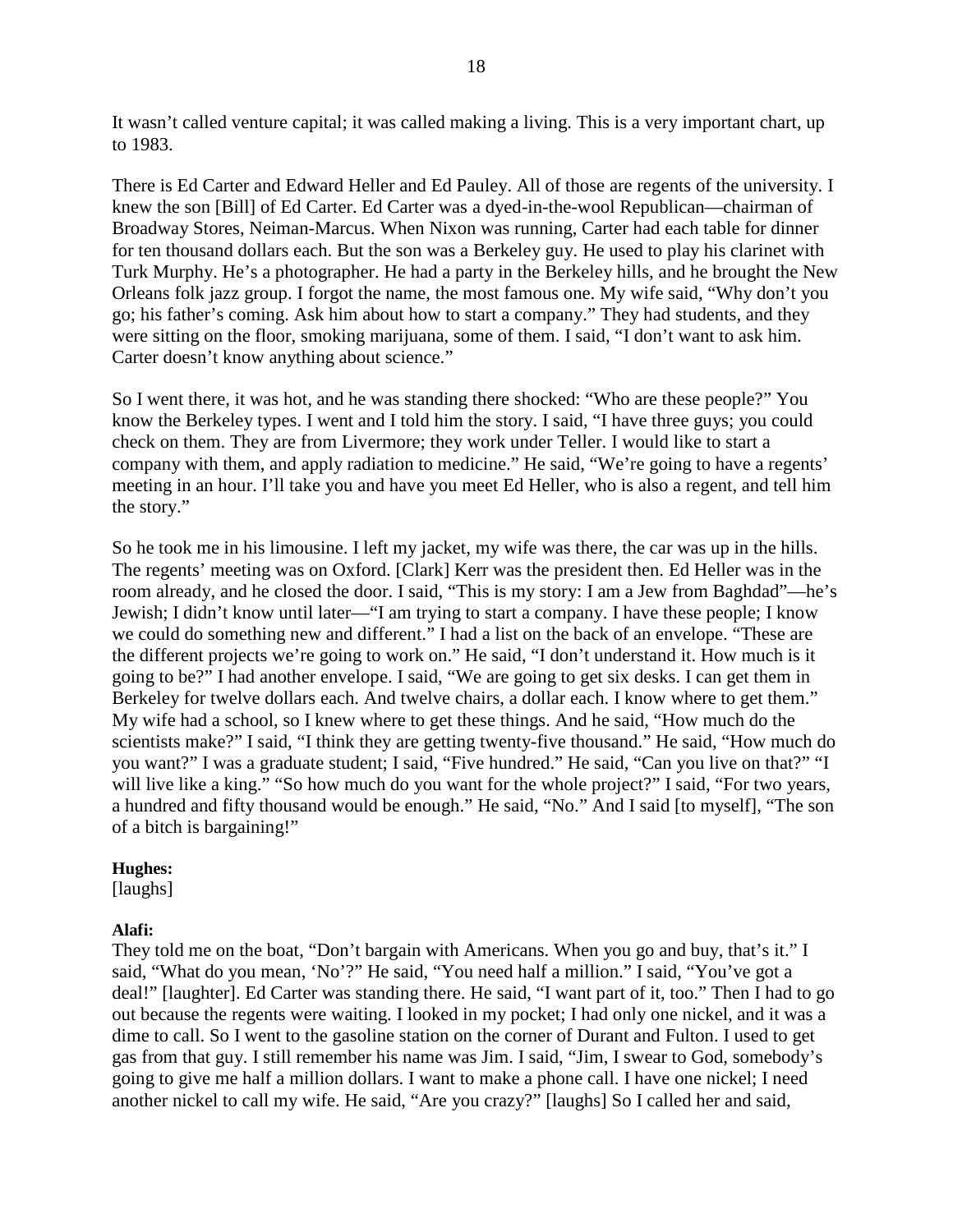"Okay, come and get me." She said, "What did Heller say?" I said, "They want to give me half a million!" She said, "Just take it!" [laughter] Then we started Physics International.

### **Hughes:**

What did they think you were going to do? What did you think you were going to do?

### **Alafi:**

I was going to start a company for the application of radiation physics, for example. You get isotopes; you build instruments--

# **Hughes:**

You weren't talking about cancer therapy?

### **Alafi:**

They said to me they could produce electron beams that could really cure cancer. Maybe we could have competed with Varian. What's his name, the guy at Stanford who was related to cancer radiation? [Dr. Henry Kaplan] He used to come and bring cells and expose them to our radiation sources. We started building x-ray tubes that could deliver ten million electron volts, to simulate the radiation coming from the nuclear bomb. So we spoke about these kinds of things. But we didn't have specific instruments. I said to Carter and Heller, "We will create something out of this company," and they had faith. I remember I was driving Carter to the airport a few months later, and I said, "Mr. Carter, now I have your money, I am really worried, because it's your money." He said, "Don't worry. First of all, we can write it off. Also we have faith in you." I said, "I am starting from scratch." He said, "In a few months, you knew much more than we do." So they really were making a bet.

# **Hughes:**

Why did they have such faith in you, a graduate student?

# **Alafi:**

I think Ed Carter's son had told him something positive about me. It was the beginning of a new technology then. Heller made a lot of money in some company related to science. And I think how I talked convinced them, with a combination of my faith plus those scientists, it was worth a bet. Today, you can't do it. You have to write a business plan and do due diligence. As a matter of fact, a lot of the companies that I started presented one or two pages. I couldn't do it today.

Physics International was the beginning. The physicists [Wallace Birnbaum, Charles Godfrey, and Frank Ford] didn't know biology. We got consultants but it didn't work. So it became a physics and engineering company because that's all they knew how to do.

# **Hughes:**

Well, I'm not so sure that any body knew too much about the biological effects of radiation at that time.

# **Alafi:**

Yes, Gofman started saying, "It's bad." What got him in trouble with the whole university was saying that any level of radiation was bad. And Teller started saying, "Some little radiation is helpful."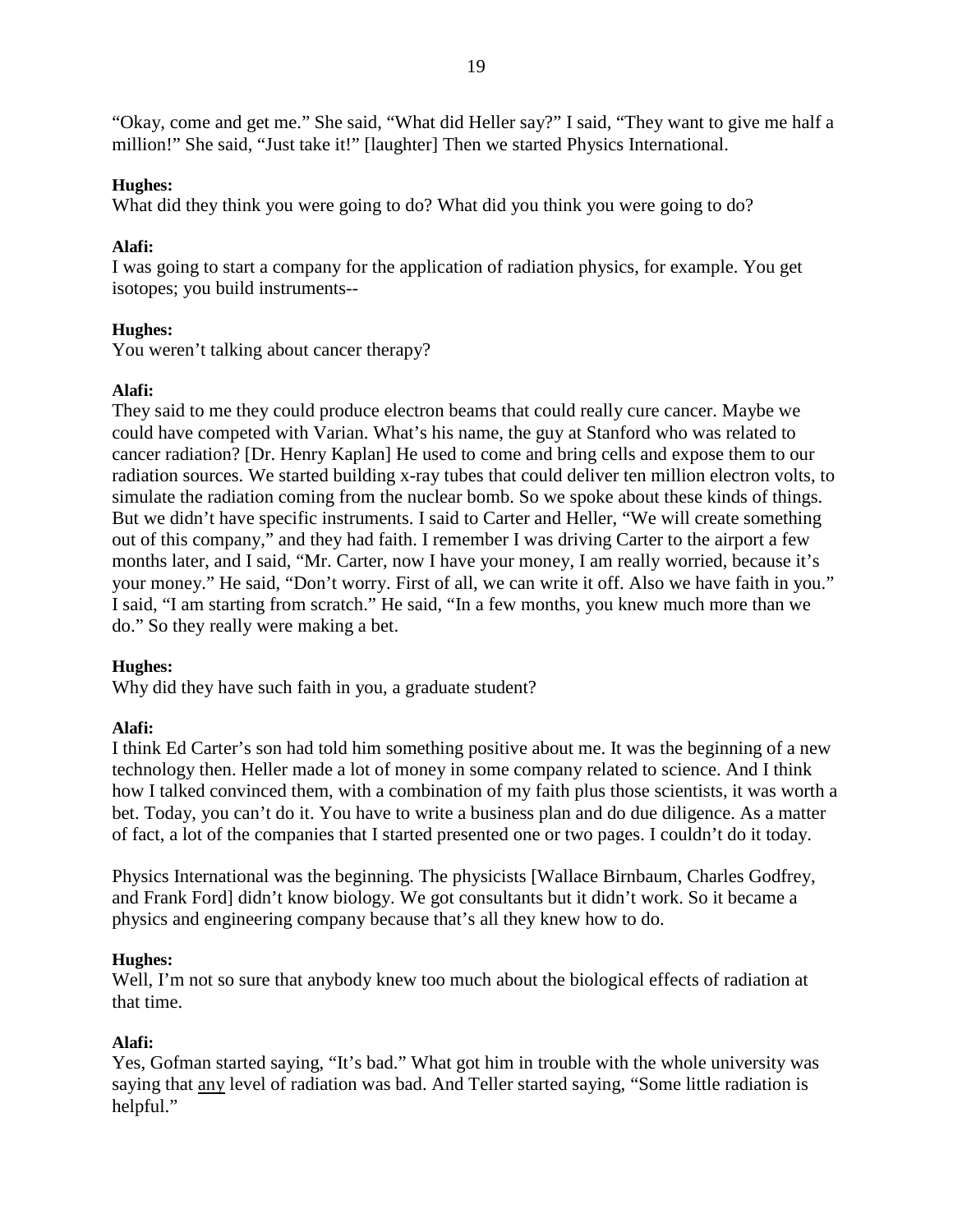They were diametrically opposed viewpoints. Well, Gofman's still saying that, you know?

# **Alafi:**

Is he alive, still?

# **Hughes:**

Last I heard. I did an interview with him probably in 1980, and I still get the newsletters that he sends out about no safe threshold of radiation.

# **Alafi:**

We were thinking maybe of building diagnostics as well. They were building diagnostics for the bombs, to see at what level you'd get radiation injury. I knew then, they were putting soldiers at the zero-point to decide how much radiation they could tolerate. And they knew it! But Teller said at that time, "It doesn't harm anything." Then when we started building, the big thing was xray tubes. The military started bringing the guts, electronics, of the Minuteman to test them. If it's exposed to radiation, will it fail? And therefore how to protect it from radiation. So we started testing the Minuteman. The military had a top-secret facility here in Berkeley. They would bring it, we'd expose it, and then they'd change it.

While we were doing that, we tried a little bit to develop a coherent radiation—whether it could be helpful to some cancers. But it was crude in the beginning.

**Hughes:** Coherent means the same wavelength?

**Alafi:** You really make it sharp and go to one point.

**Hughes:**

You can focus?

# **Alafi:**

Yes. Physics International became bigger and bigger, and I started feeling that's really not what I wanted to do; you know, it's physics and engineering. I was executive vice president. I was effectively running it—yes? And I'd never run a company in my life, except I grew up in the streets of Baghdad. That's really what it was.

# **Hughes:**

Who was president?

# **Alafi:**

Wally Birnbaum. My friend who was a scientist.

# **Hughes:**

Did he know anything about running a company?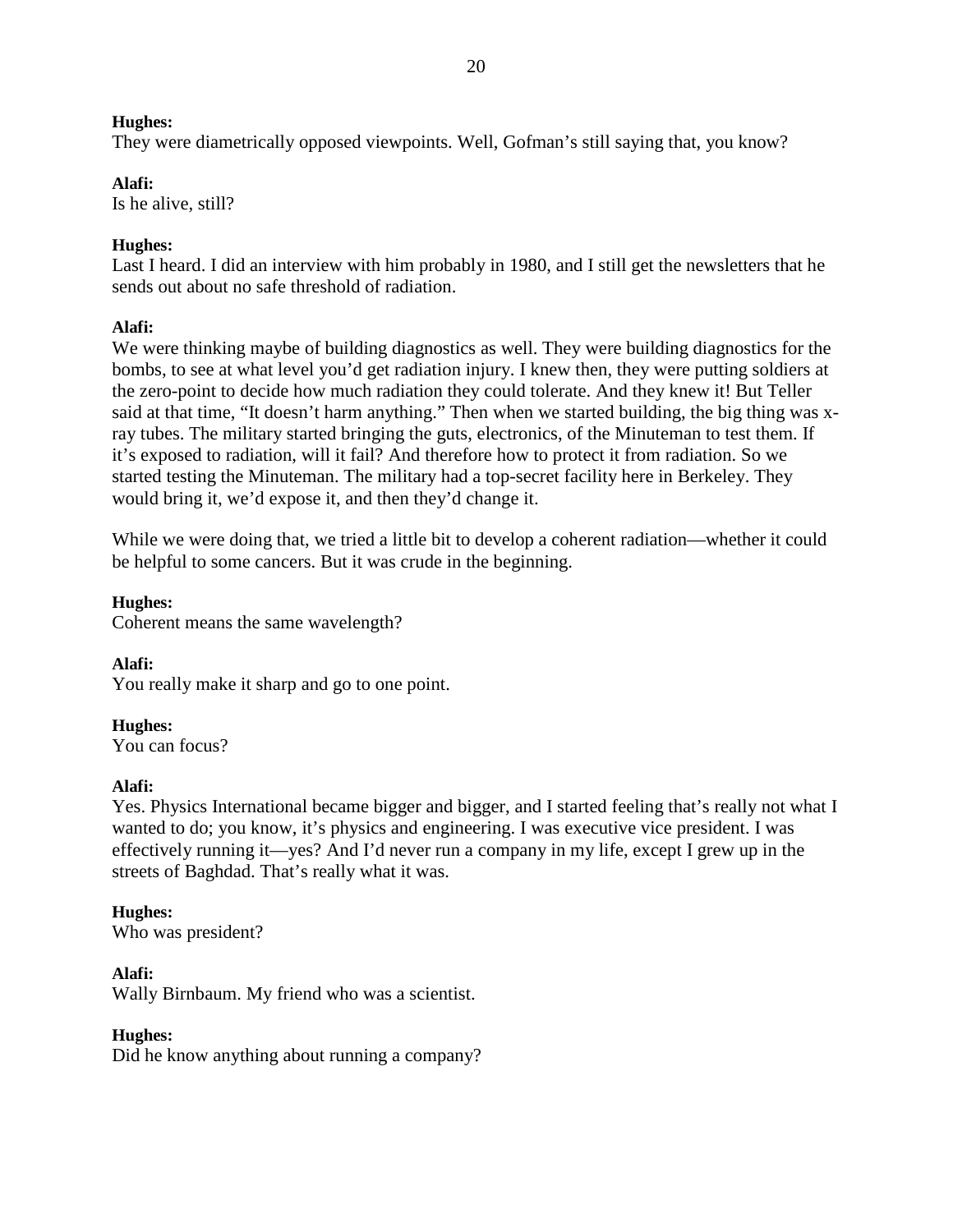# Zero.

I'll tell you a story. I have a friend, Donny Strasbourg, from the Pasteur [Institute]. He has a company now in Paris. Donny was a child of the Holocaust. He was born in Switzerland and went to Belgium, but now he lives in France. His wife also has an M.D., Ph.D., and she used to be in business development for the French company called Rhone Poulenc, I think. And one day, the president caught her in the corridor and said, "Elianne, which business school did you go to? The one in Paris, Oxford, or Harvard?" She said, "You want to know the name of the school? The streets of Antwerp." Her parents were in the diamond business, and that's where she learned business. And that's also what I believe today. I think you could send people to the best Harvard school. They get bigger jobs, but I don't think they all necessarily have a feel for what business is.

I hired once, in Physics International, the first CFO. I remember we were developing proposals to send to Washington for contracts. We really were just in the beginning. We had five scientists. We were trying to project the indirect overhead—how much paper you need, things that you don't know yet. You negotiate a rate, let's say 100 percent. So if you spend a dollar on direct labor, you are allowed your 100 percent overhead. At the end of the year, they come and see if you really spent only ninety cents, so your overhead is ninety. And if you've spent hundred they put a top to it. Hundred and ten, they give you ten more. So, that's always an estimate. Within 20 percent, sometimes—yes? And then the G&A [general and administrative] also. It's an estimate. And especially with a new company, you really don't know.

So I hired this guy from Harvard. I was so impressed with him because of Harvard. I didn't go to business school. Wow, I thought, somebody from Harvard working for me. And we were preparing this overhead. We defined what the direct cost was. I said, "Could you estimate how much the overhead and G&A would be?" For a week, he didn't finish.

[Begin tape 3, side B]

I came at midnight. He said, "I calculated the overhead." I said, "What is it?" He said, "97.035 percent. And G&A, 21.632." I said, "You are fired." He said, "Why?" I said, "Idiot, it's an estimate, it could be within 30 percent! You spent a whole week?" [laughing]

# **Hughes:**

Have you ever had any formal business training?

# **Alafi:**

None.

# **Hughes:**

[laughing] You are not a very good advertisement for the business schools of the world.

# **Alafi:**

As a matter of fact, a lot of them are bullshit.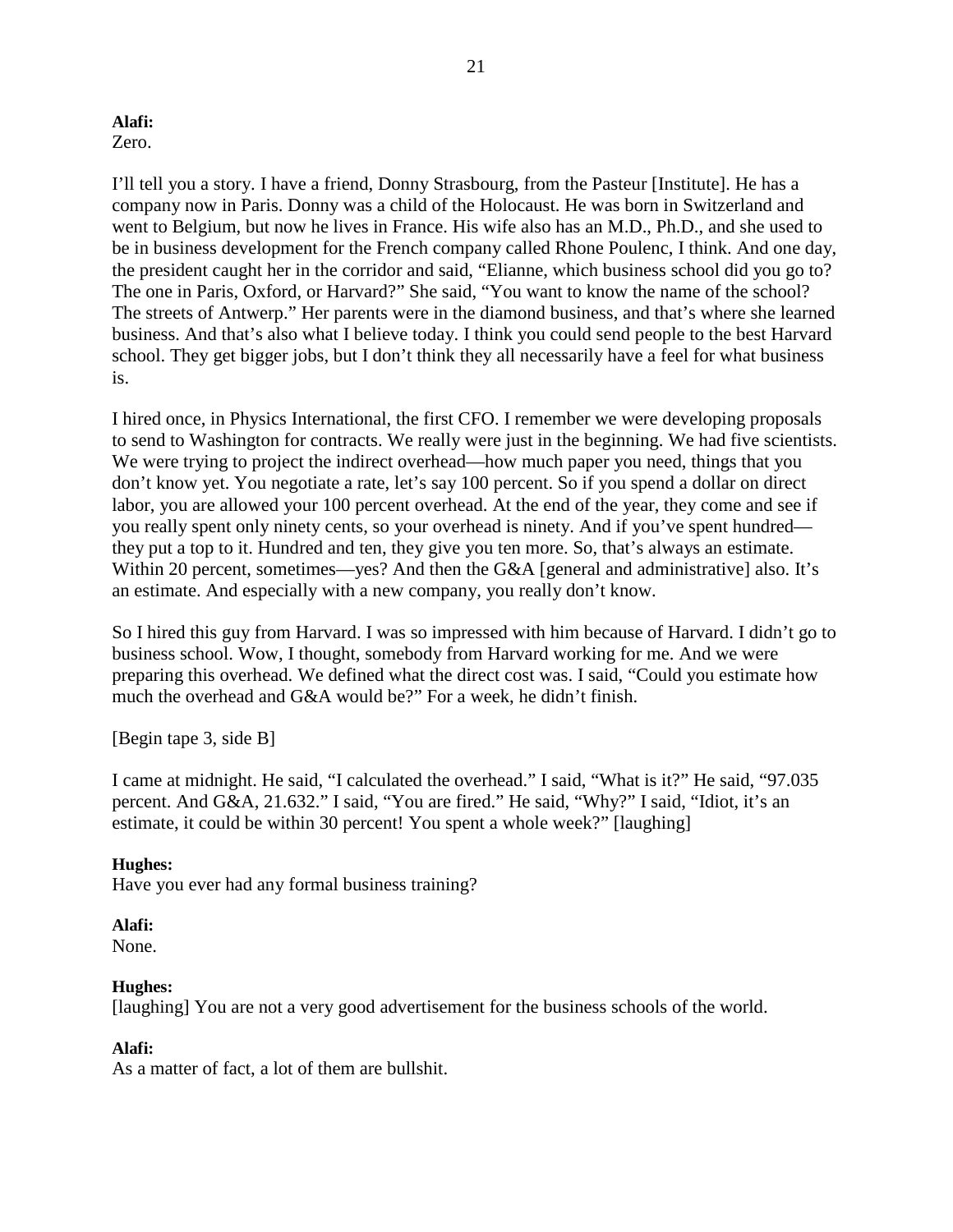I'll tell you another story. A big venture group in Boston opened an office in Palo Alto. Then they said to me, "When you want to invest in a company, please show it to us in Palo Alto." So, I brought this new guy to them, and I said, "Could you evaluate what he's saying technically?" The guy at the venture capital firm started asking me, "Tell me about your background, how many children you have." I said, "Idiot! It's not me; it's him. What does that investment opportunity have to do with me?" The venture capitalist was doing due diligence. He was right if I came from Timbuktu. [laughter]

Anyway, we started Physics International and started getting contracts from the government. They knew the inside of the Department of Defense, and they knew what they needed. So they knew what they could develop. So it was successful in that sense.

### **Hughes:**

Is that what you were expecting?

# **Alafi:**

No, it was to apply radiation to medicine. I left because that's not what I wanted. It went public, and I made money out of it, and I said that's really not what I want.

# **Hughes:**

Now, did you bring it public?

### **Alafi:**

Yes.

**Hughes:** That was your first experience, right?

**Alafi:**

Yes.

# **Hughes:**

How did you learn how to do an IPO?

# **Alafi:**

We had attorneys from Montgomery Street, and they tell you how to do it. And you say, "Maybe" not, maybe yes." I'm trying to remember: did Physics International go public when I still was there, or when I had just left? Anyway, it raised a lot of money.

Then I started thinking, What do I do next? Oh, while I was at Physics International, we started a small SBIC [Small Business Investment Company]. From that SBIC, I started one company called Chromatronics, which was building liquid chromatography, with sixty thousand dollars. I had to do it in partnership with the investors and founders of Physics International because I was still there. It became ultimately successful, but small. Dick Gundelfinger was from Berkeley, all the technicians were hippies who worked there, and they were fine. But he didn't want the company to grow too big. He designed the first [amino acid] sequencer, a big one, and the technology came I think from Australia. And we even showed it in one of these technical shows. But the guy said, "I'm not interested in selling half a million dollars-worth of goods." He was a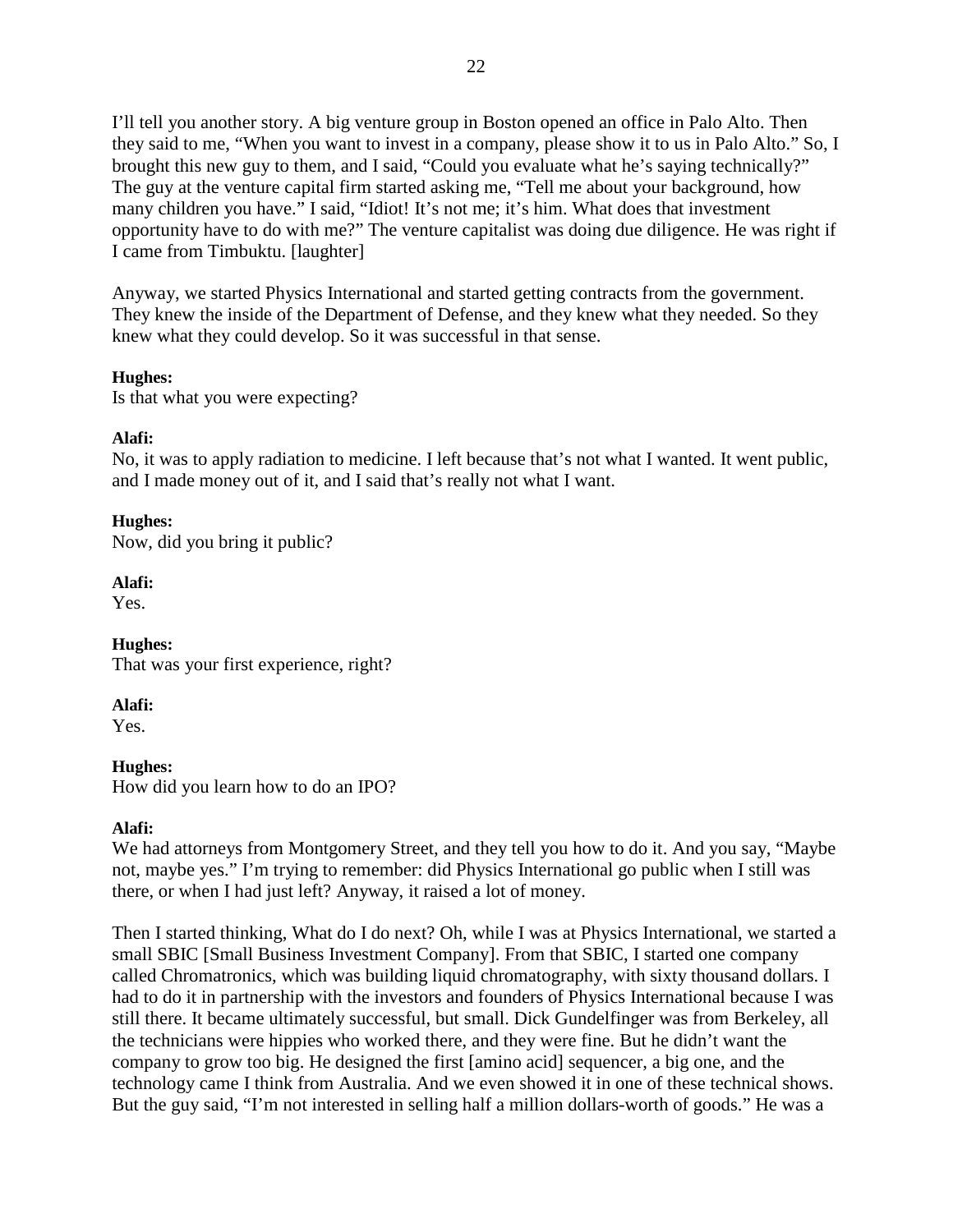small grocery store type. We sold the company to a company on the Peninsula and made a lot of profit. Spectra Physics.

### **Hughes:**

But nothing happened to the sequencer?

# **Alafi:**

No, we dropped it.

I left Physics International after starting at least two or three companies from that SBIC. And then I was trying to start other companies. Then I made a partnership with Carter, and I don't know who else. And from that partnership, we started Andros and I can't remember the others. Andros split into Andros and the next one is Novacor. Novacor developed an efficient left ventricle assist device, and it is in about a thousand people.

# **Hughes:**

What years were you associated with Novacor?

# **Alafi:**

In the sixties, up to '78, because then I left and started Biogen--it's in that range. And Novacor is still in Oakland. It was sold and resold: the FDA took a long time to approve the device. The device is in nine hundred thousand people in England, and I think now a Canadian company owns it, and they are pursuing it. We developed it here with Stanford. It was in cows, stayed in two hundred days, and then was started in people. It never made the big headlines because when we sold it to one American company, they moved it to Europe. They had more support of the government to put it in people.

# **Hughes:**

Was it meant to be a permanent implant?

# **Alafi:**

It started as being temporary. But what happened, you have to wait until you have a replacement, so it started staying there longer, especially when they can't find a compatible human heart. Slowly they found it could stay three months, and then it was a year, then a year and a half, and so forth. And then they started to make it completely implantable. It is a pump. Usually it's the left ventrical that's sick, so the pump bypasses it.

# **Hughes:**

You probably were working with a cardiac surgeon at Stanford.

# **Alafi:**

What's his name? [Dr. Shumway] So, that was the other company. Andros split. They were in gas chromatography, infrared, and they developed monitors that monitor  $CO<sub>2</sub>$  and  $NO<sub>2</sub>$  emissions in your car. That company came also from that partnership that I formed subsequently. So I could talk about a number of those companies.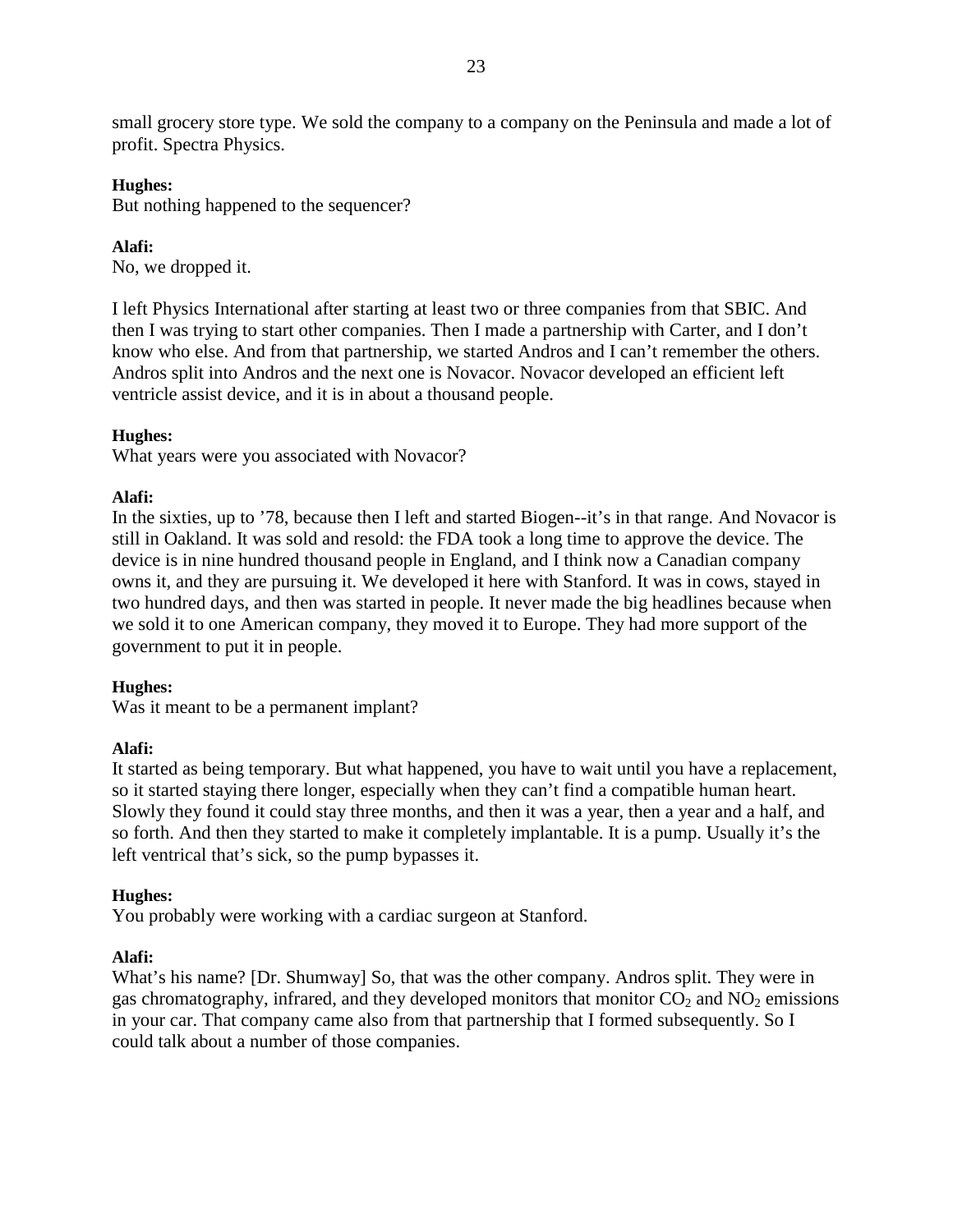Well, I think in the interest of time, we shouldn't go into great detail on each one of these. Before we discuss Cetus, talk a little about the history of venture capital. You were a pioneer in a field that was uniquely American for quite some time, right?

### **Alafi:**

Yes.

# **Hughes:**

Who else was around and where were they located?

# **Alafi:**

There was one guy called [Franklin] "Pitch" Johnson. He started with Bill Draper. I don't think the field was called venture capital then. And, as a matter of fact, we talked, and maybe we wanted to co-invest together.

### **Hughes:**

Where were they located?

# **Alafi:**

In Palo Alto.

# **Hughes:**

In context with Stanford University?

# **Alafi:**

Yes. I was the contact here. Nobody at Stanford would come to Berkeley. There they were miniaturizing everything, and here they built the cyclotron. They built a big thing. Also, Silicon Valley had a history—HP [Hewlett-Packard] and Varian started there. Berkeley, that's not their thing. I'm talking about myself, but probably others felt the same thing. I started thinking you could develop instruments or drugs, even. I realized early that those pharmaceutical companies and the companies that are doing diagnostic things were coming, a lot of them, from universities. And what do these companies do? They go to universities and hire a professor on their board or something. And if they have ideas, they develop them. It's really a new phenomenon when we venture capitalists said, "Why can't we hire those professors or give them consulting jobs, and we develop the drug, and we sell it to the pharmaceutical company?" It was really saying, "The giants can't be all that powerful. You can beat them." And that's the idea. Or you could compete with them, because what the hell do they have except they're a giant?

# **Hughes:**

And you could sell that idea?

# **Alafi:**

Yes. And I think it comes, too, with the idea that Americans are gamblers, and Europeans are not.

# **Hughes:**

Why the difference in culture?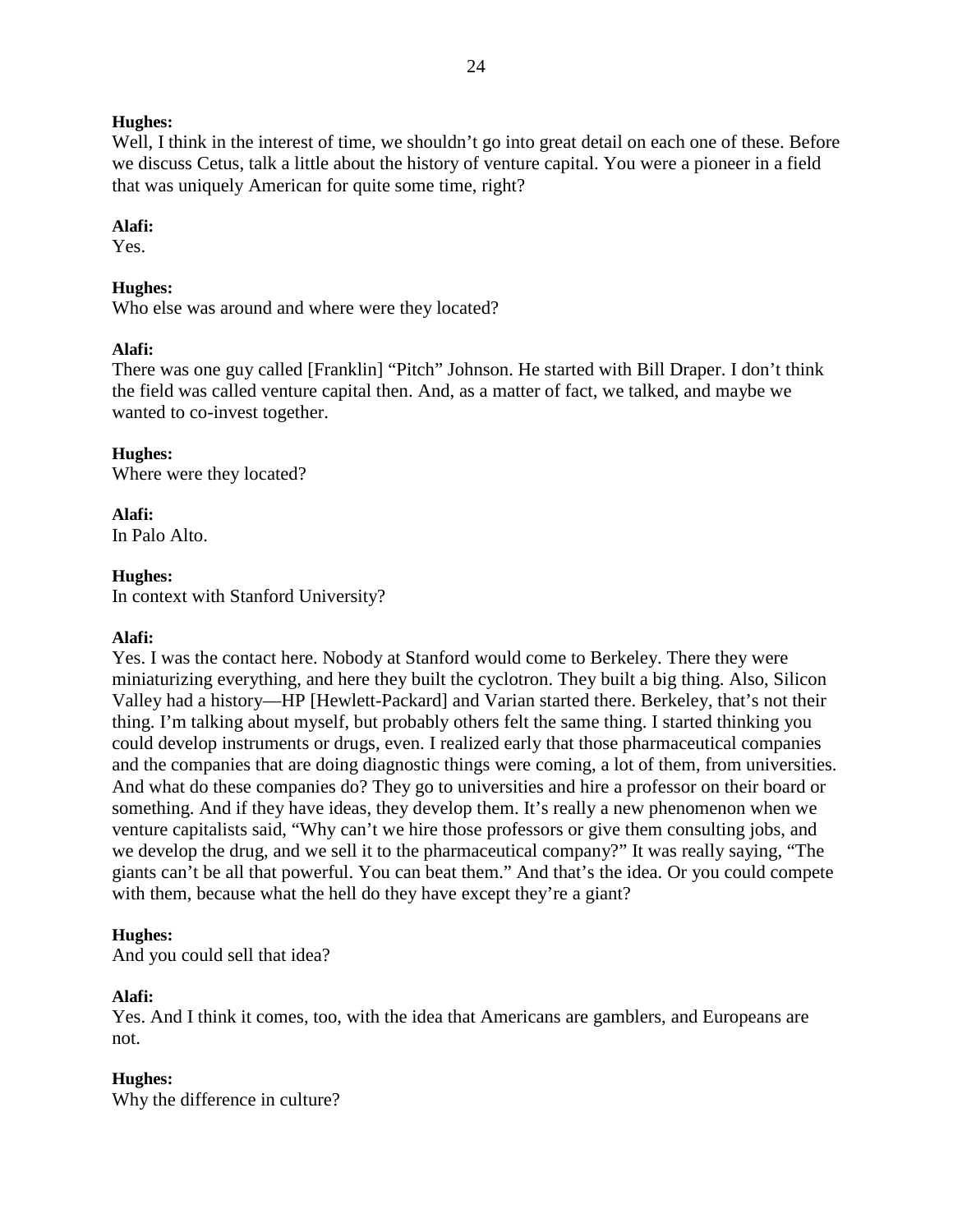I am not a psychologist; I am not a sociologist; I don't know why. But I'll discuss Europe and that might give you an idea. If I would have gone to Europe and tried to start something the way I did here, I wouldn't be able to enter the door of a company. Even today, if you are not somebody, they won't even talk to you. You see what the Americans do: they invite software experts from Delhi and have them work here. The Germans still today are fighting about whether they should bring in Indians and give them visas like the Americans? They are afraid they might stay. They were able to import Turks and Albanians and North Africans to work in the factories. But to get people--

### **Hughes:**

Well-educated people.

#### **Alafi:**

--to start a company, it's inconceivable.

I'll give you an example. In Europe, in the eighties, I was introduced to somebody in Hamburg who was the managing director of Eppendorf. I was referred by somebody from the board of HP, and at that time I had a partnership with Monsanto. I called him and said, "I am a partner of Monsanto." So he invited me to his office to have lunch. I said, "Listen, you look at me, I'll tell you who I represent." Then I told him, "I'm a partner with Monsanto, with the board of Monsanto. I can spend money and start companies in the U.S. and in Europe. So when I tell you I can do it, all you have to do is pick up the phone and check." I was so impressed with him. I said to him, "Why don't you leave, and you start any company you want. I'll have Monsanto behind you." He laughed and said, "Why don't we finish the food and have a drink, and then I'll tell you—yes? Now that we know each other a little bit, I'll tell you why. One, if I go home tonight and tell my wife, 'Honey, we are going to give up the Mercedes and the chauffeur and all of these things. I am to go out and start a company by myself with two more people,' I think she would either call the mental hospital or divorce me. Two, if I started and failed, that's my end. Three, if I go to the bank and want to borrow money, the question is, what's your collateral?"

You come to America in the eighties, they were jumping over each other to start one or the other company. The other thing is, when we started Biogen and it was time to go public, we had a big meeting in Geneva—we used to have board meetings all over the world. The European scientists who were dominant on the board said, "No." And why? They did not want to have their names on the prospectus, that they were making money. They delayed it at least a year, and we almost missed going public. Money was dirty although they would kill for it.

I'll give you another example. Oxford Glycosystem is in the news now. The vice president of Monsanto said to me, "Go and see Dean So-and-So at Oxford." At that time, Chris was going to graduate school there. I saw somebody like a dean, maybe related to business. And I sat, and he's wearing this tweed jacket with leather here--old British thing. And I started telling him about Monsanto, I was telling him about myself, I was telling him about Cetus and how much money these companies make. The minute I said that, his eyes changed. He looked at me and said, "Mr. Alafi, we at Oxford are not after money." I said, "I am sorry." Later, when Oxford Glycosystem was going public, Oxford was fighting for every share that they could own and more.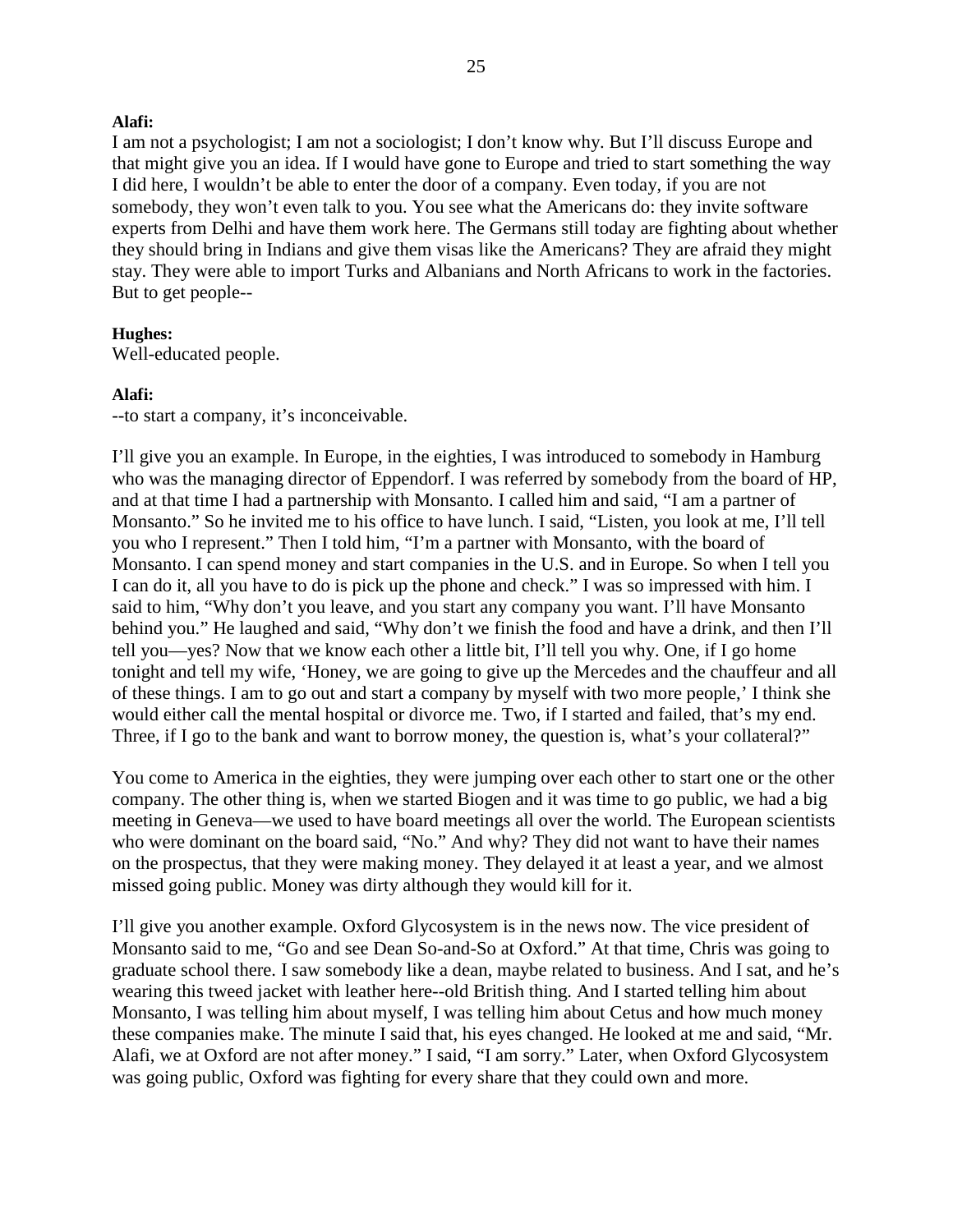You didn't get that response in the United States?

### **Alafi:**

No.

### **Hughes:**

There were some people in academia who felt that way.

# **Alafi:**

You are right—a lot of them. Palo Alto [Stanford University] really started it. But I did not have the problem of entering any investment bank and saying, "That's what we need," especially once you had one success. When I went to Europe, you know, if I went the way I dressed, just like a student, I don't think they wanted to give me any money. In a restaurant even, I remember Maxim. Carter's son got married in Paris. I was in the ceremony. Then they had a dinner at Maxim in Paris. I got there about ten minutes late. The doorman said, "What do you want?" I say, "I'm eating here." And he looked me up and down. I said, "Are you looking at my zipper? What are you looking at?" He said, "Do you have a reservation, sir?" I said, "Go down, you'll see a big table; I am paying for it." He looked and came back, then he knelt to the floor. It's not that bad here.

Chris says to me now, "You would be amazed." My name is known in Europe, because we started Qiagen, which is a major success in Europe, one of the first venture companies in biotech. The bubble burst in Europe—yes? The Europeans didn't know what a stock option was. And then they started buying stocks and the bubble burst. Now they won't touch stocks. They give it away, which is why Germany is in a disaster mode. They bet once, and they lost. And Americans, you start a company; even if you lose, you are better the next time, or you get divorced. It's better the second time. It's constant change. Yes, that is the difference.

# **Hughes:**

But isn't there also a difference between the East Coast and West Coast? Isn't there a different mindset in Silicon Valley than almost anywhere else, particularly in terms of risk tolerance?

# **Alafi:**

Yes, you're right, and I don't know why, yet. I know some of the investors out on the East Coast are just as daring, and they started so many more companies. But in general, it's a correct statement. I don't know where we went in our discussion.

### **Hughes:**

Well, I was asking you about the venture capital climate when you were beginning to found these companies.

# **Alafi:**

It was not called venture capital; it was called just making a living.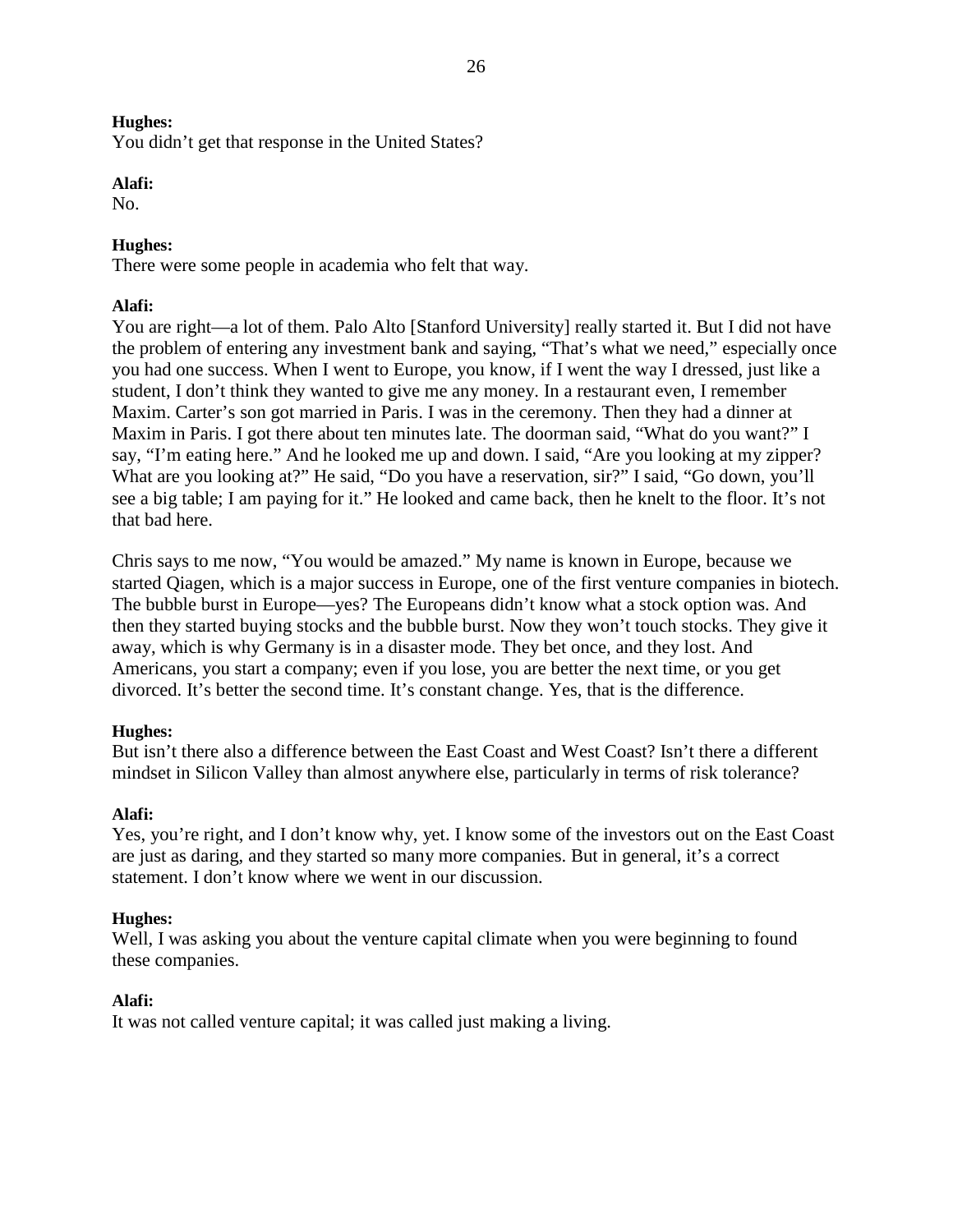# [Begin tape 4]

Pitch Johnson and Bill Draper used to run to existing small companies all over Palo Alto and knock on the doors of all of them and say, "We have money. Can we give you money? Tell us what you have." And that's how it started.

# **Hughes:**

[laughs] I believe you.

# **Alafi:**

Can you believe now, doing it that way? They won't even answer the phone today.

# **Hughes:**

So what do you think about doing venture capital in a much more formal way nowadays?

# **Alafi:**

People will start companies from now until doomsday. They have a formula—and probably it's correct—you really have to have the best scientists or the best science. It's a breakthrough. It's not a "me too." I am talking about management. Ideally, you have somebody who's tried before and succeeded. If this is your first company, they invest but with less evaluation or with more trepidation. It has become big, hundreds of millions. They have to really go into due diligence, legally and all of these things. Some of them have ten partners and they have to all agree. Or at least a majority of them agree.

With the way we do it today, we decide just on two things—management and technology. I just started a company in St. Louis with two Muslims from Bosnia. I told them I was Jewish. I really was impressed with them. I trusted them. And we started a company. Now people are trying to put ten million in them. They are already profitable after one year, and it's because they have ideas that everybody says will work, even people from Mallinkrodt. Besides their other products, the idea is to do noninvasively, actually measure blood gases and also different analytes glucose, et cetera, without doing any puncture. Anyway, I didn't have any evaluation or anything, I just sat with them and started it. Very few people will do it that way.

# **Hughes:**

Is that your pattern still? The way you do everything?

# **Alafi:**

Yes.

# **Hughes:**

And is it just you and Chris?

# **Alafi:**

Yes. And now we have Karen Hanly. She worked in an investment bank. I really don't know the science any more.

# **Hughes:**

What do you look for when you're trying to invest?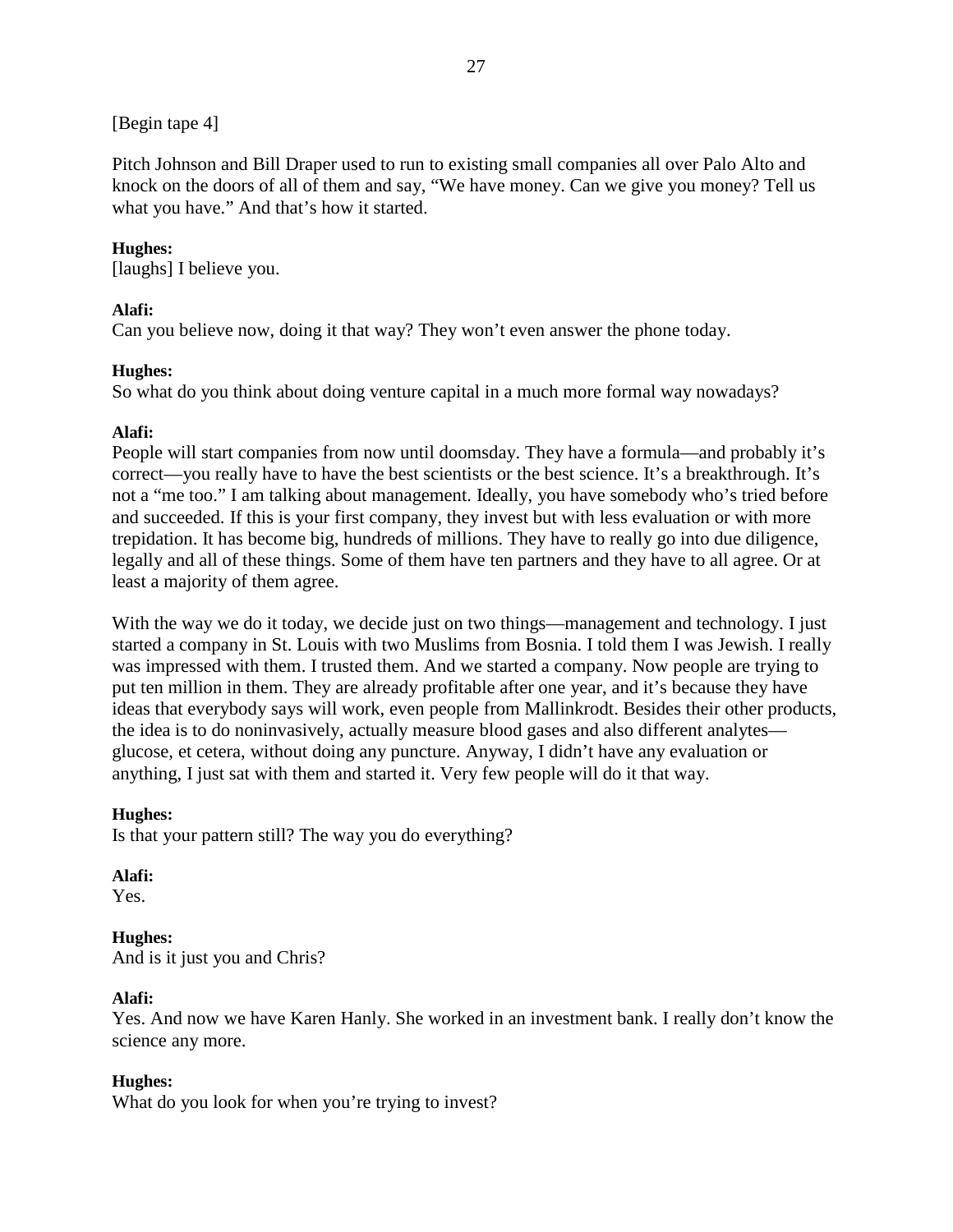The technology—is it real? Can they really do it, at least the first phases? And do I trust them?

### **Hughes:**

But how can you know whether they can do it?

### **Alafi:**

Oh, you mean whether the technology works? Oh, that I would check.

### **Hughes:**

And how do you check?

### **Alafi:**

I check with people who are authorities in that field. But I don't have to go to committees and do reports.

### **Hughes:**

You just get on the telephone?

### **Alafi:**

Or see them. It depends what it is. I'll tell you how we started Cetus. I knew Don Glaser for a long time. He had his kids coming to our house to swim in our pool. We knew him and his wife very well. One day he came to me and he said, "Moshe, I have this technology--"

### **Hughes:**

The microbial screening.

### **Alafi:**

Yes. "—and I think we could apply it to finding a needle in a haystack." And then he introduced me to people who came to him, [Ronald] Cape and [Peter] Farley. "See them, and then we can start a company, okay?" I saw them. They could sell the Brooklyn Bridge; they seemed really competent and confident. But I wouldn't put a penny in them today.

### **Hughes:**

Why?

### **Alafi:**

I have to be careful. I'll give you an example why. Biogen had a major breakthrough in cloning and expressing alpha-interferon. Meanwhile, Don Glaser's technology at Cetus wasn't working then, while they had a major contract with Schering-Plough, who put seven to eight million dollars, ten million, in it. And the technology wasn't working.

### **Hughes:**

In what way wasn't it working?

### **Alafi:**

We had a contract to give them a better microorganism for producing Gentamycin.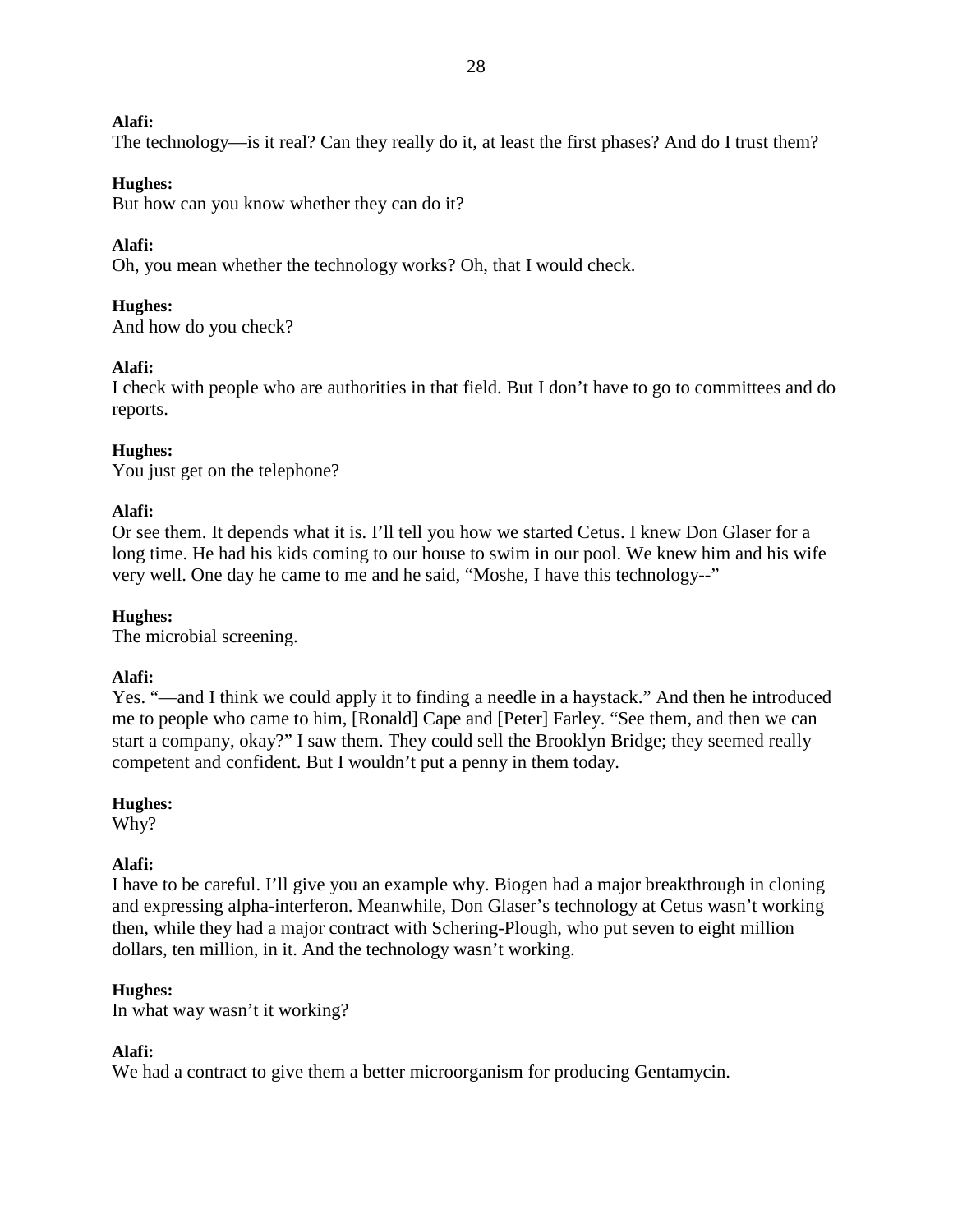A kind of antibiotic?

# **Alafi:**

Yes, Schering's major one. We had spent about ten million dollars, and our technology—I knew and everybody knew—was not giving them more than 5 or 10 percent improvement.

# **Hughes:**

It was supposed to increase the production of antibiotic?

# **Alafi:**

Yes, to double or triple the yield. Then Don Glaser brought in the chairwoman of statistics at Berkeley to look at the statistical results. She said to him, "You might as well flip a coin and you'd do better in selecting a more productive microorganism." They did not want to tell Schering. And I said, "I'm going to tell them." That's when Don Glaser said, "If you tell them, I'll sue you." And that's when the whole thing ended. I said, "You drop dead. I want to sleep at night." And I told Schering. I called them and said, "I own 13 percent of the company. Cetus' technology doesn't work. Stop the contract."

# **Hughes:**

And everybody was ready to kill you?

# **Alafi:**

Oh, yes. But I could sleep at night. But after that I made all kinds of money. It's not the money. I did it for my own integrity. After that, the chairman of Schering, no matter what I said, they would do. As a matter of fact, they invested in Biogen, and they got interferon.

# **Hughes:**

Did you leave Cetus because of this incident?

# **Alafi:**

Yes, it was a major break.

# **Hughes:**

It was 1978 when you called Schering-Plough, and then you left Cetus.

# **Alafi:**

I don't know if that's the date.

# **Hughes:**

Well, according to your resume, you were at Cetus from 1972 to 1978.

# **Alafi:**

Yes, it was 1978, because then Biogen was started.

# **Hughes:**

Oh, so it wasn't the break over the microbial screening—it was the conflict of interest?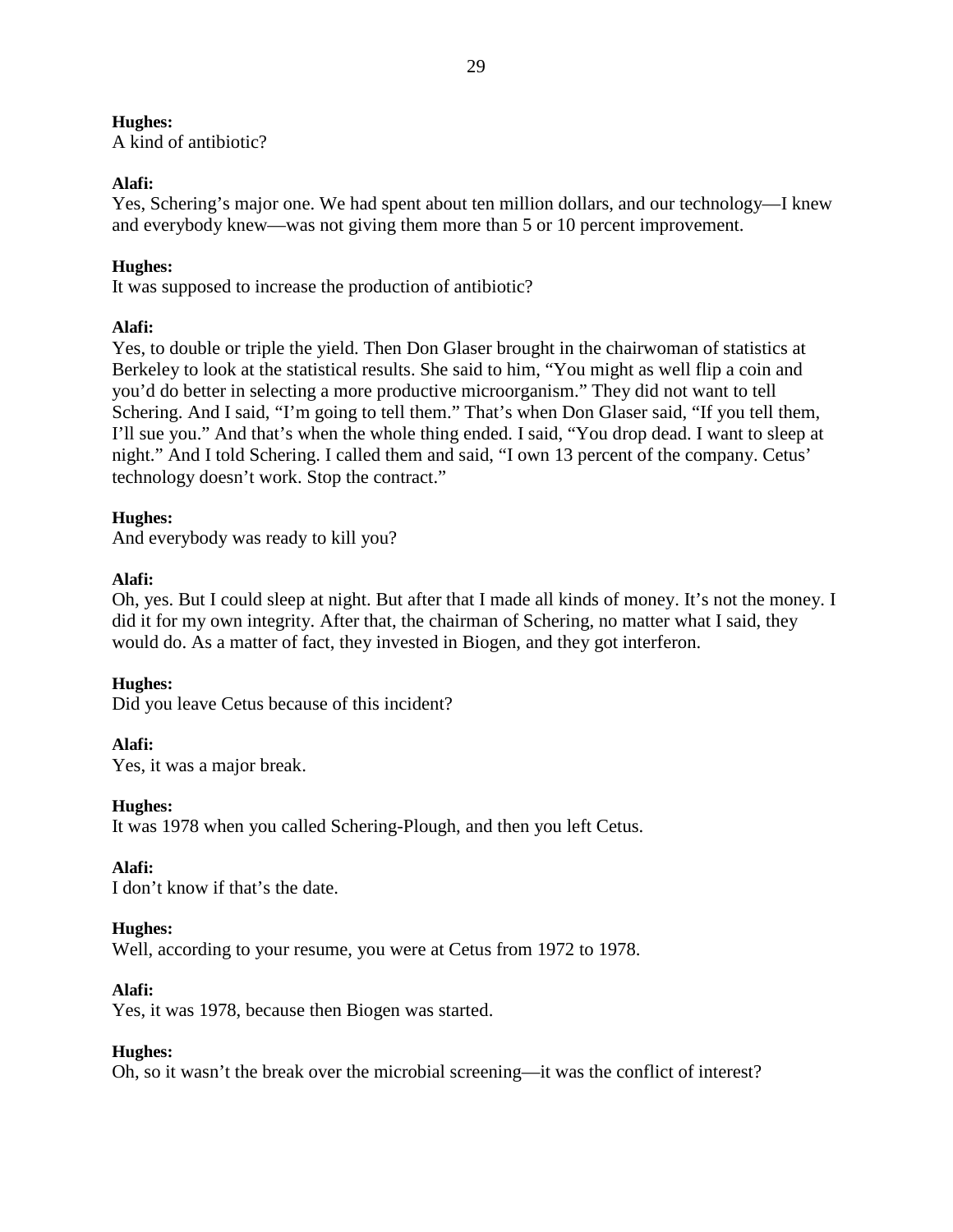No, no, no. Complete break with the Cetus management and with Don Glaser. And they wanted me out, actually. And they were right. But I couldn't live with it. How do you?

### **Hughes:**

You say they were right because you can't have a company where there is such disagreement at the top?

#### **Alafi:**

Of course you can't. And they knew I was going to tell the truth.

As a matter of fact, we sold 8 percent of Cetus to Standard Oil of Indiana. And I was at these negotiations. I told the board, "The technology is the beginning of something great. I wouldn't put money in that management." They said, "Don't worry, we know how to handle the management." I said, "I don't care, I'll sell my shares." You know? But they didn't handle them. The management knew, because they used Glaser, and whatever they say, he says, "Yes." And sometimes it's wrong.

I'll give you an example. When Biogen cloned and expressed interferon, how much interferon did you get? Next to nothing. Subsequently, I saw in *People* magazine a big picture of Glaser, Cape, and Farley with a tube this big, that wide [demonstrates], and saying, "We have interferon, too!" What does this tell Wall Street? That they have it by the tons. That's what we were dealing with. As a matter of fact, Cetus didn't know what to do with PCR. Yes? They didn't know what to do with it. They were losing eighty million dollars a year until what's-his-name got a Nobel Prize.

#### **Hughes:**

Oh, Kary Mullis.

#### **Alafi:**

I was saying that Americans are gamblers. Actually, when I was still in graduate school, we used to go to the racetrack, and we used to gamble on horses. We would pick five or six out of eight the night before. But when we'd go betting, sometimes we'd change our minds at the track.

#### **Hughes:**

Would you win?

### **Alafi:**

We won a lot. As a matter of fact, I think one time Ginger [Alafi] was pregnant. There was a horse running at Santa Anita in L.A. I didn't tell her. I took about three hundred dollars, bought a plane ticket to go and bet, a round-trip plane ticket. So I went there, and I bet on this horse. I still remember his name, Your Host. That three hundred dollars became by the seventh race three thousand, and I had it in my hand. So I bet it all on that horse, Your Host, because even if it walks, it would double the three thousand. The horses were walking to the gate. And then I said I should wait at the cashier, "Why do I have to wait to cash in a walk?" And I start hearing, "Your Host is first." And they go about half a mile, and he falls and breaks his leg. And I hear the whole crowd go, "Oh, wow!" Then I walked out and got a cab. There was a big, fat, old black man sitting in the cab. He looked at me and called me "Brother" or something. He said, "You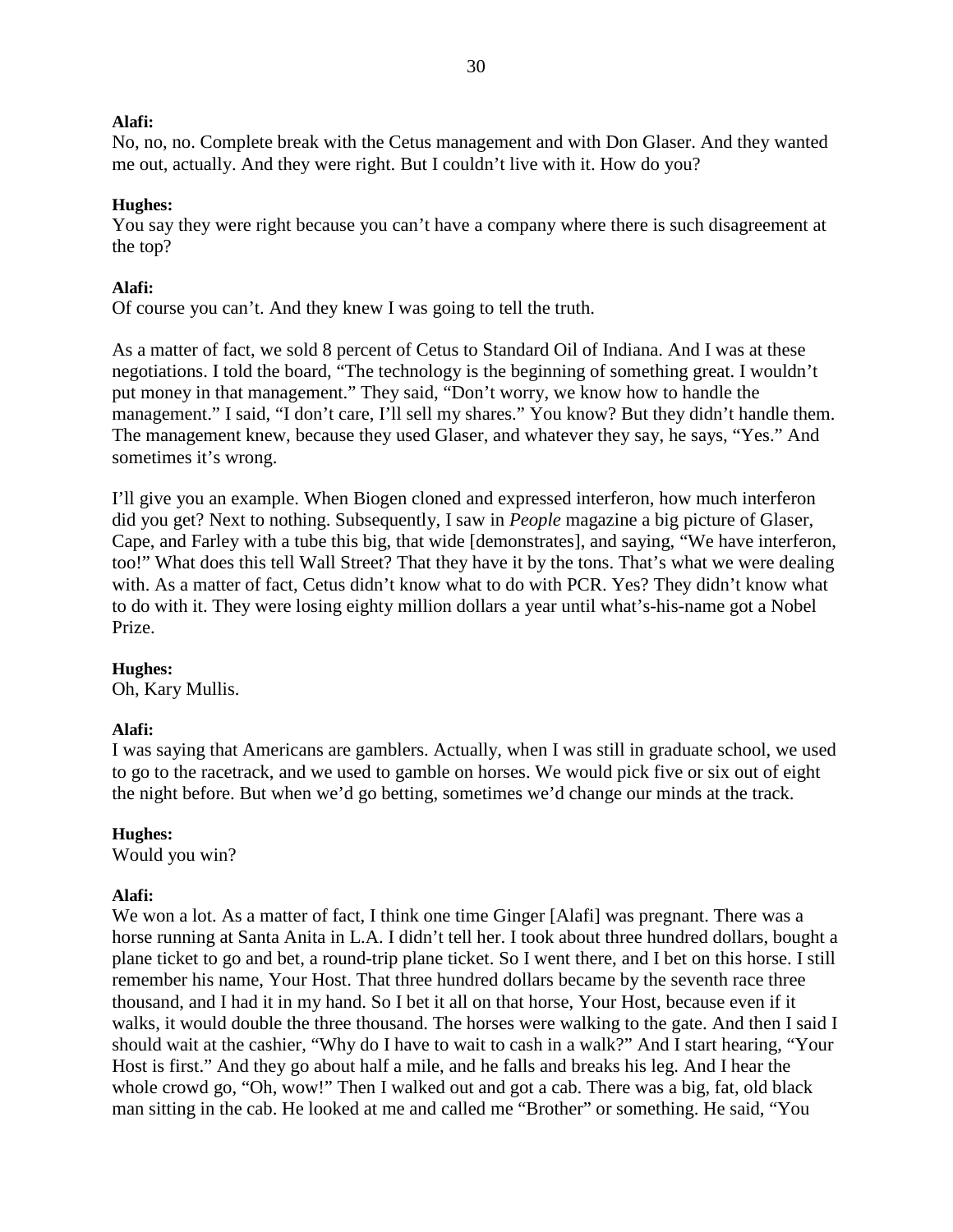look sad." I said, "I'm not sad; I'm just upset." He said, "Why?" I gave him the tickets. He gasped. "Three thousand dollars! I would cut my throat." I said, "No, don't worry, I won't cut my throat." I got to the airport, he said, "I don't want you to pay me." I said, "Don't worry." So that is when I stopped gambling.

We went to New York one summer, betting. Easterners don't bet on western jockeys. Willie Shoemaker was there. And I used to go every day and come back in New York with two or three thousand dollars in winnings. Then we came back to Berkeley. There was a horse I used to bet on in New York who was great. I couldn't go to bet on him because I had a comparative anatomy course or something. I said to my friends, "Please go and bet." Nobody could go. I was giving them two hundred dollars; I would make maybe three, four hundred. We would hear the results in the evening on the radio. And he comes first, he pays ninety-seven dollars, and he would have gotten me nine thousand, seven hundred. And everybody said, "I'm sorry." So after these two things I said, "Am I crazy? I'm going to start a company. I'd better bet on people and technology." So I am just showing you, it's a gambling game—until today it's a gamble.

I have started maybe fifty companies, and gambling every day, deciding if I sell the stocks or not sell, based on the stock price. And which ones? You are gambling when you start a company. They look great. Will they make it? Cape and Farley seemed fantastic. It's an ideal thing, it seemed. They screwed up the company, really. I wouldn't start anything with them anymore. I think people change too.

# **Hughes:**

So you think that when you first met Cape and Farley that--

### **Alafi:**

They were impressive.

### **Hughes:**

But did you know enough to really judge?

### **Alafi:**

Do I know enough what—people? I thought I knew horses.

### **Hughes:**

Yes, I know [laughs]. Well, one could say that you were swept away by your long friendship with Don Glaser.

# **Alafi:**

With Don Glaser—and he's a Nobel Prize winner—yes?

### **Hughes:**

But that could be bad, you see. He's a Nobel Prize winner in physics.

### **Alafi:**

R-r-ight! But he has his device on bacteria to see if you could pick a mutant. And I asked him, "Does this technology work?" He said to me two things, "You start walking when you are little,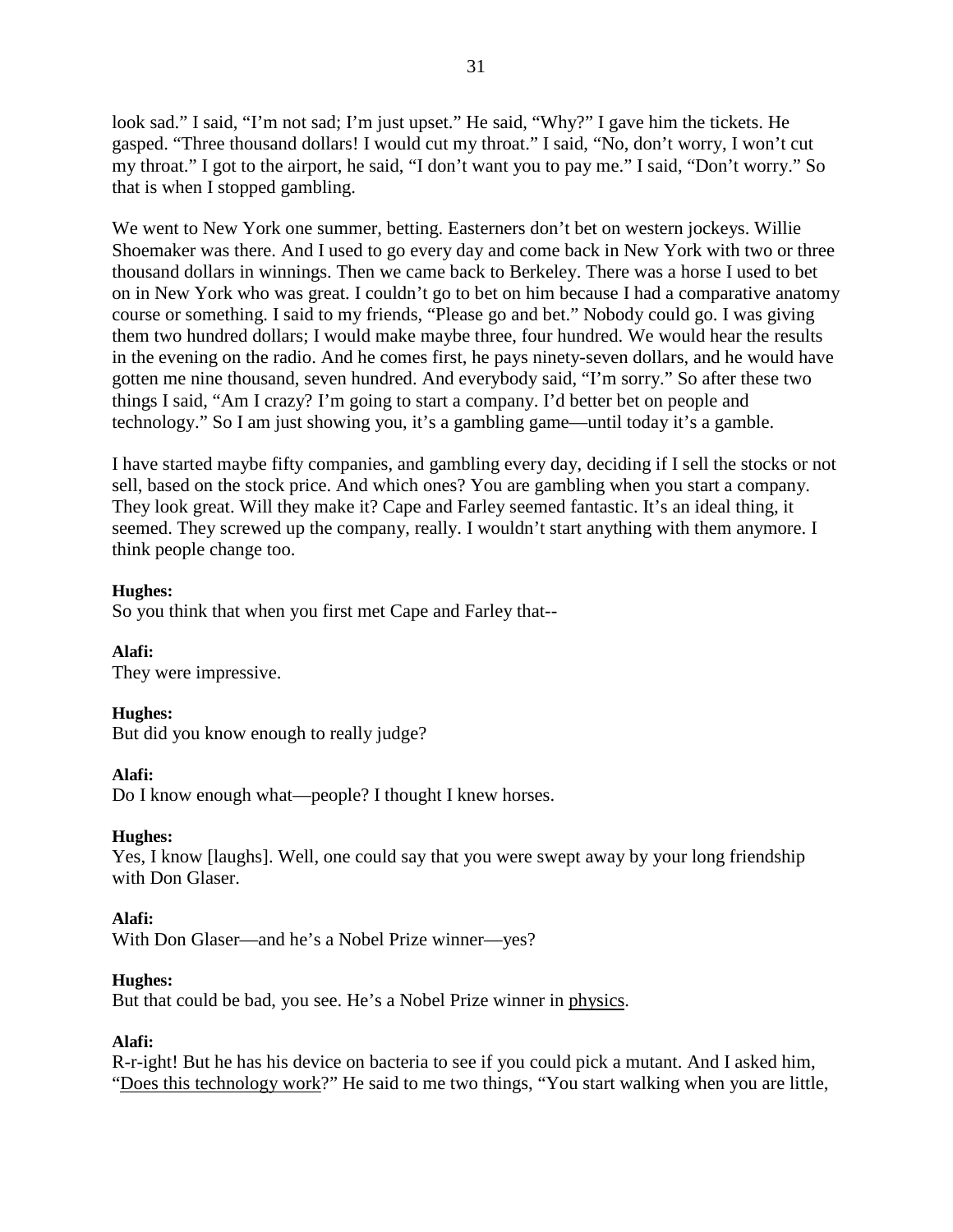and you stumble, then you fall, and ultimately you walk. Sooner or later, the technology should work."

# **Hughes:**

And that was enough for you?

# **Alafi:**

Today I wouldn't do it—I got older. But still I am impressed with what the scientists say. But I wouldn't bet—it was enough because—There was another thing. We started Cetus, yes? Then we were raising money. I got [Carl] Djerassi, [Joshua] Lederberg, Stan Cohen, and [Alejandro] Zaffaroni. Zaffaroni came and brought a hundred-thousand-dollar check. He said, "No company ends up doing what they think they start doing." But this was subsequent. That confirmed my first impression. Those guys also were betting. So maybe my bet was correct. But I wouldn't do it today, neither with that management nor with that stake.

# **Hughes:**

If you had Lederberg and Cohen on the Cetus scientific advisory board, you must have moved on beyond just the microbial screening by then—no? Why?

# **Alafi:**

Cape was in Hawaii when Cohen came and said he and [Herbert W.] Boyer had this [recombinant DNA] technology and said you could do it in the kitchen. Because our technology wasn't working, I said, "We should change to that thing." Cape came from Hawaii, and I still remember, Cape said, "No." "What do you mean?" I asked. Subsequently they came to their senses—yes?

# **Hughes:**

Why did Cape say "No"?

# **Alafi:**

Because already there was the beginning of a split, and maybe because I said it.

# **Hughes:**

But let me get this clear. Cohen and Boyer and the recombinant DNA--

# **Alafi:**

When was it?

# **Hughes:**

Well, the first papers were published in 1973. But it took until probably 1974 before anybody had the earliest thought of practical application.

# **Alafi:**

I think it became really more of a reality closer to '78 or '77--

# **Hughes:**

Well, Genentech's founded in 1976, and it's founded on the platform of recombinant DNA.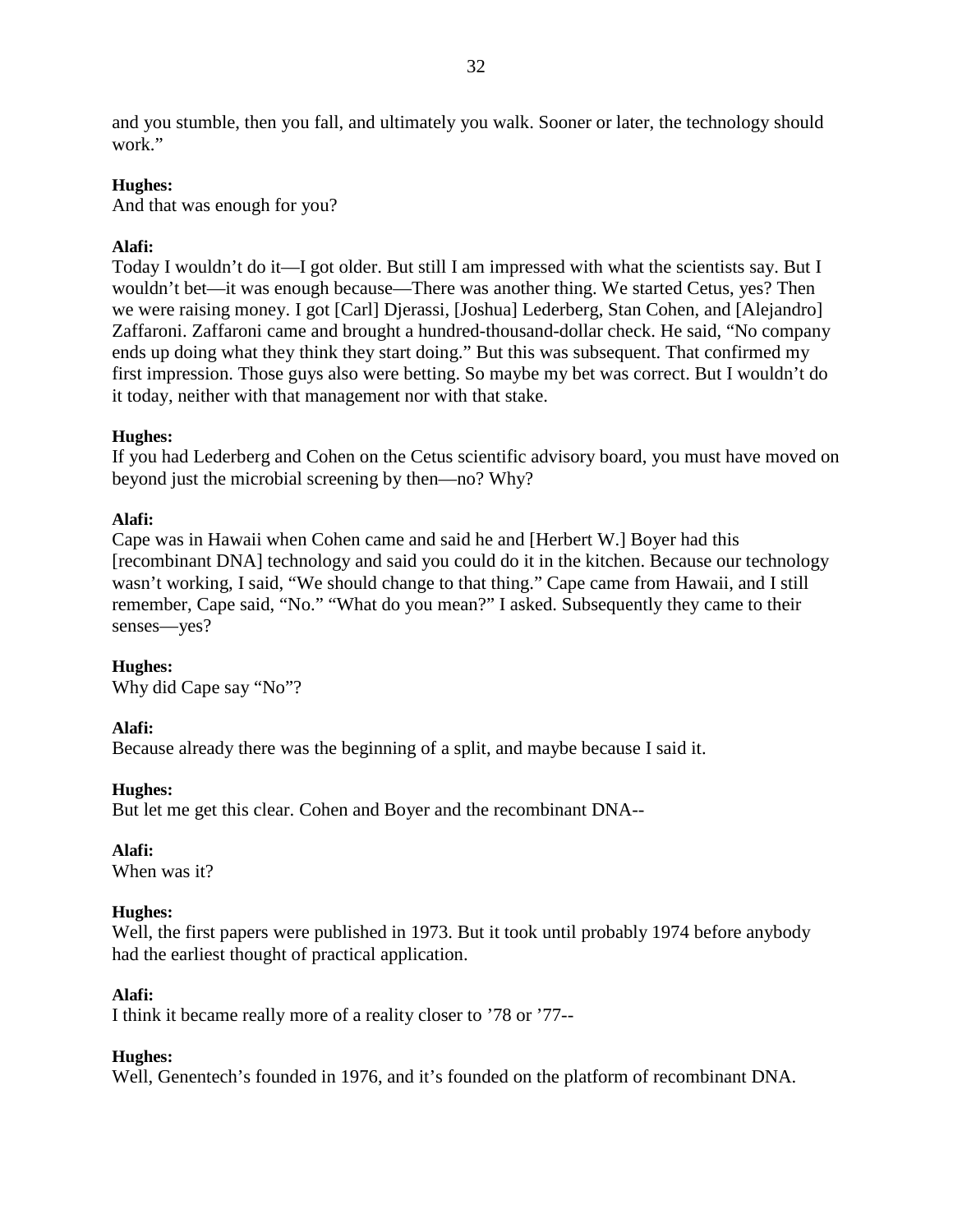Then we started already in '76. Ask Stan. [Eugene] Kleiner and [Thomas] Perkins were my friends; they were investors in Cetus. I remember when Genentech did the somatostatin. What year was it?

### **Hughes:**

1977.

# **Alafi:**

We were working already, but they were working faster. That's what is the stupidity. Genentech was more efficient. I don't know what the hell they were doing at Cetus; Stan will fill you in.

# **Hughes:**

Well, I know Genentech was extremely focused, whereas Cetus was more spread out. Wasn't it?

# **Alafi:**

Stan wanted to go onto growth hormone. Cape said to him, "How many dwarves are there in the world?" Ask Stan. They were more interested in talking big.

# **Hughes:**

It was too small a market, you're saying.

**Alafi:** For growth hormone.

# **Hughes:**

What about insulin? I mean, that was a big market.

# **Alafi:**

I don't know what they thought then. I was out already. [Alafi left the Cetus board in 1978.] Within a year Biogen did interferon, and then Ken Murray did hepatitis vaccine.

# **Hughes:**

As Swanson tells it, he went to Cetus before he was even thinking of founding Genentech.

#### **Alafi:** How did he go to Cetus?

# **Hughes:**

He must have gone because Kleiner and Perkins had already invested in Cetus.

# **Alafi:**

He was going to do what?

# **Hughes:**

He wanted Cetus to take on recombinant DNA, and he would direct it.

# **Alafi:**

That's not true. Genentech built him up: "He started the whole biotech industry."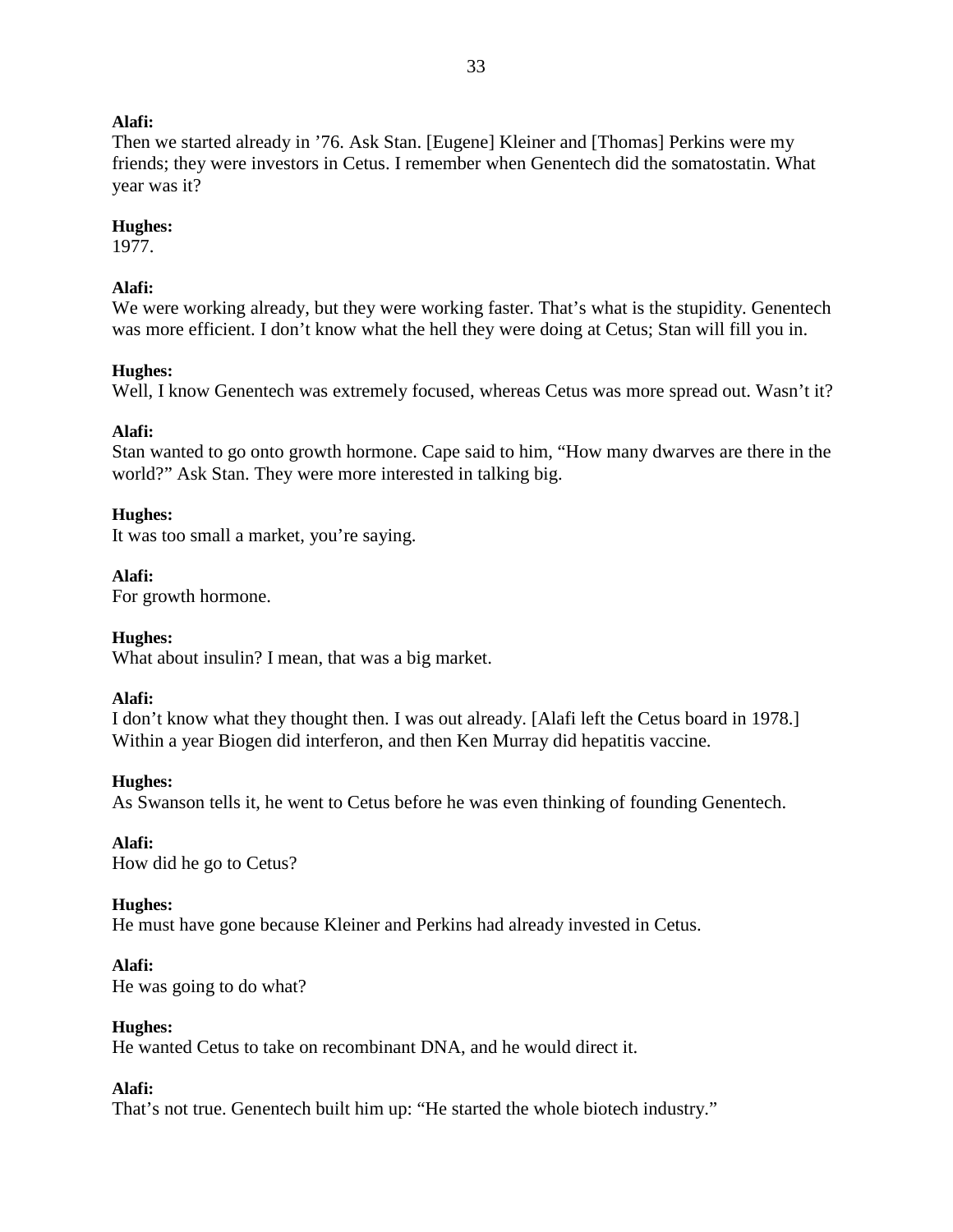You ask Stan. Swanson was employed by Kleiner Perkins. Kleiner Perkins wanted to get rid of him. He was the third wheel. Kleiner and Perkins were making all the decisions. Gene [Kleiner] told me. They said they wanted to get rid of him. Swanson wanted to come and work at Cetus. He gave me his resume. And I went to Cape and Farley, and they said, "No." I don't know why they said, "No." I think they smelled blood.

## **Hughes:**

What position did Swanson want?

## **Alafi:**

Anything. He wanted to work with Cetus because he was interested in the new technology.

## **Hughes:**

Recombinant DNA?

## **Alafi:**

Yes, they refused him. Gene Kleiner said to me, "We gave Swanson fifty or eighty thousand dollars because he went to Boyer and said, 'Look at what Cetus is saying.'" And Boyer said to him, "With fifty or eighty thousand, we could do something with recombinant DNA." And Gene said, "We wanted to get rid of Swanson." It was an investment in Genentech. Gene came and apologized to me, saying, "We are invested in Cetus; three or four or five hundred thousand dollars. I swear it's not me. It's Tom [Perkins] who did it." I said, "Gene, you don't have to apologize. The world is big enough. I would do it too. Don't worry." And he said, "So we gave the investment to Swanson." This is the truth. Kleiner and Perkins made hundreds of millions on the Genentech investment, you know.

I can't recall what year Gene Kleiner and Tom Perkins came to me. They said, "People are swapping stock, why don't we swap half our stock in Cetus with Genentech." I said, "I would do it tomorrow." I went to Cape and Farley, and they said, "Oh, we are much better than Genentech!" and they refused. Two or three of Genentech's products were stolen from the University of California. The proof is, they lost a lawsuit. With interferon, I saw it with my own eyes—[David] Goeddel in court saying after he saw the papers or something of [Charles] Weissmann, he copied and did his interferon. That's two products. I think they stole one more.

## **Hughes:**

Well, that suit with UC was about insulin and growth hormone.

# **Alafi:**

I'm not someone that goes too much into detail. Stan will tell you, and there will be other people who really know it. But I am telling you, the dean of the medical school, my ex-professor, [Leslie] Bennett, said, "Moshe,"—he is really an angel; he said —"how dirty they were, I can't even believe it or explain it." That's Genentech. They were thieves; that's really what I think. But they won financially.

## **Hughes:**

They did win. I mean, Genentech is going strong, and where is Cetus?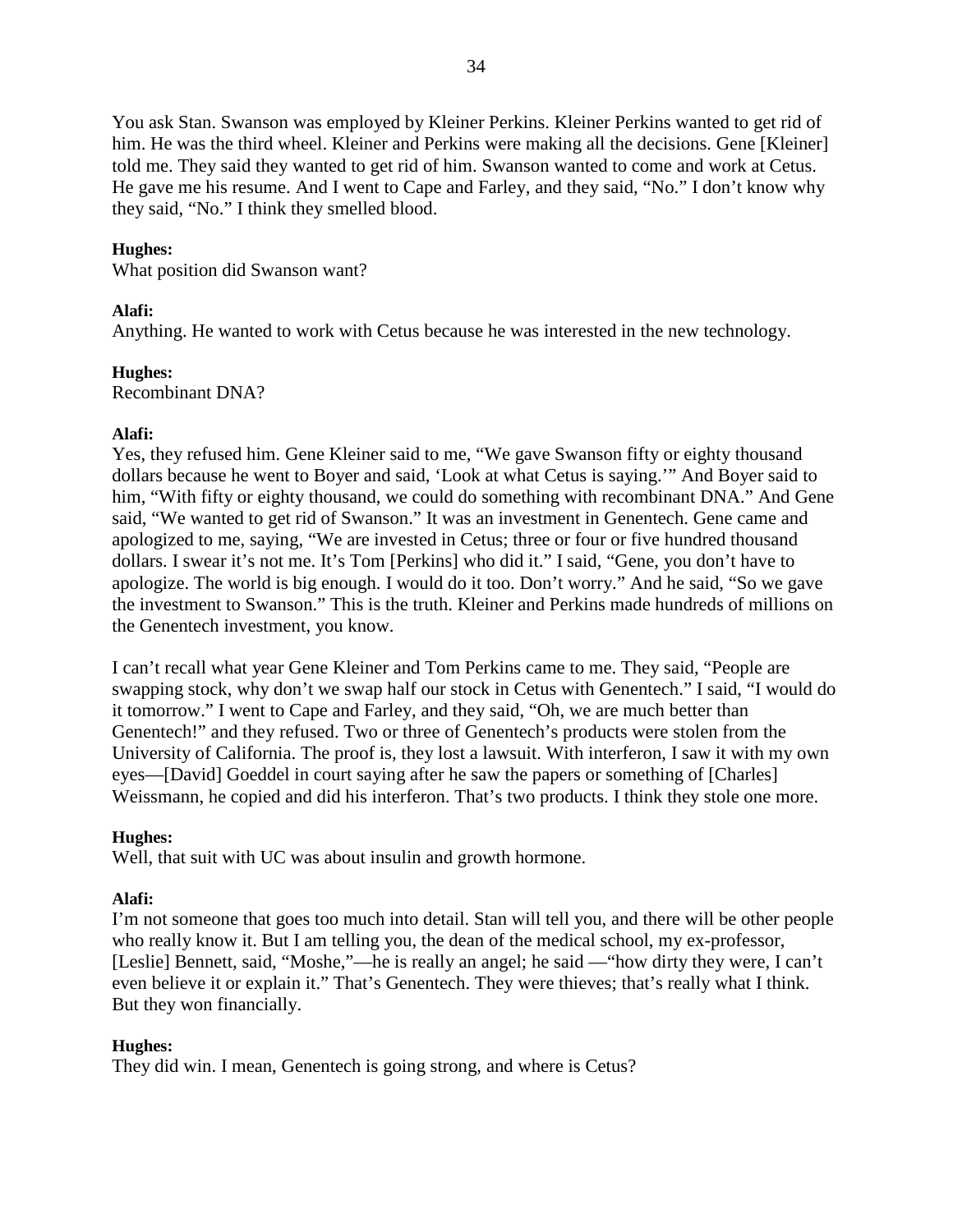Yes. Genentech also did great things by accident or whatever. They really got it, right from the beginning, fantastic business people, management. The scientists, the German ones—I can't think of their names—two of them came to court and testified they stole it for Genentech. Since they were part of the patent, one of them made I don't know how many millions for testifying.

#### **Hughes:**

Yes, Peter Seeburg.

## **Alafi:**

Okay, you know the story.

#### **Hughes:**

Yes.

## **Alafi:**

I knew all those guys. They played dirty. But that's how the world works.

## **Hughes:**

Perkins, as you know, was on the Genentech board for many years.

## **Alafi:**

I know. That's how they started it. Gene told me, he didn't do it; Tom did it. Now he's telling me, "Moshe, I didn't start a competition with Cetus. We have invested in Cetus. Tom Perkins wanted to do it, and that's why he's on the board."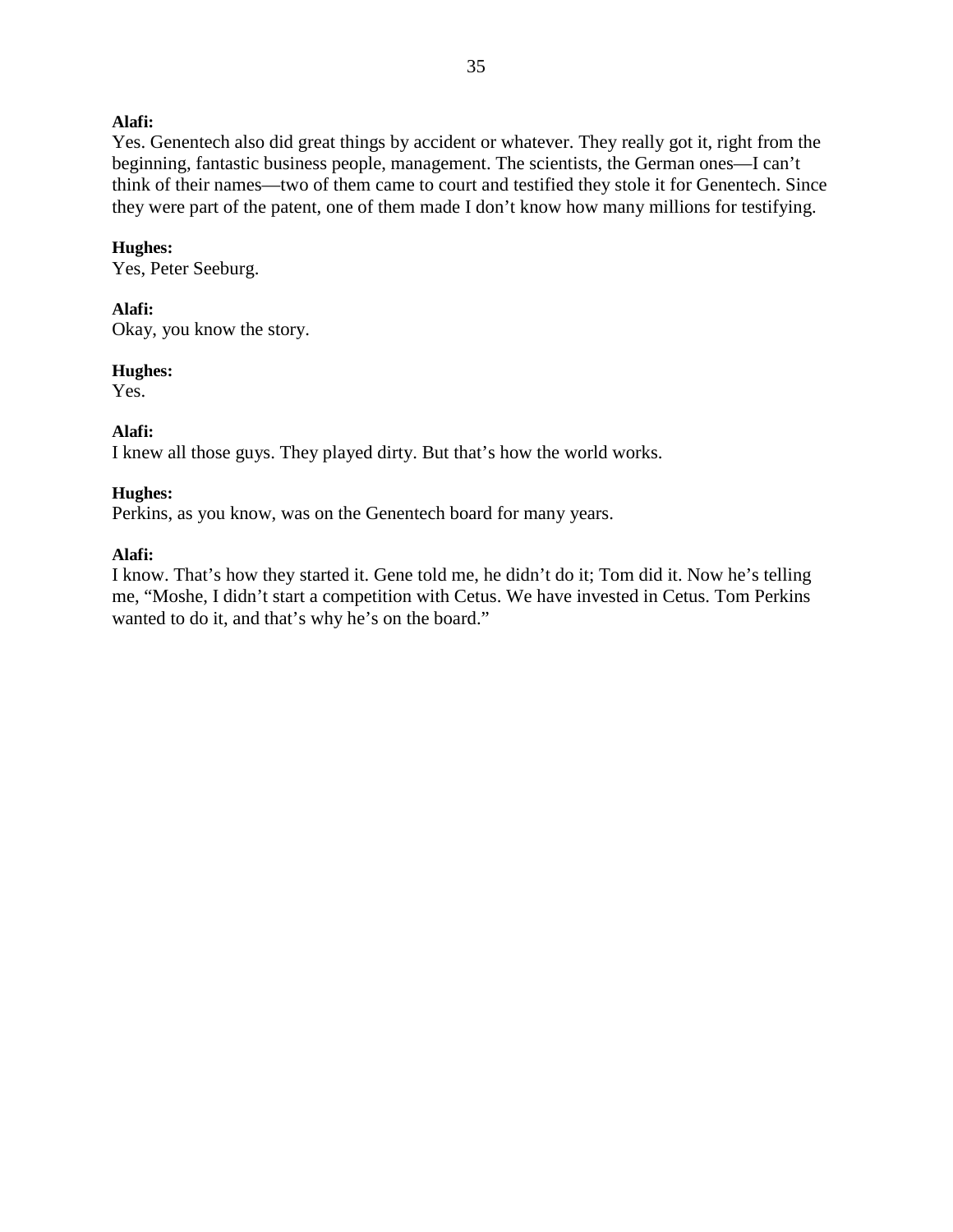## **Interview 3: May 15, 2003**

[Begin tape 5]

## **Hughes:**

Mr. Alafi, how did you become associated with Cetus?

## **Alafi:**

[long pause] At that time I was doing investments individually, in different companies. We were friends with Don Glaser, and we were friends of the family. His ex-wife and children used to come and swim in our pool. So we were really good friends. One day he came to me and he said he had this technology that was doing thousands and ten thousands of modifications of bacteria, and he was studying evolution, really. And he had a big grant from NIH or something for millions of dollars. He said that technology should work to produce new mutated bacteria, producers of antibiotics for example, and we'd find better, higher producers, using his technology. That would have implications for production costs, because at that time, when you were producing antibiotics in bacteria, you had to have these big vats which cost tens of millions of dollars. So for example if you doubled the yield, you'd cut the cost by half.

## **Hughes:**

I see.

## **Alafi:**

I remember I asked him one question. I said, "Do you really think it works?" And he said, "Science always moves, and if it doesn't work, ultimately it should work." Then he said he had met two guys—I forgot if he said one or two—and that's Ron Cape and Farley. And I think he met Cape because at some time he was finishing his Ph.D. in Stanley's virus lab.

## **Hughes:**

He did his post-doctoral work at Berkeley.

## **Alafi:**

Is it postdoctoral? Okay.

## **Hughes:**

Yes.

## **Alafi:**

So Don said, "Why don't you meet them and see if we could start a company?" So I met Cape and Farley. Farley was an M.D., but he had gone to business school. He was practicing medicine at night or something. They were looking for things to sell to venture groups. So, I met them, and I was impressed because they really know how to talk. And they are the ones, I really believe it when they say, "You can sell the Brooklyn Bridge." They know how to do it. [laughter] Anyway, they are impressive because they have competence, too. I knew Wall Street people, people at Montgomery. Cape wrote a business plan, and we raised I think two million dollars in a few days.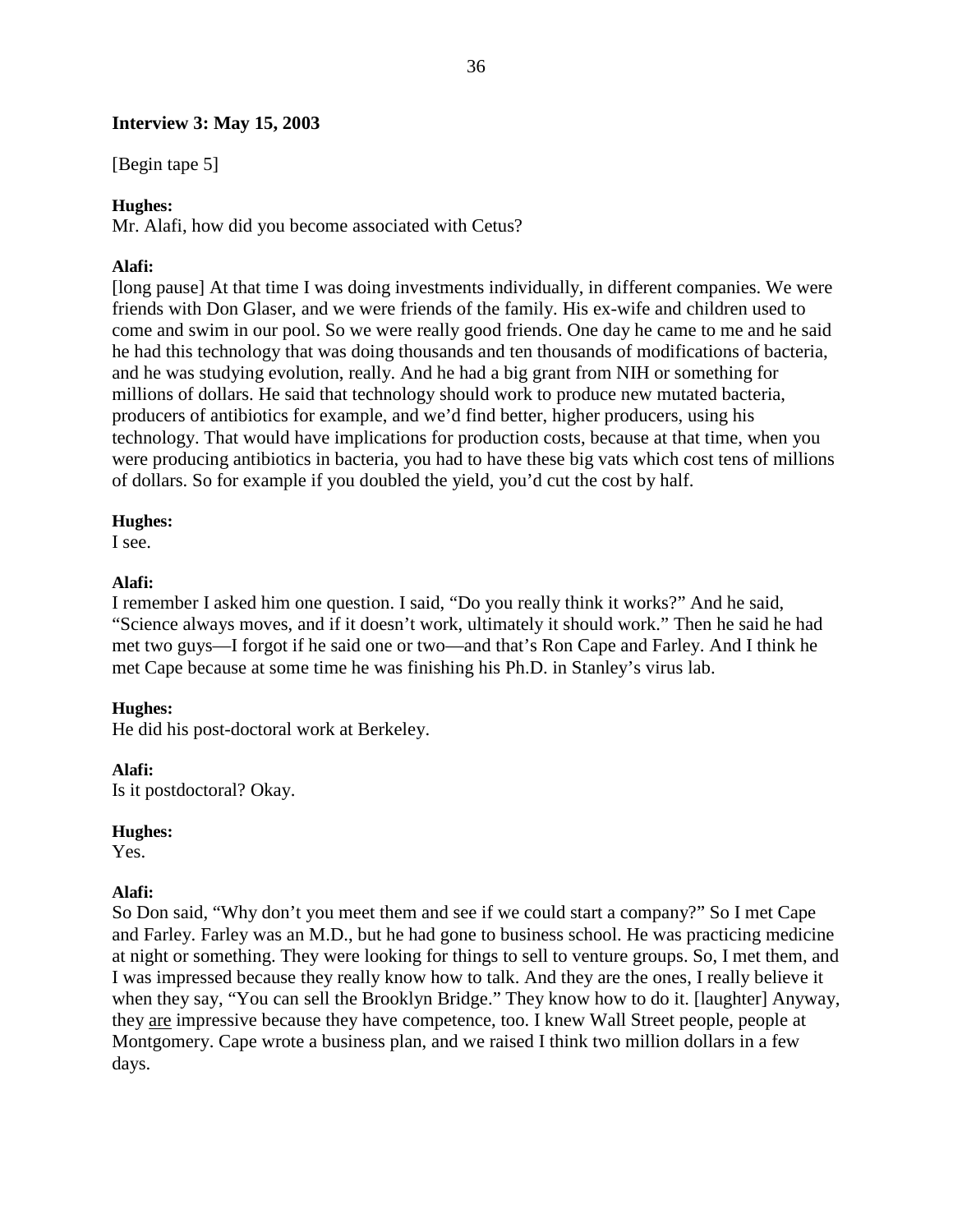**Hughes:** From whom?

## **Alafi:**

Investment bankers at Montgomery Street that I knew.

## **Hughes:**

This is maybe 1970, '71?

## **Alafi:**

That's the date I have to--

## **Hughes:**

The beginning date for Cetus is 1971. It actually incorporated in 1973, but when you read the history, they always talk about 1971 being the beginning of the company.

## **Alafi:**

I remember I put money in at the beginning, and I think I even loaned Farley money to start it.

## **Hughes:**

Last time, you talked about founding your first company.

# **Alafi:**

Physics International.

# **Hughes:**

Yes. You talked about the fact that there wasn't a venture capital community--

## **Alafi:**

Correct.

**Hughes:** By 1970 is there a venture capital community?

**Alafi:** Not really. Here, you see this chart?

# **Hughes:**

Yes, you showed me.

# **Alafi:**

I was doing things way back—yes? [Approaching chart on office wall]

# **Hughes:**

Since 1960.

**Alafi:** Then Murray Hill—I had this venture group with Carter—yes?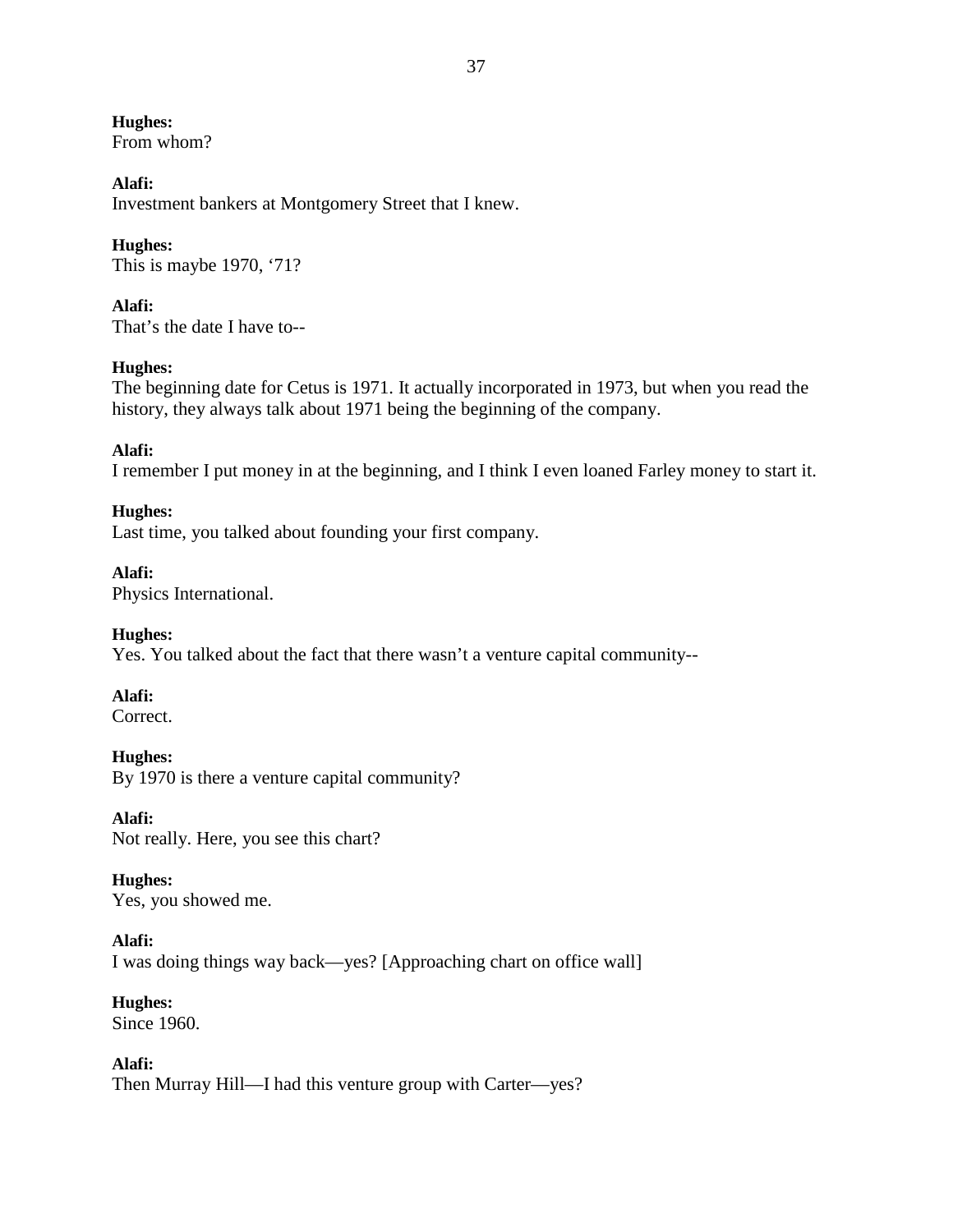Now, why do they have you cited again?

## **Alafi:**

Because then here I did it on my own. Then I did other companies. Then I formed a partnership.

# **Hughes:**

Oh, that's you!

## **Alafi:**

Yes, Murray Hill [Scientific Investment Company]. With Carter's son-in-law. And then it ended somewhere here maybe. [points to year on chart] It's really at the end of this thing when Cetus was started.

# **Hughes:**

You talked about Murray Hill last time, but you didn't give it a name.

# **Alafi:**

Yes, I had a limited partnership with Carter's money, and I started companies with that fund.

## **Hughes:**

All right.

## **Alafi:**

Then we [Cetus] went and raised the money really quickly, because at that time I knew a lot of investors. It was not called venture capital, even though that's what it says there. It was called making a living.

## **Hughes:**

Were these mainly investment banks, where the money came from?

# **Alafi:**

Yes. From San Francisco, and they brought their partners or friends. And I am trying to remember—they brought an oil company, not Standard Oil of Indiana, another company, in New York. And we went and saw the chairman, and they put money in, too--part of that two million, I think.

# **Hughes:**

But in terms of individual contributions, there were just three: Farley, Cape, and you?

# **Alafi:**

Yes. I was the chairman. Cape was the CEO, and Farley was president.

# **Hughes:**

Now, getting back to Glaser's technology--

# **Alafi:**

And Glaser was a partner—yes?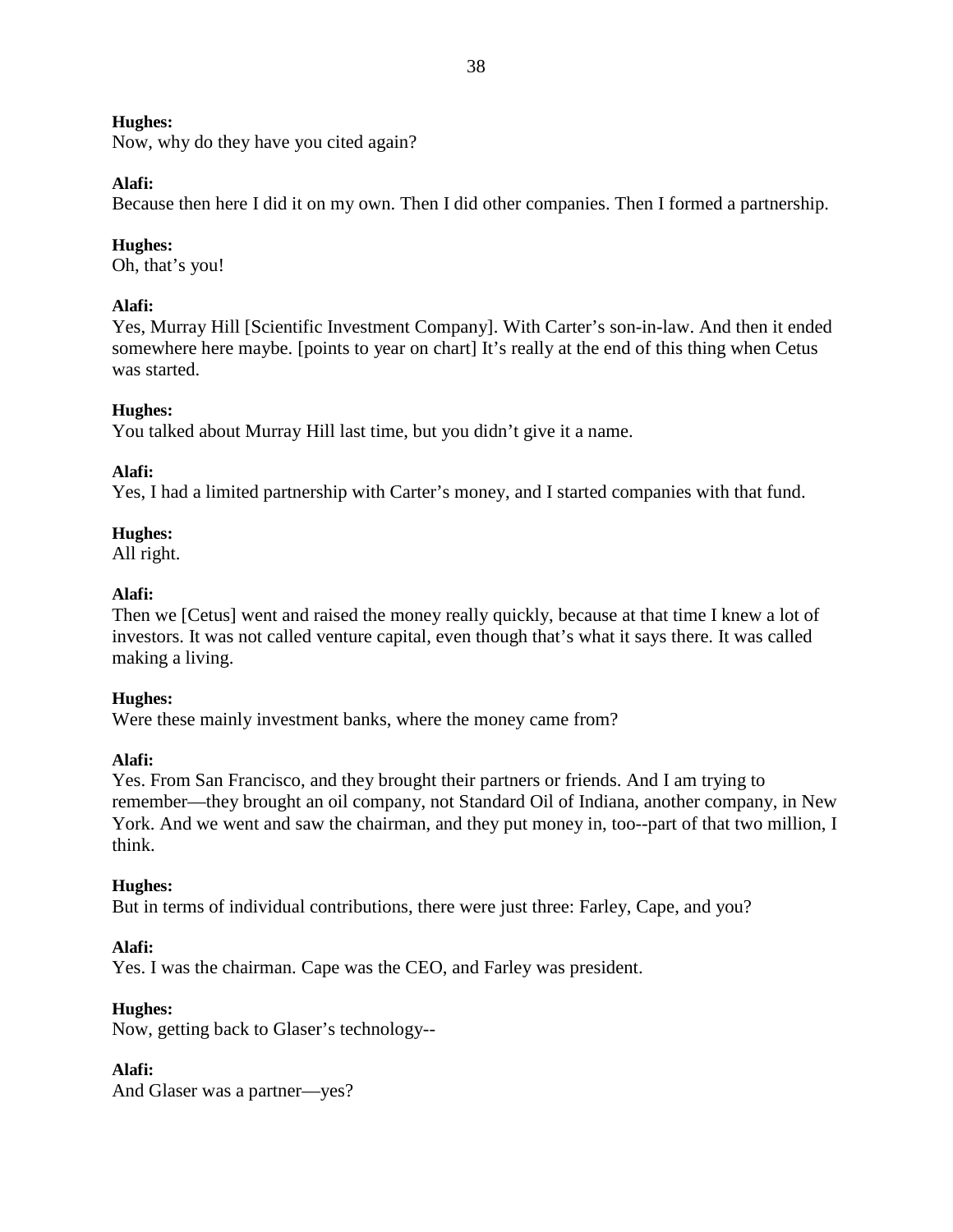Did he put money in?

# **Alafi:**

No.

# **Hughes:**

Did his technology make the mutations, or was it somehow picking out the mutated organisms that might be more productive?

# **Alafi:**

No, it mutates by ultraviolet radiation and picks the mutants. That was his idea of looking at how nature does it: you get mutations, and some survive, some die. [tape interruption]

# **Hughes:**

In this project, we're trying to get your vision of what's happening to venture capital, and so I ask: When you collectively went to these investment bankers and tried to sell this microbial screening device, were they receptive to the idea of investing in technology?

# **Alafi:**

It really was just the beginning. There were selected groups who began to see that there are other ways to invest than standard investments. I'm trying to remember the name of the oil company that put money in Cetus. Their money was made in oil. All of a sudden, they started hearing that you really can have pharmaceutical products done outside the realm of pharmaceutical companies. That was new!

# **Hughes:**

And they were interested?

# **Alafi:**

Yes. But prior to that, there was HP [Hewlett-Packard] already. There were people on the Peninsula who were already in electronics, who were attuned, not the way Silicon Valley is today, but it was the beginning then, too. So there were bankers who knew about those things that were happening on the Peninsula, and now all of a sudden, we are talking about applying technology to find new drugs or improve drugs. And that was a new idea, because in the olden days, everything goes from universities: professors are being given honoraria or consulting, and everything goes to the pharmaceutical companies. That was the beginning of a practically new concept. And the proof is later, to jump ten years or so. When biotech started doing genestitching, et cetera, the pharmaceutical companies were so threatened. Why? Not because these small companies can threaten them, but what if they can find something with their new technology in a very short time that they will take to their competitor? That changed the whole system.

Venture capital wasn't as it's called today. Investors in the beginning were people from the industry who had money, people who were aware of a technology. It could be in Boston where Polaroid started, you know. All of these things were hovering. And then all of a sudden came something new, biology.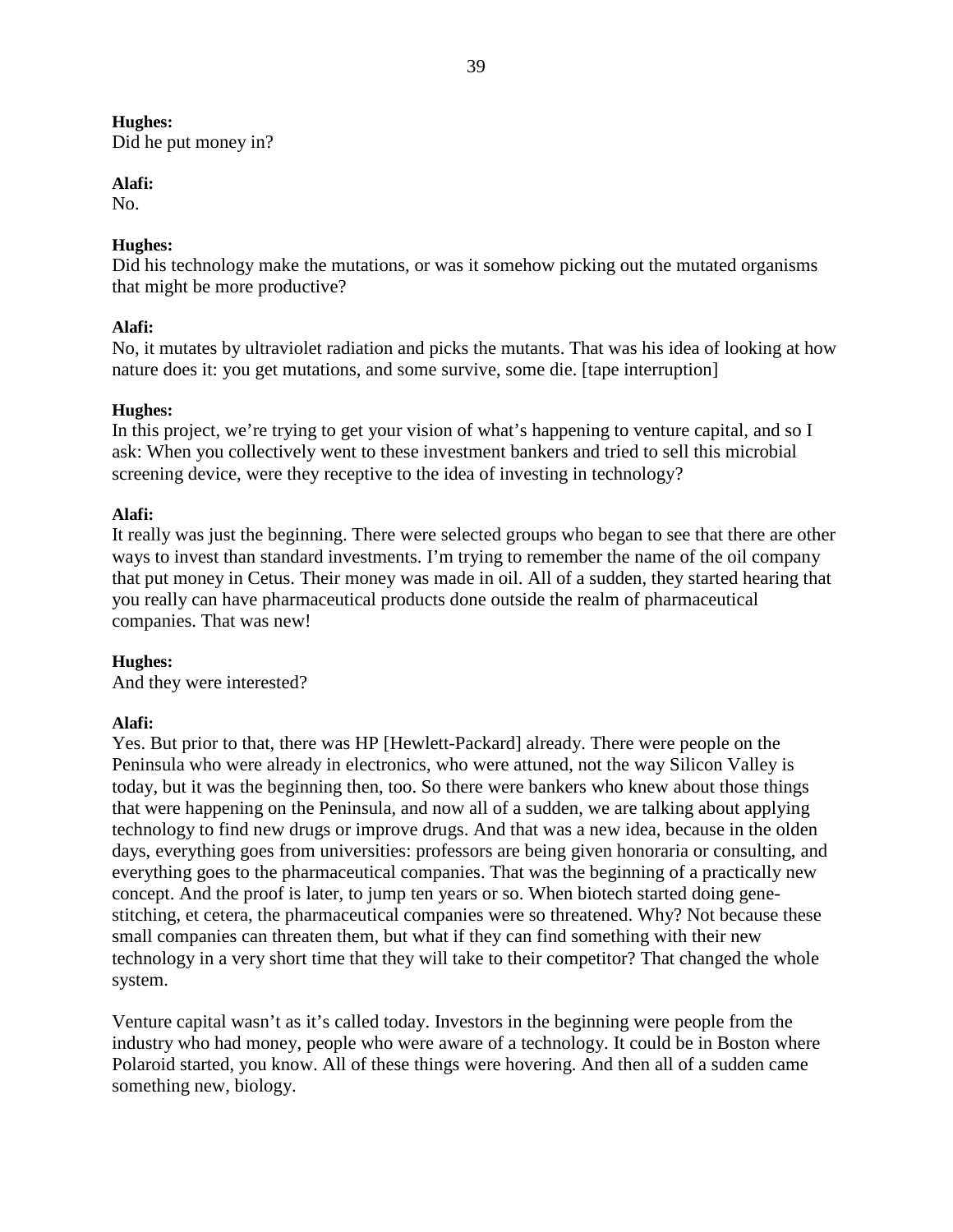Do you consider that Cape and Farley were among the first to realize the commercial potential of biology?

## **Alafi:**

No. It was really Don Glaser. It wasn't them. They were trying to get any job. They found a new way, a vial I think, to collect blood. They came up with so much crap. It was Glaser who said, "This is my technology. It will do this." And they were really desperate. They would have taken anything. I remember they brought me something where you could constantly monitor your EKG. I said, "How do we do it, and how do we sell it?" Farley brought one thing in his pocket. He showed me. It was a vial. I'm just giving you an example. Glaser said his technology could mutate and find new mutated bugs that can be higher producers. He said we can do that with the pharmaceutical companies.

## **Hughes:**

Do you think you would have gotten involved if Glaser hadn't been a friend of yours?

## **Alafi:**

Would I have been involved in starting the company?

## **Hughes:**

Yes. I'm trying to find out how convinced you were that Glaser's technology was going to be a success.

## **Alafi:**

I had started so many companies, and I really started to say, "This is not the right company," after starting so many. This is not it because it doesn't have all the right things—not the right technology, not big enough. So I was looking, trying to find what would be something really ideal. So, when Don said this, it struck me as something big. It was a fantastic gamble. I had nothing to lose, anyway. The Arabs have a saying, "A penniless man is safe in a caravan." I didn't care if it doesn't work—yes? And a Nobel Prize guy, I respect him. If he says it works, why shouldn't it? As a matter of fact, because of his name, quickly we raised the money.

But subsequently, Cape and Farley used him, used Lederberg. They would go and make presentations, and say things that Lederberg used to be ashamed of, because they were making false statements, like we could do this, or we have this. And one day, Carl Djerassi, who was on the board, came to me. He said, "Moshe, Lederberg is so incensed!" It seems he was at a meeting with Cape and Farley. I don't know what they said, what the conversation was. Djerassi said, "They were completely lying." And I said that immediately to Cape, and he tried to cover up for Farley. And this is true; I know Djerassi right now. As a matter of fact, later he had some of his father's money invested in the company, and when he knew they were playing games, he said at a very early stage, "I want to sell my father's stock." So what am I trying to say? They knew how to sell it.

So I was trying to find an ideal company. Don Glaser—I thought that is maybe what I was seeking; maybe that's the dream. At that time a Nobel Prize was a big thing, and he said it should work.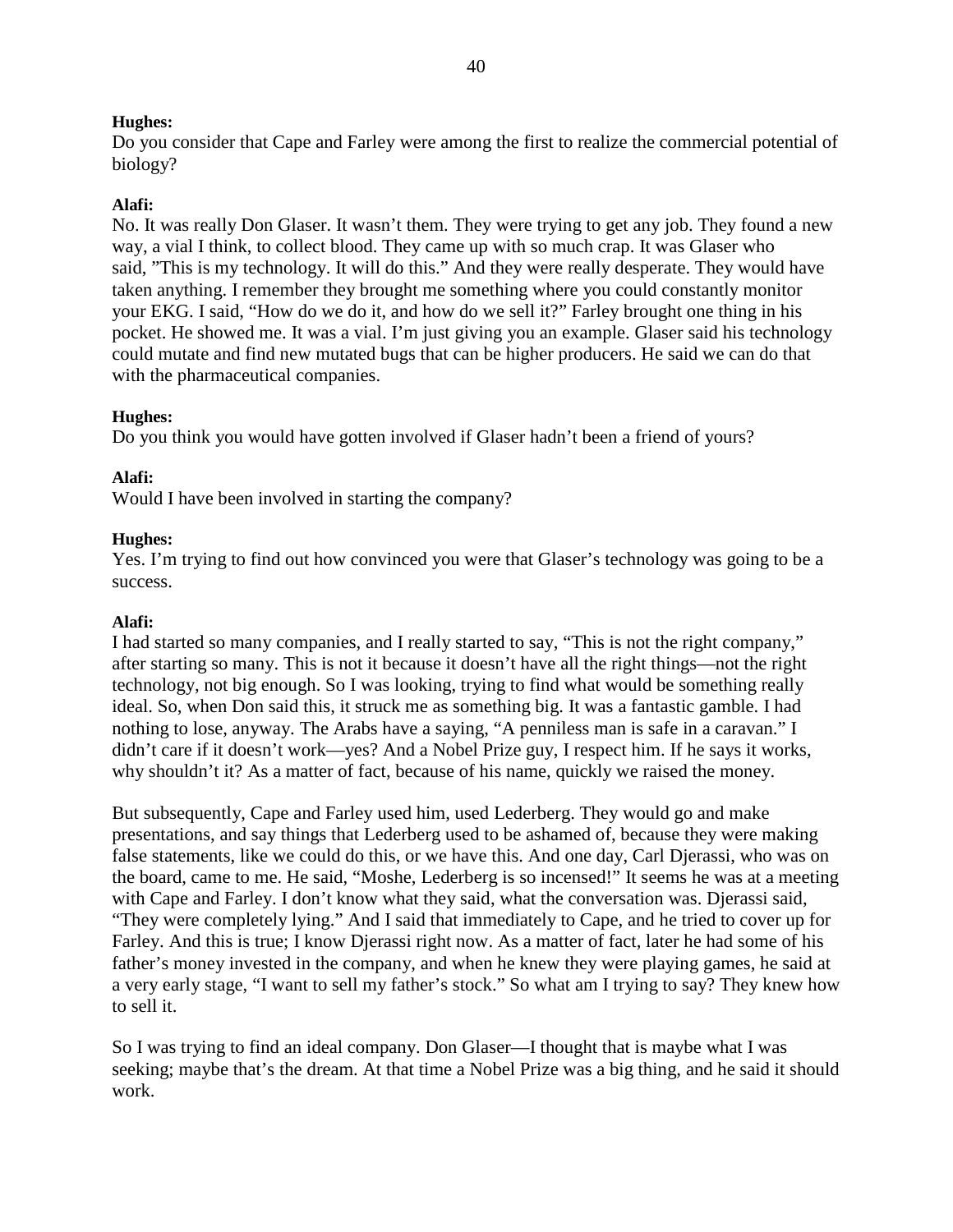Is your idea that you want to build a company with wide significance, or do you want to make money?

# **Alafi:**

No, I was making money anyway. No, I wanted something that I really felt was significant, that not everybody could do, not a me-too. I could not compete with a me-too. The only thing is to get the right people with—revolutionary is not the right word—ideas, that you could really say, "It was worth it." All of my investments were like that, as a matter of fact, whether Biogen, Amgen, all of these companies. For example, yesterday the FDA approved Tanox for asthma. Genentech is in it, Tanox, Novartis. I started Tanox, and they made a deal with Genentech.

I am trying to show you what I was thinking. I always thought, not run-of-the-mill companies. Of course we did make mistakes, a lot of them. So that was my idea with Glaser's screener: this would revolutionize something that nobody else could do. The proof is we convinced Schering-Plough to put seven, eight, ten million dollars.

## **Hughes:**

Well, talk about that, because you had the connection with Schering-Plough, right?

## **Alafi:**

Yes.

**Hughes:** How did that all happen?

# **Alafi:**

I am trying to remember. Cape and Farley started talking to a lot of pharmaceutical companies. They know how to talk, you know? They visited a number of these, and a lot of companies said, "No, we don't want it." As a matter of fact, they went to Novo-Nordisk in Denmark and tried to sell them improved ways to produce penicillin. Is it penicillin? Yes.

## **Hughes:**

I know them as producers of growth hormone.

# **Alafi:**

Yes, that's what they are. I went there and saw their production facility was all automated. And they said, "No, we don't need you. We have the most efficient—" I still remember, I said to Cape and Farley, "Let's do it for them free. But for every 5, 10 percent improvement, we get a certain percentage." And they accepted that. We made an agreement with them, but we were never able to do anything; it didn't work. Ultimately, Schering-Plough was producing gentamycin using microspora; it was one of their biggest antibiotics. It was the antibiotic of last resort. Don Glaser came, and I don't know if Lederberg was sitting there too, and they made the presentation. They wouldn't show them our technology; they wouldn't let them enter another building, because it was secret. It's all petri dishes. They knew how to say, "Oh, it's top secret." And Cetus convinced them, and Schering-Plough started putting millions--maybe seven to ten million dollars—yes? We gave them a report, and Farley changed the report. Even though the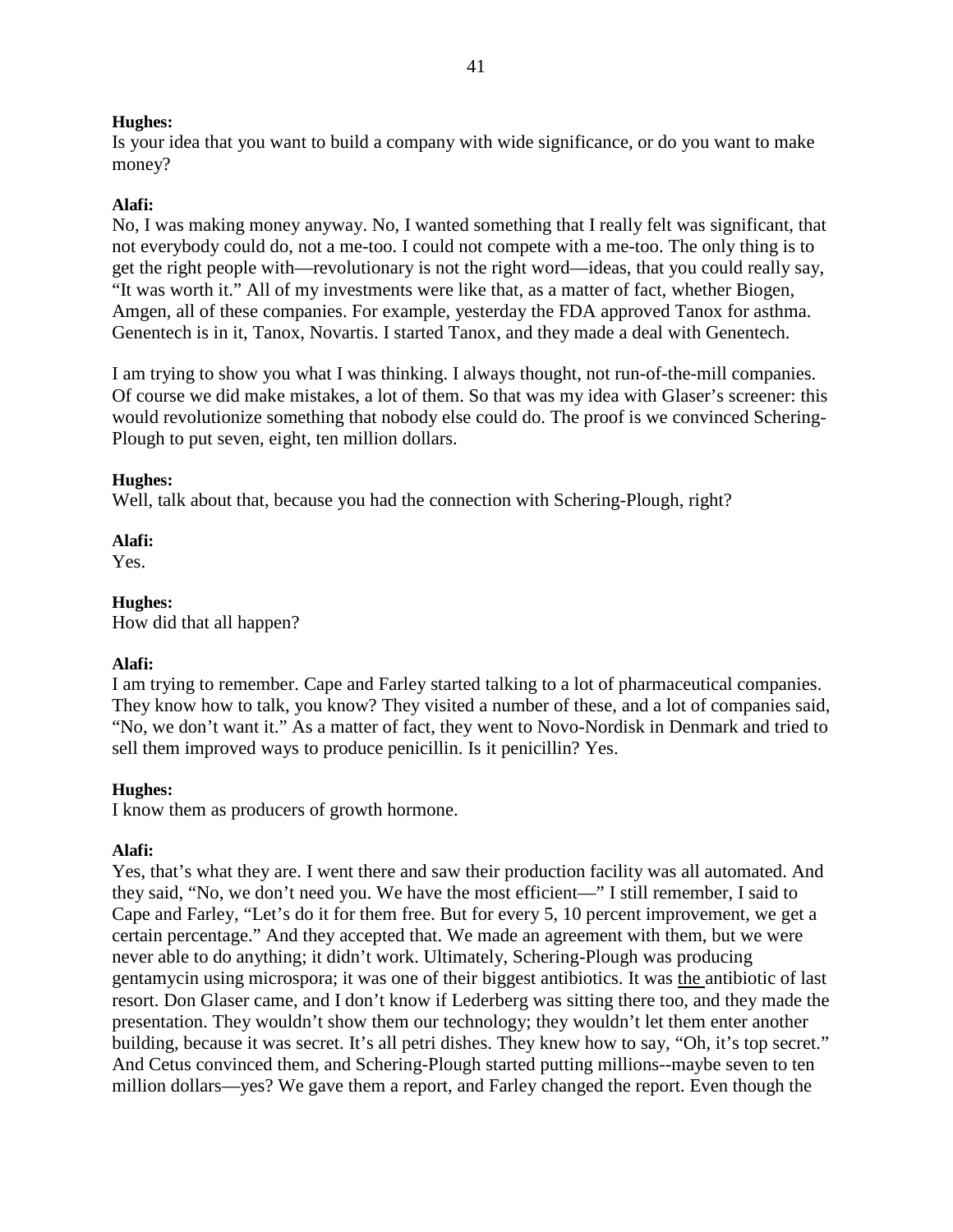scientists wrote it, he could play with it. I remember once the president of Schering-Plough said, "I can't understand that bullshit! What's he saying?!"

## **Hughes:**

[laughs]

# **Alafi:**

And then it came to a point where Don Glaser assembled the chairwoman of statistics. She came from UC. I took courses from her. I can't recall her name. I think she brought another professor with her. She looked at the data, and she told everybody, "If you flip a coin, you'll do just as good as the microbial screener." I felt so shaken, I honestly couldn't sleep at night. I said to Don, "I don't like the idea. I think we should tell Schering." I remember he said to me, "Moshe, if you tell them, I will sue you." He's my friend. "Don, I can't sleep at night." So I called the chairman. I told him, "I want to discuss something with you." He sent the head of research. We had a house at Tahoe. We went with him and spent the weekend. I owned at that time 12 or 15 percent of the company. I said, "This is the fact. This is what the chairwoman of statistics says. I don't think you should fund us." He said, "But that's your company." I said, "At least I feel good." That really made a major split.

# **Hughes:**

I can imagine.

# **Alafi:**

Djerassi, and I said to Djerassi, "That's correct." And that's when he said he wanted his father's money back.

# **Hughes:**

Now, was Cetus based on that technology alone?

# **Alafi:**

Yes. That technology alone until Stan Cohen came [as a Cetus advisor], within a year or so before I left. He said look what he and Boyer did. "You really should give up what you're doing. And this [recombinant DNA] is the technology of the future." Cape was in Hawaii. I was with Djerassi, and I said, "Okay, we should give up everything concerning microbial screening and that's what we should do now." Cape came back all of a sudden. I don't know if he was jealous or something. He said, "No!" But then once he looked at all of it, introducing recombinant DNA technology at Cetus became his thing. I didn't care. I was trying to sleep at night.

# **Hughes:**

How did Stan sell the technology to you?

# **Alafi:**

He said to me, "This is a technology that is really effective. This is the technology of the future, and you could do it without a lot of paraphernalia." We had a whole building for microbial screening, putting petri dishes, et cetera.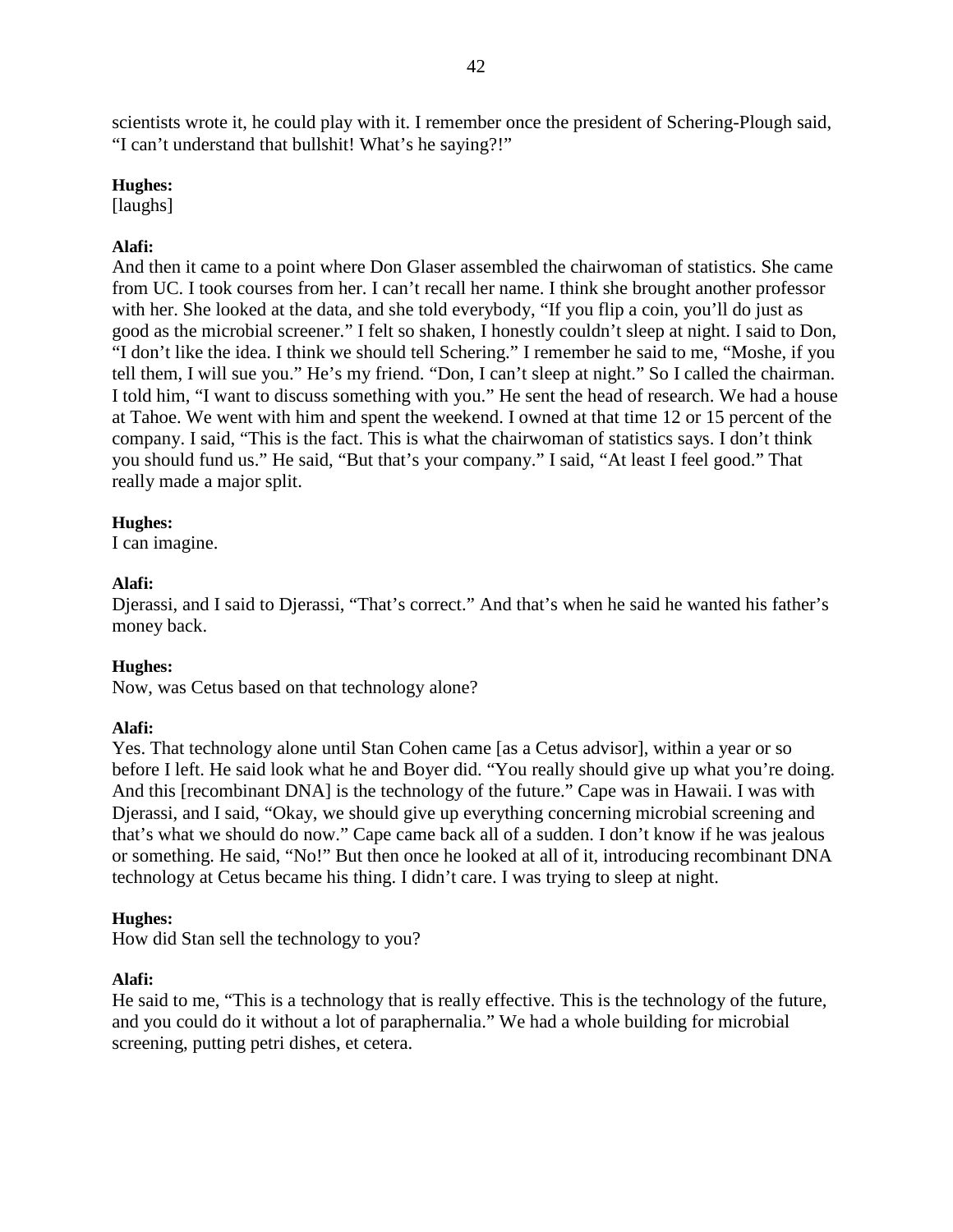[Begin tape 5, side B]

# **Hughes:**

Lederberg knew about recombinant DNA because--

# **Alafi:**

Actually, Stan jumped ahead of him. Lederberg should have done that. But Stan was working with Boyer.

# **Hughes:**

You mean, Lederberg should have done it because he was already associated with Cetus?

## **Alafi:**

No. At Stanford, this whole gene-stitching, whatever you call it, Stan and Boyer did.

## **Hughes:**

Yes.

# **Alafi:**

Lederberg was the father of genetics. Stan jumped or was lucky—I don't know. But they both said that's what we should do. So that was the beginning, okay?

The timing I can't recall. International Nickel—they had a venture fund—came and wanted to put money in Cetus. But we didn't need money. We already had raised money. So they went and put money in Genentech. And Genentech was funded by Kleiner Perkins. And Kleiner Perkins had money in Cetus before they started Genentech.

## **Hughes:**

Right.

# **Alafi:**

And Swanson had the investment book of Cetus, but Kleiner Perkins wanted to kick him out. They didn't want him anymore because they were making the decisions. So Swanson came to me. He gave me his resumé. He said, "I have looked at the investment book. This is great technology. I want to work at Cetus." I went to Cape and Farley, and they smelled blood. They really got scared. They said, "No, he's no good."

# **Hughes:**

Now, what do you mean by that?

# **Alafi:**

They were afraid of him. He looked, you know, thirsty. Instead, he went back to Gene Kleiner and Tom Perkins. Swanson went to Boyer, and Boyer said, "Give me either fifty or eighty thousand dollars, and we'll prove something." Kleiner Perkins gave him either fifty or eighty thousand and kicked Swanson out. But for that, they made hundreds of millions of dollars, because they got a big part of Genentech.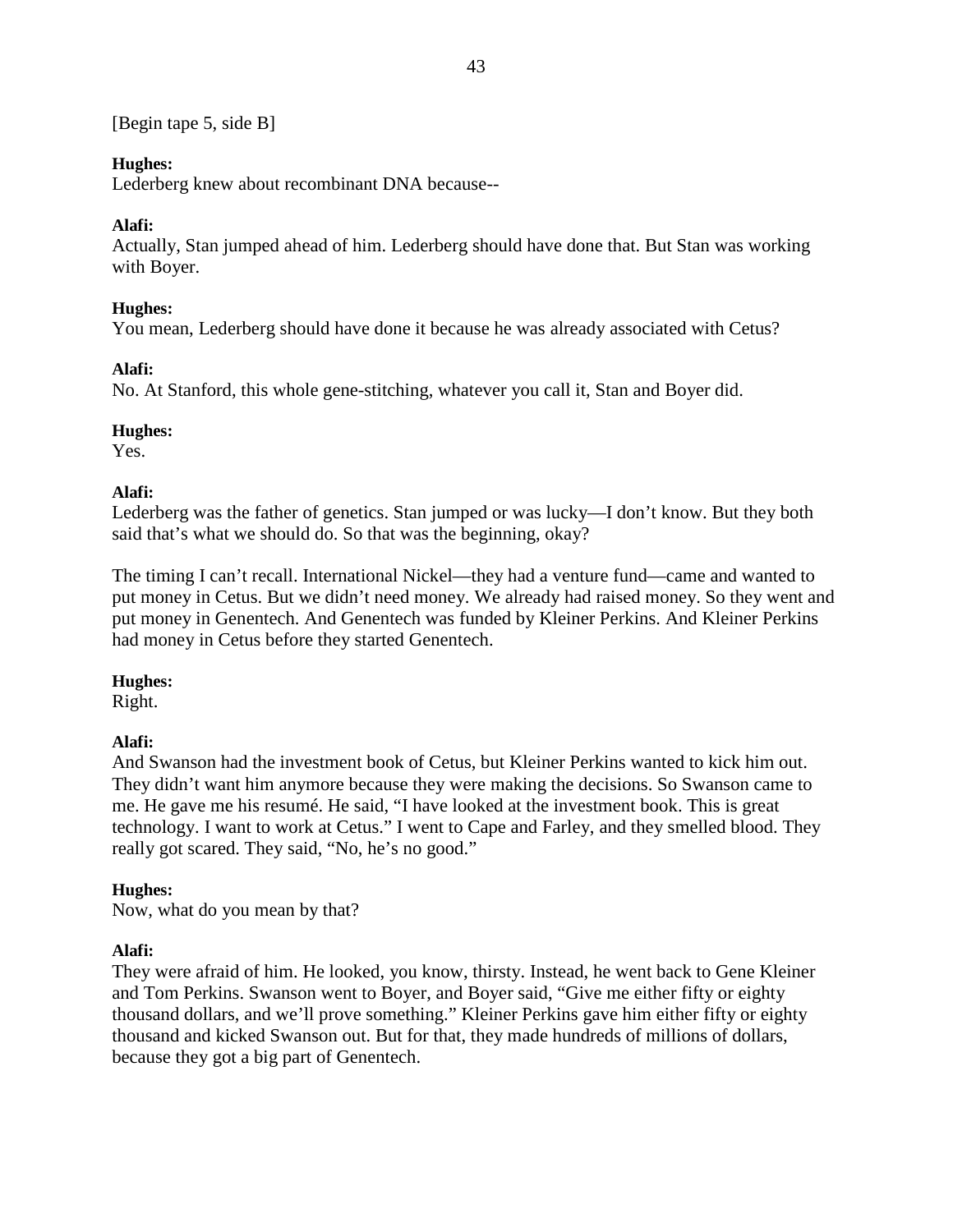When they started Genentech, Gene Kleiner came to me apologizing, really. He said, "Moshe, I am a friend of yours. We invested in Genentech. I didn't do it. Tom Perkins did it." I said, "Gene, I don't care. Don't worry." So, that's when he started Genentech. And at that time, I had the ex-chairman of Schering-Plough, Longman, on the board of Cetus. I told Longman what happened and what I thought and what I did. And he said, "My God, I didn't like those guys anyway." So he resigned from the board of Cetus. Then Genentech said, "We need somebody to help us." I don't know if they put Longman on the board as a consultant, and he's the one who negotiated their contract with Lilly on thyroid or something.

# **Hughes:**

Insulin.

# **Alafi:**

Insulin.

# **Hughes:**

Insulin and then growth hormone.

# **Alafi:**

According to Stan, he was trying to get Cetus to start different projects using recombinant DNA, and one of them is growth hormone. And Stan will give you this account. Cape said, "How many dwarves are there in the United States?"

# **Hughes:**

Let's take ourselves to the mid-1970s. The microbial screening, all of Glaser's stuff, is beginning to fail.

**Alafi:** But he never admitted it.

# **Hughes:**

The statistician comes in and says, "This technology isn't doing anything." Do you think that that failure is one reason that Cape and Farley were receptive to taking on recombinant DNA?

# **Alafi:**

Oh yes, that's another reason. But somehow they didn't know what to do with it.

# **Hughes:**

Well, who did they have to do it? What scientist came in to do recombinant DNA? Did David Gelfand come right away?

# **Alafi:**

No. He came a year or so before I left.

# **Hughes:**

You left in '78.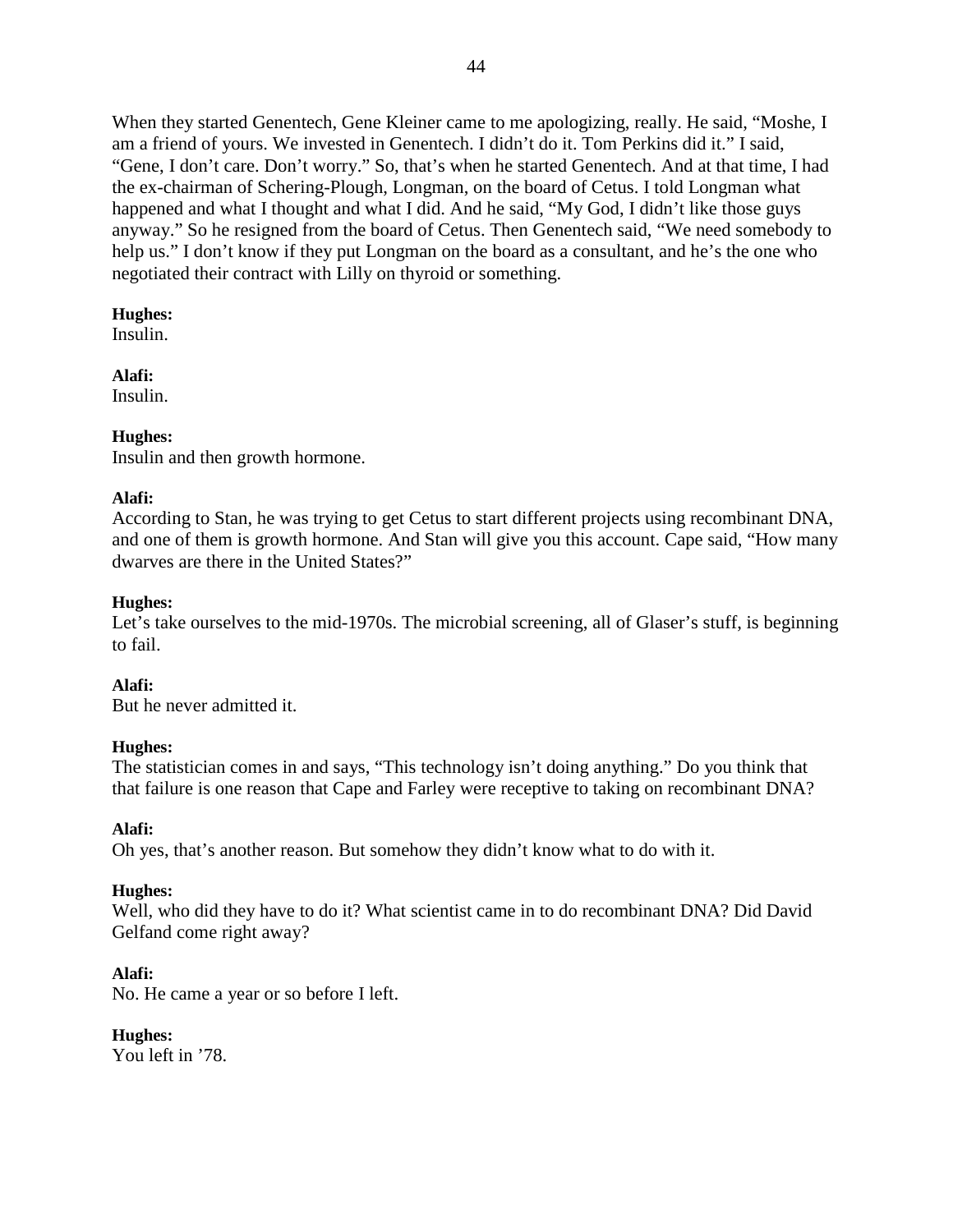Yes.

## **Hughes:**

Cape and Farley have been convinced by Cohen and Lederberg to take on recombinant DNA, but there aren't that many people in the world at that time who know how to do recombinant DNA.

# **Alafi:**

Yes, and that's what was lucky or smart of Genentech. Swanson got, somehow, the best people. He got the Germans.

**Hughes:** Ullrich?

**Alafi:** Axel Ullrich, and--

# **Hughes:**

[Peter] Seeberg?

## **Alafi:**

Seeberg. Swanson did that, and we didn't have anybody similar. You could ask Stan how come he didn't convince Cape and Farley to have some of his students or technicians go to Cetus. They hired somebody who was working on IL2.

# **Hughes:**

That early?

# **Alafi:**

No, subsequently. What I'm saying, they were playing with other things. I remember the statement of Tom Perkins. "What the hell, they are screwing around, and here we are." Because at the same time, they had this whole monster. They were churning things.

## **Hughes:**

So the microbial screening was still going on?

## **Alafi:**

It's like the emperor has no clothes.

## **Hughes:**

[laughs] How many people were at Cetus at this stage, and who was doing what?

## **Alafi:**

I can't tell you. It was all geared to that major project with Schering, and I'm trying to remember if they had any other project. I can't recall. And we had a whole separate building.

# **Hughes:**

The one in Emeryville? Or were they still in Berkeley?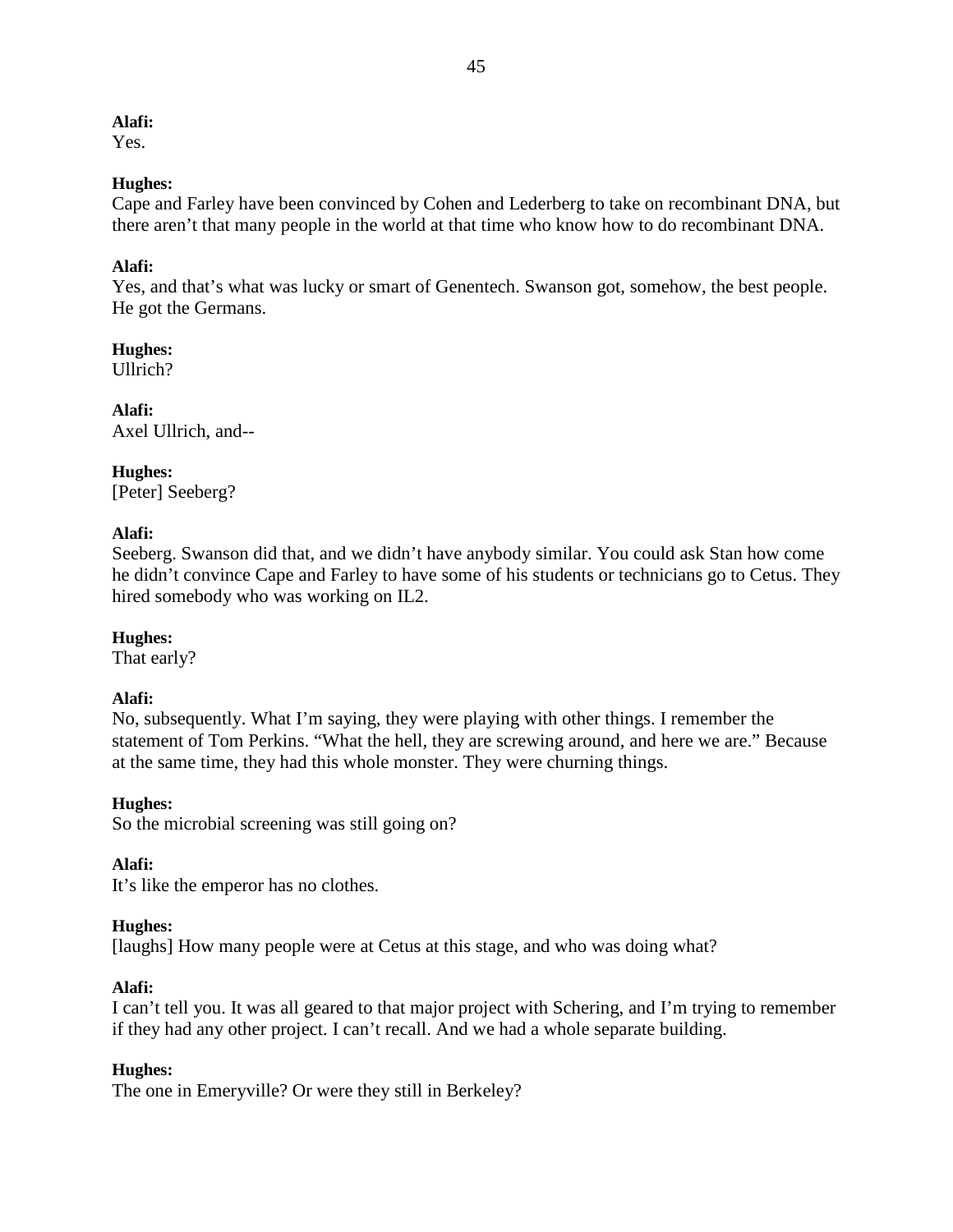Berkeley, on Fourth Street.

# **Hughes:**

That's where Glaser's screening apparatus was?

# **Alafi:**

Yes. And they were making special plasmids, too.

# **Hughes:**

Well, you know, what else is going on in the wider world is the recombinant DNA controversy. Remember?

## **Alafi:** And they went to--

**Hughes:** Asilomar.

# **Alafi:**

Asilomar.

# **Hughes:**

Right.

# **Alafi:**

And then they had a hold on recombinant research. How long was that hold?

# **Hughes:**

Well, they had to hold certain types of research until the NIH guidelines came out in June, 1976. Not all of recombinant DNA research stops, but the kinds of recombinant DNA research that are believed to be potentially dangerous, are put on hold.

# **Alafi:**

Yes, I remember that.

# **Hughes:**

The other controversy that is combined with all this is the stigma that is attached to academic biologists going into industry.

# **Alafi:**

That's right.

# **Hughes:**

I'm just wondering if Stan, as the co-inventor of recombinant DNA, as one of the spokespeople for "this technology is not dangerous," is a little hesitant to become deeply involved in a corporation. Do you see where I'm going?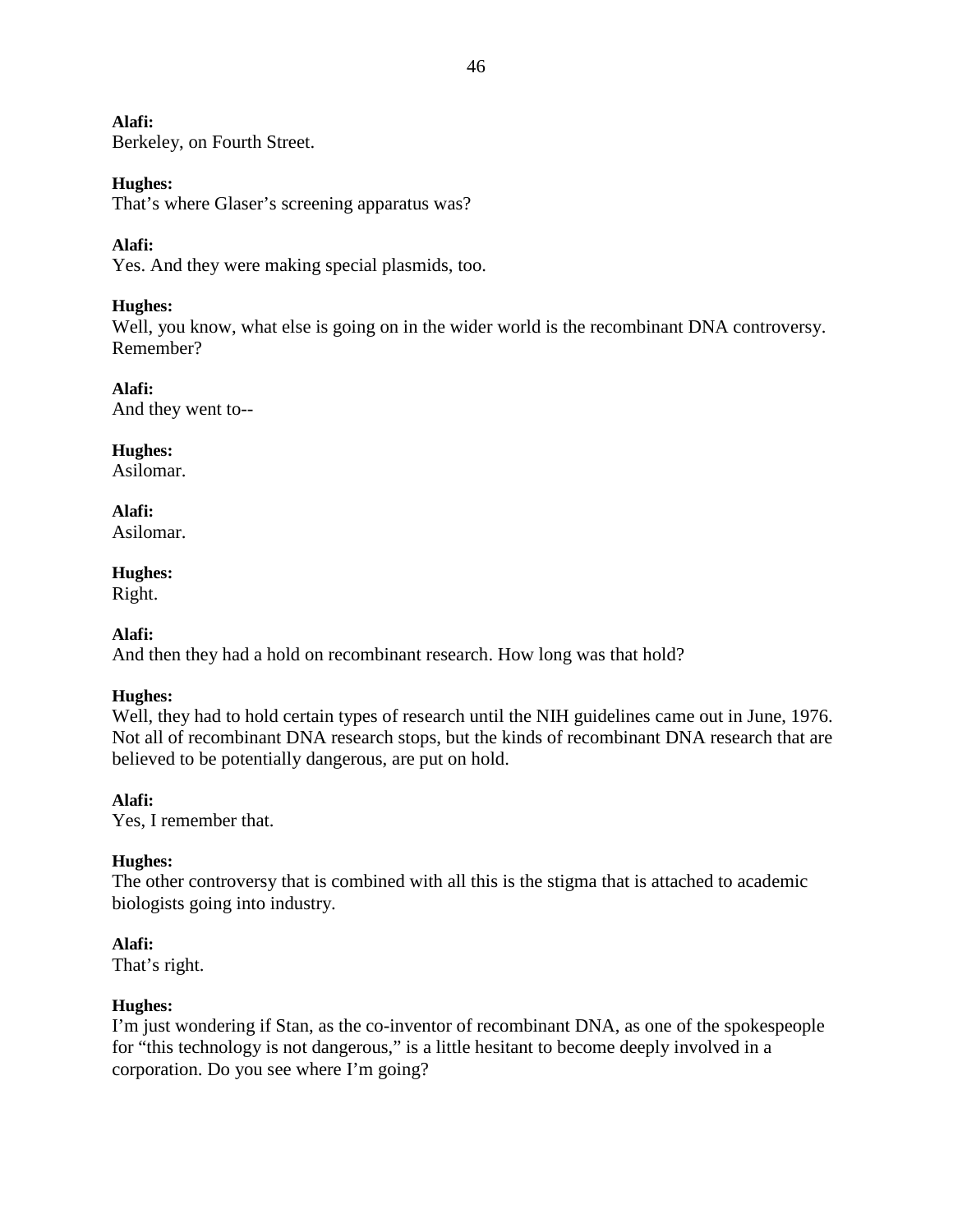Yes, it's a good question, but Stan was pushing Cetus to work on projects.

# **Hughes:**

Yes, but he could have left Stanford and joined Cetus.

# **Alafi:**

He didn't, and he didn't want to. None of them wanted to.

# **Hughes:**

Why?

# **Alafi:**

Because a university position is secure; they could have their cake and eat it too. He didn't have to go. They were not that committed. They didn't really see--nobody saw the breadth of what recombinant DNA could be. And you know, he's a professor. Probably he is thinking that he should get a Nobel Prize. I don't know what goes through people's heads.

# **Hughes:**

Do you remember hearing discussion around the subject of biology professors going commercial? Of course, chemists and physicists had been associated with industry forever.

# **Alafi:**

Yes. I always had trouble with professors saying either they don't trust business people or they don't want to have their names associated with making money. When Biogen was ready to go public, the American scientists including--

**Hughes:** [Walter] Gilbert?

# **Alafi:**

Gilbert, Phil Sharp, the European ones, Weissmann, et cetera, delayed us. We almost didn't make it for at least a year, because they did not want their names to be published there. They had started making money. As a matter of fact, there was a publication, I don't know where it came, in *Nature* maybe. A professor in Geneva—I forget his name—wrote, "How can Charles Weissmann dirty his hands in this company." And Charles wrote a beautiful article, saying, Yes, they were all afraid. But they were also fighting how many shares would they get, okay? [laughter] Lederberg got involved with different software companies on the Peninsula. Stan maybe all of these things went through their heads.

# **Hughes:**

Well, let me see what else I have on Cetus. One of my questions was who wrote the business plan, and you said that was Cape.

# **Alafi:**

Yes, he wrote it.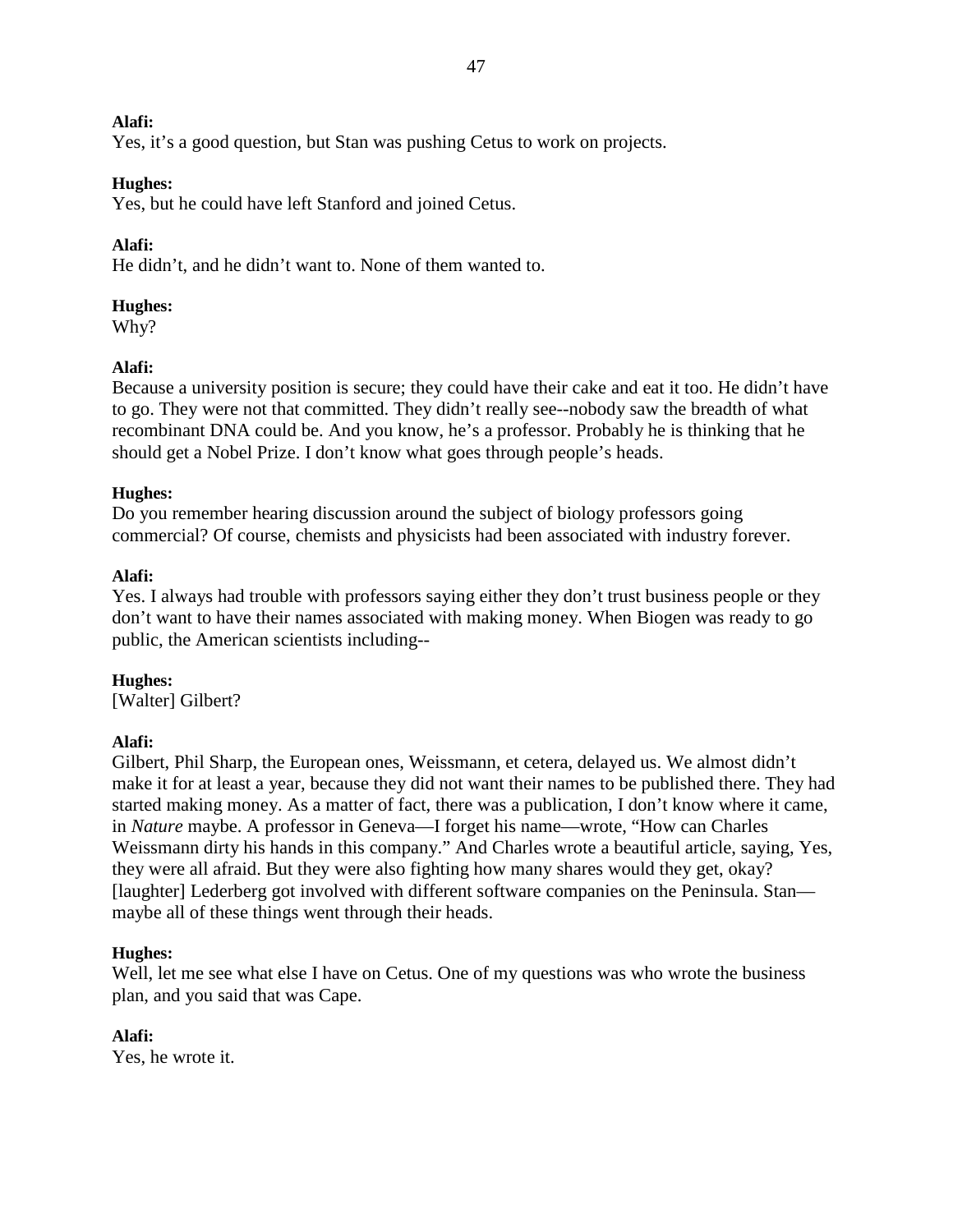And was it a good business plan?

# **Alafi:**

Yes, very good, impressive. As a matter of fact, when we were trying to go public with Biogen, but Cetus did it earlier and wrote a business plan, they were circulating it around groups all over the world. And I remember the associates looked at it and said, "My god, who wrote this business plan? It tells you everything." Yes, he was good. He and Farley, they sold everything. That doesn't mean it was true.

# **Hughes:**

Farley was quoted as saying that he was thrown out of many pharmaceutical and chemical companies when he was obviously going to look for corporate deals.

# **Alafi:**

Correct, to sell them the potential of Cetus' technology for their antibiotics production.

# **Hughes:**

What were they throwing out? Were they throwing out the people? Were they throwing out the technology? Or were they throwing out the idea that a small company could do anything worthwhile in pharmaceuticals?

# **Alafi:**

Okay. I remember the first trip they took to Europe. They were so shocked, nobody would do anything with them. It was the technology, the people.

# **Hughes:**

Now, what was shocking them?

# **Alafi:**

Nobody would take a bite. Nobody would accept to have any contract or anything with them. They were not buying what they were selling. At that time, they were selling Glaser's technology. And nobody believed them. Perhaps that technology seemed like outer space. Actually the Europeans asked, "What does your technology do?" And Cape and Farley said, "We mutate it, and look for a needle in a haystack." They kept saying, "And we know how to do it." And the Europeans said, "How do you do it?" And Cape and Farley wouldn't show them. The company has Don Glaser in it, so it must have something. Also we have Lederberg on the board, so it must be something. And that's how it was sold.

# **Hughes:**

But it didn't sell.

# **Alafi:**

Only to Schering. So when they went and tried to sell it to others, somehow nobody else believed it.

# **Hughes:**

Remember, you told me that it is the Americans who are gamblers, who are risk-takers.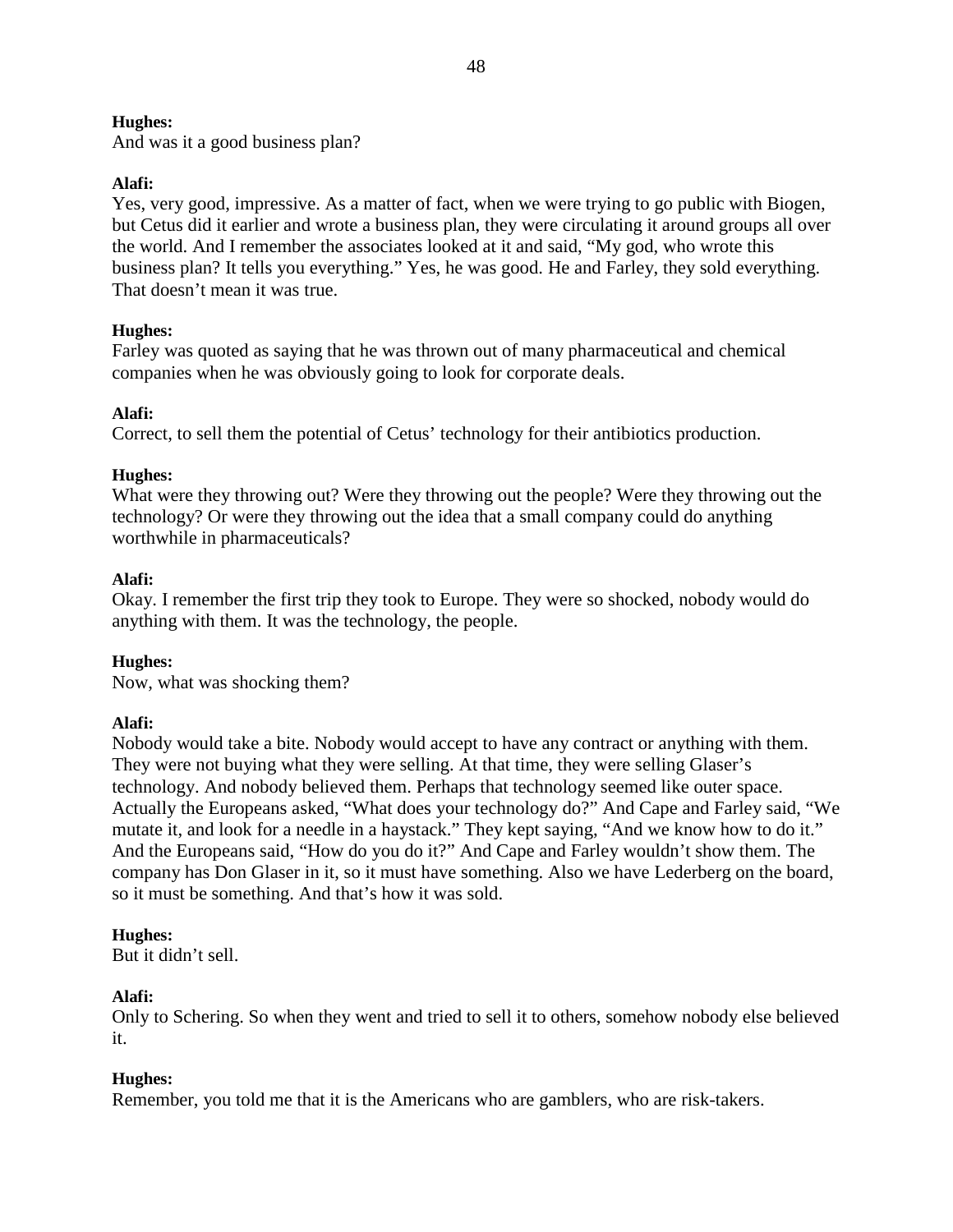Yes, correct.

# **Hughes:**

So how much is it what Cape and Farley are trying to sell, and how much is it the climate in Europe, which no matter what Cape and Farley came with, European companies would have rejected?

# **Alafi:**

Right. I remember I went with them, just out of curiosity, to see how they were selling.

# **Hughes:**

To Europe?

# **Alafi:**

No, in the States. And I don't know if it was the head of research at Merck or Bristol-Meyer. This guy was the most obnoxious guy. Just jokingly he said to Farley, "Okay, you son of a bitch, tell me what tricks you are selling." So, it's as if they had been talking to them and selling them things. And it was embarrassing. He was pooh-poohing everything. It was a technology that they were not explaining fully what it is. Nobody could give you something today without believing in their technology. They told them they had Lederberg, a Nobel Prize winner. Looking back, I wouldn't do anything with them. They were so smart, you know, and so shining, and they had answers for everything. And they didn't have proof that the thing worked. Not one example.

# **Hughes:**

Well, thinking again of Genentech, proof is what Genentech very quickly had. They focused on the one technology, which was recombinant DNA, and they pushed it to prove the technology first. That's what that somatostatin work did.

# **Alafi:**

Yes, that's what they did.

# **Hughes:**

Here was a competitor right across the bay from Cetus. Weren't Cape and Farley, and maybe you too, watching what Genentech did?

# **Alafi:**

I had already left. We started Biogen. I left when?

# **Hughes:**

You left in '78.

# **Alafi:**

By that time, I already had had at least a whole year of war with them. Cape and Farley were so convinced they were better and they were going to find or do the big things. And they didn't have anybody in terms of business types like Genentech had. They didn't have the scientists that Genentech had. They had scientists who worked for Glaser. And Genentech got the people who could really do things right away. Swanson, really by luck, collected the best available, and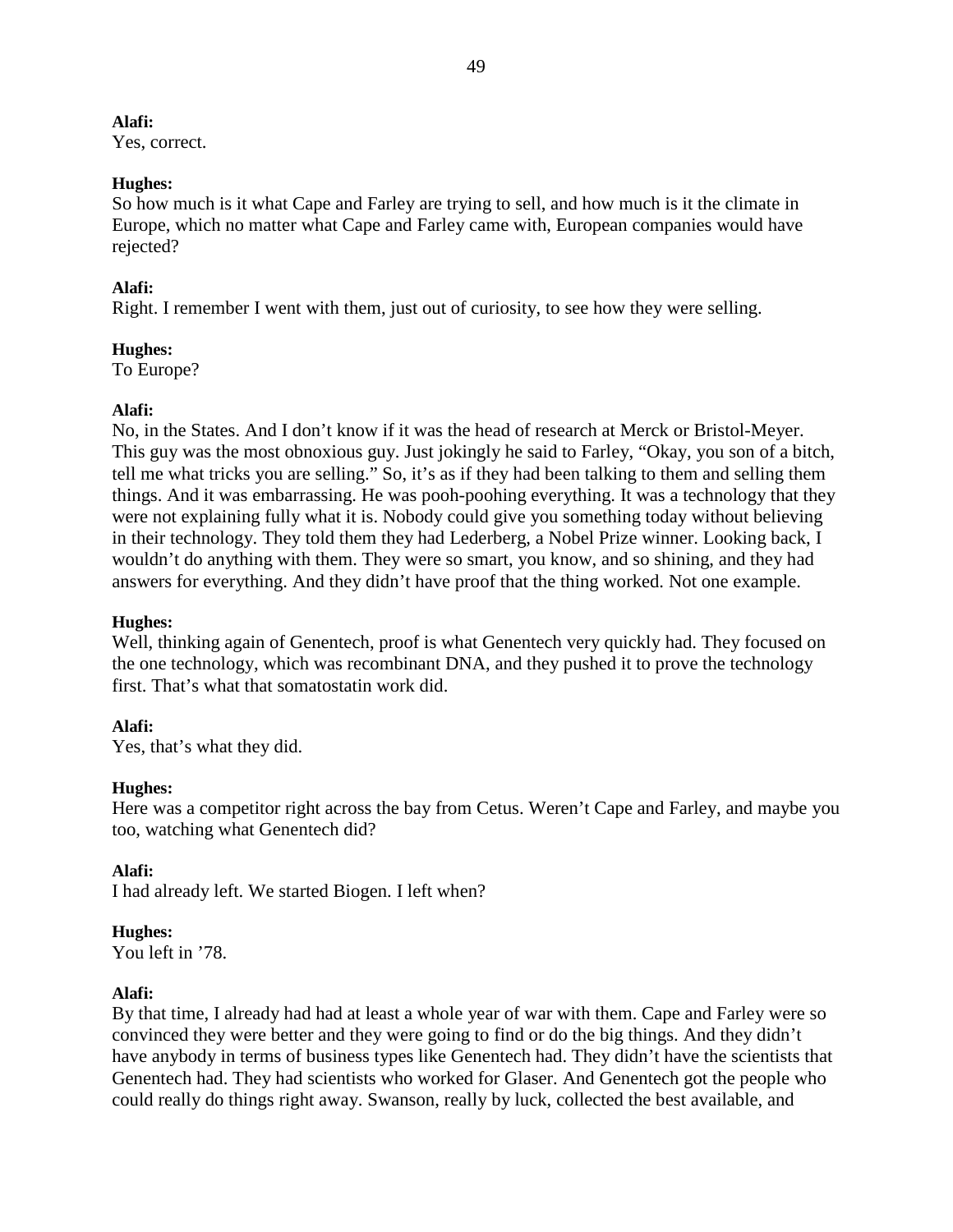Cetus were big talkers, yes? Stan was so frustrated with them. He will tell you. Even they had the PCR at last, they didn't know what to do with it. They screwed it up. They were losing eighty million dollars a year even then!

## **Hughes:**

There was this prestigious scientific board, which right away had Lederberg, a Nobel Prize winner, and Cohen. Djerassi?

## **Alafi:**

Was on the main board.

## **Hughes:**

And you of course were chairman of the executive board. How involved was the executive board?

# **Alafi:**

I really was there the whole time, yes? And I was seeing all the bullshit. I told Djerassi that. The board was really manipulated. Djerassi is the only one who saw it. Stan Cohen started to see it early. Lederberg almost didn't see it, except he was embarrassed by Farley. He was impressed with Cape. He even put him on some committee or something at the Rockefeller. The executive board was not as involved in terms of, "What the hell are you doing now?" Cape and Farley always were promising them the next project, and in the next six months, we'll do better. They were not what I would call today an involved board that should have shaken the whole system. I was so upset, I had to leave. I had to fight, and people don't want to fight.

# **Hughes:**

Who was on the executive board?

# **Alafi:**

Farley, Cape, myself, Djerassi. [pause] Then when we sold some stock to Standard Oil of Indiana, we got one of them, yes. The attorney maybe was on the board, Julien Stern. I can't recall the others.

**Hughes:** [Alejandro] Zaffaroni?

# **Alafi:**

He was not on the board; he was an investor. I remember he came and put in a hundred thousand dollars. It was not the first round; it was the second round.

## **Hughes:**

His companies were up and running?

**Alafi:** Alza—oh, yes.

**Hughes:** So Alza came well before Cetus?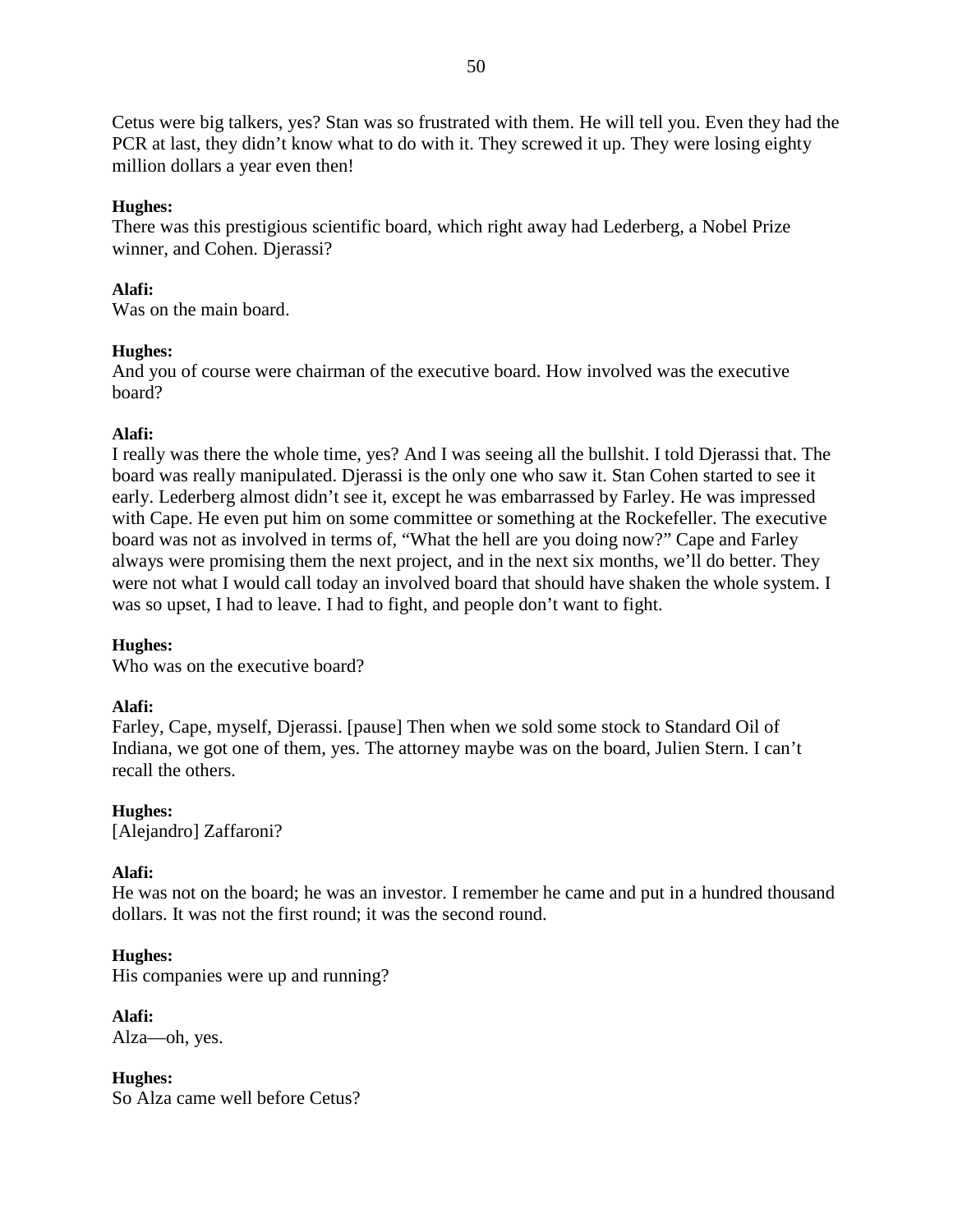I think so.

# **Hughes:**

But after Syntex?

# **Alafi:**

Oh yes, much after Syntex. Zaffaroni and Djerassi worked together in Mexico City, on the contraceptive pill. Then they came back and Zaffaroni started Alza.

# **Hughes:**

How unusual was it to have a company founded on a strictly biological basis?

# **Alafi:**

You mean Cetus?

# **Hughes:**

Yes. But then you've got Syntex, which was not working with living organisms--

# **Alafi:**

Cetus started as Glaser's technology application to biology. Djerassi was a chemist.

# **Hughes:**

Right.

**Alafi:** So what's the question?

# **Hughes:**

It's not a good question. What I was trying to figure out is whether Cetus could be called the first company to be biologically based.

# **Alafi:**

I don't know if you could say that. Maybe.

# **Hughes:**

I mean, who else would there be?

# **Alafi:**

It was unique. That's why it sounded interesting. Yes, I think it was unique. Oh, there was a company in Korea or somewhere. Penlab it was called. An American was mutating--

[Begin tape 6, side A]

# **Hughes:**

That was founded about the same time as Cetus?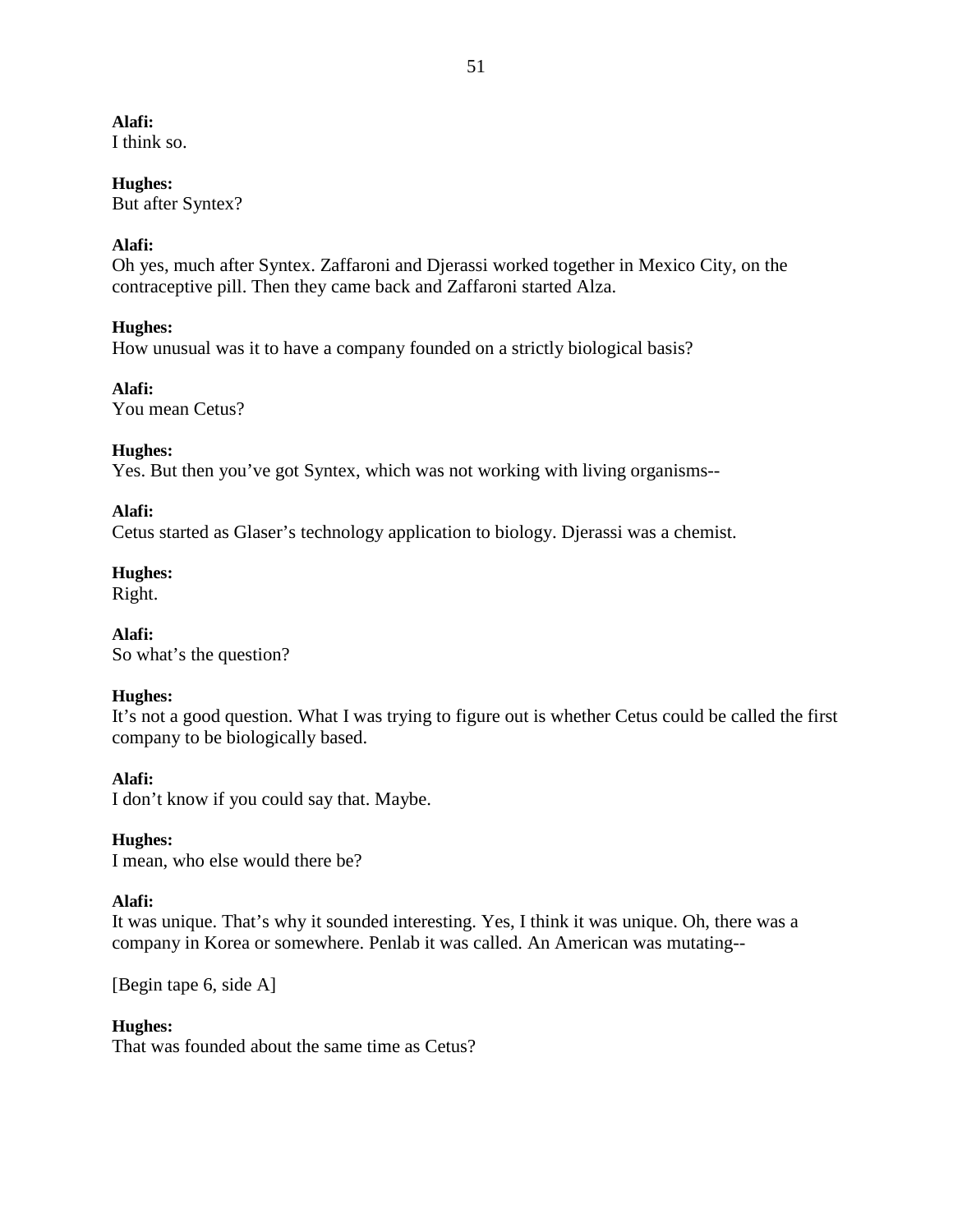Or before, even. I remember when people started comparing Cetus with Penlab, I said, "Oh, we have a major thing [the microbial screener], a whole building, and Lederberg." I remember Japanese came from Japan, and Don Glaser talked to them, and Cape and Farley talked to them. They wanted to see the machines because they wanted to make a deal with Cetus, and Cape and Farley wouldn't show it to them. And I still remember Farley kept saying to the Japanese—I still remember how he acted. He said, "Oh, Dr. Glaser, a Nobel Prize winner." They asked as to how did he do it. And they wouldn't show anything. They wouldn't let them into the building! [laughter] Standard Oil of Indiana put money into all of this, and they wouldn't show them anything. It was the biggest magician's tale. I felt, To hell with it! I can do better.

# **Hughes:**

[laughing] Well, once again we're wandering through Cetus history. All right, should we talk about Biogen?

# **Alafi:**

Fine.

# **Hughes:**

In 1978, you leave Cetus, and you said it was because you broke with Cape and Farley.

# **Alafi:**

Yes.

# **Hughes:**

How did the connection with Biogen happen?

# **Alafi:**

Inco, International Nickel, wanted to invest in Cetus. We didn't need any more money so they went and invested in Genentech, yes? I don't know when Shaffer called me, and he said, "Would you be involved in a new company? We want to start a company in Europe." And that was a dream for me because I always thought it's ideal to have a company there, and a company in the States. I said, "Yes."

# **Hughes:**

Because you like to travel?

# **Alafi:**

Yes, and I have relatives abroad. Also, I always wanted to see different people, do different things. Also, I thought, it's new for Europe; it's an American phenomenon; it would be fantastic. And they said, "We will assemble the best scientists and have a meeting in Geneva. We invite them there." I think it was at the Richmond Hotel. "And, we will give a presentation, and we want you to come too, and see if we could convince one or two of those nine." So they invited the nine, really the biggest names, yes? They knew how to prepare a plan, start a company. They talked to each one of them, and put their names on a fancy write-up, and brought it, and said, "We will have a meeting."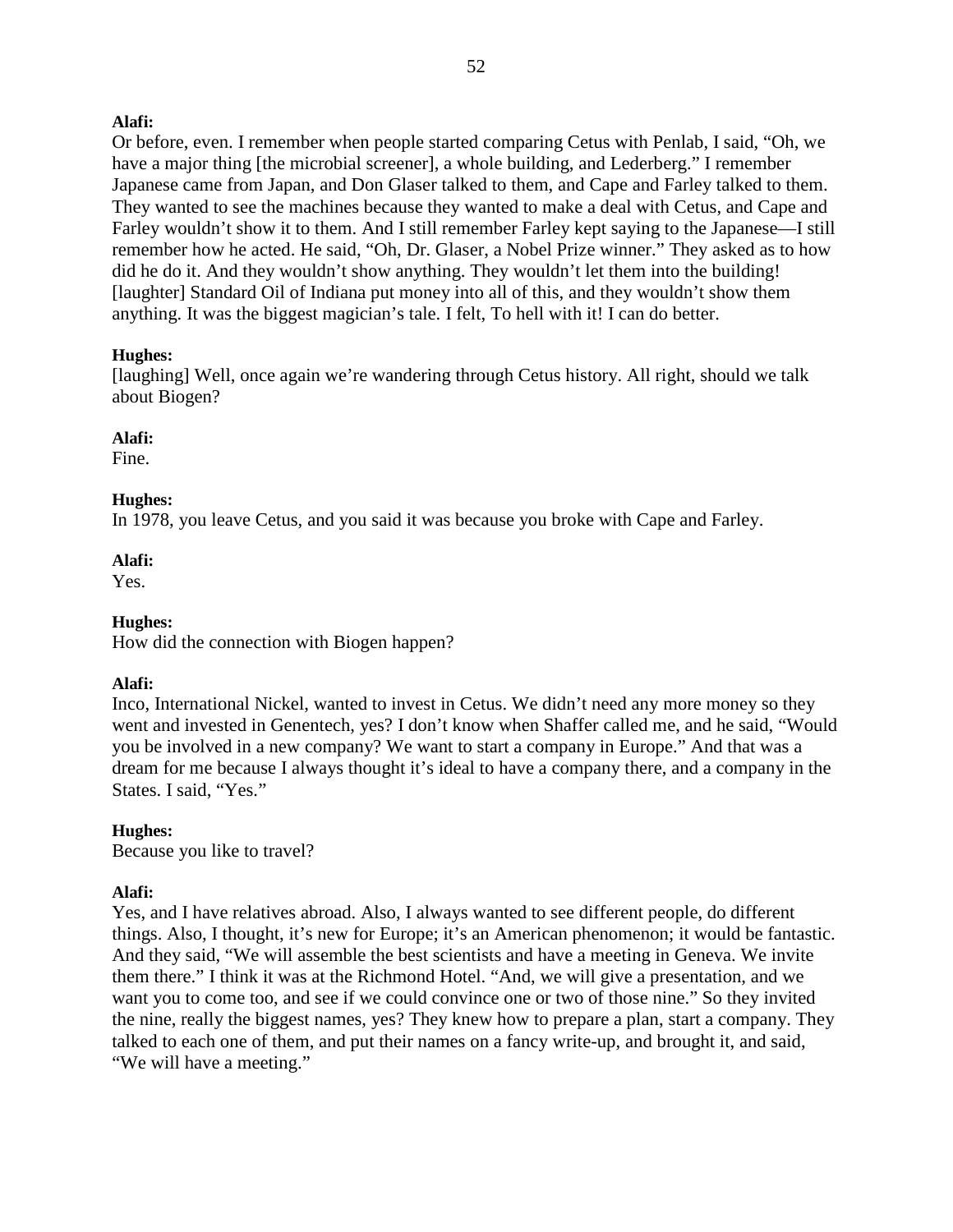And they had a meeting, one or two days at the Richmond Hotel, with fancy dinners and drinks. I talked about Cetus. I talked about Genentech. And I said to them, "There are nine of you, and with two or three, one could make really a major company," I believed. Then they said, "Okay, we'll go and discuss it and come back." I'm cutting the story short. I think Wally Gilbert was the first one who said yes, and Phil Sharp said yes. Then all nine of them said yes. I said, "Oh my god! If *perestroika* doesn't work, how is this going to work?" So we sat with Inco and Kevin Landry from T Associates in Boston and worked on a plan that each of the scientists gets to join the company, gets a number of shares, all equal, yes? Then assign projects—which project do you want to work on? And each project has a number of shares that comes with it. And based on performance, they get additional shares.

# **Hughes:**

Where did that system come from?

# **Alafi:**

We had all the attorneys—everybody sat and came with different pieces. There wasn't anything like this ever before. And then how much stock do you give each one? It was a bargaining thing, you know? They knew what worked at at Cetus. We knew also what happened at Genentech. But Biogen was different, yes?

## **Hughes:**

Because everybody was spread out across Europe. They weren't in a company, really.

## **Alafi:**

Right, it was a virtual company still. Then, there's the issue: They were all going to work in their labs in the beginning, until we found a lab, until we found a president, until we found a place. So they assigned projects. For some reason, Charles [Weissmann] got the interferon. Ken Murray he became Sir Ken Murray in England—did the hepatitis vaccine.

# **Hughes:**

The choice of these research projects made sense because people had been working on the topic?

## **Alafi:**

They had been thinking about these projects. Every company had the same list—Genentech, everybody. And then there was EPO[GEN], erythropoietin. We almost had it. Genentech almost had it. We were really neck and neck.

# **Hughes:**

So Biogen was working on EPO as well?

**Alafi:** Of course we were. We were working on--

**Hughes:** Hepatitis.

**Alafi:** Yes, and interferon.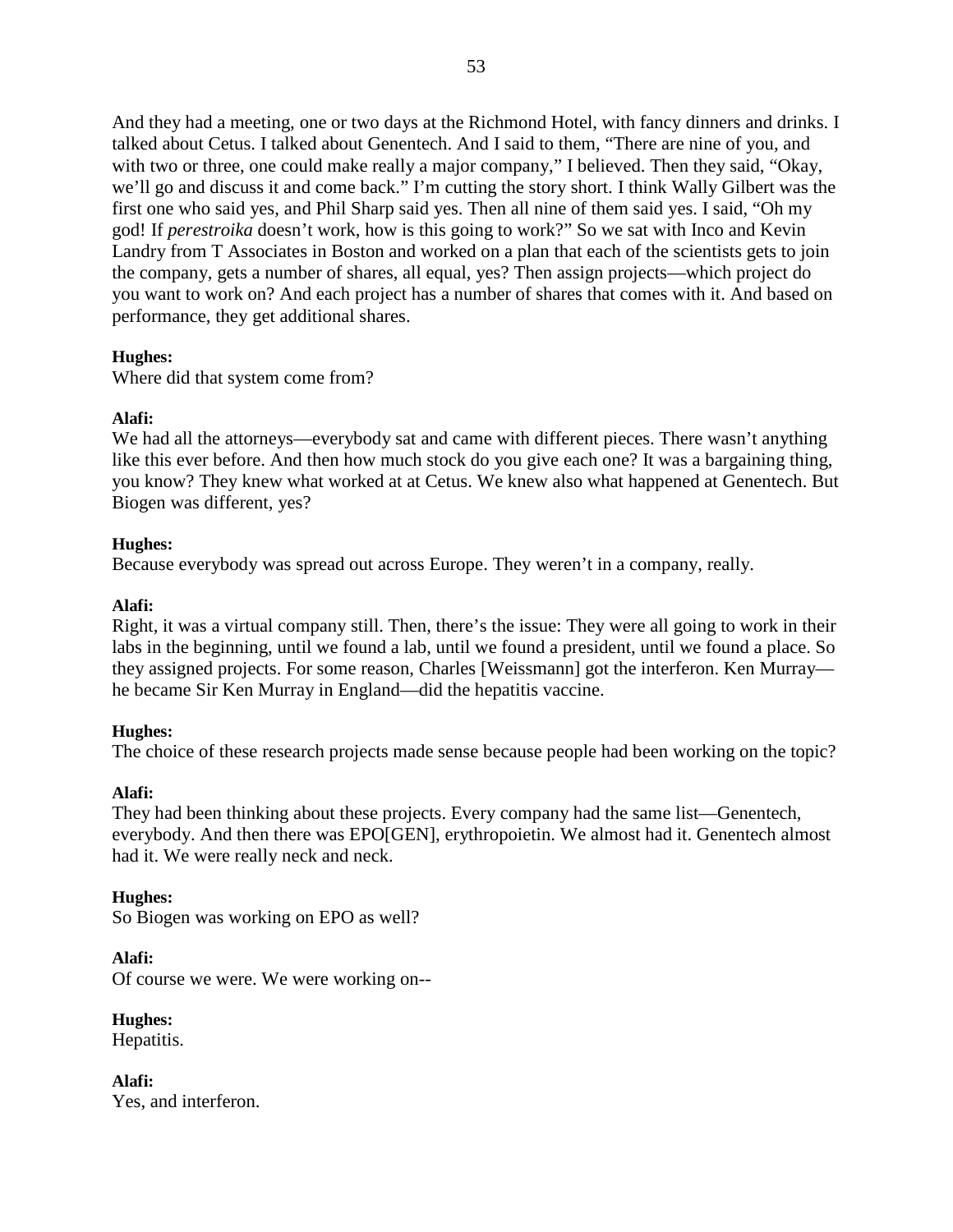And insulin.

## **Alafi:**

Yes. Wally was working on insulin. If it works in Dr. So-and-So's lab, you put money in that lab. Also you give them money. Because where else would we do it? And all of these are the weaknesses of Biogen, yes? Charles was the one who cloned and expressed interferon on Christmas night. Somebody asked him, "What's the significance?" Charles is Jewish. He said, "The significance is Jesus was a Jew." [laughs] And within the first year—maybe I'm exaggerating—first year and a half, Ken Murray delivered the hepatitis B vaccine in Scotland. So we did the major thing that started giving them hundred fifty million a year in royalties.

# **Hughes:**

But remember that [William J.] Rutter's UCSF lab was working on a hepatitis C vaccine.

# **Alafi:**

But Biogen must have beat them because they have all the patents. All the hepatitis B vaccine you get is Biogen, from all over.

# **Hughes:**

Well, Merck--

# **Alafi:**

Merck vaccine came from Biogen, I am told. So they have patents. How come? Or licensed it.

# **Hughes:**

I've forgotten that part of it. But there certainly was a race for hepatitis B vaccine.

# **Alafi:**

Oh yes. And for interferon.

## **Hughes:**

It may be that Biogen's vaccine superceded the one that Rutter's group was on the way to producing, hepatitis C.

# **Alafi:**

I think so, because I know that Biogen made agreements, and they were getting maybe seventy million dollars a year from a number of those agreements.

# **Hughes:**

But I also know that the most lucrative patent held by UC is one related to hepatitis B.

## **Alafi:**

I don't know.

## **Hughes:**

But really it underlines your point: everybody at this early stage was working on the same thing!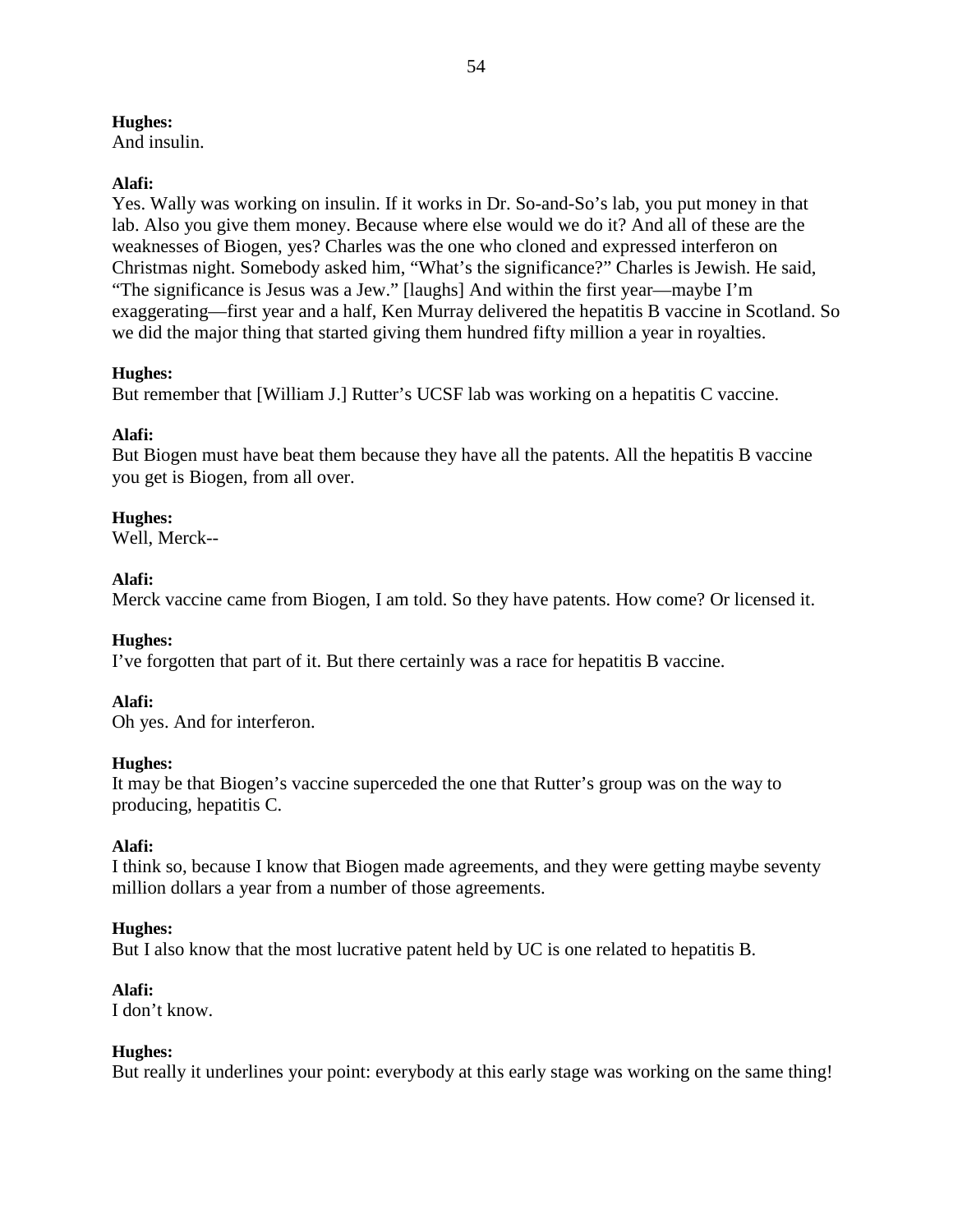Because, as Charles Weissmannn used to say, "These were the ripe fruits ready to be picked." That's why it's harder now for anybody to cure cancer.

So then we started the company, and then we wanted to have a space. Unfortunately, the space that was available was in Geneva. Charles Weissmann wanted it in Zurich, close to him. And if we had it close to him, I'm sure we would have had EPO and all of these because of the way he works—from seven in the morning until midnight, even today. We couldn't find a lab ready in Zurich. So they got one in Geneva because they could put people in and hire immediately. That upset Charles so badly. We had a meeting in Davis and he said he would quit. So Kevin Landry and I went to his beautiful chalet. We became very close friends. I said, "Charles, you can't kill us [Biogen]. You leave, and everybody can do the same." He said, "Okay, then I want one thing. I want to be a board member, and you cannot remove me even if you go public." I said to myself, he doesn't know that's a blessing for us. I said, "Okay!" [laughs] We would have begged him to do that, because with his name— He was smart, he had a business head, and all of that. Then Geneva was started, and we hired people, and we had an attorney from Inco who was with Shaeffer, the initiator.

#### **Hughes:**

Dan Adams?

## **Alafi:**

Yes, who really was responsible with Shaeffer to initiate all of that with Inco. It was running in a half-assed way, until we got Rob Cawthorne. He was the first CEO, and he came from Pfizer, I think. He was in marketing in Europe. He's very smooth. Ultimately he ran Rhone Poulenc. But Biogen was something he really never understood. He's a marketing guy. He knows pharmaceuticals. But this is an R and D company. He really didn't understand it. Then Wally Gilbert got so upset—more and more and more. And that's when he accepted to take a leave [from Harvard] and to run Biogen.

## **Hughes:**

How did that work?

## **Alafi:**

A disaster. Everybody said, "Wally is the smartest, not just a scientist." You'd discuss anything with him, he is smarter than the attorneys, than the accountants, than anybody else. He really is smart. But he also ran the company like a graduate school. We thought somebody who ran to get the Nobel Prize would be a driver. He was so arrogant in terms of science. All the scientists say they're afraid, when he comes to Geneva, to talk to him because he makes them feel like shit. His wife didn't want to come to Geneva because it's boring, so she comes and goes to Paris. So he goes to Paris. He did not run a company like a company. I am repeating: it's like a graduate school.

Ultimately we opened a branch in Boston, and that was another disaster because the scientists, the Europeans, were competing on the same project with Boston, and they wouldn't even share the information, yes? That was another mistake that Biogen did. It was not run professionally. At some point we said to Wally, "You can't do it like this." Actually, he was dumped by the board,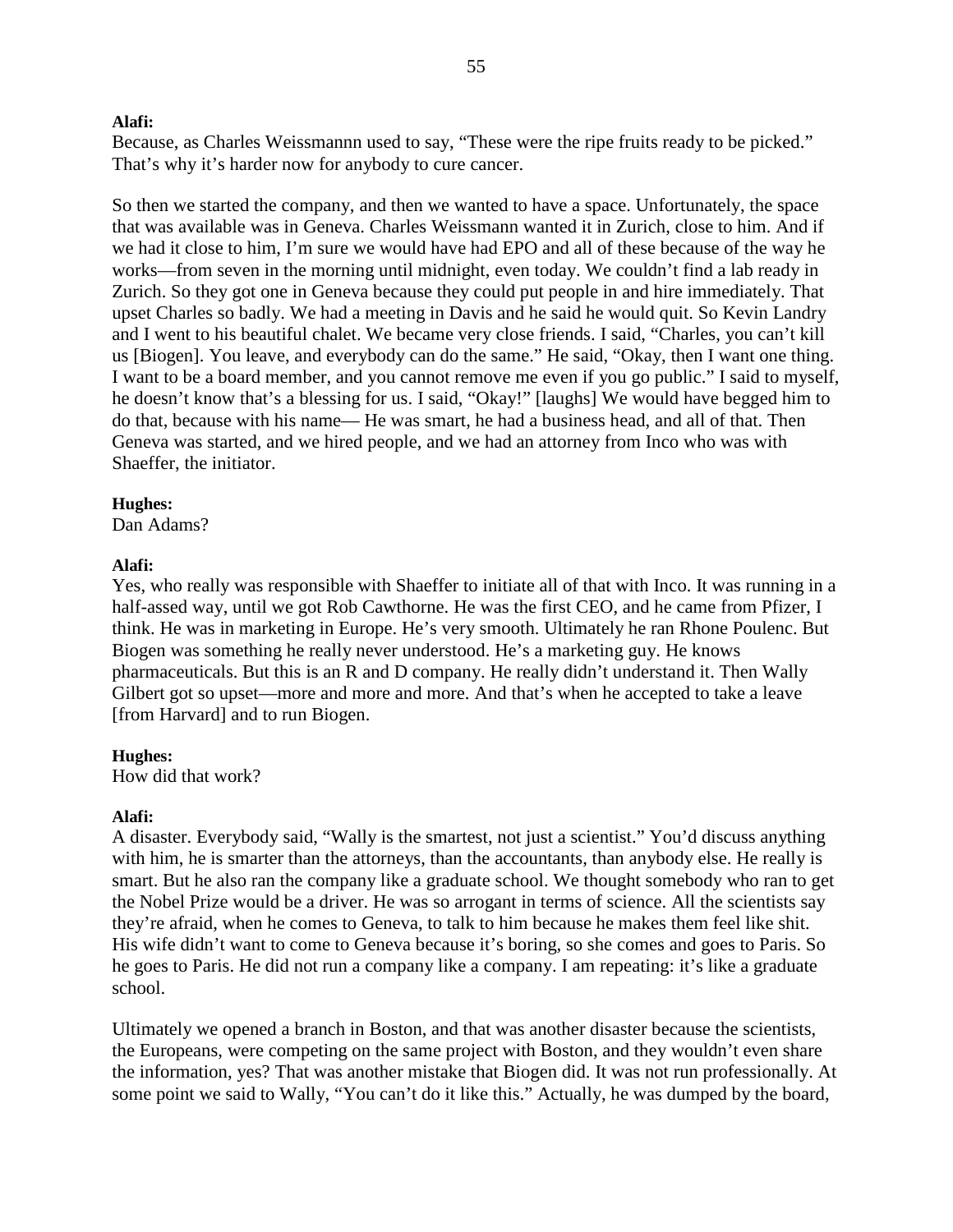and I remember he was so upset. I said, "Wally, you are better off this way. Let somebody come who can make it. You are still on the board. And you'll be a hero." I still remember he said, "Thank you." And his wife said to him—she never liked all of these scientists, "Come, I have champagne for you." And they immediately went with [David] Baltimore in the Pacific on a yacht trip. Ultimately, we looked and looked, and we found Jim Vincent.

So, the mistakes that Biogen did: It was not run in the beginning as a company. It was really more different scientists in different labs. It didn't have a coherent concept how to do it, except 'we will do things,' and 'we will conquer the world.' We did not have anybody who understood the pharmaceutical companies. Genentech in a sense did almost everything right. And we could have been further ahead if we just had a CEO who came from the industry, right from the beginning. Things would have been much different.

# **Hughes:**

These scientists at Biogen are at the top of their fields. These are heads of laboratories!

## **Alafi:**

Oh, yes.

## **Hughes:**

The scientists at Genentech are twenty-year-olds!

## **Alafi:**

Hard workers, coolies.

## **Hughes:**

Yes, and they're not expecting to run things. They're just there, doing the science. I was interested in whether they were interested in the business aspects of Genentech—very little. They were focusing on the science.

# **Alafi:**

Correct.

# **Hughes:**

I wonder if that wasn't one of the problems at Biogen—that the scientists were getting too involved in the business? Well, look at Wally Gilbert. He's running the company. Where is his expertise?

# **Alafi:**

Oh, you're right. Common sense. The scientific board actually dominated the main board, because they were in it too. Biogen could have put money in Amgen and got a big part of it. And they voted against it, five to four.

# **Hughes:**

Why?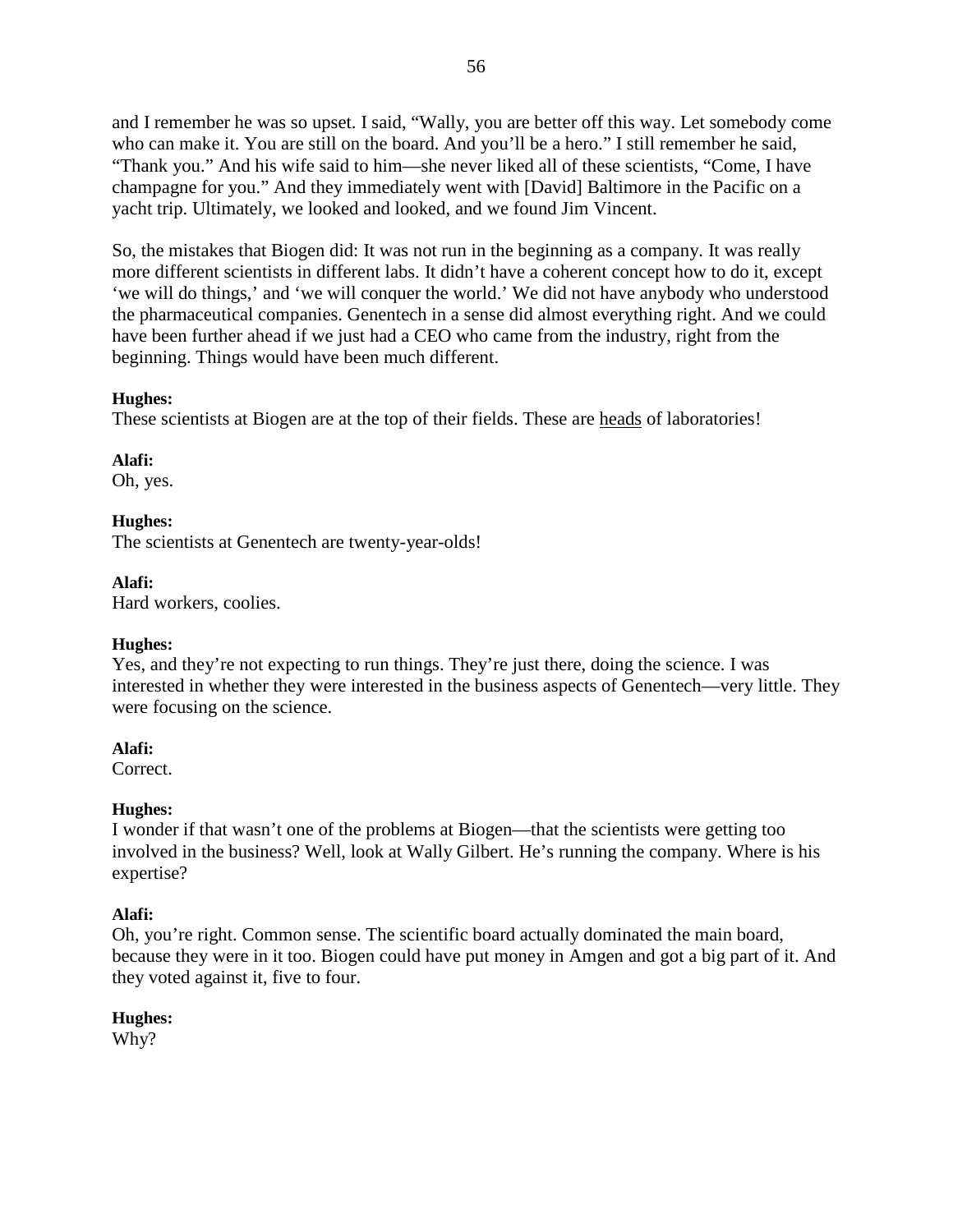At one point my friends, the investment bankers, were starting Amgen. And they said, "If Biogen will put some money, it validates us." I invited Phil Sharp to Los Angeles, and he saw all his friends, and he said, "That's great." And I thought the board was going to say, "Yes, we'll put money in." They shifted. Wally shifted. It was five to four against it, in Paris. They said, "Why duplicate?" It was arrogance. I was so mad, I said, "Okay, then I'm going to invest in Amgen." They said, "No, you can't; you are on the board." I said, "How about Chris [Alafi:]?" He was fifteen, sixteen, and he made more money than I make.

# **Hughes:**

I was re-reading Weissmann's paper, "Cloning Interferon and Other Mistakes."[1](#page-59-0) He mentions that on Christmas Eve his student found that there were measurable amounts of interferon, mind you, minute amounts. He called you, and you arranged to send an attorney over who got immediately on a plane and arrived in Geneva on Christmas Day.

# **Alafi:**

The attorney that we were dealing with from the East Coast, he just couldn't get him. He was skiing in Vermont or somewhere. So I was calling every goddamn thing to reach him. And he got on the plane and went there.

# **Hughes:**

This was somebody that you had worked with?

# **Alafi:**

Somebody that the company had already been working with.

# **Hughes:**

When you become involved with a company, do you usually suggest who the legal counsel might be?

# **Alafi:**

No. They already had a legal counsel. I wanted to have legal counsel from here [California], and they said it doesn't make sense. So they got a fantastic one on the East Coast, Jim Haley; I still remember him. I knew a lot of things that were happening. Once I stayed in Geneva for a whole month looking at who was doing what, because it was so exciting and important to me. We didn't have a CEO that was pulling everything together. I made a whole list of suggestions of what I thought they were doing wrong. The CEO spent half an hour with me. He said, "I know all of these things." I knew, that's not his meat. That's not the way to run that company.

# **Hughes:**

Another thing you did for Biogen—remember, Biogen was close to bankruptcy? What did you do?

# **Alafi:**

I called the same people at Schering. They know my integrity. I am the one who called them and said to them, "Cetus is bullshitting." So I called the chairman, Bob Luciano, and I said, "Biogen

<span id="page-59-0"></span> <sup>1</sup> In: *Interferon 1981*, vol. 3, Academic Press, 1981, pp. 101-134.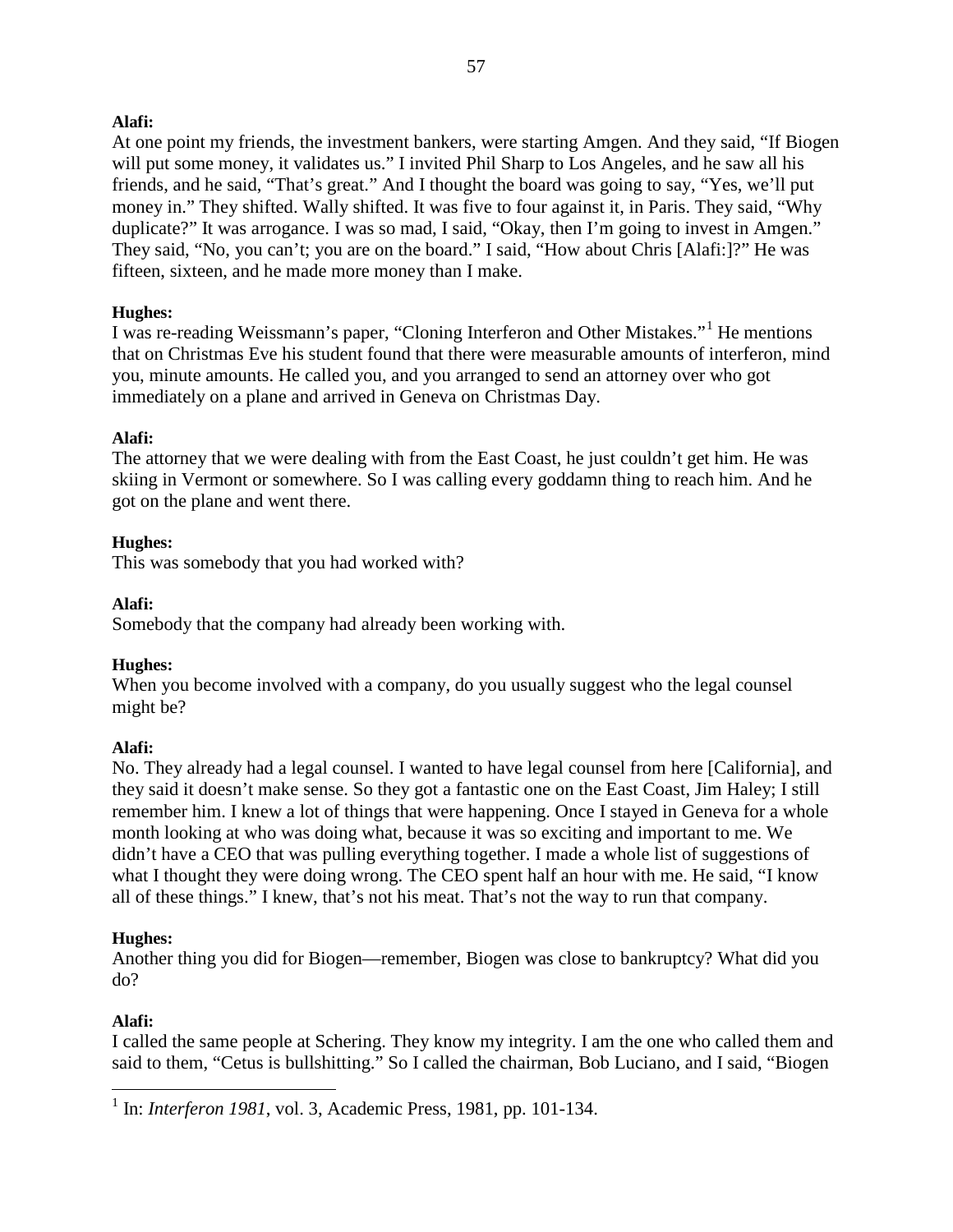is doing something worthwhile for you to come and see and invest in." We had a meeting in New York with the head of research, and I think the chairman was there too. I think we got eight million dollars from them. I don't know why that number is sticking in my head. For that, they wanted a choice of two or three projects. They will pay for it, and they can take it and sell it worldwide.

# **Hughes:**

Probably one of them was interferon.

## **Alafi:**

Yes! I don't know what the other two projects were. Ultimately they dropped it. I don't know if EPO was one of them. Then we had to sit and negotiate. I remember that I had Kevin Landry from T Associates with us too. And they said, "Okay, eight million." It's nothing, you know? They are investing in the company. It's peanuts—yes? But you have to support the scientists in charge of whatever projects also. We started talking about royalties and discussed it with Kevin, and I remember we said, "We'll tell them 10 percent." And we said, "Ten percent," and Luciano said, "Okay." Immediately I thought, Oh my god, we really sold it too cheap. I said to Kevin, "Let's talk." We went outside, and I said, "I think we sold it too cheap. I want to increase it." He said, "To what?" I said, "Fifteen." He said, "Are you crazy? They will kill you!" I said, "No, let's go in." I said to Bob, "Ten percent is fine, but once you reach fifty million, I think 15 percent is fair." He said, "Why?" I said, "You're going to make so much money after that." He said, "Do you know how many drugs go to one hundred million? Not too many. Let's make it after a hundred million you'll get 15 percent." I said, "Great!" I thought, this way it looks good on our I.P.O. But then later, it was selling close to a billion—seven hundred and fifty million—at 15. Biogen lived on that royalty, plus the hepatitis thing. I don't think I would have been able to do it if I hadn't established honest confidence with them. Also they know how to come and get it. Also it was a new technology.

[Begin tape 6, side B]

## **Alafi:**

Schering wanted to take interferon early in the game. They wouldn't trust him until he really developed it. Then they bought DNAX because they wanted to say they have a company in biotech. I remember when they bought it, we said they bought walking assets. DNAX has never produced anything yet, I don't think.

## **Hughes:**

I think I told you that I talked briefly with Hugh D'Andrade at Schering. I'm paraphrasing of course, but what he essentially said was, in a sense it didn't matter that DNAX didn't produce. Schering wanted to be seen as involved in biotech.

## **Alafi:**

Correct. They wanted to say that they are in that field.

# **Hughes:**

Is there anything more that you want to say about either of those companies?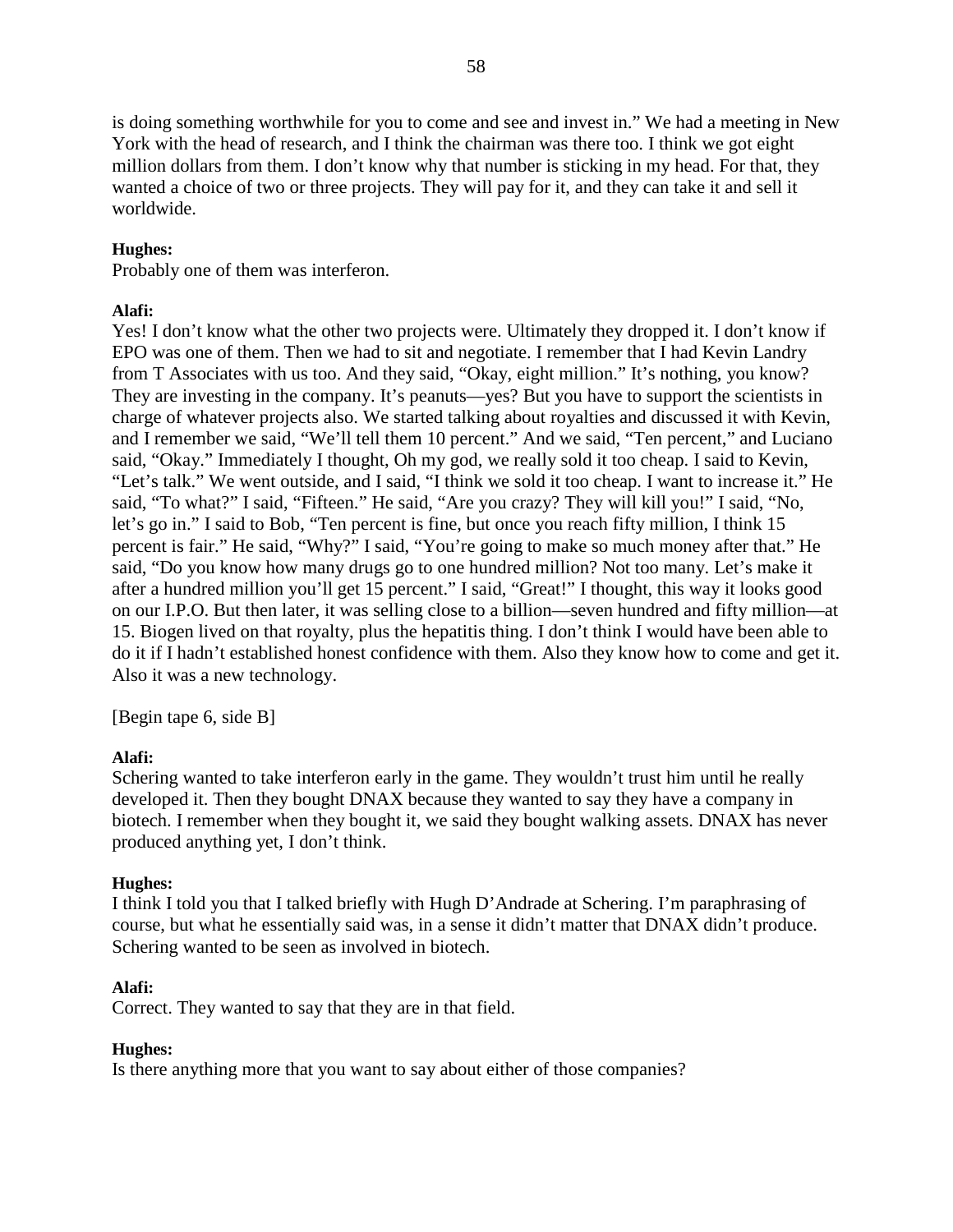I don't know. I'll think about it.

#### **Hughes:**

Well, why don't we stop for today.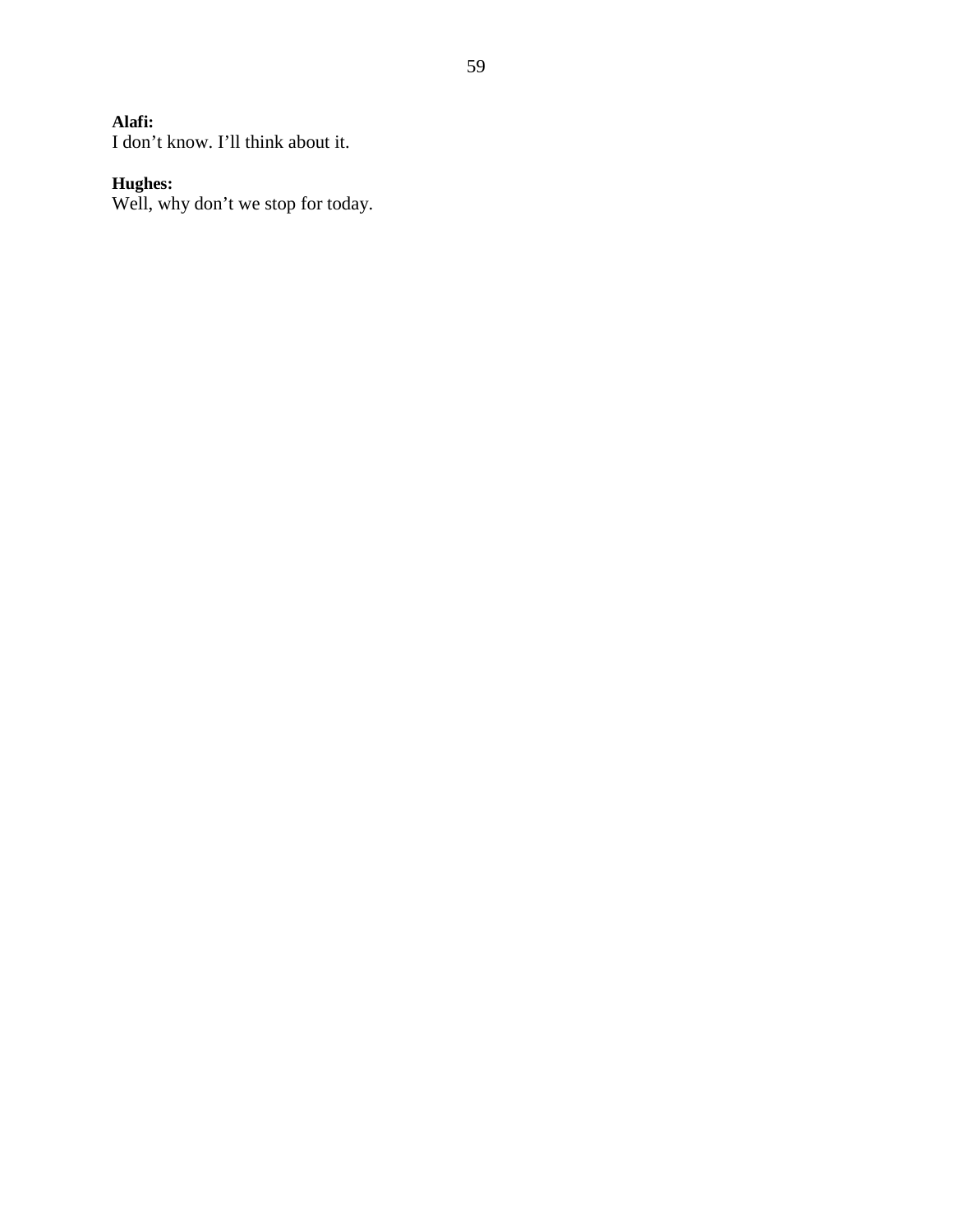## **Interview 4: June 5, 2003**

[Begin tape 7]

## **Hughes:**

Mr. Alafi, last time we talked about Cetus and Biogen, and following quickly on Biogen's heels was the formation of Amgen in 1980. Can you say how you became associated with the company?

## **Alafi:**

By that time, Biogen had already started; I was on the board. I have a friend, Bill Bowes—he is very big in San Francisco—who is an investment banker, who I had also on the board of Cetus earlier. He was never happy with Cetus' management, who weren't happy with him either. After I left Cetus, he stayed on the board for a year or two. He came to me and he said, "I would love to start a company similar to Biogen." Then he and somebody else started talking to the group of scientists associated with Amgen. A lot of them from Caltech, some from UCLA, and maybe some from the East Coast—I can't recall. And somebody from chemistry in Denver who did a lot of the chemistry for Applied Biosystems.

Anyway, Bill came to me, and he said, "Biogen has big names. It would be great if we [Amgen] are trying to raise money, and Biogen would invest in it. Then it is validation by major scientists, you know?" And I said, "That's great." I remember I had Phil Sharp from MIT fly to Los Angeles. We had a dinner in Santa Monica in one of the Mexican restaurants way up in a hotel. And the prospective scientists from Amgen were there. I can't recall how many of them. And they sat and talked about what they wanted to do, what Biogen is doing, and then later Phil Sharp said, "That's great."

Then we were going to have a board meeting in Paris for Biogen. I convinced at least five of the scientific advisors who really controlled the company then to invest in Amgen. They were on the executive board, as well. And they said, outside the board meeting, "Okay, we will invest." When we came to the meeting, one of them, I think Gilbert, said, "What do we need them for?" [tape interruption]

He shifted so now it became five to four against investing. I am convinced we could have gotten—people will quarrel with this number—maybe half of the company for five million dollars. And now it's worth sixty, seventy billion! They said, "Why do you want it?" I said, "I am on the West Coast." Some of them, the ones who wanted it, said the Amgen scientists are our peers, they are great. Some of them said it's duplication, and why, when we have a hard time raising money for Biogen, why should we invest in Amgen. I was so upset. Here I was dreaming of another one on the West Coast instead of Geneva. And they voted against it. At that time, the chairman was Robin Nicholson, who came from Inco. He was a scientist, British, and Inco loaned him to Biogen. He was a great scientist, charming guy, the type even if he votes everything against you, you love him.

# **Hughes:**

[laughs]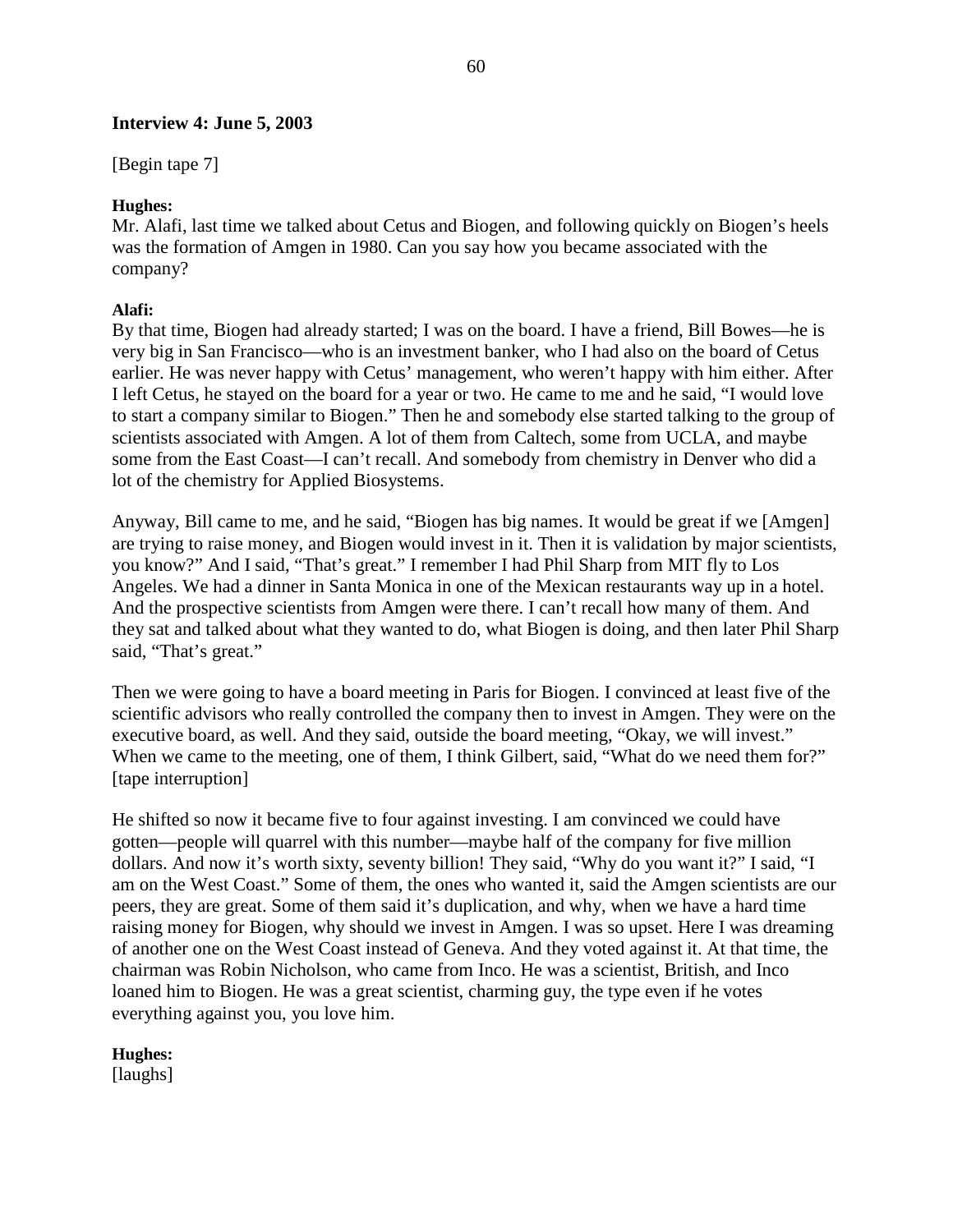Ultimately he became Margaret Thatcher's right-hand science advisor. He sits next to her, yes? And he used to come here, we gave him housing. And they voted against it. I was so mad, I said, "Okay, then I'm going to invest!" And they said, "No, you are on the board." I said, "How about Chris's trust invests?" They said, "Okay." So I invested almost all, a penny a share. He still has a tremendous amount. Then they started Amgen.

#### **Hughes:**

Was [George] Rathmann there at that point?

## **Alafi:**

No. What's the name of the scientist at UCLA?

#### **Hughes:**

[Winston] Saltzer?

## **Alafi:**

Saltzer. They were in the process of raising the money, and they raised money already. I can't recall how much—seed money or something. They gave us stock. I was helping them in terms of what you should do, and what you shouldn't do. Saltzer used to call me and ask all of these questions. At some point, and I can't recall now the dates, they needed a CEO. I don't know through whom, Rathmann was flown to San Francisco, and Bill Bowes and I had lunch with him at the Bank of America building. I was so impressed with him. He used to be at Abbott, and he used to work under Jim Vincent, who later ran Biogen. He was so impressive. But of course this is a different field from diagnostics, but just the beginning. We said, "Here is the offer." I don't know if we wrote it there, but we said, "Okay, we'll hire you." Then he went back to Chicago.

Then he called and he said no, his wife does not want to move from Chicago. Oh my god! I called him. I remember I was in New York on Fifth Avenue in a telephone booth. I said, "For God's sake, fly to Boston. We need a CEO for Biogen, and Wally Gilbert will interview you." He went a few days later or something, and Wally Gilbert interviewed him. He didn't like him. He rejected him. Wally is very smart, but he thinks there is nobody as good as he is. He thinks maybe he's God. [laughter]

So Rathmann went back to Chicago, and soon afterwards he called and he said, "Yes," he would take the job at Amgen. Then they wrote the business plan, and the plan of Amgen had in it instrumentation that ultimately became Applied Biosystems, because Lee [Leroy] Hood was in Amgen, so it was his instrument. I don't know if the sequencer was included or not, but that's the implication. Subsequently, Rathmann started it, and instrumentation was dropped. The same investors, or some of the investors, like Bill Bowes, myself, and others, said, "We'll start a company for instrumentation." And that's how we started Applied Biosystems. The guy from Domain in Princeton, what's his name? The venture group? He was in Applied Biosystems.

**Chris Alafi:** Domain?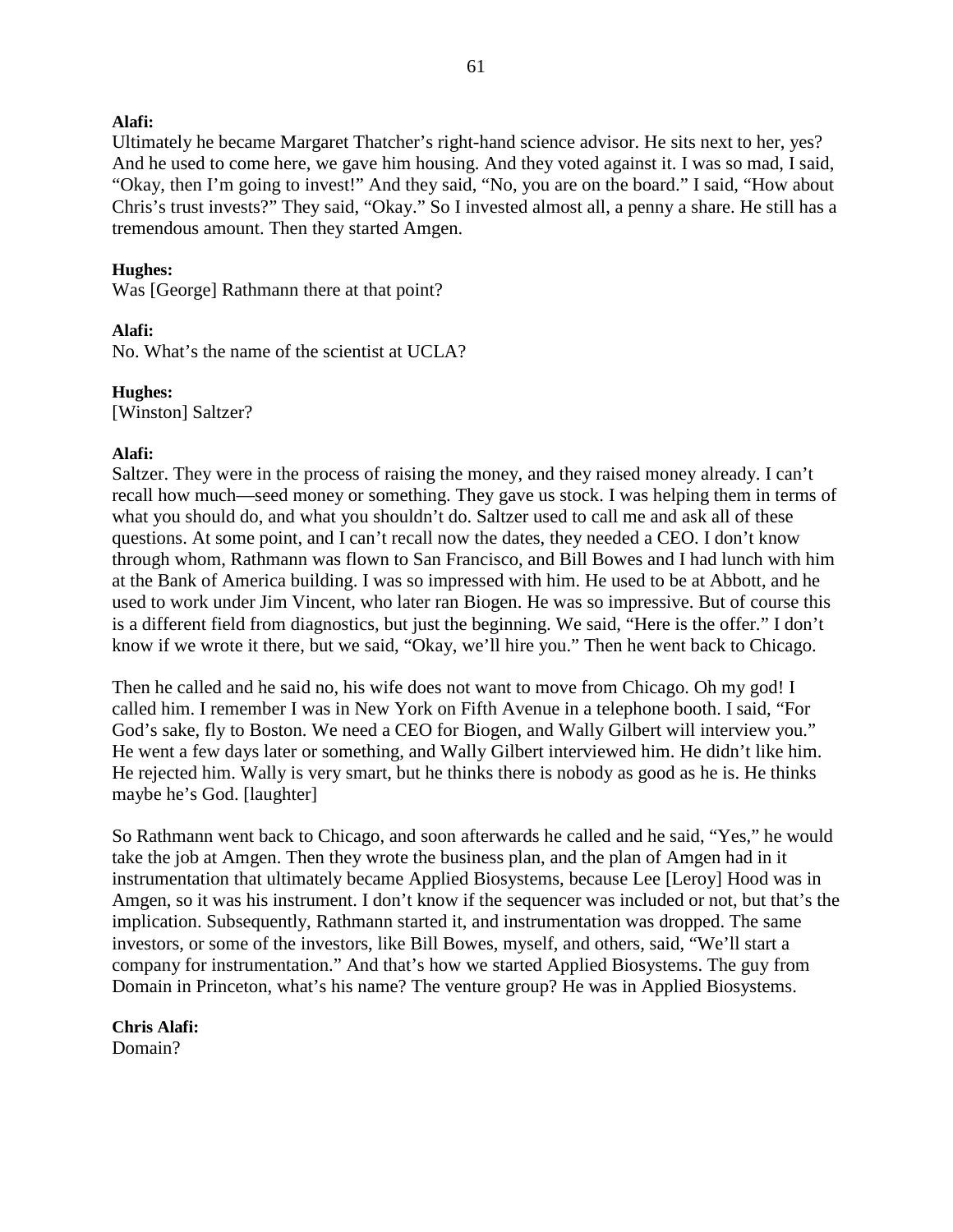Yes, Domain didn't come in in Applied Biosystems, and then later he was really upset. He said, "This belongs to Amgen, who are you guys?" So he came in at last and put money in too. That was the beginning of Applied Biosystems. It would have been part of Amgen too, okay? The other thing is Chiron. What's his name?

#### **Hughes:**

Bill Rutter.

#### **Alafi:**

He was part of the group that Amgen was discussing. When these scientists come in to affiliate with a company, they give them certain shares. Rutter wanted more because he had recombinant DNA capacity in yeast as well. And Rathmann was begging him: "It doesn't make sense. The others will be jealous or something." I think Rathmann stayed at his house in San Francisco one night. Immediately afterwards, Charlie Crocker came and offered him, I can't recall, either ten or twenty million dollars, and that was the beginning of Chiron. It would have been also part of Amgen!

So then Amgen made a list of projects. And one of them, indigo, they were going to work on for blue jeans. Every biotech company was hitting on the same list, and EPO was one of them. Biogen, Genentech, and all of them were neck and neck.

#### **Hughes:**

It sounds as though Amgen, at that point, was not aiming to be a biopharmaceutical company.

#### **Alafi:**

It wasn't clear. I think it was. I might have the list even. Then later they got, because of Lee Hood, a sequencing machine. They got into the race for EPO. Charles Weissmann asked me to call Lee Hood: would he help Biogen? And he said, "These are great people at Biogen; I would love to, but I am working with Amgen."

## [tape interruption]

At that time, I saw Cetus, those guys really didn't know what the hell they were doing. They talked big, but they didn't know anything about the industry, about pharmaceuticals. I saw in Biogen how smart people, but they really were not talking like professionals, "What do you do?" For the first time, he talked like somebody from the industry. He said what should be done. He talked step by step, and not work on five million things. And, "How much is it going to cost?" "What does it take?" "How long does it take?" "And you have to raise more money." So he really had the whole picture already. He studied it, and he knew what he was going to do. We interviewed a lot of people, and they talked big, like Cape and Farley talked, "This is a billion dollar industry," and all of that. This guy, he felt like a captain who knew how to get there. He talked to the scientists too, and they all liked him.

## **Hughes:**

You have to have a firm business sense, but you also have to be able to communicate with the scientists.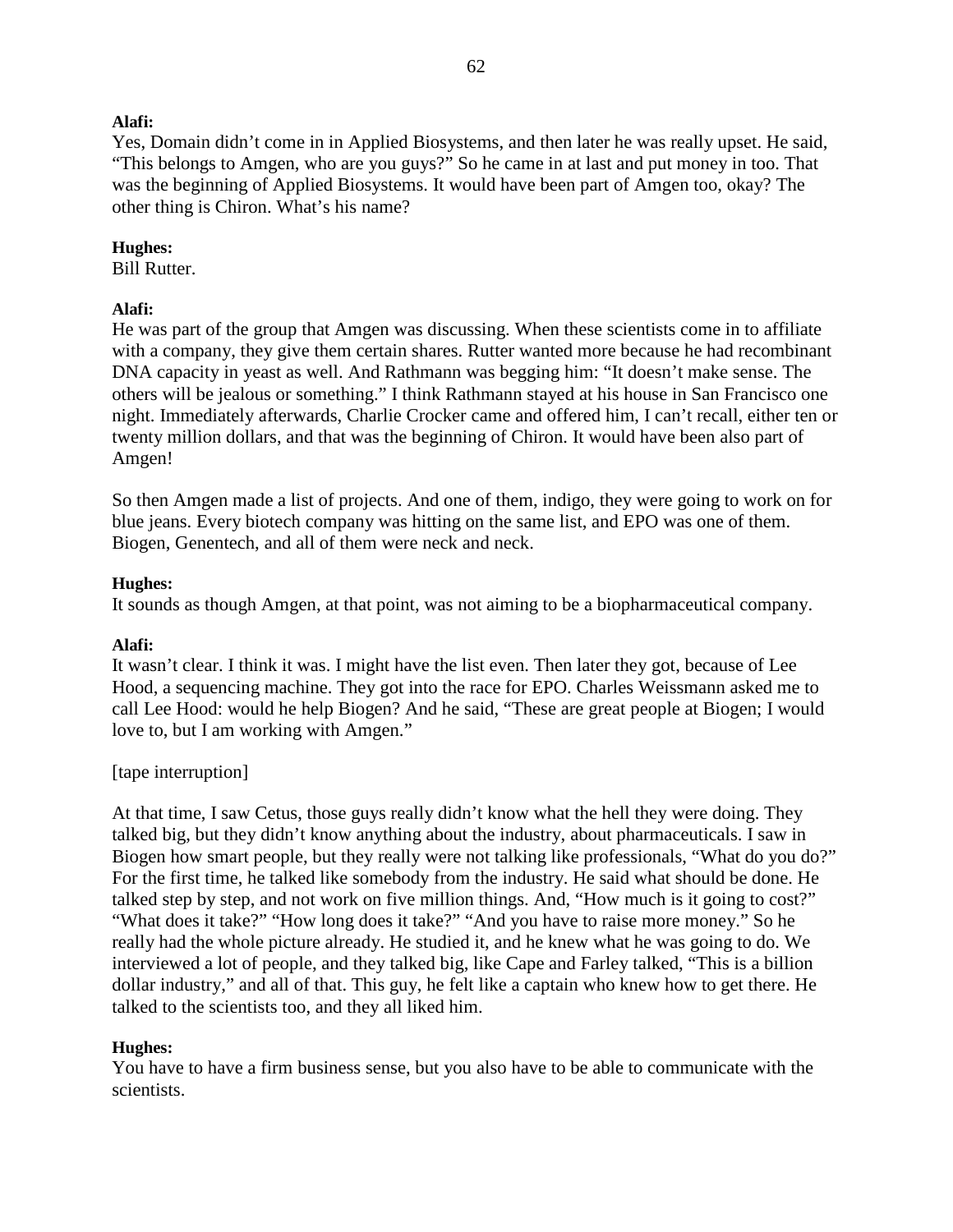Yes, and that whole industry was new. The scientists had never seen that kind of money. They could start companies. So the whole relationship was different. They were not going to work for the pharmaceutical industry. It was their ideas, and they didn't want to let go. All of that was actually done differently in different companies and resulted in different ends. Biogen had the most glamorous, the most fantastic scientists, but it didn't have the business sense as how to move that ship. Genentech, by luck or smarts or something, got all the right technical people. Besides their chiefs, they had good Indians. And the business people were great. They came from the industry. At Amgen, Rathmann came from the industry so he knew how to bring more and more industry people later. At Chiron, you have interviewed them. They did very well, but it took them a long time.

# **Hughes:**

But the founders, Rutter, Penhoet, and Valenzuela, came from academic science.

# **Alafi:**

Yes, but they somehow did the right thing, and then they sold half the company to Novartis.

## **Hughes:**

Were you close enough to day-to-day operations of these companies to say something about the culture?

## **Alafi:**

Well, in Cetus I was the chairman. I was really there every day.

## **Hughes:**

Were you?

## **Alafi:**

Oh yes! Until I left. I honestly felt it's a Madison Avenue operation. They really knew how to tell the stories. And I started seeing that the stories were not correct. Djerassi had seen it too. And that's when I decided sooner or later I had to get out and start something else. They really knew how to have the right consultants who have names rather than substance. They knew how to do just the right publication, the right statements. Everything is rehearsed. I'll give one small example. The Japanese, when they came to visit, Cetus had pictures all over, "Save the Whales." And Cape took them down because he didn't want to insult the Japanese. This is a small thing. Cetus also knew the excitement of the new technology, so they kept touting it, "It's the new millenium," et cetera. Biogen had the scientists. But they didn't have the knowhow, how to translate it into a business.

## **Hughes:**

Do you think at Biogen, it was a question of too many chiefs and no Indians? Or not enough Indians?

## **Alafi:**

Not enough. And the chiefs were trying to do it in their labs. Later when we started hiring people, those people felt castrated by those chiefs too.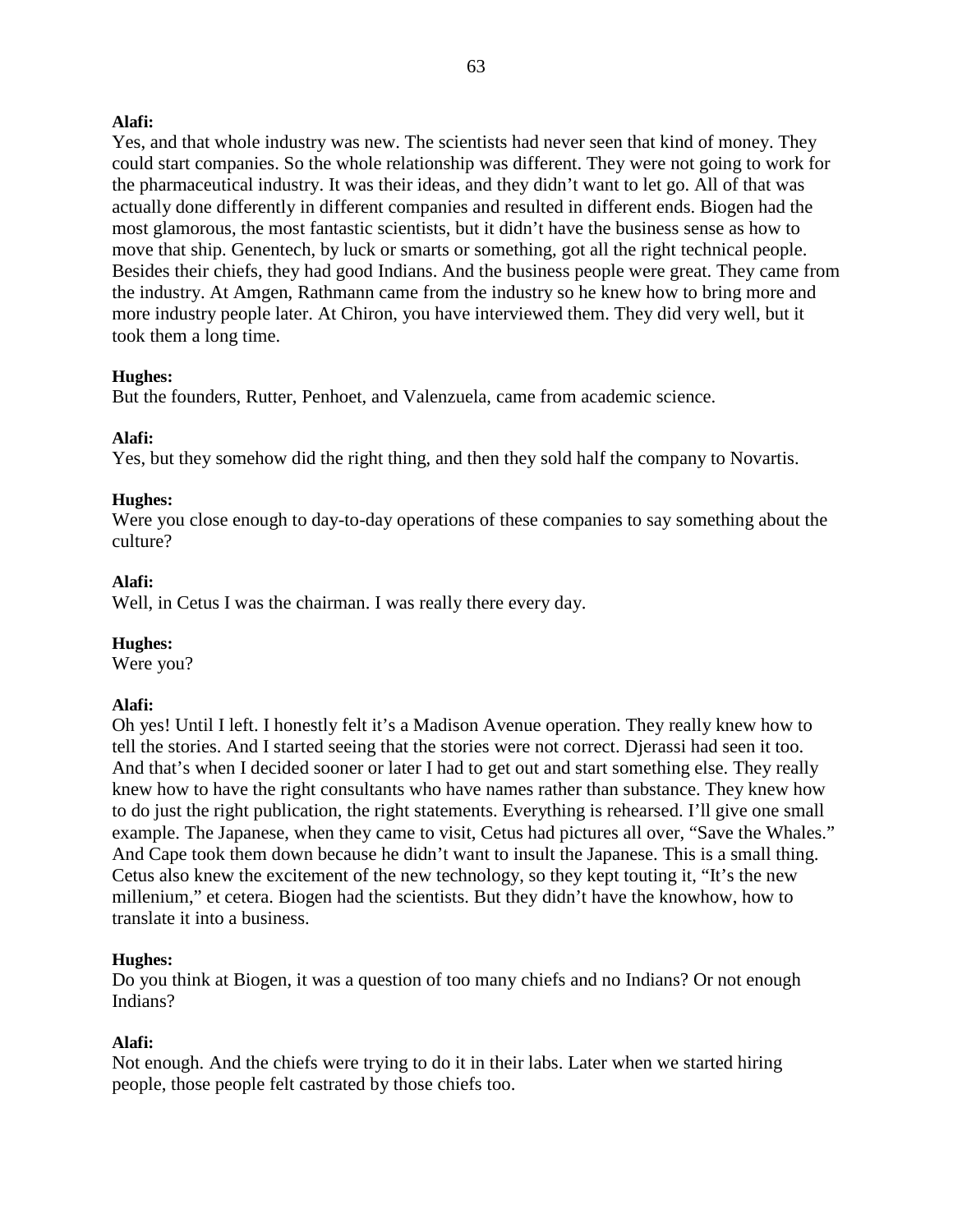Genentech was just unbelievable. They copied the idea, but they did it right. I don't know if Swanson knew anything about it either. He just happened to get the right two German scientists and business people. And he was up, going for the jugular. He really knew how to run—okay? Biogen, on the other hand, had all of these chiefs, but there was no one guy who said, "God damn it, you do it, and you don't do this, and you don't do that." Until Jim Vincent came, and he changed the whole culture. He said the scientific board is just a scientific board, not to control the destiny of the company. He did that immediately, and he said that before he came. He's from Abbott, too. And they are cutthroats in Abbott; you know exactly what are you trying to do, who's going to do it, what are the results.

Instead at Biogen, Gilbert flies from Boston and walks around. The scientists are afraid to talk to him. They are scared. He makes them feel like hell, they say. And all the other scientists are in and out, and we have meetings in and out. It was like an orphan company. I am amazed that it worked. It worked because Charles and Sir Kenneth Murray from Edinburgh did the interferon and the hepatitis rather quickly. And then we had to wait. We could have closed the company for five years, until the royalties came up and we didn't have to spend all that money all these years. Ultimately, it is really management that can make or break the company.

## **Hughes:**

Were you more intimately connected with Cetus than any of the other companies?

**Alafi:** I was there every day.

# **Hughes:**

But were you at Amgen and Biogen on a daily basis?

# **Alafi:**

Oh, with Biogen we had board meetings practically every month, every other month. I was going to Europe in the beginning at least once a month and spending a week. And sometimes I would go and stay two weeks. Intimately, is not like Cetus. I was there; I knew the scientists; I knew Charles. When Schering had problems with them, I knew Schering. They said, "Fly with us," to convince Charles to deal with them. People somehow used to listen. But did I have any power to change things? I didn't, because there was a board, and there was a scientific board. Then we got Rob Cawthorn, the first president, who was a head of sales or something for Pfizer in Europe. He's a meticulous gentleman. But he didn't know a goddamn thing about that industry. I told you once I stayed in Geneva. He was on vacation for a month. I made pages and pages of what is being done, and how should it be done. And then he came, he gave me half an hour and looked at it and said, "Oh, I know all of that." Then Gilbert came later, and said Cawthorn wants him out, so he kicked him out. And Gilbert ran it, and he ran it like a graduate school. And that's when we got Vincent. The whole biotech was an experiment—nobody knew its potential.

[tape interruption]

# **Hughes:**

Applied Biosystems, which was founded in 1981, is on the list of companies you founded.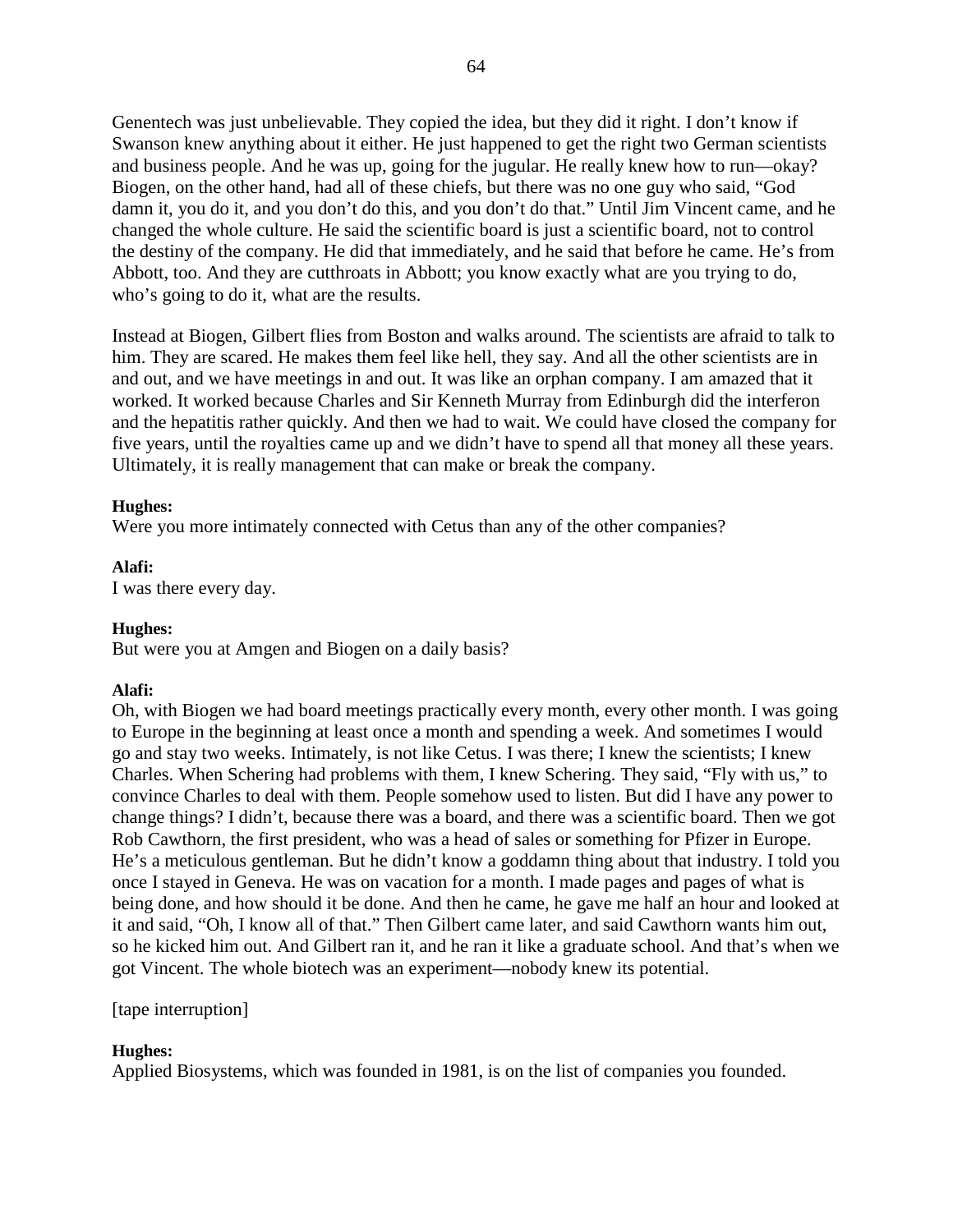## [tape interruption]

## **Alafi:**

That's before I had the partnership with Monsanto. So it was my investment, not the partnership. As I was telling you, theoretically or in fact, Applied Biosystems was going to be part of Amgen. Then it was dropped because the scientists were not instrumentation people. Someone, whether Lee Hood or the investors, said, "How about the sequencer?" Then we said, "We'll start a company." And that was when we started Applied Biosystems. The whole idea was new.

Tommy Davis was a venture capitalist. I knew him very well. We were going to raise either three million or five million for Applied Biosystems, and we got most of the money. At the very end, he said, "Just a minute. I want to invest." And you have to let him, he's the dean of venture capital. He called me. He said, "Moshe, this thing, this machine, what does it do? Is it something worthwhile?" At that time, we hired Sam Eleter from HP [Hewlett-Packard]. He was making sixty thousand or something. And I think we gave him—I can't recall—a month or two months or eighty thousand dollars and said make a report and tell us how many of these sequencers of Lee Hood could we sell. After a month, two months, he came with a study. I wish I had that piece of paper; I still remember it, handwritten. And in the fifth year, we would sell ninety sequencers. So that's how much we knew, how much anybody knew. We said, "It can't be; there are more than ninety labs." Also if this doesn't happen, Lee Hood has more ideas. So we started the company anyway.

## **Hughes:**

You're talking of course about an automatic sequencer. Did any other company have such a product?

## **Alafi:**

Yes. We started a company in Berkeley called Chromatronics. Liquid chromatography, yes?

# **Hughes:**

It's here on your CV: Chromatronics, Incorporated, Berkeley, California. 1968.

## **Alafi:**

One guy from Berkeley, hippie, his name is Gundlefinger. He had all the hippies in Berkeley work for him. And Pitch Johnson became an investor too. That company grew very well and even HP was using them. Then there was an Australian scientist who has developed this sequencer. And we built one. And we put it in a show. When did Chromatronics start—in '68? So it must have been in the seventies sometime. And I think Beckman also had something there in the show. And then it was going to be in the hundreds of thousands. And I still remember Chromatronics on Fourth Street, Berkeley. The CEO said, "I don't need to get into the cost of instrument wars. I don't want to do it." Another scientist later was suing or saying Lee Hood copied it from him. So that's as much as I know.

[Begin tape 8]

# **Hughes:**

Tell me about Qiagen, another company you founded.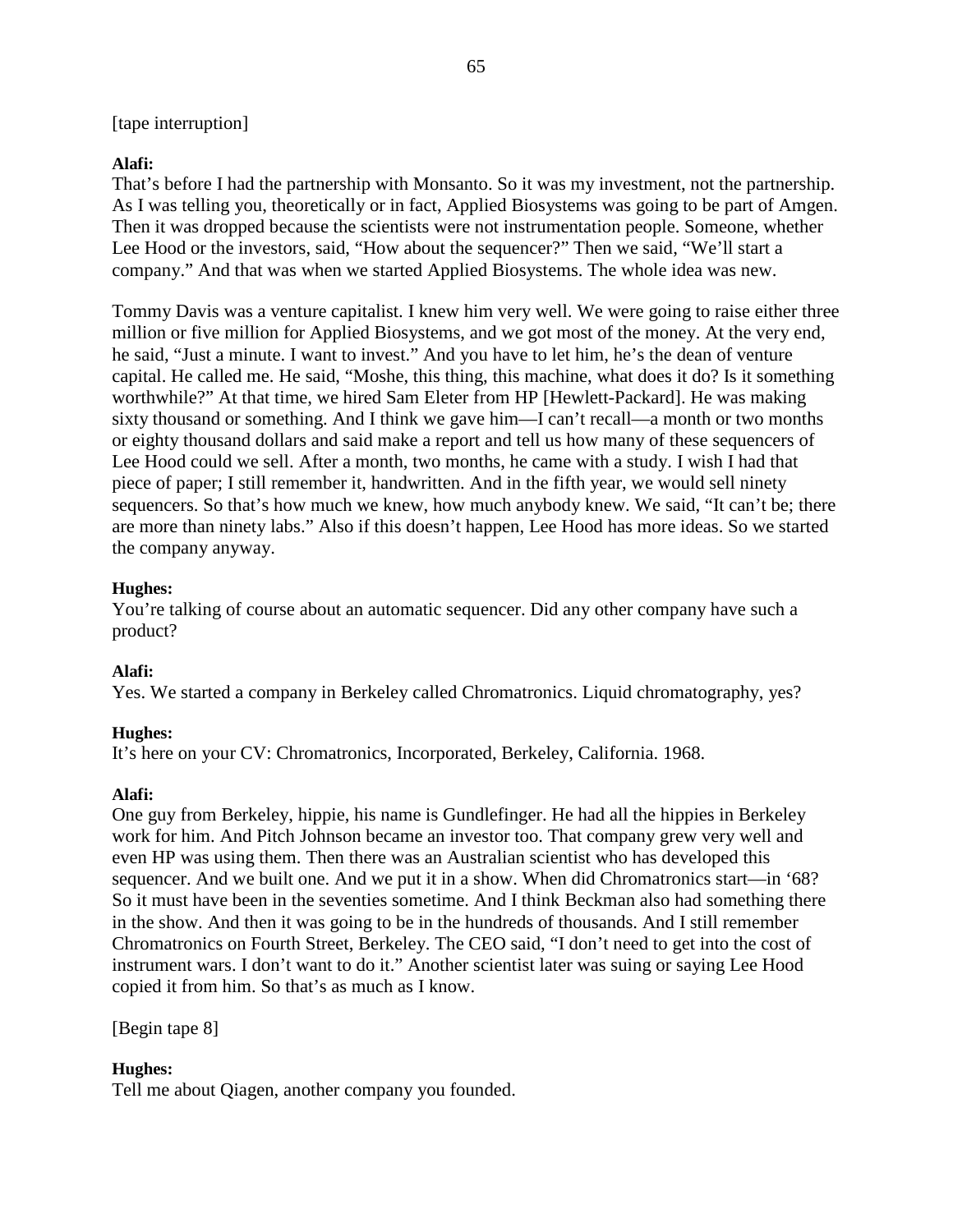I said I would meet with one of Charles Weissmann's postdocs. I met him and another guy [Metin Coltan? and Karstem Henco?] at the airport in Frankfurt. I was so impressed with them. I said to myself, even if the concept didn't work, these scientists are smart enough to know how to change direction. And they raised the money, and they almost lost all the money. They were able to raise a little bit more from the insiders. But the banks are tough in Germany; they don't give you money. When they wanted to raise more money, the board—I wasn't on the board—had them go to the bank, and put their homes as collateral before they would give them money. No scientists in the U.S. will ever accept that. But ultimately, they really developed something substantial. Enter any lab, you see Qiagen products for DNA purification.

## [tape interruption]

They were two young people; they had never run a company. I would start anything with them. That's how good they were without being from a business school like Harvard or Stanford.

## **Hughes:**

Oxford GlycoSciences?

## **Alafi:**

Monsanto was interested because they were funding Raymond Dwerk, who was in glycobiology at Oxford. Through his technology, Howard Schneiderman said, "Why don't you start a company with Oxford technology?" I went and started a company with a British venture capital firm. Over the years, they built sequencers for sugar, carbohydrates. But it never took off. Then they changed and went into developing drugs, and Kirk Raab from Genentech took over as CEO. They thought it could be just as big in supporting sequencing. It didn't materialize. Then they changed direction, and now, I think, they are into a couple of drugs. And, as you read, they are in the process of being merged.

My idea was to start different companies all over, and ultimately they can help each other. It didn't work out that way.

## **Hughes:**

Never?

## **Alafi:**

It's different countries, different cultures. I thought it would be like a symbiotic relationship, but it's not easy.

## **Hughes:**

Stereotaxis?

# **Alafi:**

That's the one company where Chris is on the board. It's in St. Louis. It was started as a seed investment by a venture firm called Sanderling. We had money in that firm too, as investors. They started with a small amount of money in developing the concept and the technology in their firm in Sand Hill Road. They spent the first amount of money—I don't remember—in maybe a year. Then they wanted to start a real company, and then we came into it. And now, I'll tell you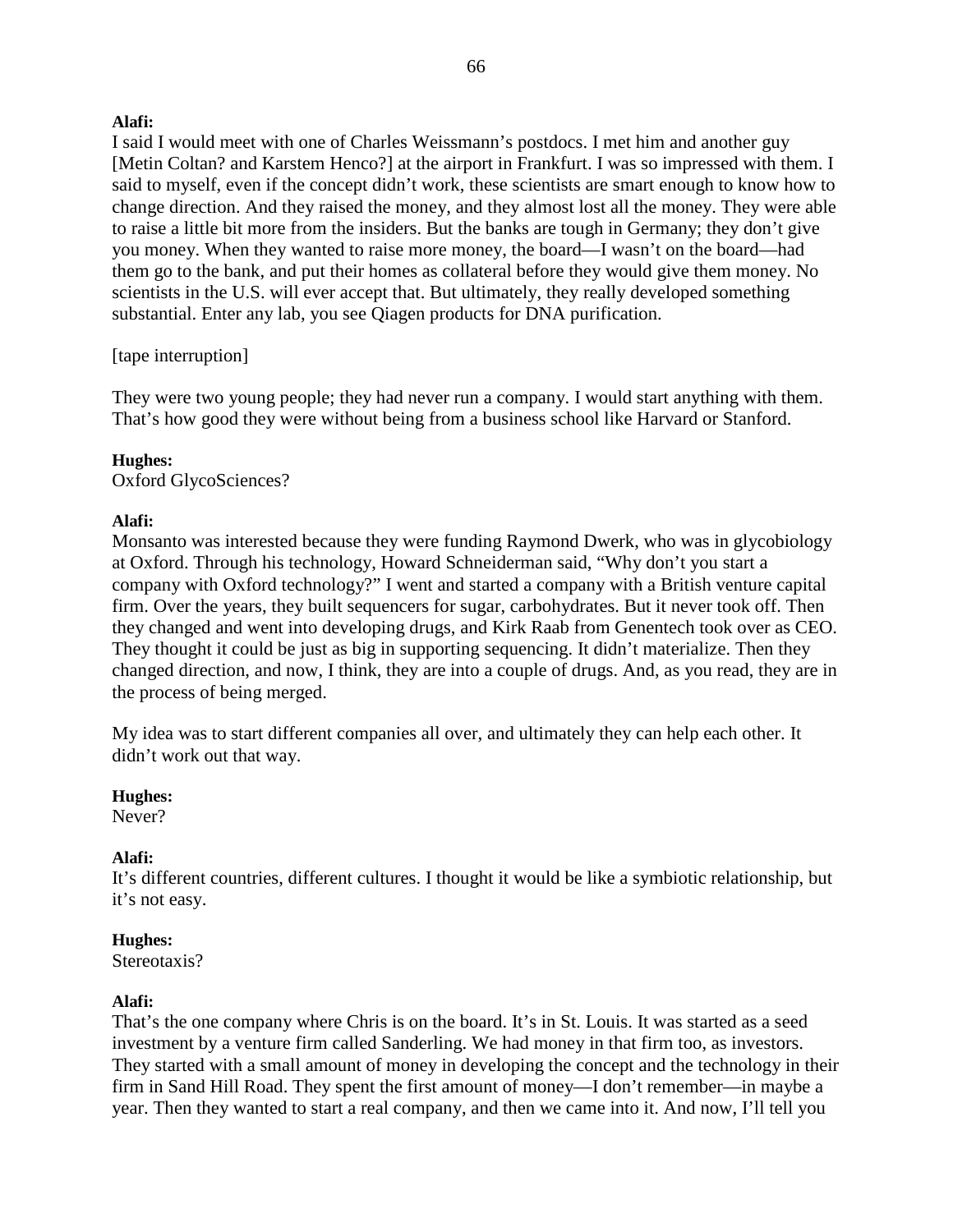what it is. If you think of an MRI machine: you lie down in it, this has magnet all around you, and then they use a catheter, controlled from a computer that has a magnetic tip. So before, the physician had to wear a thirty-pound lead apron. The patients have limited space to be radiated. After a certain age they have to stop. Well, using the Stereotaxis machine, the physician can sit in New York and control it and go within a fraction of a millimeter anywhere, in the brain, in the heart, et cetera. They are selling twenty of them this year at a million each. Forty next year. And Siemens, who just put a lot of money in it, and now Phillips and G.E. are hovering around; they want to be part of the deal. And I am sure the company will be worth a billion in two years. Everybody--cardiologists, a lot of hospitals--are beginning to want it. That's what's exciting: You go to these meetings, and they have developed something else, something more exciting. It's the best movie house in the world. And they make money too on the side.

## **Hughes:**

Would you like to talk about disasters?

## **Alafi:**

Yes. The one that was in competition with Intel. It was called Qualydine. Invitron—that would have been a major one—is a failure. We started a small company, we really didn't know much about it, it was in the laser, some small shop in Arizona. We didn't know much about the technology nor the people. Through some people, we invested. It was not intelligently invested- not the right people, not the right company. That's another one. [pause] There were a number of those companies that really never got off the ground. We started them, we put money in them, and it wasn't worth it to really go any further, so we stopped them. But not too many.

As I was telling you, we have money in different funds. They invest. Over these funds, we invest in fifty companies. So ultimately, they either sell these companies or go public. Then we get stock from those companies. So we have to worry and watch these companies too.

## **Hughes:**

It sounds like a lot for two people.

## **Alafi:**

A lot, yes. But when we put money in some venture funds we know, we have faith in them. We concentrate on the ones we have major, major investments in. And the others, there are people who are on the board too. The Indians sometimes have eleven, twelve, fifteen children. The reason is some of them die, and they need the rest to survive.

## **Hughes:**

So you translate that into business strategy?

## **Alafi:**

No, but each time, you think that this is a healthy company. And most of them are.

## **Hughes:**

Well, I think we're coming to the end. Do you want to make some general observations? You started on this track well before there was an organized venture capital industry. How much do you think your approach has been modified, if at all, by the new way of investing?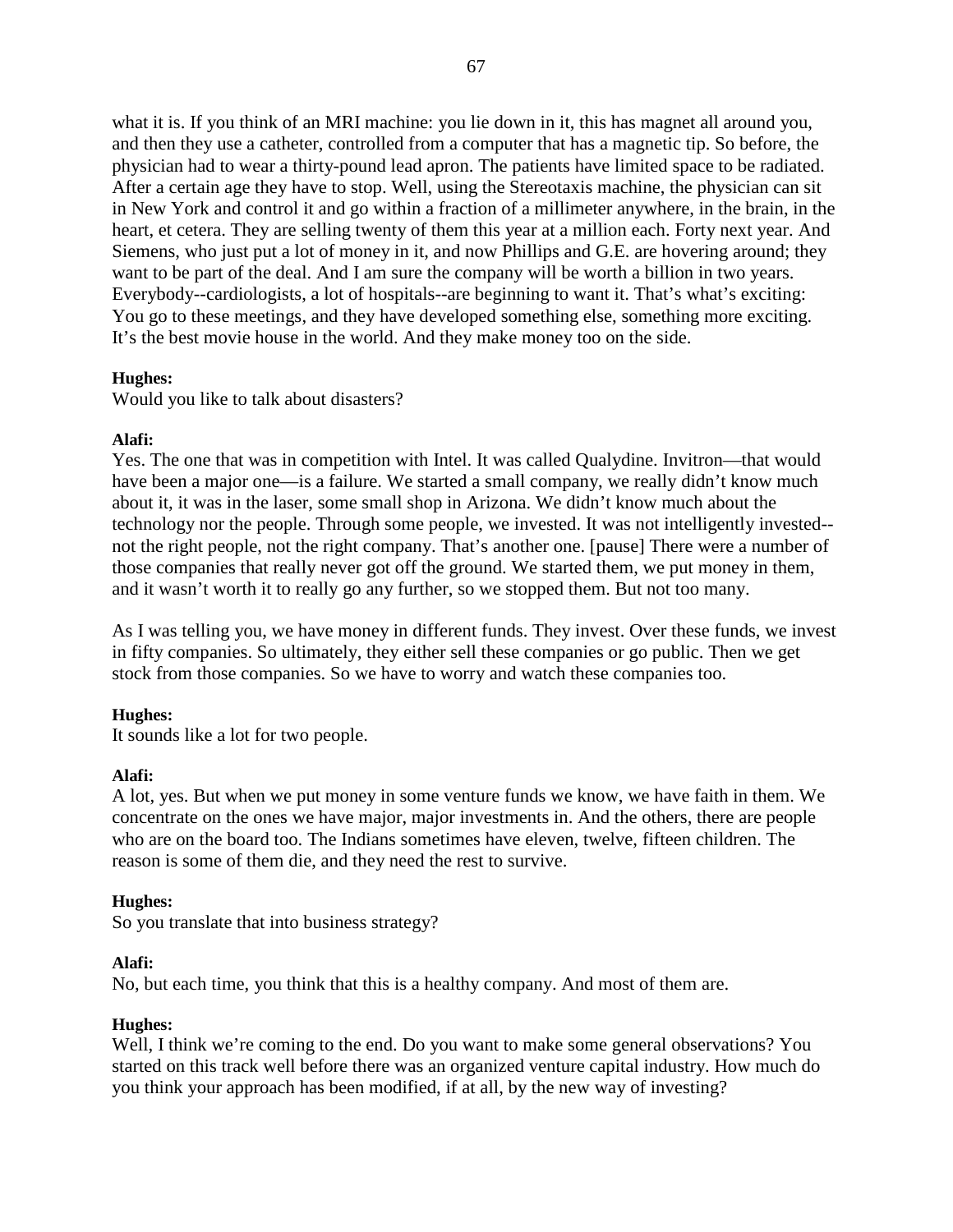[pause] First of all, we didn't know what we were trying to do. I showed you this [wall chart chronology]. Pitch Johnson was trying to make a living. But then it developed into, it's exciting to see these new technologies and to start companies. It wasn't expensive at the beginning. And to think one day you'll make more than your salary. But we never thought, nobody ever thought at that time, of companies worth tens or hundreds of millions. No, that's insanity. We didn't come to investing with the idea of big firms, organizations—you put this much money in, rate of return, and this is how you do it. It was really over time, from the hip pocket. It was my thing, and the same thing with Gene Kleiner in the beginning: it was bet on a horse, bet on technology, that we felt worthwhile. But you have to work at it, the people have to work at it, and grow it, and ultimately you make a living. Then slowly, slowly, technology started having more and more premiums. The premium used to be gotten by the pharmaceutical companies. Now it's a new field; small people can do things.

The other thing is how venture capital changed. I'll give you an example. I already had started maybe twenty, thirty companies. Then I had a group in the East Coast, they started a fund here in Palo Alto, and they sent a young guy to start companies. One day I took some guy with me; I was interested in starting a company with him. The guy at the investment firm started asking me where was I born, where was I raised, and what my education was in relation to this guy. I said, "You are not going to invest in me. This is the guy, talk to him about his idea." But he had a book, how to negotiate? I didn't care! I invested in somebody from China, you know?

Venture capital has become institutionalized. They have meetings, five of them or ten of them sit every Monday and all of them, I think, have to approve an investment. So it becomes maybe more sure, but still there are failures. They could say, "I didn't do it myself; you all did it with me." Yes? Venture capital became bigger, the money is bigger. It became you really have to think when you go public, how much, how are you going— Well, I never thought of any of these things when I started Cetus or this one or that one. I just thought, It's exciting; it will work. So, there aren't too many who deal anywhere the way we used to do. I really come from a different culture. I still think the same way. The word is gambling, whether you believe it or not. You could study at Harvard; you could study it anywhere. If the professors really knew, each one of them would become a billionaire, and the billionaires are not from there [the universities]. If they are from there, they were the accountants who cheated, from Harvard and Stanford.

## **Hughes:**

[laughs]

#### **Alafi:**

So, it is not as easy today. I cannot go today, for example, even with my friends. They will bet if I want to invest in something, like with these Muslims. And now they put in seven and a half million. But they went back and forth, and due diligence and attorneys and consultants and neurologists and everything! These Muslims said, "My God, you just gave us the money, and these guys are driving us crazy!" And they interviewed them back and forth and gave me different projections. I am glad they are there now, because it's going to be bigger. Let them worry. So that's how it's done. You could do all of that, and it could be a disaster.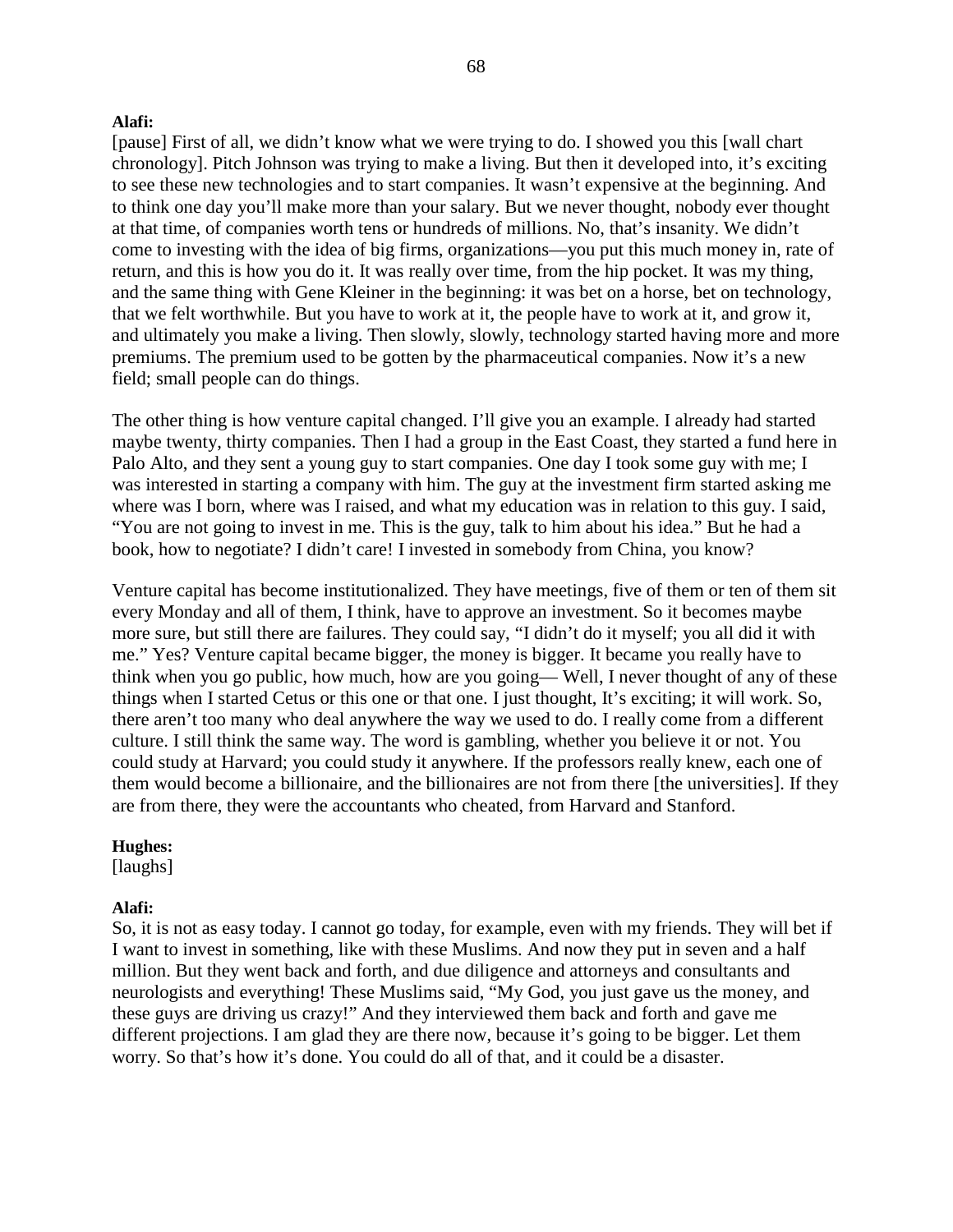So, when you want to co-invest with one of these venture capital firms, can you, Moshe Alafi, say, "Well, look at my track record. I don't have to do things the way you do. Just look at what I've done."

# **Alafi:**

If I bring somebody with me, some new company?

# **Hughes:**

Yes.

# **Alafi:**

They will investigate it. I just put a lot of money in a new company, and now it needs more money. So they go investigate it for months before they decide to put in money.

# **Hughes:**

I was thinking of your own credibility. They still won't accept the fact that you have been very successful?

# **Alafi:**

No, they do accept it. They do accept it, and they say, "God, if you are interested, we'll do everything." But they are a firm of ten; they have to convince the ten. And each one of those ten, of course, they have in the back of their minds, "Listen, I put in all of that money. It must be good." Then they have to find out where is the hole? Otherwise, if they just say yes, they don't need all the ten. And they all have to have a function.

No, it works. Usually, I don't know what—50 percent, 60 percent—if I invested and got a company to a certain point and said, "I would like us to invest together," it carries a lot of weight. They would look at it. But they don't close their eyes and invest. They shouldn't.

# **Hughes:**

Yes, but I still suspect that when Moshe Alafi comes to them, it's a little bit different than just anybody.

# **Alafi:**

Oh, yes. If I want to raise money now and invest other people's money, yes? I am sure with my record, if I want to raise a few hundred million, I think I'll get it. But I don't want it! I'm not going to work for others. I don't want to convince others. I don't want to bet their money and have them say, "How come you bet this one and not that one?"—I don't want it.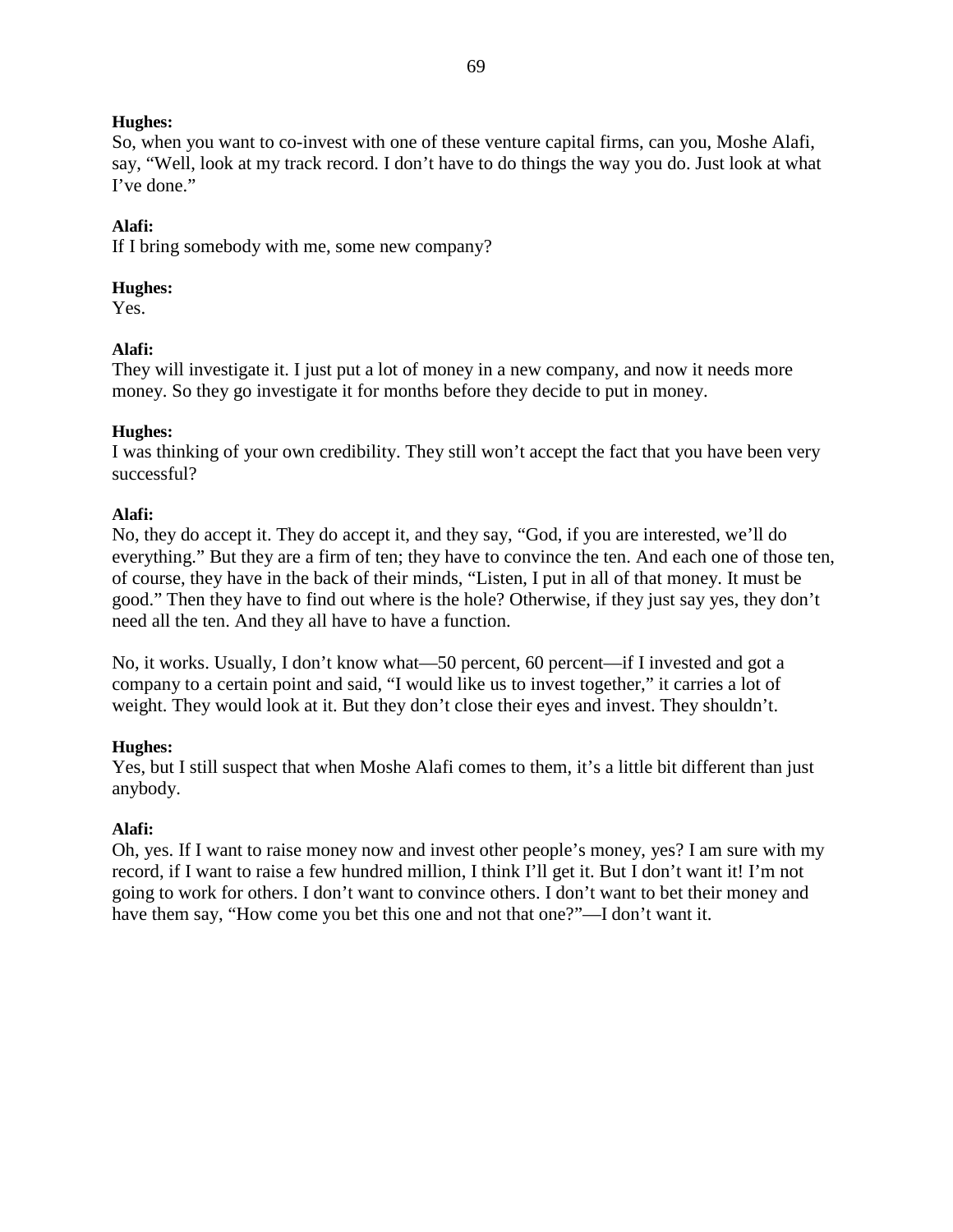# **Interview 5: July 10, 2003**

[Begin tape 9]

### **Alafi:**

Besides the details that we went through, I started thinking as to whoever is reading this, maybe they would like to know what's the overall take-home lesson. Also, there were a lot of newspaper reports that really were not true.

Stan [Cohen] kept saying to me, "Moshe, you are the one who started the whole thing. It was Cetus really." And Stan and Cohen and Lederberg and Djerassi. Although Cetus did not start as a "biotech"; it was the technology of Don Glaser that really never worked. But subsequently it was Cetus that was the first one that got into biotechnology. Swanson, I think I mentioned, was being kicked out by Kleiner Perkins. He came for a job, and Cape and Farley were scared of him. Swanson knew what the content of the Cetus writeup was, because Kleiner Perkins was an investor. Yes? So because they wouldn't hire him, he went to Boyer, and then when he got the money from Kleiner Perkins, that was the start of Genentech. I got Longman to negotiate the first agreement, for insulin, with Lilly. So the biotech startup was really Cetus.

But then what subsequently became Biogen came into the picture. Swanson came to Biogen after he started Genentech, because he had some agreement with Inco, who were investors in Genentech, yes? And then Inco also invested in Biogen. Swanson flew to London, saying to Biogen not to work on interferon and not to work on different things. It was at a Holiday Inn close to the London Airport, and they just kept him waiting, and he gave a speech, "You shouldn't be working on interferon." But he knew at that time that Charles Weissmann was working on it. This is relevant because subsequently there were suits between Schering and Genentech and Hoffmann-La Roche. And in that suit, the German, what's his name, who worked for Genentech?

# **Hughes:**

Ullrich?

# **Alafi:**

No.

# **Hughes:**

Seeburg.

# **Alafi:**

Seeburg. I saw it myself: he copied what Charles Weissmann either reported or a report, and was copying the information about interferon. He'd admitted it, you know. So that's one. I'm trying to say the history of Genentech. They stole really growth hormone from the university, and they had to pay two hundred million.

# **Hughes:**

It was Seeburg. But Goeddel also is--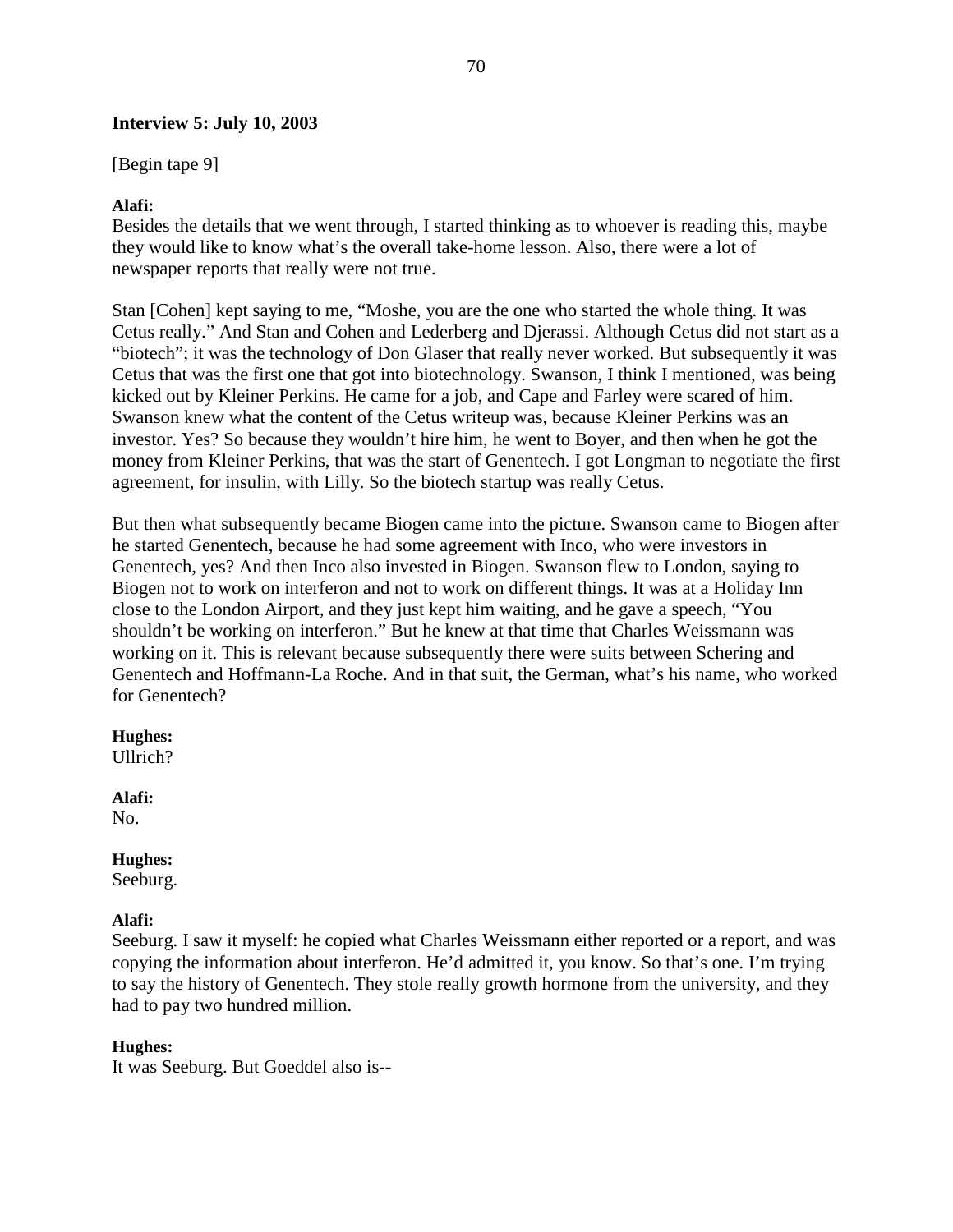The guy I'm quoting was Goeddel in the courts. He's the one who saw the report and copied it. Seeburg is the one that testified against them ultimately and got money.

But then there was another company we invested in heavily. I don't know if I talked about it. That's Tanox, where Nancy Chang in Houston--

### **Hughes:**

I don't think you talked about this case.

### **Alafi:**

I'll tell you the story. She and her husband are from Taiwan. They went through Harvard Medical School. A friend of mine, Goldberg, on the board of Biogen and professor at Harvard, told me this couple, Nancy Chang and her husband, went to Centocor, and then ultimately started a company in Houston called Tanox. Okay? I visited Tanox and put two million from Alafi Capital, and two million personally, in Tanox. The husband developed the anti-I.G for asthma, which was approved recently. They were working on it since then. I had somebody from Alafi Capital on the board of Tanox. She made a presentation to Genentech under confidentiality, and they said, "We are not interested." A few months later, Genentech started working on it, and they started publishing. She came and said they stole it. I didn't believe her, I thought she was insane. And then she immediately started a suit against Genentech. I thought she was more insane, to fight with them. Ultimately she won it. They admitted they stole it. And she got payments, and she got agreements from Genentech and Novartis that she gets 10 percent royalty, whether Genentech develops it or her. So both started developing the drug. Genentech and Novartis, because Novartis was an investor in her company, whichever molecule works best, she still gets 10 percent. And now she went public, and we had about two million shares. I still have a million shares. It's about twenty dollars even now. The history of Genentech was really dirty, and some of the board knew it.

### **Hughes:**

The Genentech board?

### **Alafi:**

Swanson.

The other key thing is, nobody at that time really knew what the magnitude of that recombinant DNA technology is, what will it do.

### **Hughes:**

Do you include Stan Cohen?

### **Alafi:**

No. I think Stan and Lederberg knew that this is a major revolution. The fact is, it's nonstop, the technology and the development. We started a company with Stan in the last two years, and he's so excited about it.

### **Hughes:**

What is the name of his company?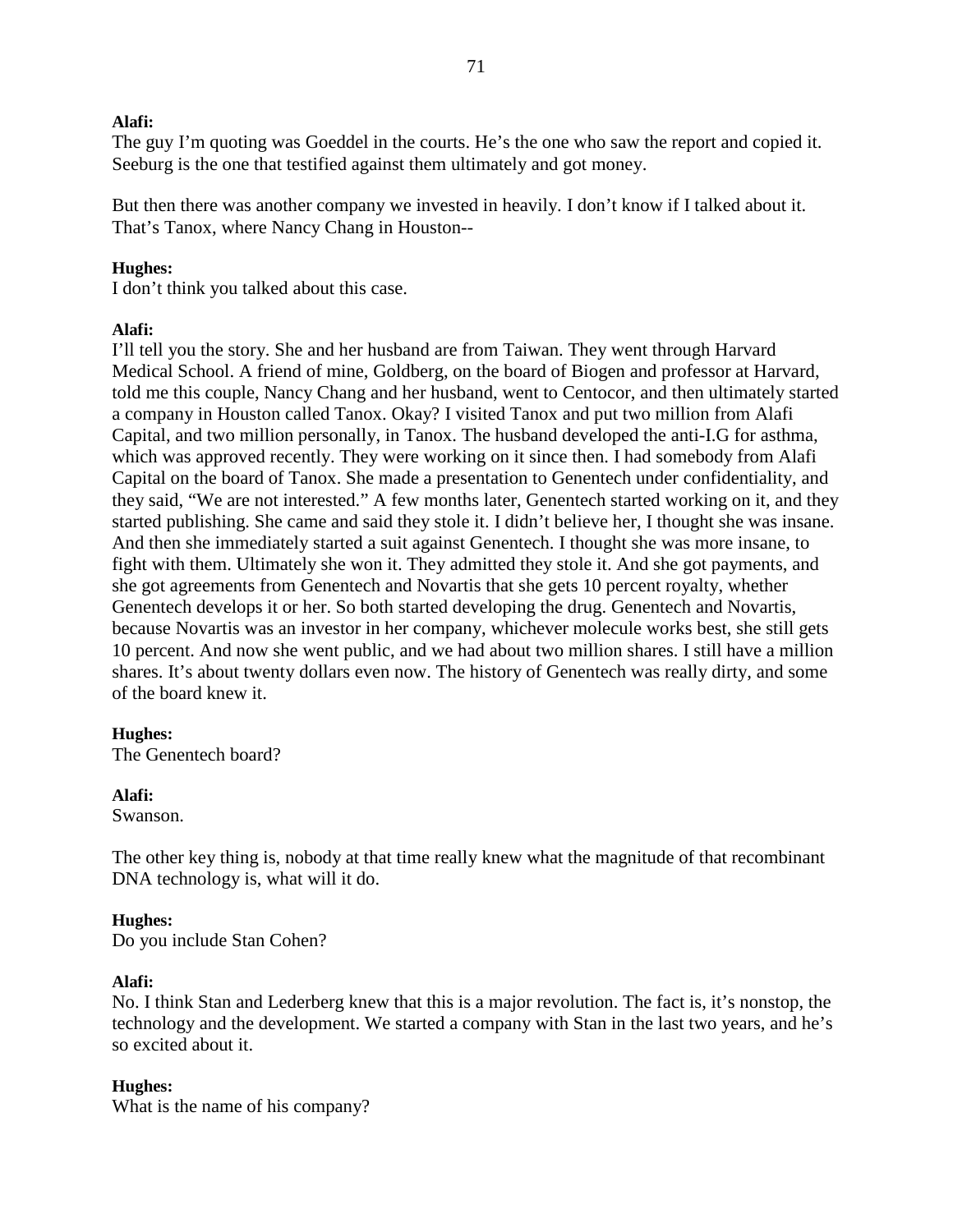F.G.I. Functional Genetics, Inc. It's in Maryland. I am trying to say it is nonstop, this technology. But I don't think anybody thought, maybe the scientists, it was going to be that big.

# **Hughes:**

Going back to Cetus, I think you are providing examples that show that Cetus has a claim to being the first biotech company.

# **Alafi:**

They are really. But they didn't hold onto it.

# **Hughes:**

If you define biotechnology in the wider sense of using living organisms to produce commercial products, then you can even include Glaser's microbial screening device, right?

# **Alafi:**

Why? It's a different game. I am trying to think why Don's machine, which was using petri dishes, and ultraviolet or chemical things to produce mutations, would be considered biotech. Now, what he was doing, what we were doing, was imitating nature, in a sense.

# **Hughes:**

You were speeding up nature, right?

# **Alafi:**

Correct. And trying to pick the microorganism that would work. Playing with the genes and the chromosomes is a separate thing. Otherwise Don Glaser would be the one who should get the Nobel Prize in that field. But he didn't.

# **Hughes:**

But if you define biotechnology in a narrower way as genetic manipulation at the molecular level—recombinant DNA, monoclonal antibodies—then I think Cetus' claim to being the first biotech company might be a bit more dubious. As you said, Cape and Farley rejected Swanson when he went to them.

# **Alafi:**

Yes, but they had already started out with Stan's technology.

# **Hughes:**

Had they?

# **Alafi:**

Confirm that with Stan. I am sure they did. Stan would know exactly the dates. Kleiner Perkins were investors in Cetus. Swanson saw what we were doing, and he went to Boyer and said, "I will show you what we could do." Perkins came and said to Farley and Cape, "Look what we are doing at Genentech, and how come you at Cetus are not showing results?" Confirm that with Stan. They already were doing projects using recombinant DNA, only they were looking for nothing less than a hundred or five hundred million dollar project. That's a key point.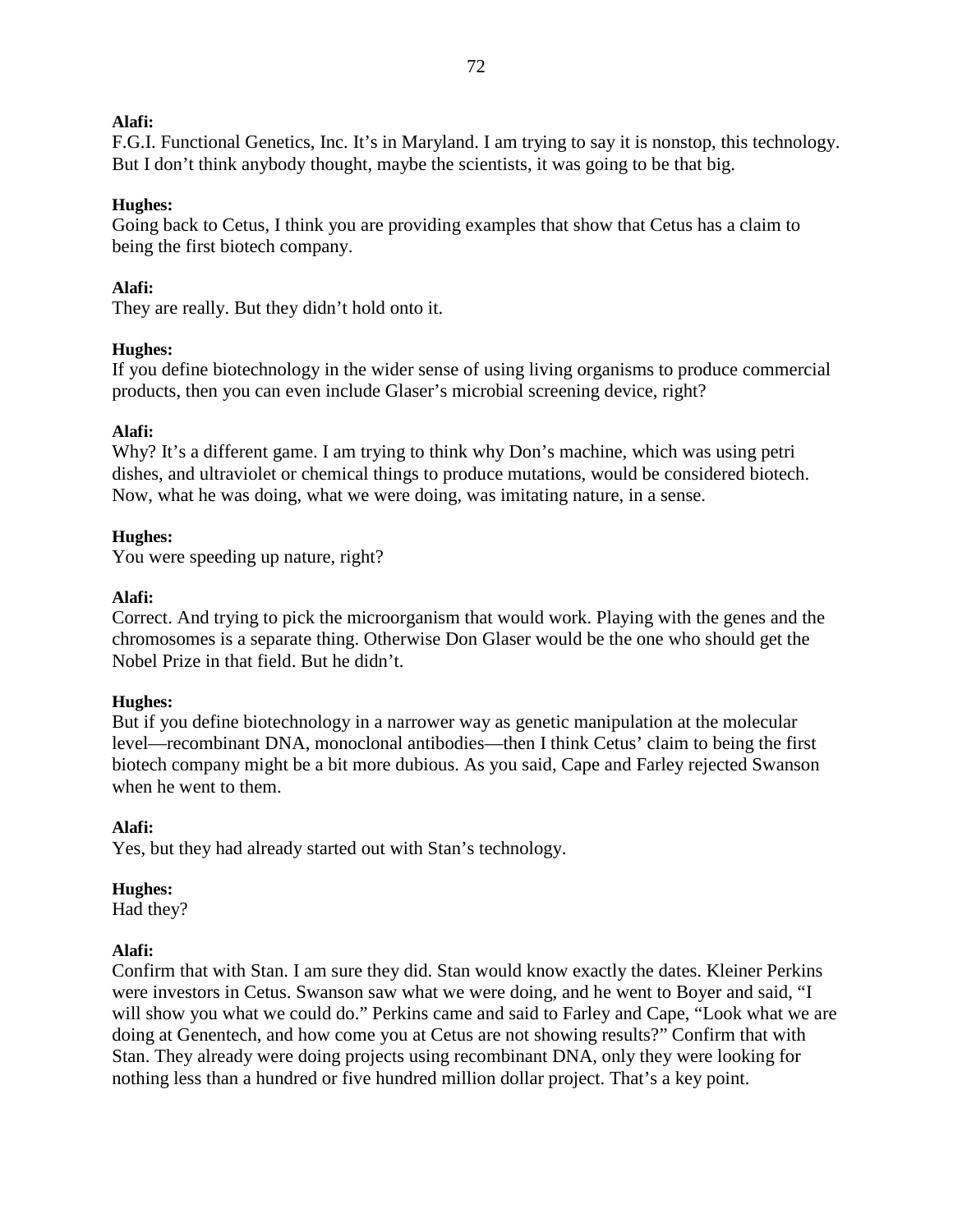### **Hughes:**

My memory is that Stan became a consultant of Cetus in 1975. And Genentech wasn't even founded until 1976. So the question is, what was Stan doing as consultant? Was he able to persuade Farley and Cape to actually begin to apply recombinant DNA technology?

### **Alafi:**

Now, I'll tell you, but you have to fill in the dates, and Stan has to fill in the dates. Stan and Lederberg came at some point when Cape was in Hawaii and said, "This is the new technology [recombinant DNA], and I know ours isn't working, and that's what you should do."

# **Hughes:**

You were there?

### **Alafi:**

I was there. I was chairman, and I said to Lederberg and everybody, "Okay, we will start in that field." Yes?

# **Hughes:**

Can you remember when that was?

### **Alafi:**

Stan should remember. Cape came back from Hawaii, and said, "What is this? We have agreements in other fields, we have all of that." And I think he didn't realize what he was doing. But once he started looking into it [recombinant DNA], then he jumped on board. He knew how to do these things. So, I am pretty sure, because both Stan and Lederberg said that's what we [Cetus] should be doing.

#### **Hughes:** Stan, as you know, never throws anything away. [laughs]

**Alafi:** Yes, I understand.

# **Hughes:**

Does the name David Gelfand name mean anything to you?

# **Alafi:**

Oh, yes. He was there at Cetus before I left, and he came from UCSF.

# **Hughes:**

My understanding is that he was brought to Cetus specifically to do recombinant DNA.

### **Alafi:**

He brought something, you are right. But I don't know what he brought. And that's prior to Stan?

# **Hughes:**

No. It's after.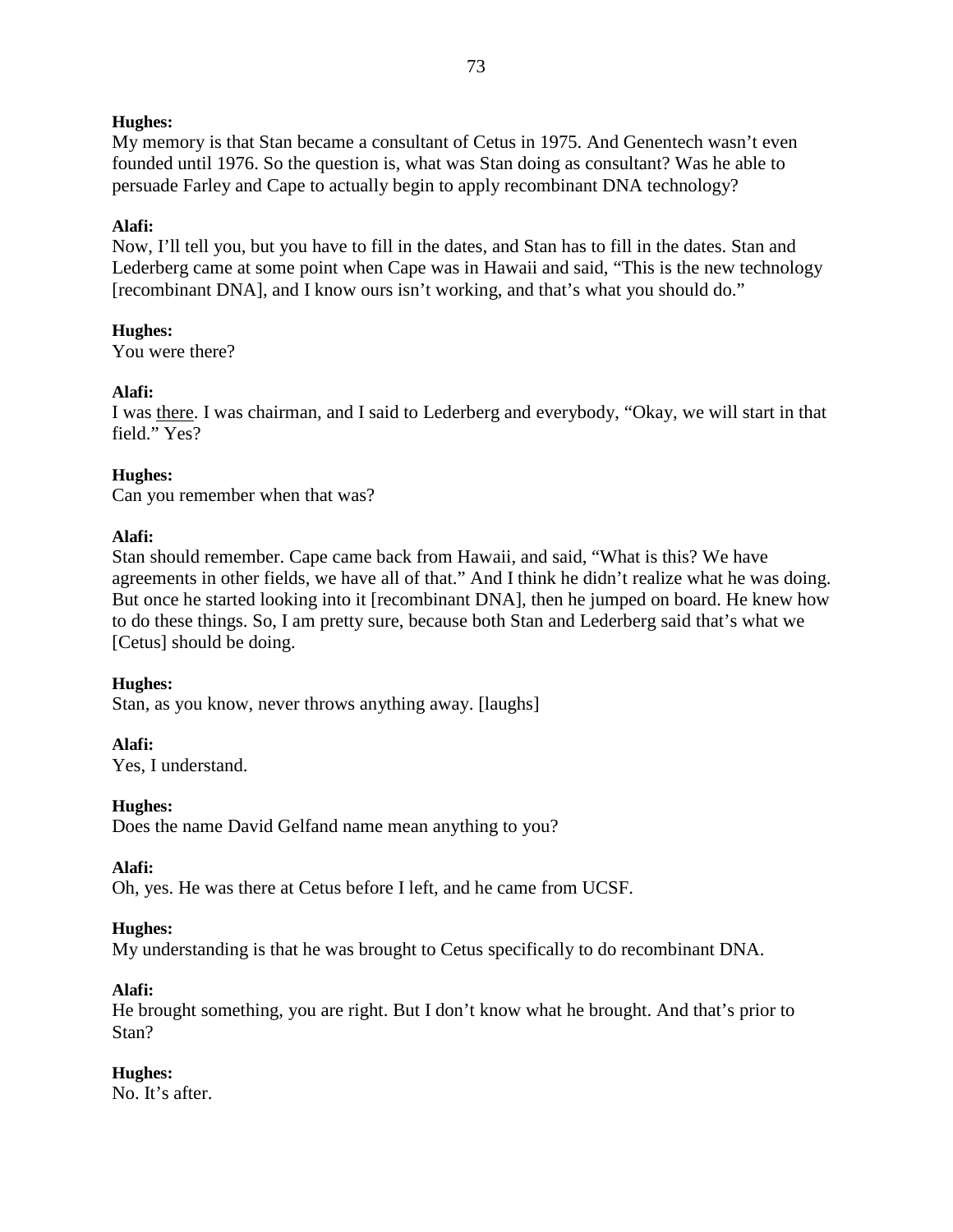They hired him because he had the certain technology.

# **Hughes:**

The questions are when did Gelfand come? And were there scientists at Cetus using recombinant DNA before Gelfand came? We need Stan Cohen to clear this up. But it's a big point, because Genentech claims to be the first biotech company.

# **Alafi:**

It's not true! Stan knows exactly when Boyer did what. And that is key. My memory is bad.

# **Hughes:**

Do you have more on your mind that you wanted to clear up?

# **Alafi:**

Not really. I will let ideas come, but go ahead.

# **Hughes:**

I have some general questions related to venture capital. Did you have a rule of thumb about how actively you would become involved in managing a company?

# **Alafi:**

Personally?

# **Hughes:**

Personally, yes. Doing more than just appearing at a board meeting.

# **Alafi:**

Yes. I did run a company before.

# **Hughes:**

Oh, I know you did. I mean in terms of investment.

# **Alafi:**

Yes. I was at Cetus. I had a room there. I was involved in all the decisions, all the time, until I left. Not running the company, but discussing strategies, what agreements. We went with them [Cape and Farley] when we negotiated agreements with Schering. I was at all of these things because it was fascinating to me, the whole process. And I knew more than they did, because they never ran a company. So with Cetus, yes, I was actively involved in running the company.

# **Hughes:**

Was it mainly Cape and Farley that you were interacting with?

# **Alafi:**

Yes, and Don came every now and then.

# **Hughes:**

Right.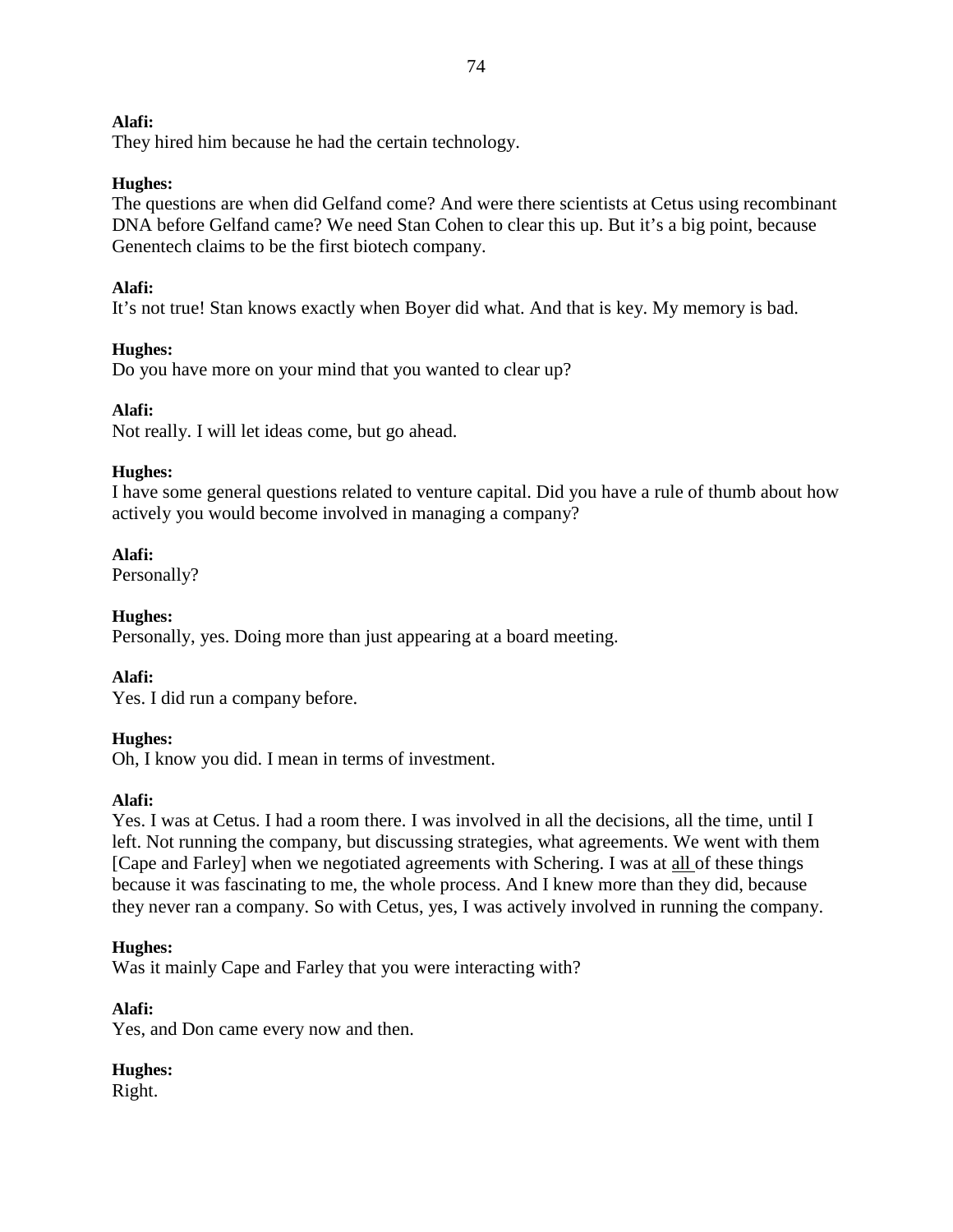With Biogen, it was different. It had its own management, and I was on the board. But I was involved a lot in the beginning. You have one of Weissmann's articles. He feels I saved it. They saved it really. I didn't save it. So, I was involved in the beginning with the presidents and negotiations. I was in the negotiations when we made that deal where we got 15 percent of sale on interferon. You know, that made seventy-five, a hundred million a year. I was there and Kevin Landry from T.A. So that's how we got involved more and more. And then once the structure and the president were established, it became just board meetings.

# **Hughes:**

It was harder to be involved in Biogen, wasn't it, because where was Biogen? In the early days, it was really a collection of academic laboratories that had agreed to do some commercial work. Am I right?

### **Alafi:**

That's right, but we also quickly started a company in Geneva, where they hired people and started working there. So it's a combination. Charles did interferon in his lab in Zurich at the university. Ken Murray must have done it in Edinburgh, yes? But the company also had labs and was working on projects also in there. How much interferon was worked in Charles' lab versus in—. With Charles, he controlled everything in his own lab. The others, there was some research in the university labs, some had to be done in Biogen. Then it changed when we got in Boston. We had a president. And then Wally Gilbert took over after Cawthorn. And even though that same arrangement persisted, there became more and more research in the company.

You are right, Biogen was different. And that's maybe how Genentech beat Biogen, because it was all in one place, concentrated in business. It fits into their lab project, their own project, and it is in their life and death, although it was in a sense, who can beat the others first.

### **Hughes:**

And perhaps too, it made a difference that the scientists at Biogen were senior people, senior scientists. And you talked about their egos, you know, particularly Gilbert. Weissmann I'm sure has an ego, and rightfully so. The scientists at Genentech, in general, were very young people.

### **Alafi:**

That made a lot of difference.

# **Hughes:**

Yes, I think so.

# **Alafi:**

Yes, and it created a problem for the young people who were working in Biogen, because they had the competition of their seniors also working in their lab. But also it was not healthy. I remember Charles Weissmann was working on beta-interferon and so was Walter Fiers. And they would come and would not divulge what they were doing in their labs.

# **Hughes:**

To each other?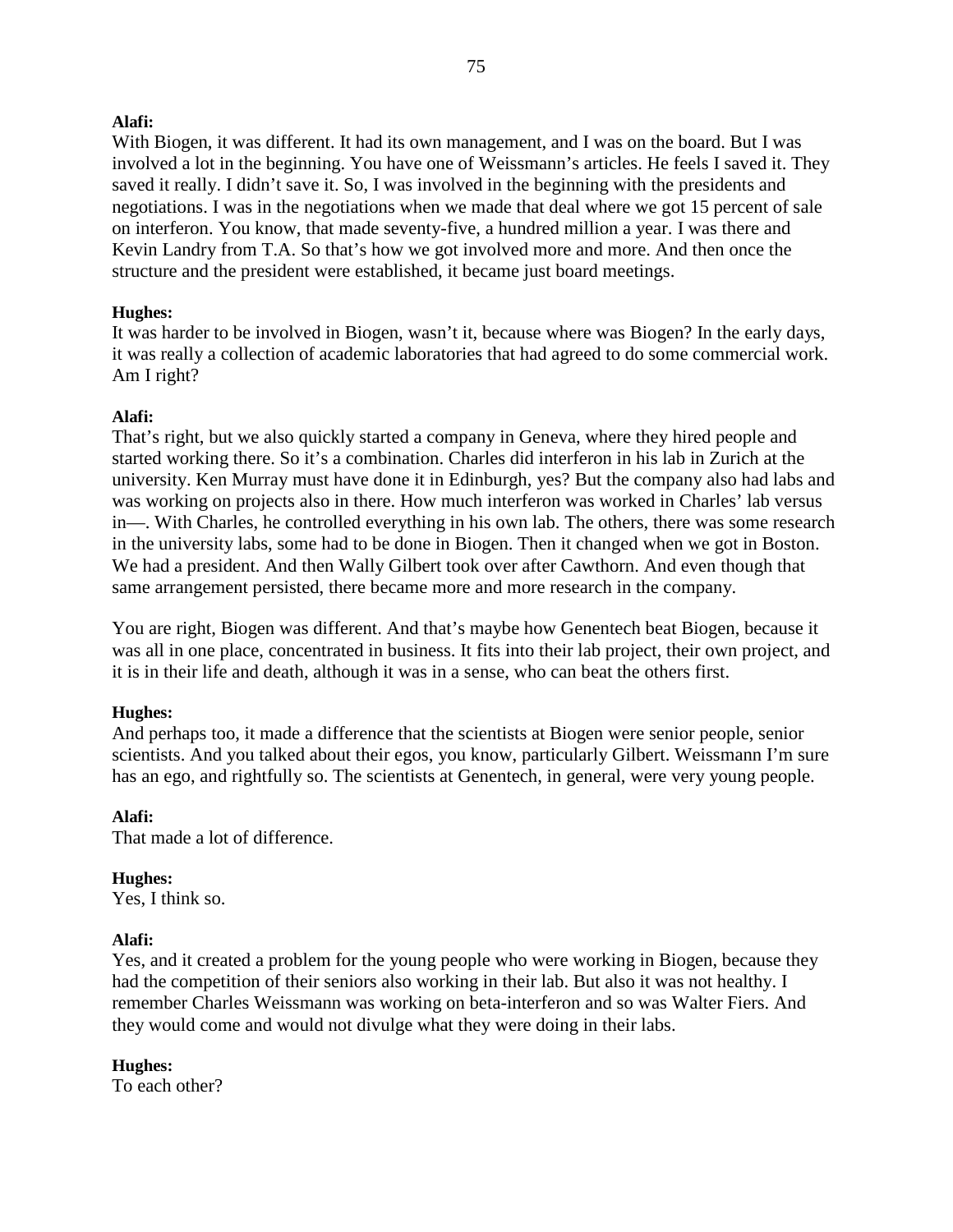Yes.

### **Hughes:**

[laughs] In the same company!

### **Alafi:**

Geneva and Cambridge were working on erythropoietin. And they were competing. And in spite of that, the concept worked.

### **Hughes:**

Yes, isn't that amazing? So quite a different history, isn't it?

### **Alafi:**

Oh, yes.

# **Hughes:**

Do you think that if there hadn't been the geographic distance, you would have wanted to become more involved with Biogen, in the way you had on a day-to-day basis with Cetus?

### **Alafi:**

No, because I felt two things. It really needed more professional management to understand the pharmaceutical industry. I have some common sense, but it's a technology that even though I was a physiologist I couldn't really feel comfortable enough with. No, I felt it needed better people.

# **Hughes:**

Who was there at Biogen in those early days who knew how to run a company, who knew the pharmaceutical industry, who knew how to take something from the bench to a product?

### **Alafi:**

First, we had Adams who is an attorney from Inco. He ran it while he was running all over. Once we found a place in Geneva, we hired Rob Cawthorn from Pfizer. But we didn't understand at that time his British small-talking; he was given twenty more IQ points because he spoke with a British accent. [laughter] But he was in marketing; he really didn't understand the research people. I remember he was on vacation once. I spent a month in Geneva looking at how they were doing things and wrote pages and pages. Rob came, and I said, "I have to see you, if you have half an hour," and he looked at all those three hundred pages, and he said, "I know all of that." And then he left for Greece. Yes? Subsequently Gilbert said he will run the company. But we made another mistake. On the one hand, we say, "Gilbert is a Nobel Prize winner." (Did he get it yet or not?)

# **Hughes:**

He got the Nobel in 1980.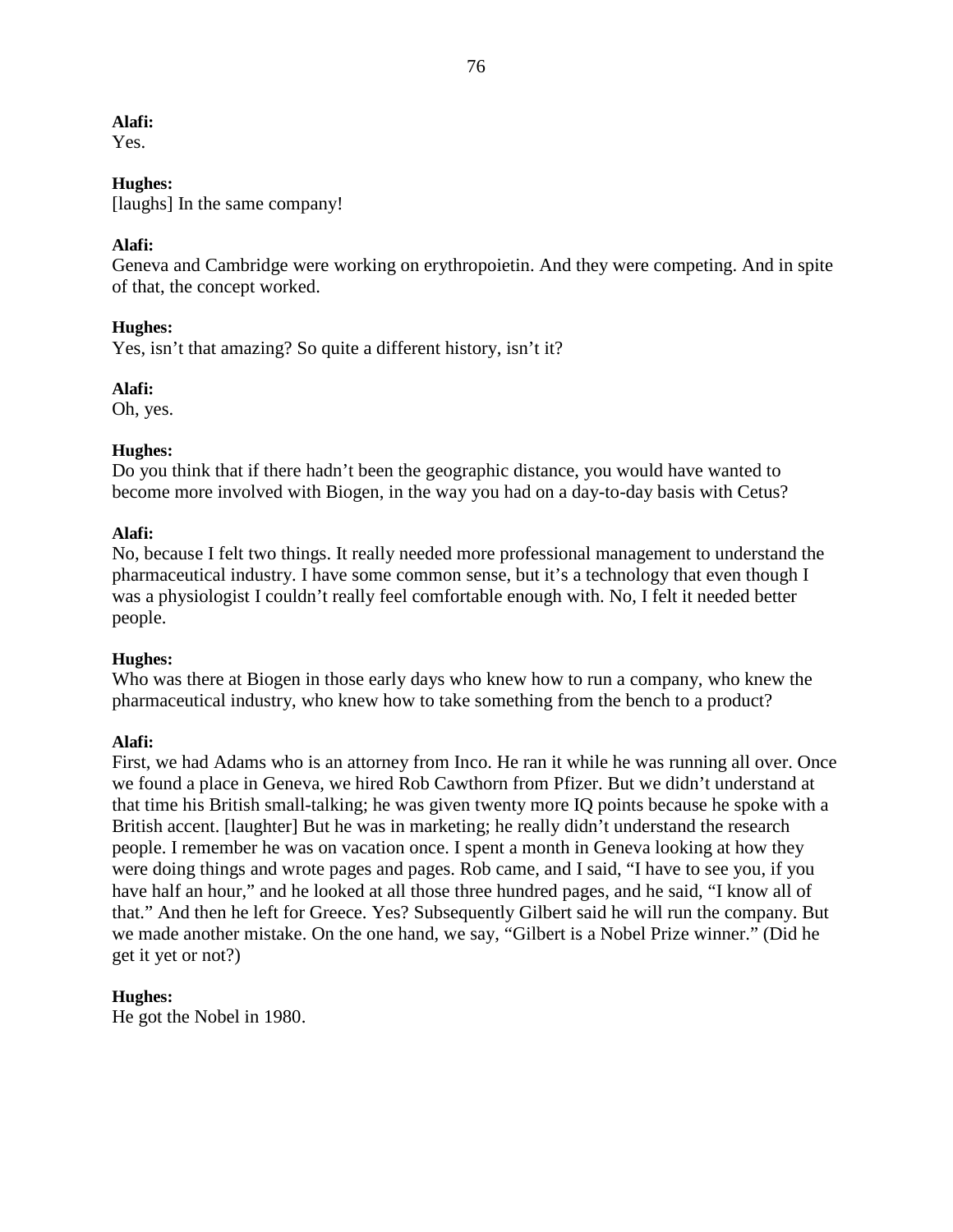We thought he knows how to run a lab, so let him run Biogen. That means we are in a phase of science development. But he ran it like a graduate school. And that was a disaster. Then we had an interim president, and then we got--

#### **Hughes:**

Vincent?

#### **Alafi:**

Vincent. We interviewed him in Boston. It was so clear that he knows what to do.

#### **Hughes:**

I think it was you that also made the very good point about Genentech. The contract they made with Eli Lilly on insulin avoided these problems in that--

#### **Alafi:**

I introduced him to my good friend, the ex-chairman of Schering-Plough, with the idea I was going to invest in Genentech. But after I did all of that, Swanson said, "You can just invest a hundred thousand, and you can't do anything with Biogen." I said, "Drop dead." [laughter] I gave him Longman, and Longman is the one who negotiated that for him. He was ex-chairman of Schering-Plough. I had him on the board of Cetus. And then I loaned him for Swanson, and he helped him negotiate that contract.

#### **Hughes:**

What criteria do you use to decide when a company is ready to go public?

#### **Alafi:**

The world's changed. Today is different from those days. I'll give you an example of Cetus. We didn't know how much money we had to raise for different branches. All we knew was how much we needed money for another year or two, and then we said we had to sell the minimum amount of stock. We made an evaluation, what's the minimum we could sell to raise money. Nobody knew how long it takes, and how much money is involved in that whole technology nobody.

When the whole technology came to pharmaceuticals from the agreements we made at Cetus, they were scared to death. They were afraid, what if a small lab finds insulin or something, and goes to their competitor. So they were jumping to make deals. With the requirement to jump to make deals, so this company [Cetus] had to grow and make more money, Wall Street got excited. So Wall Street started taking whatever comes there to raise money. And Cetus raised a hundred-million-plus, and I don't think Wall Street knew what the hell they were doing. And Genentech raised I don't know what, and the stock went to eighty-nine—I don't remember. Nobody knew, neither Swanson nor Wall Street. This is the new thing; it's going to cure all diseases, and you better put money in it.

What happened subsequently, pharmaceutical companies got smart: they could do it [recombinant DNA] too. They would not jump and pay through the teeth for the technology; they could make payments. Wall Street got smart: this can't take hundreds of millions any more, yes? More and more companies started coming public, and the need for a lot of money became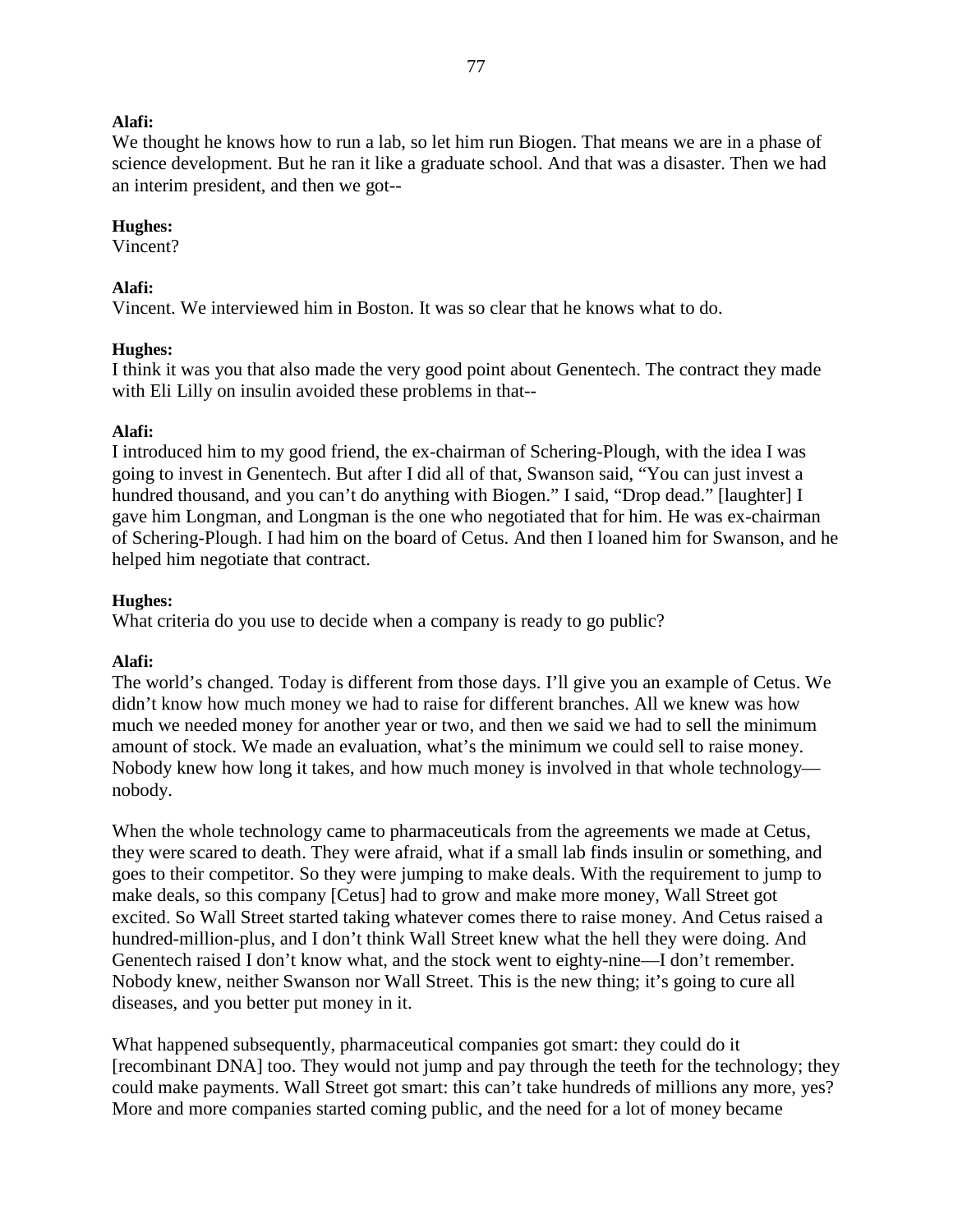obvious; it wasn't obvious in the beginning. So the requirement to go public, the venture group were willing to put money. And the venture group also had a time limit. They can't wait eight years for the product to come. So there was this hype, deliberate or not deliberate, and the public was dying to get into this thing. So the public market became available because of all of these forces.

But today, it's much different, in spite of the bubble. Today, the investors got smart. They say, I am putting money in, a hundred dollars today. How much more money are you going to need to develop a product? And how much more are you going to raise, and how much am I going to be diluted? And show me. When we started Biogen, Amgen, nobody asked, "How long does it take? Which have we missed? We didn't know it's five hundred million to develop things." Now they know the answers.

# **Hughes:**

Did you know?

# **Alafi:**

Nobody knew—nobody. We did not have pharmaceutical people.

# **Hughes:**

If you had known, do you think you--

# **Alafi:**

We would have been scared and would not have started a company.

# **Hughes:**

Has your approach to investing been influenced in any way by the fact that the venture capital industry today has a more due-diligence approach to its investments?

# **Alafi:**

Did I change anything?

### **Hughes:**

Yes.

# **Alafi:**

No, I'm still the same. I invested in a company I started with Stan because I know him. He told me what he wants to do, and he couldn't get funded anywhere. And I thought, it's worth a bet. We started a company with two Muslims from Bosnia, and I knew they're smart. I'm the only one who put money in them. And now after they developed products, three, four major venture capital firms are putting money into them. But I didn't put in more than two, three days with them and decided to start it. The new investors put in due diligence before they decide to put money. I know them all. I even have investments in some of those funds. They are safer, but I gamble. I gamble most of the time.

# **Hughes:**

Do you still stick by your faith in people?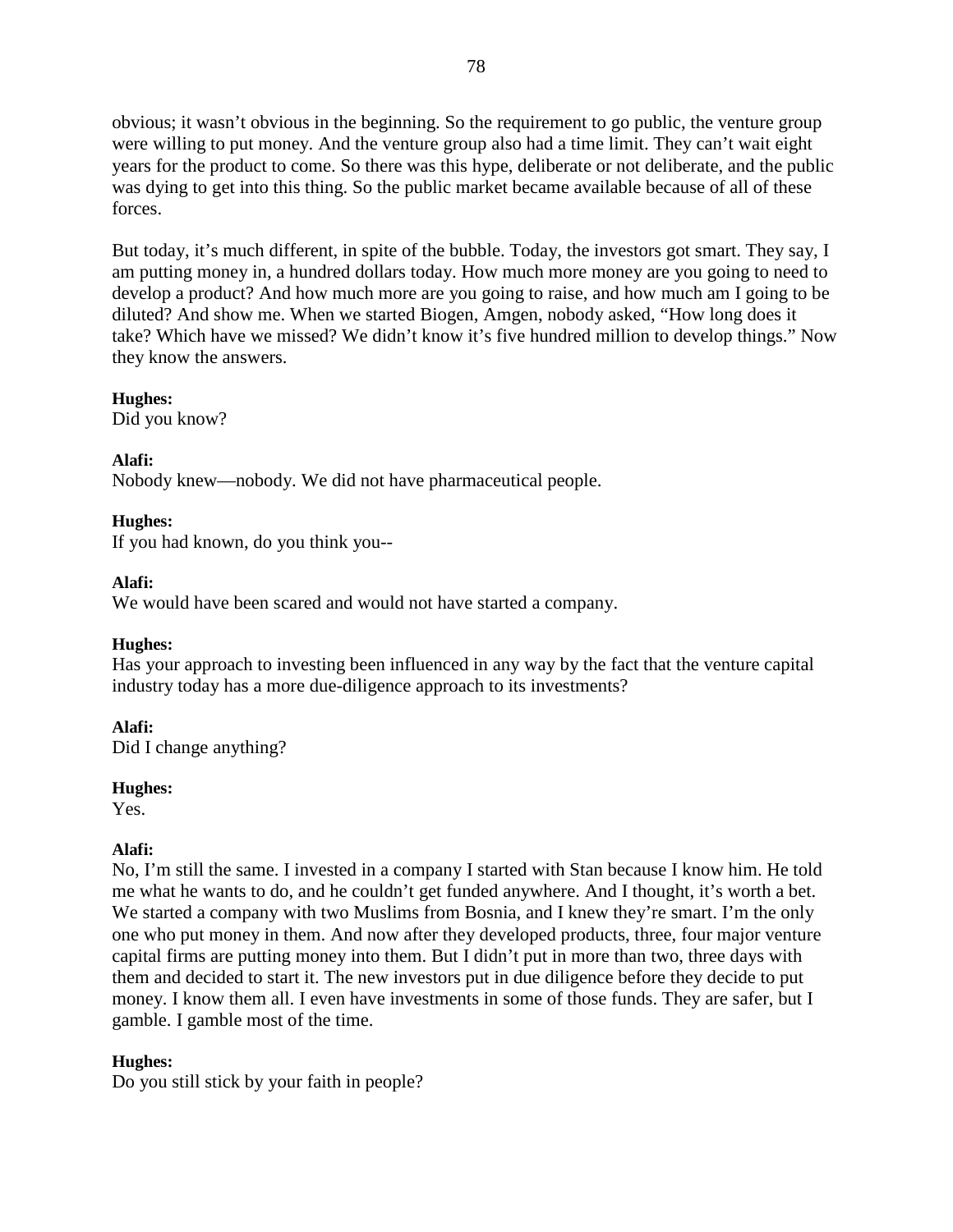Until they screw up. Until I see they were not what I thought. Not genuine. Usually, they all prove to be competent. A lot of them, not all of them. I've been fooled a few times. And if they are real competent, you don't have to worry at night.

### **Hughes:**

Do you like the speed of decision-making and the way business moves in the United States?

### **Alafi:**

Yes, because that's how you beat the big companies. A big company, to really make a decision to go into a certain area, they have to have reports and reports and reports, and all of that. In a small biotech company, it's really made by two, three, four people. You might not make it, but that's what you have, flexibility. And your life depends on it.

### **Hughes:**

How does the Middle East and its attitude toward doing business fit into the picture that you're drawing?

### **Alafi:**

First of all, I come from a place where the thief of Baghdad came from. [laughter] Ali Baba and the forty thieves. My father was in commerce. The way they made deals is you sit and bargain. They'd sell you a hundred thousand yards for a dollar, and they'd shake hands and that's it. There is no written agreement; there is nothing. And when the material comes, they deliver.

### **Hughes:**

What about their attitude towards risk?

### **Alafi:**

There was no risk in terms of big companies there. There aren't companies. Then comes the other aspect. Since they are penniless, they are bigger gamblers, and they have a saying, "A penniless man is safe in a caravan." So you could gamble. I think they are bigger gamblers, coming from there—big numbers. The Indians in London, or the Iraqis all over the world, they can gamble because all they need is to eat. So they have that spirit, a lot of it. And I think the Americans have it.

I was educated in a French school in Baghdad. As Jews we were told, "No money, no land, nothing helps you." We have been persecuted for thousands of years and kicked out from one country to another. I still remember when I was in school. The only thing that's important to our mothers is what you have in your head. That's what you are going to have with you. That's why I never was worried about anything. I came to New York. I didn't care; I just was curious. These buildings are high; it's going to take a long time to get up there. [laughs]

### **Hughes:**

[laughs] This idea that it's what's in your head that counts came through your education and through your family?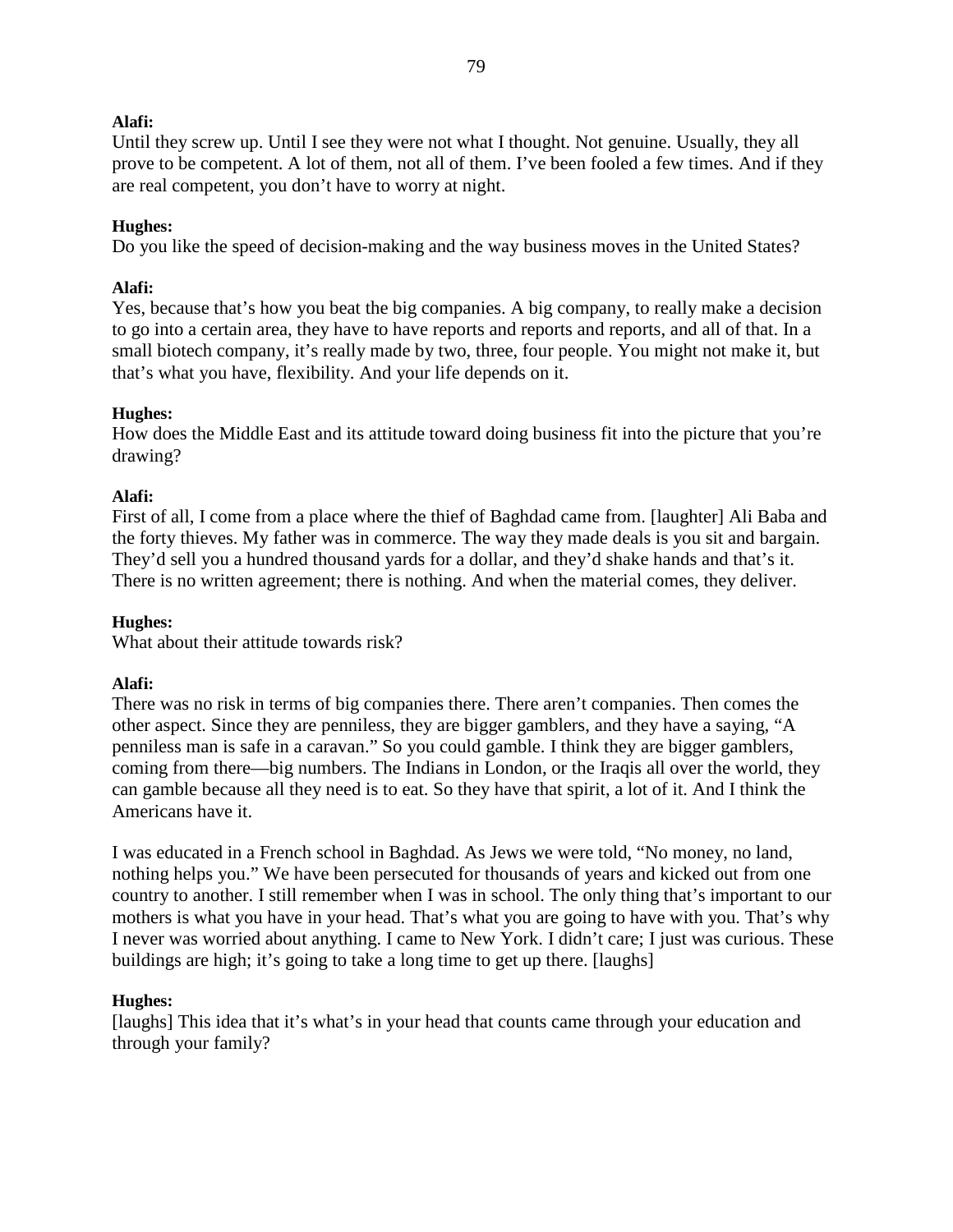It is a Jewish thing; I think it's all over the world. That's why I think Jews are motivated. It's like the Chinese. They really believe that's their survival.

### **Hughes:**

Okay, last question.

### **Alafi:**

Oh, wait, I want to say one more thing. To be married to the right people is very important.

### [tape interruption]

My wife Ginger enjoyed that game. She's from Berkeley. It's fun, you know? So I never worried whether she wants to live in a big house. It was just a game.

### **Hughes:**

Yes. So often when I talk to people, seldom do the circumstances of their personal lives come into their discussion of their careers. And yet, the impact in every case, I would suggest, is going to be positive or negative in a net way. It is important, I think, how supportive or not your spouse is.

### **Alafi:**

Oh, I agree. It's a game. It's useless to have all of those stocks and shares in the bank. Give it away! And that's what she likes to do.

### **Hughes:**

[laughs] The last question is, what do you think that the U.S. government and perhaps the business community here need to do to maintain this country's entrepreneurial edge?

### **Alafi:**

We have dinner with Charlie Townes in Chinatown. We were talking about China, one hundred thirty billion Chinese. They are highly motivated. They are cheap. They can get money from the world. They can get technology. What's going to save the world?

### [tape interruption]

The Americans know how to innovate. And the government spends a tremendous amount on research, whether to the NIH or to our military. This is where a lot of the technologies came from. The survival of the West will come from innovation. Not cheap labor, not money, because China can get money from any bank. Technology, they can get it. They are producing everything. So it's constant innovation. I almost wondered, because in a few years, they will produce Mercedes better than they can produce them in Germany, at maybe one tenth of the cost.

### **Hughes:**

Why do you keep doing this?